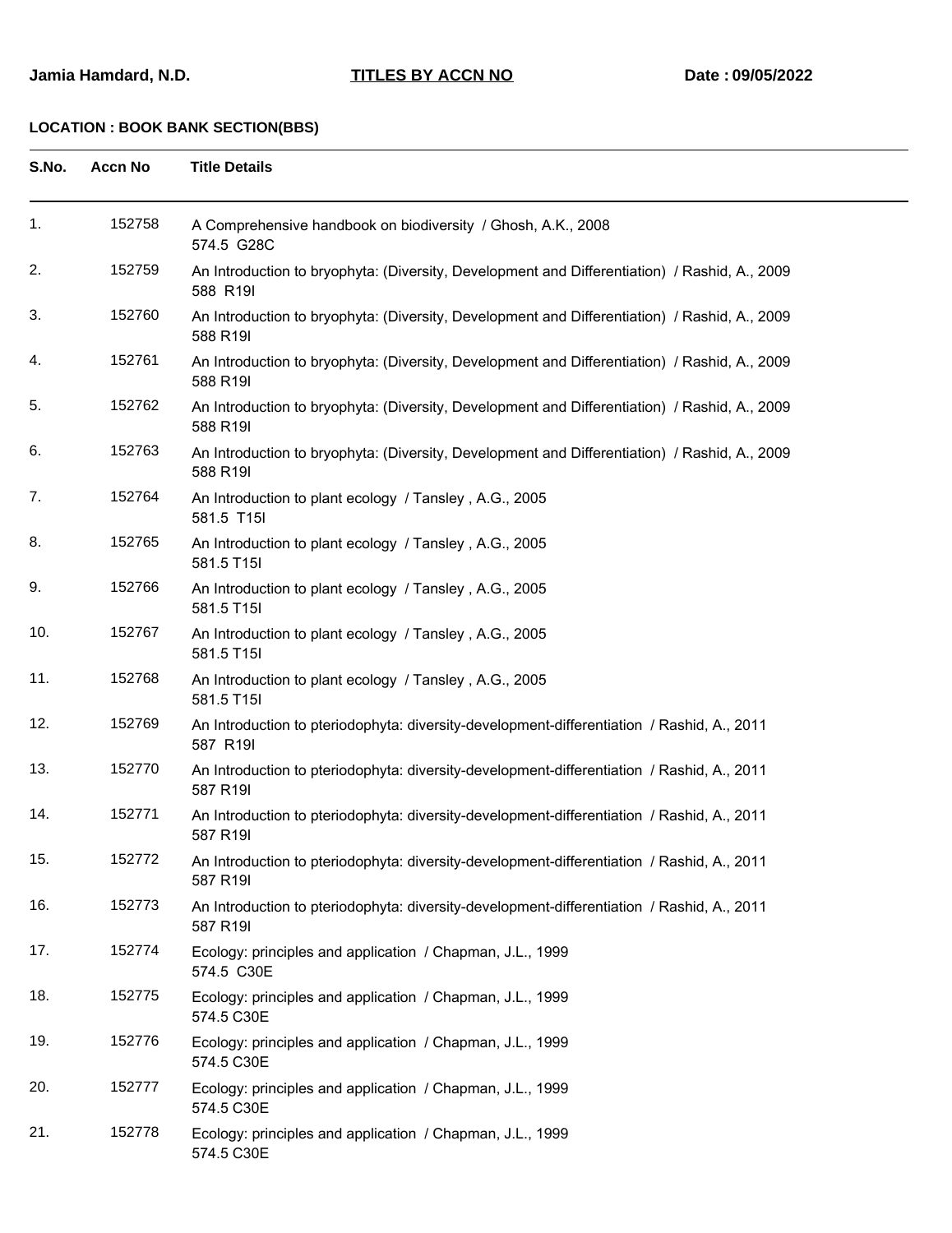| S.No. | <b>Accn No</b> | <b>Title Details</b>                                                       |
|-------|----------------|----------------------------------------------------------------------------|
| 22.   | 152779         | Fundamentals of ecology / Odum, Eugene P., 2005<br>574.5 O21F              |
| 23.   | 152780         | Fundamentals of ecology / Odum, Eugene P., 2005<br>574.5 O21F              |
| 24.   | 152781         | Fundamentals of ecology / Odum, Eugene P., 2005<br>574.5 O21F              |
| 25.   | 152782         | Fundamentals of ecology / Odum, Eugene P., 2005<br>574.5 O21F              |
| 26.   | 152783         | Fundamentals of ecology / Odum, Eugene P., 2005<br>574.5 O21F              |
| 27.   | 152784         | Fundamentals of plant physiology / Jain, V.K., 2012<br>581.1 J20F          |
| 28.   | 152785         | Fundamentals of plant physiology / Jain, V.K., 2012<br>581.1 J20F          |
| 29.   | 152786         | Fundamentals of plant physiology / Jain, V.K., 2012<br>581.1 J20F          |
| 30.   | 152787         | Fundamentals of plant physiology / Jain, V.K., 2012<br>581.1 J20F          |
| 31.   | 152788         | Fundamentals of plant physiology / Jain, V.K., 2012<br>581.1 J20F          |
| 32.   | 152789         | Introduction to plant physiology / Hopkins, William G., 2009<br>581.1 H81I |
| 33.   | 152790         | Introduction to plant physiology / Hopkins, William G., 2009<br>581.1 H81I |
| 34.   | 152791         | Introduction to plant physiology / Hopkins, William G., 2009<br>581.1 H81I |
| 35.   | 152792         | Introductory mycology / 22, 2011<br>589.2 A33I                             |
| 36.   | 152793         | Introductory mycology / 22, 2011<br>589.2 A33I                             |
| 37.   | 152794         | Introductory mycology / 22, 2011<br>589.2 A33I                             |
| 38.   | 152795         | Introductory mycology / 22, 2011<br>589.2 A33I                             |
| 39.   | 152796         | Introductory mycology / 22, 2011<br>589.2 A33I                             |
| 40.   | 152797         | Introductory plant physiology / Noggle, G. Ray, 1983<br>581.1 N63I         |
| 41.   | 152798         | Introductory plant physiology / Noggle, G. Ray, 1983<br>581.1 N63I         |
| 42.   | 152799         | Introductory plant physiology / Noggle, G. Ray, 1983<br>581.1 N63I         |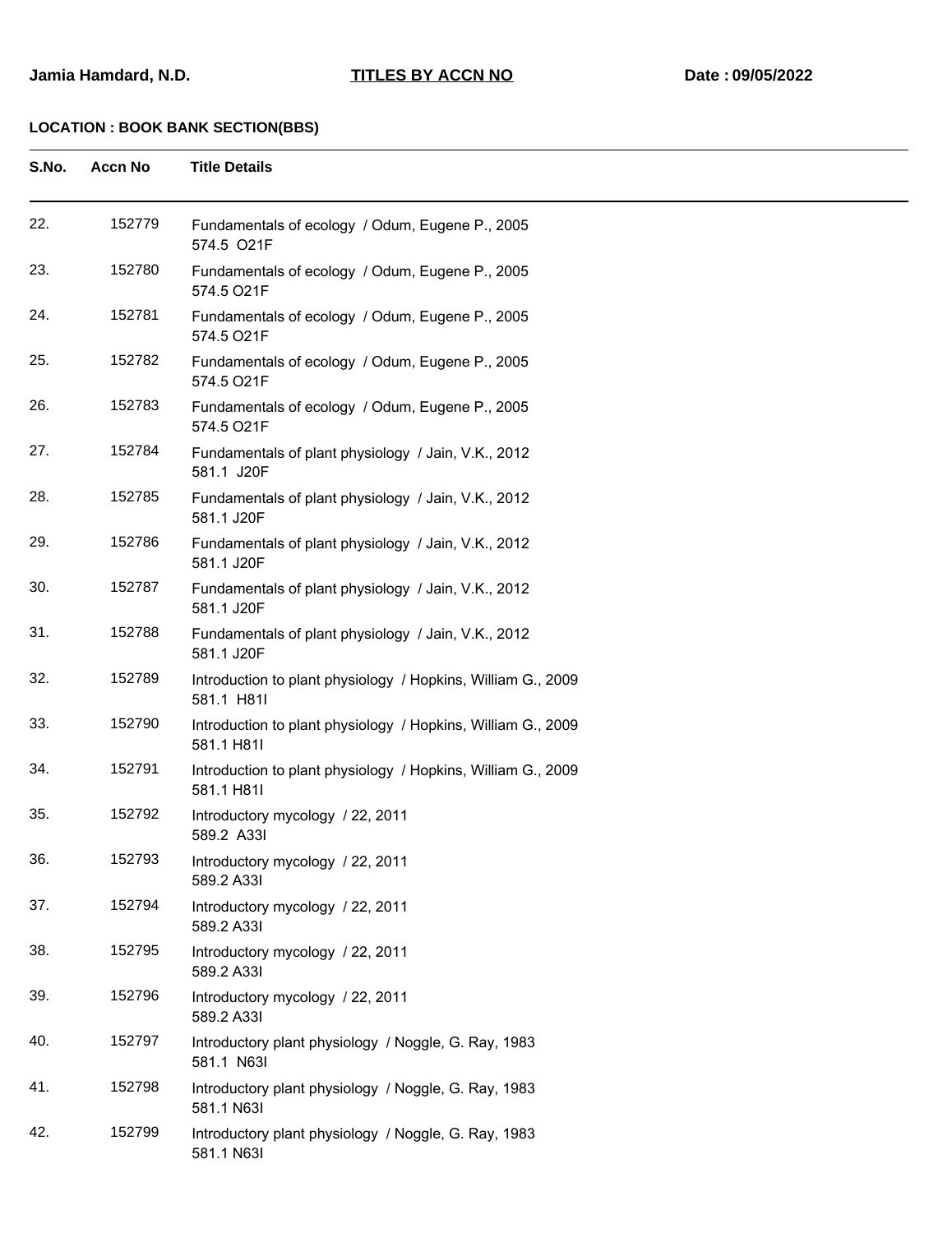| S.No. | <b>Accn No</b> | <b>Title Details</b>                                                            |
|-------|----------------|---------------------------------------------------------------------------------|
| 43.   | 152800         | Introductory plant physiology / Noggle, G. Ray, 1983<br>581.1 N63I              |
| 44.   | 152801         | Introductory plant physiology / Noggle, G. Ray, 1983<br>581.1 N63I              |
| 45.   | 152802         | Plant physiology / Salisbury, Frank B., 1992<br>581.1 S12P                      |
| 46.   | 152803         | Plant physiology / Salisbury, Frank B., 1992<br>581.1 S12P                      |
| 47.   | 152804         | Plant physiology / Salisbury, Frank B., 1992<br>581.1 S12P                      |
| 48.   | 152805         | Plant physiology / Salisbury, Frank B., 1992<br>581.1 S12P                      |
| 49.   | 152806         | Plant physiology / Salisbury, Frank B., 1992<br>581.1 S12P                      |
| 50.   | 152807         | Taxonomy: evolution at work / Daniel, M., 2009<br>583 D15T                      |
| 51.   | 152808         | A Textbook of plant physiology / Verma, V., 2011<br>581.1 V51A                  |
| 52.   | 152809         | A Textbook of plant physiology / Verma, V., 2011<br>581.1 V51A                  |
| 53.   | 152810         | A Textbook of plant physiology / Verma, V., 2011<br>581.1 V51A                  |
| 54.   | 152811         | A Textbook of plant physiology / Verma, V., 2011<br>581.1 V51A                  |
| 55.   | 152812         | A Textbook of plant physiology / Verma, V., 2011<br>581.1 V51A                  |
| 56.   | 152813         | The Embryology of angiosperms / Bhojwani, S.S., 2011<br>582.13 B51E             |
| 57.   | 152814         | The Embryology of angiosperms / Bhojwani, S.S., 2011<br>582.13 B51E             |
| 58.   | 152815         | The Embryology of angiosperms / Bhojwani, S.S., 2011<br>582.13 B51E             |
| 59.   | 152816         | The Embryology of angiosperms / Bhojwani, S.S., 2011<br>582.13 B51E             |
| 60.   | 152817         | The Embryology of angiosperms / Bhojwani, S.S., 2011<br>582.13 B51E             |
| 61.   | 154068         | Operating system concepts / Silberschatz, Abraham, 2010<br>005.43 S45O<br>22 cm |
| 62.   | 154069         | Operating system concepts / Silberschatz, Abraham, 2010<br>005.43 S45O<br>22 cm |
| 63.   | 154070         | Operating system concepts / Silberschatz, Abraham, 2010<br>005.43 S45O          |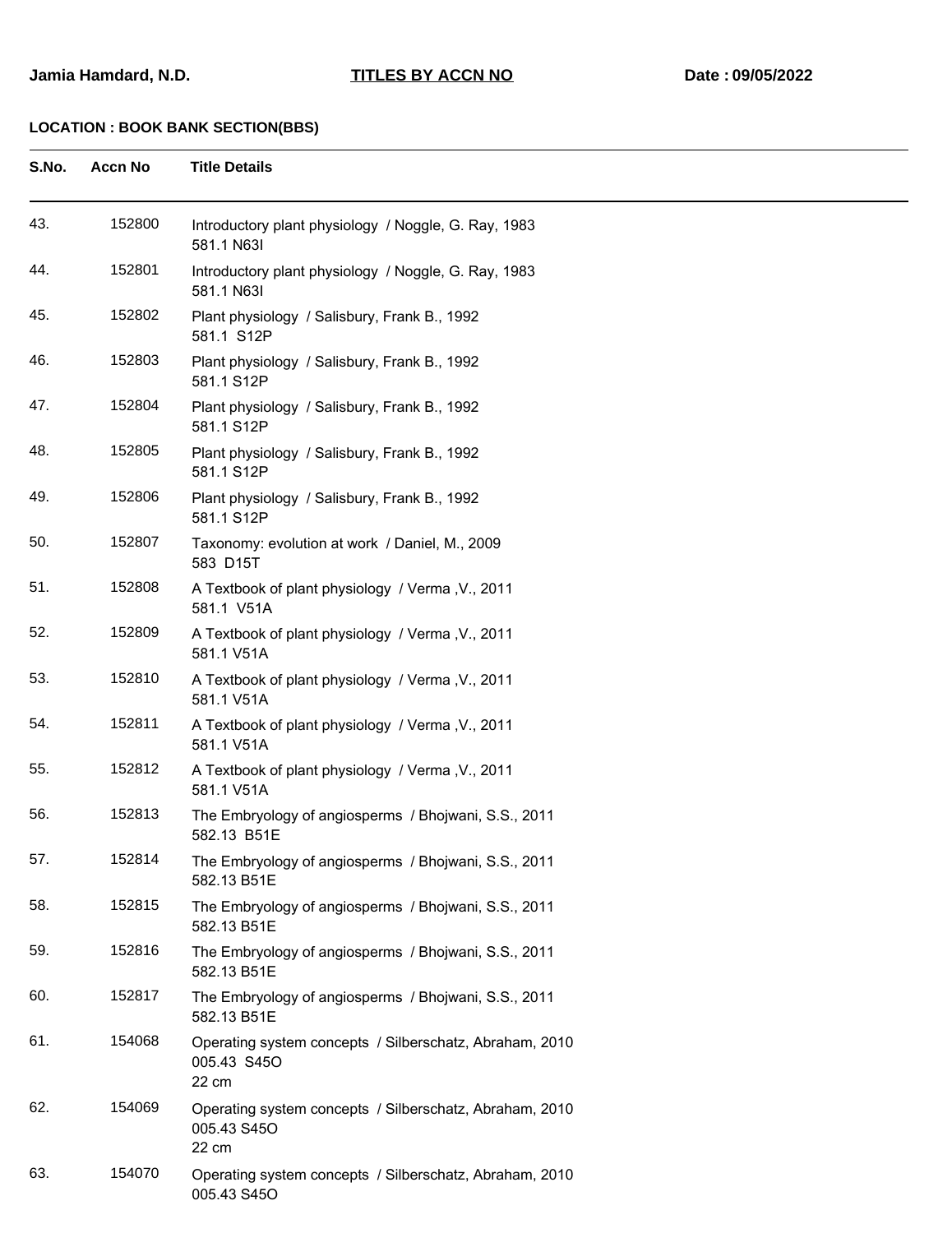| S.No. | <b>Accn No</b> | <b>Title Details</b>                                                            |
|-------|----------------|---------------------------------------------------------------------------------|
|       |                | 22 cm                                                                           |
| 64.   | 154071         | Operating system concepts / Silberschatz, Abraham, 2010<br>005.43 S45O<br>22 cm |
| 65.   | 154072         | Operating system concepts / Silberschatz, Abraham, 2010<br>005.43 S45O<br>22 cm |
| 66.   | 154073         | Programming with Java: a primer / Balagurusamy, E., 2013<br>005.133 B17P        |
| 67.   | 154074         | Programming with Java: a primer / Balagurusamy, E., 2013<br>005.133 B17P        |
| 68.   | 154075         | Programming with Java: a primer / Balagurusamy, E., 2013<br>005.133 B17P        |
| 69.   | 154076         | Programming with Java: a primer / Balagurusamy, E., 2013<br>005.133 B17P        |
| 70.   | 154077         | Programming with Java: a primer / Balagurusamy, E., 2013<br>005.133 B17P        |
| 71.   | 154078         | Systems analysis and design / Awad, Elias M., 2011<br>004.21 A94S               |
| 72.   | 154079         | Systems analysis and design / Awad, Elias M., 2011<br>004.21 A94S               |
| 73.   | 154080         | Systems analysis and design / Awad, Elias M., 2011<br>004.21 A94S               |
| 74.   | 154081         | Systems analysis and design / Awad, Elias M., 2011<br>004.21 A94S               |
| 75.   | 154082         | Systems analysis and design / Awad, Elias M., 2011<br>004.21 A94S               |
| 76.   | 154083         | Systems analysis and design / Awad, Elias M., 2011<br>004.21 A94S               |
| 77.   | 154084         | Systems analysis and design / Awad, Elias M., 2011<br>004.21 A94S               |
| 78.   | 154085         | Systems analysis and design / Awad, Elias M., 2011<br>004.21 A94S               |
| 79.   | 154086         | Systems analysis and design / Awad, Elias M., 2011<br>004.21 A94S               |
| 80.   | 154087         | Systems analysis and design / Awad, Elias M., 2011<br>004.21 A94S               |
| 81.   | 154088         | Java 2: the complete reference / Schildt, Herbert, 2008<br>005.133 S20J         |
| 82.   | 154089         | Java 2: the complete reference / Schildt, Herbert, 2008<br>005.133 S20J         |
| 83.   | 154090         | Java 2: the complete reference / Schildt, Herbert, 2008<br>005.133 S20J         |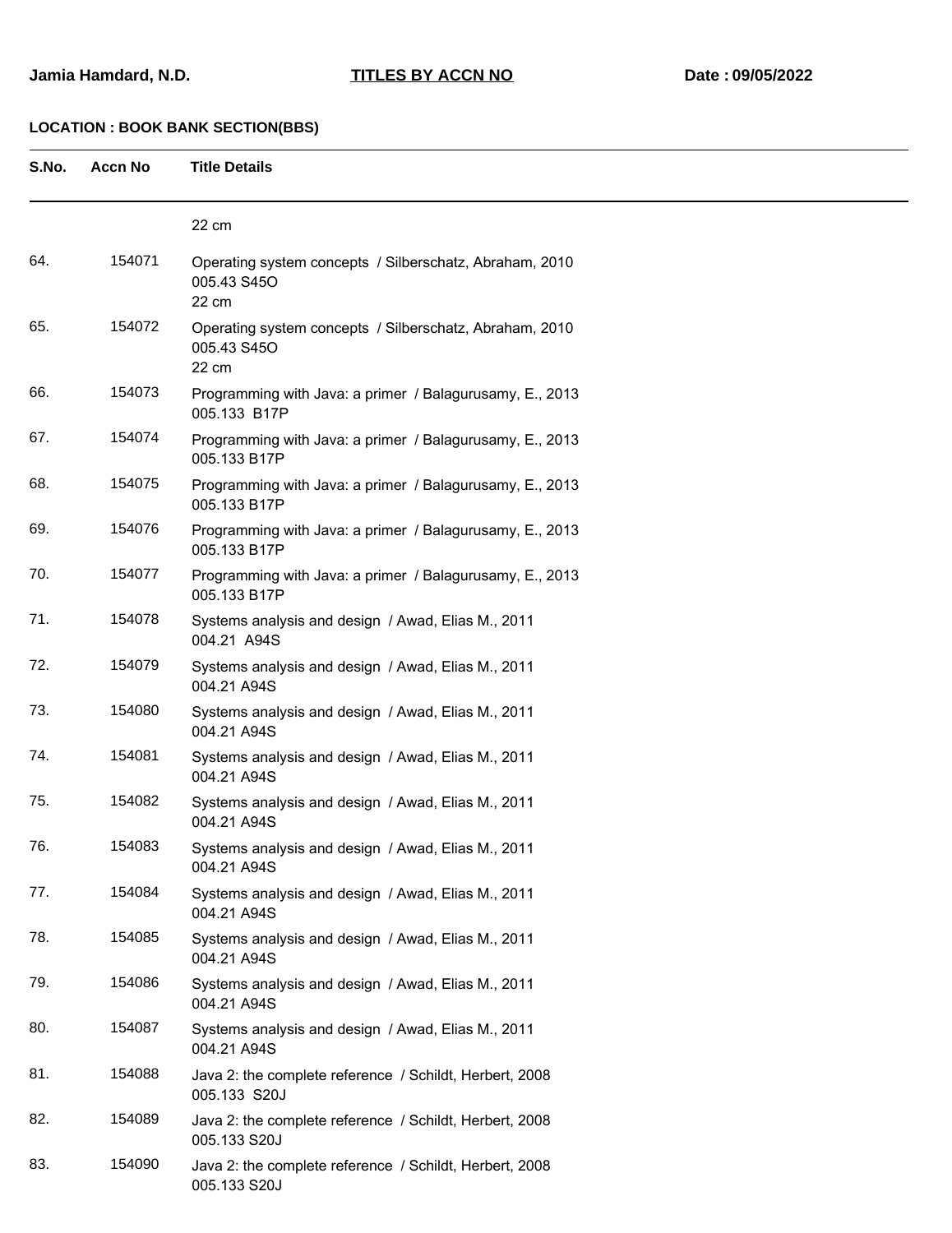| S.No. | <b>Accn No</b> | <b>Title Details</b>                                                                                 |
|-------|----------------|------------------------------------------------------------------------------------------------------|
| 84.   | 154091         | Java 2: the complete reference / Schildt, Herbert, 2008<br>005.133 S20J                              |
| 85.   | 154092         | Java 2: the complete reference / Schildt, Herbert, 2008<br>005.133 S20J                              |
| 86.   | 154093         | Computer graphics: principles and practice / Foley, James D., 2013<br>006.6 C53C                     |
| 87.   | 154094         | Computer graphics: principles and practice / Foley, James D., 2013<br>006.6 C53C                     |
| 88.   | 154095         | Computer graphics: principles and practice / Foley, James D., 2013<br>006.6 C53C                     |
| 89.   | 154096         | Computer graphics: principles and practice / Foley, James D., 2013<br>006.6 C53C                     |
| 90.   | 154097         | Computer graphics: principles and practice / Foley, James D., 2013<br>006.6 C53C                     |
| 91.   | 154098         | Data mining: concepts and techniques / Han, Jiawei, 2012<br>005.74 H24D                              |
| 92.   | 154099         | Data mining: concepts and techniques / Han, Jiawei, 2012<br>005.74 H24D                              |
| 93.   | 154100         | Data mining: concepts and techniques / Han, Jiawei, 2012<br>005.74 H24D                              |
| 94.   | 154101         | Data mining: concepts and techniques / Han, Jiawei, 2012<br>005.74 H24D                              |
| 95.   | 154102         | Data mining: concepts and techniques / Han, Jiawei, 2012<br>005.74 H24D                              |
| 96.   | 154103         | Introduction to automata theory, languages and computation / Hopcroft, John E., 2011<br>005.131 H81I |
| 97.   | 154104         | Introduction to automata theory, languages and computation / Hopcroft, John E., 2011<br>005.131 H81I |
| 98.   | 154105         | Introduction to automata theory, languages and computation / Hopcroft, John E., 2011<br>005.131 H81I |
| 99.   | 154106         | Introduction to automata theory, languages and computation / Hopcroft, John E., 2011<br>005.131 H81I |
| 100.  | 154107         | Introduction to automata theory, languages and computation / Hopcroft, John E., 2011<br>005.131 H81I |
| 101.  | 154108         | Introduction to automata theory, languages and computation / Hopcroft, John E., 2011<br>005.131 H81I |
| 102.  | 154109         | Introduction to automata theory, languages and computation / Hopcroft, John E., 2011<br>005.131 H81I |
| 103.  | 154110         | Introduction to automata theory, languages and computation / Hopcroft, John E., 2011<br>005.131 H81I |
| 104.  | 154111         | Introduction to automata theory, languages and computation / Hopcroft, John E., 2011<br>005.131 H81I |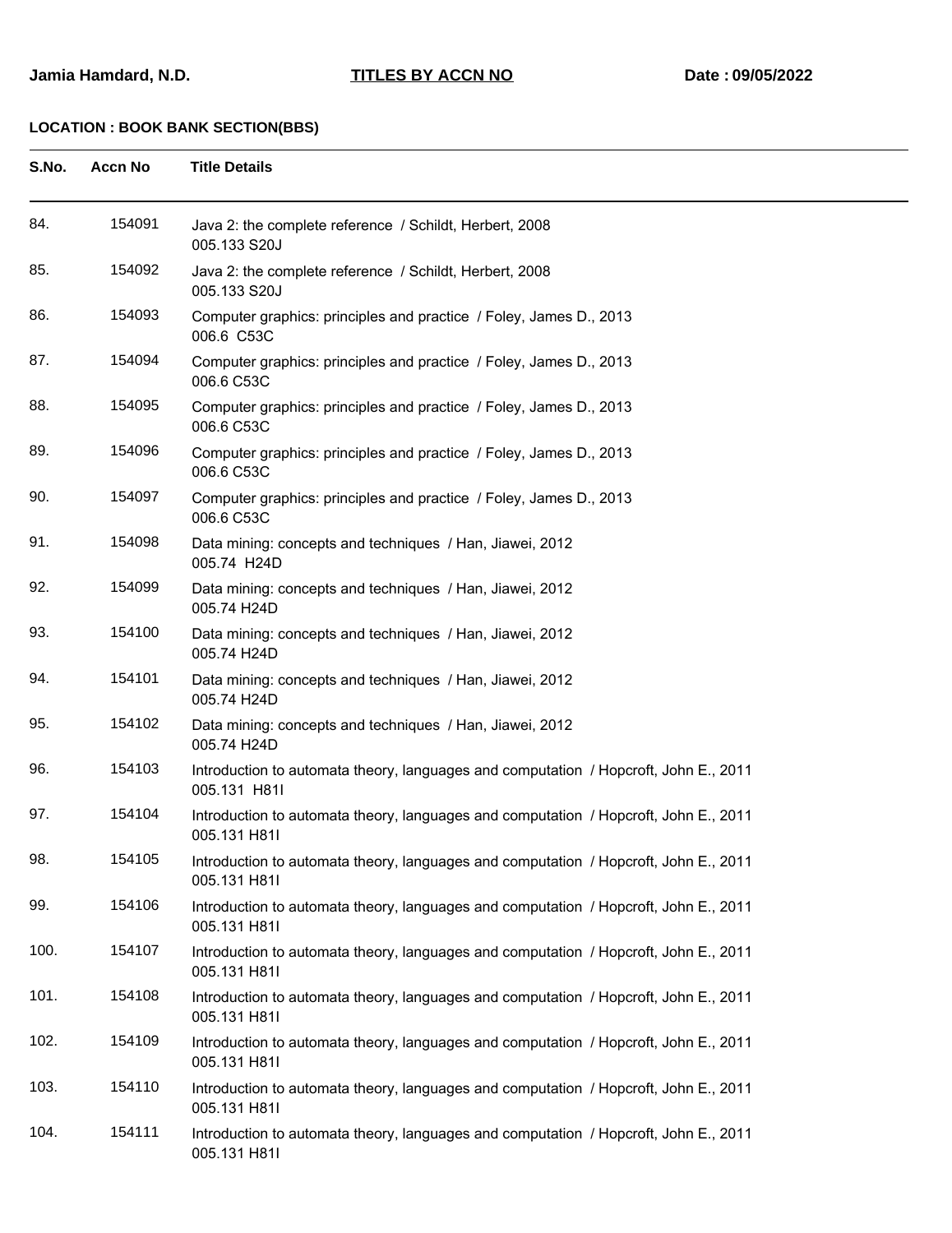| S.No. | <b>Accn No</b> | <b>Title Details</b>                                                                                 |
|-------|----------------|------------------------------------------------------------------------------------------------------|
| 105.  | 154112         | Introduction to automata theory, languages and computation / Hopcroft, John E., 2011<br>005.131 H81I |
| 106.  | 154113         | Human resource management: text and cases / Aswathappa, K., 2010<br>658.301 A84H                     |
| 107.  | 154114         | Human resource management: text and cases / Aswathappa, K., 2010<br>658.301 A84H                     |
| 108.  | 154115         | Human resource management: text and cases / Aswathappa, K., 2010<br>658.301 A84H                     |
| 109.  | 154116         | Human resource management: text and cases / Aswathappa, K., 2010<br>658.301 A84H                     |
| 110.  | 154117         | Human resource management: text and cases / Aswathappa, K., 2010<br>658.301 A84H                     |
| 111.  | 154118         | Theory of computer science: automata, languages and computation / Mishra, K.L.P., 2011<br>005.1 M66T |
| 112.  | 154119         | Theory of computer science: automata, languages and computation / Mishra, K.L.P., 2011<br>005.1 M66T |
| 113.  | 154120         | Theory of computer science: automata, languages and computation / Mishra, K.L.P., 2011<br>005.1 M66T |
| 114.  | 154121         | Theory of computer science: automata, languages and computation / Mishra, K.L.P., 2011<br>005.1 M66T |
| 115.  | 154122         | Theory of computer science: automata, languages and computation / Mishra, K.L.P., 2011<br>005.1 M66T |
| 116.  | 154123         | Embedded systems: architecture, programming and design / Raj Kamal, 2013<br>005.12 R14E              |
| 117.  | 154124         | Embedded systems: architecture, programming and design / Raj Kamal, 2013<br>005.12 R14E              |
| 118.  | 154125         | Embedded systems: architecture, programming and design / Raj Kamal, 2013<br>005.12 R14E              |
| 119.  | 154126         | Embedded systems: architecture, programming and design / Raj Kamal, 2013<br>005.12 R14E              |
| 120.  | 154127         | Embedded systems: architecture, programming and design / Raj Kamal, 2013<br>005.12 R14E              |
| 121.  | 154128         | Organizational behavior / Robbins, Stephen P., 2012<br>658.3145 R61O                                 |
| 122.  | 154129         | Organizational behavior / Robbins, Stephen P., 2012<br>658.3145 R61O                                 |
| 123.  | 154130         | Organizational behavior / Robbins, Stephen P., 2012<br>658.3145 R61O                                 |
| 124.  | 154131         | Organizational behavior / Robbins, Stephen P., 2012<br>658.3145 R61O                                 |
| 125.  | 154132         | Organizational behavior / Robbins, Stephen P., 2012<br>658.3145 R61O                                 |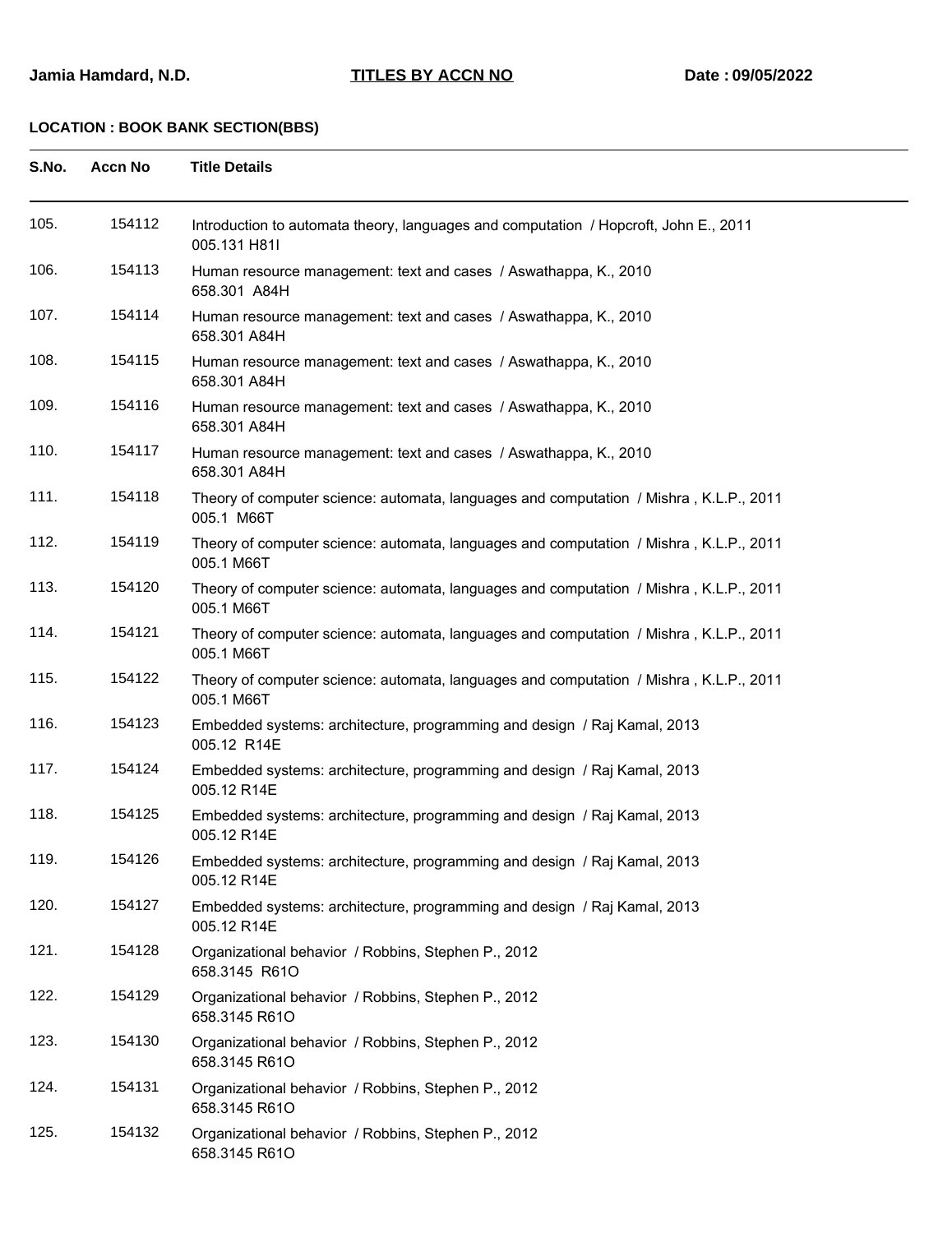| S.No. | <b>Accn No</b> | <b>Title Details</b>                                                                             |
|-------|----------------|--------------------------------------------------------------------------------------------------|
| 126.  | 154133         | Introduction to algorithms / Cormen, Thomas H., 2012<br>005.12 1051                              |
| 127.  | 154134         | Introduction to algorithms / Cormen, Thomas H., 2012<br>005.12 1051                              |
| 128.  | 154135         | Introduction to algorithms / Cormen, Thomas H., 2012<br>005.12 1051                              |
| 129.  | 154136         | Introduction to algorithms / Cormen, Thomas H., 2012<br>005.12 1051                              |
| 130.  | 154137         | Introduction to algorithms / Cormen, Thomas H., 2012<br>005.12 1051                              |
| 131.  | 154138         | Data structures and algorithms / Aho, Alfred V., 2012<br>005.73 A25D                             |
| 132.  | 154139         | Data structures and algorithms / Aho, Alfred V., 2012<br>005.73 A25D                             |
| 133.  | 154140         | Data structures and algorithms / Aho, Alfred V., 2012<br>005.73 A25D                             |
| 134.  | 154141         | Data structures and algorithms / Aho, Alfred V., 2012<br>005.73 A25D                             |
| 135.  | 154142         | Data structures and algorithms / Aho, Alfred V., 2012<br>005.73 A25D                             |
| 136.  | 154143         | Object - oriented programming with ANSI and Turbo C++ / Kamthane, Ashok N., 2009<br>005.133 K11O |
| 137.  | 154144         | Object - oriented programming with ANSI and Turbo C++ / Kamthane, Ashok N., 2009<br>005.133 K11O |
| 138.  | 154145         | Object - oriented programming with ANSI and Turbo C++ / Kamthane, Ashok N., 2009<br>005.133 K11O |
| 139.  | 154146         | Object - oriented programming with ANSI and Turbo C++ / Kamthane, Ashok N., 2009<br>005.133 K11O |
| 140.  | 154147         | Object - oriented programming with ANSI and Turbo C++ / Kamthane, Ashok N., 2009<br>005.133 K11O |
| 141.  | 154148         | Classic data structures / Samanta, Debasis, 2011<br>005.73 S13C                                  |
| 142.  | 154149         | Classic data structures / Samanta, Debasis, 2011<br>005.73 S13C                                  |
| 143.  | 154150         | Classic data structures / Samanta, Debasis, 2011<br>005.73 S13C                                  |
| 144.  | 154151         | Classic data structures / Samanta, Debasis, 2011<br>005.73 S13C                                  |
| 145.  | 154152         | Classic data structures / Samanta, Debasis, 2011<br>005.73 S13C                                  |
| 146.  | 154153         | Classic data structures / Samanta, Debasis, 2011<br>005.73 S13C                                  |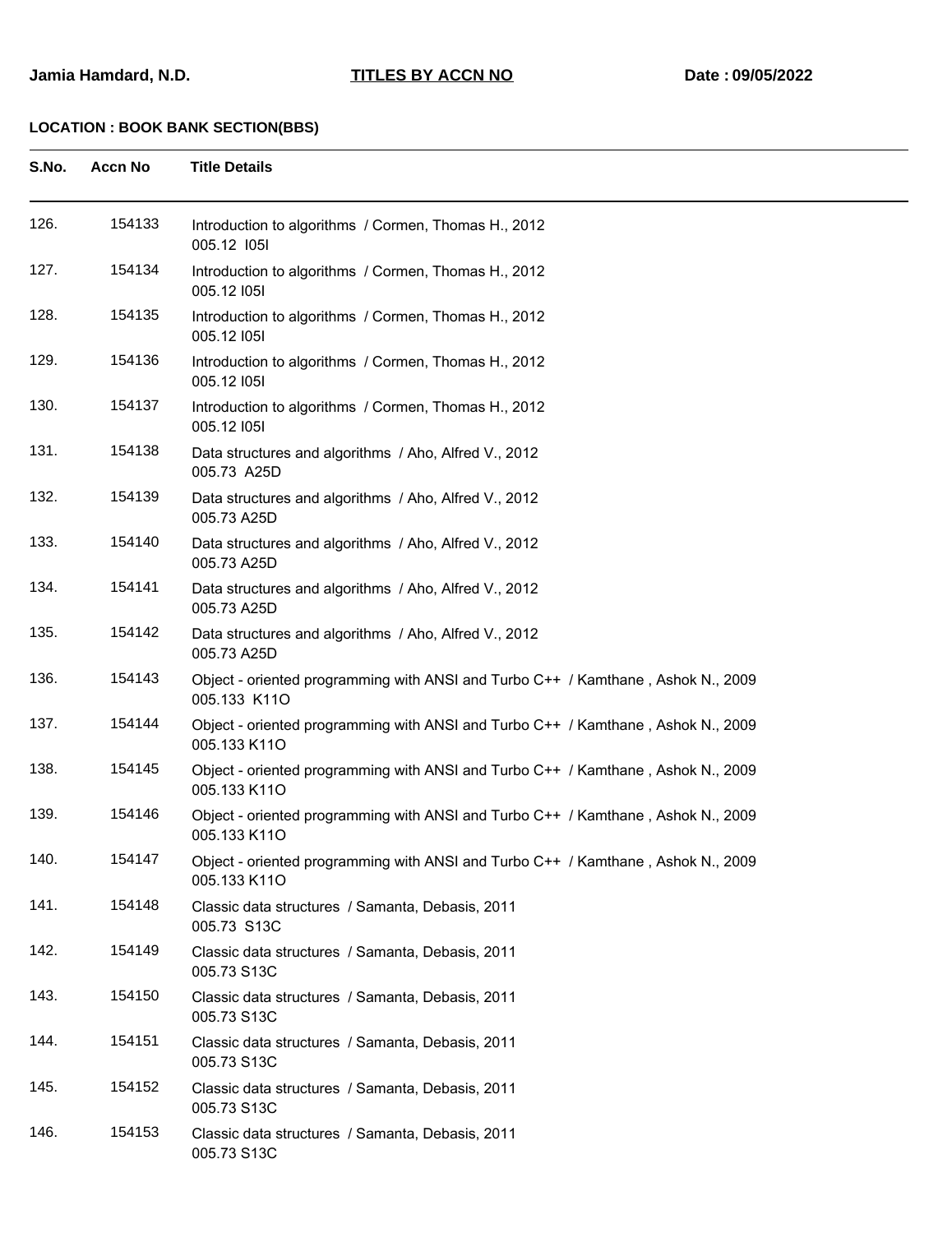| S.No. | Accn No | <b>Title Details</b>                                                         |
|-------|---------|------------------------------------------------------------------------------|
| 147.  | 154154  | Classic data structures / Samanta, Debasis, 2011<br>005.73 S <sub>13</sub> C |
| 148.  | 154155  | Classic data structures / Samanta, Debasis, 2011<br>005.73 S13C              |

| 149. | 154156 | Classic data structures / Samanta, Debasis, 2011<br>005.73 S13C                          |
|------|--------|------------------------------------------------------------------------------------------|
| 150. | 154157 | Classic data structures / Samanta, Debasis, 2011<br>005.73 S13C                          |
| 151. | 154158 | Procedural elements for computer graphics / Rogers, David F., 2012<br>006.6 22, R76P     |
| 152. | 154159 | Procedural elements for computer graphics / Rogers, David F., 2012<br>006.6 R76P         |
| 153. | 154160 | Procedural elements for computer graphics / Rogers, David F., 2012<br>006.6 R76P         |
| 154. | 154161 | Procedural elements for computer graphics / Rogers, David F., 2012<br>006.6 R76P         |
| 155. | 154162 | Procedural elements for computer graphics / Rogers, David F., 2012<br>006.6 R76P         |
| 156. | 154163 | Object-oriented analysis and design with applications / Booch, Grady, 2010<br>005.1 O16O |
| 157. | 154164 | Object-oriented analysis and design with applications / Booch, Grady, 2010<br>005.1 O16O |
| 158. | 154165 | Object-oriented analysis and design with applications / Booch, Grady, 2010<br>005.1 O16O |
| 159. | 154166 | Object-oriented analysis and design with applications / Booch, Grady, 2010<br>005.1 O16O |
| 160. | 154167 | Object-oriented analysis and design with applications / Booch, Grady, 2010<br>005.1 O16O |
| 161. | 154168 | Object-oriented analysis and design with applications / Booch, Grady, 2010<br>005.1 O16O |
| 162. | 154169 | Object-oriented analysis and design with applications / Booch, Grady, 2010<br>005.1 O16O |
| 163. | 154170 | Object-oriented analysis and design with applications / Booch, Grady, 2010<br>005.1 O16O |
| 164. | 154171 | Object-oriented analysis and design with applications / Booch, Grady, 2010<br>005.1 O16O |
| 165. | 154172 | Object-oriented analysis and design with applications / Booch, Grady, 2010<br>005.1 O16O |
| 166. | 154173 | Java: how to program / Deitel, Paul, 2012<br>005.133 D32J                                |
| 167. | 154174 | Java: how to program / Deitel, Paul, 2012<br>005.133 D32J                                |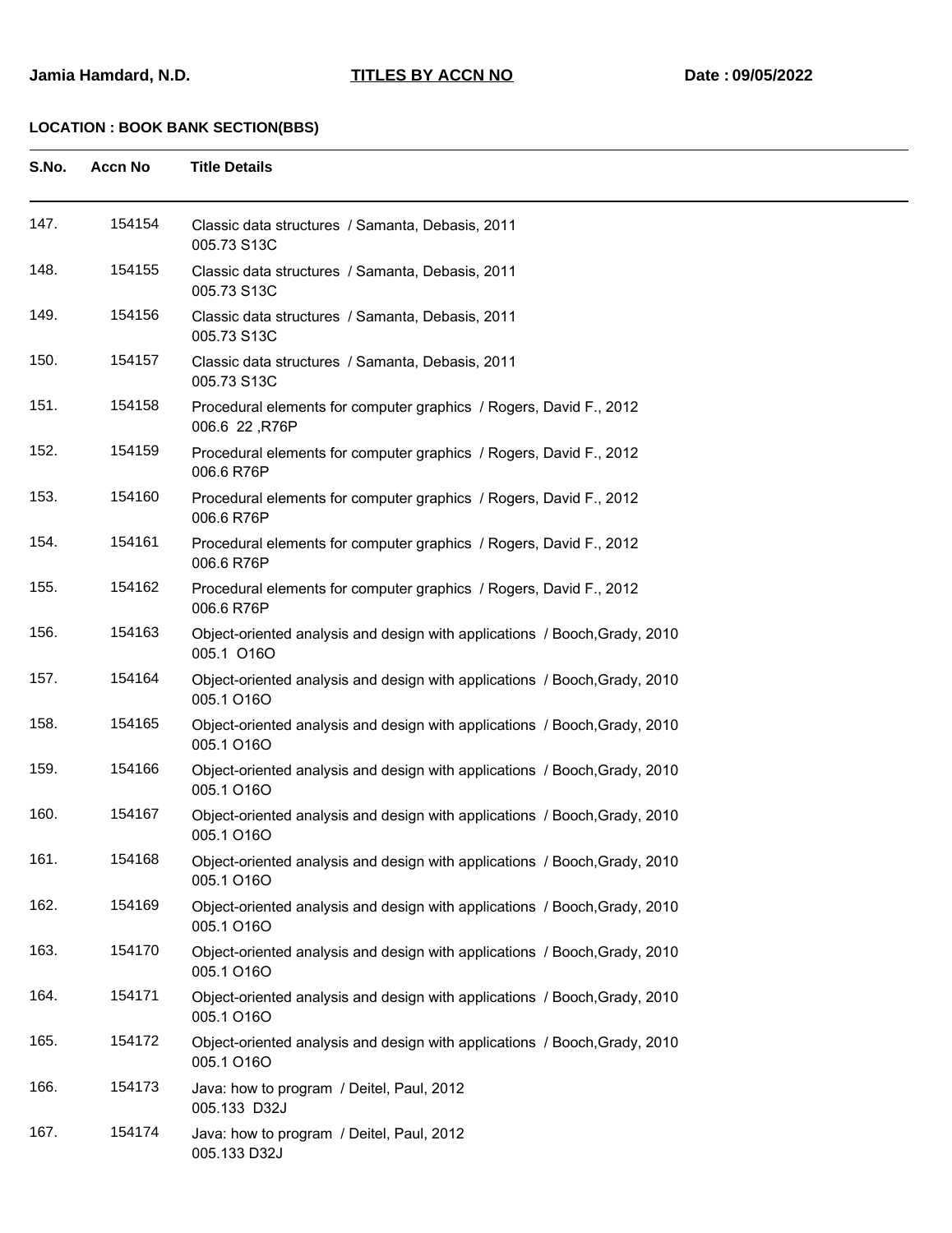| S.No. | <b>Accn No</b> | <b>Title Details</b>                                                                                  |
|-------|----------------|-------------------------------------------------------------------------------------------------------|
| 168.  | 154175         | Java: how to program / Deitel, Paul, 2012<br>005.133 D32J                                             |
| 169.  | 154176         | Java: how to program / Deitel, Paul, 2012<br>005.133 D32J                                             |
| 170.  | 154177         | Java: how to program / Deitel, Paul, 2012<br>005.133 D32J                                             |
| 171.  | 154178         | Elements of the theory of Computation / Lewis, Harry R., 1998<br>005.131 L56E                         |
| 172.  | 154179         | Elements of the theory of Computation / Lewis, Harry R., 1998<br>005.131 L56E                         |
| 173.  | 154180         | Elements of the theory of Computation / Lewis, Harry R., 1998<br>005.131 L56E                         |
| 174.  | 154181         | Elements of the theory of Computation / Lewis, Harry R., 1998<br>005.131 L56E                         |
| 175.  | 154182         | Elements of the theory of Computation / Lewis, Harry R., 1998<br>005.131 L56E                         |
| 176.  | 154183         | Object-oriented software engineering: a use case driven approach / Jacobson, Ivar, 2013<br>005.1 O16O |
| 177.  | 154184         | Object-oriented software engineering: a use case driven approach / Jacobson, Ivar, 2013<br>005.1 O16O |
| 178.  | 154185         | Object-oriented software engineering: a use case driven approach / Jacobson, Ivar, 2013<br>005.1 O16O |
| 179.  | 154186         | Object-oriented software engineering: a use case driven approach / Jacobson, Ivar, 2013<br>005.1 O16O |
| 180.  | 154187         | Object-oriented software engineering: a use case driven approach / Jacobson, Ivar, 2013<br>005.1 O16O |
| 181.  | 154188         | Management information systems / O'Brien, James A., 2012<br>658.4038 O16M                             |
| 182.  | 154189         | Management information systems / O'Brien, James A., 2012<br>658.4038 O16M                             |
| 183.  | 154190         | Management information systems / O'Brien, James A., 2012<br>658.4038 O16M                             |
| 184.  | 154191         | Management information systems / O'Brien, James A., 2012<br>658.4038 O16M                             |
| 185.  | 154192         | Management information systems / O'Brien, James A., 2012<br>658.4038 O16M                             |
| 186.  | 154193         | Introduction to languages and the theory of computation / Martin, John C., 2003<br>005.131 M39I       |
| 187.  | 154194         | Introduction to languages and the theory of computation / Martin, John C., 2003<br>005.131 M39I       |
| 188.  | 154195         | Introduction to languages and the theory of computation / Martin, John C., 2003<br>005.131 M39I       |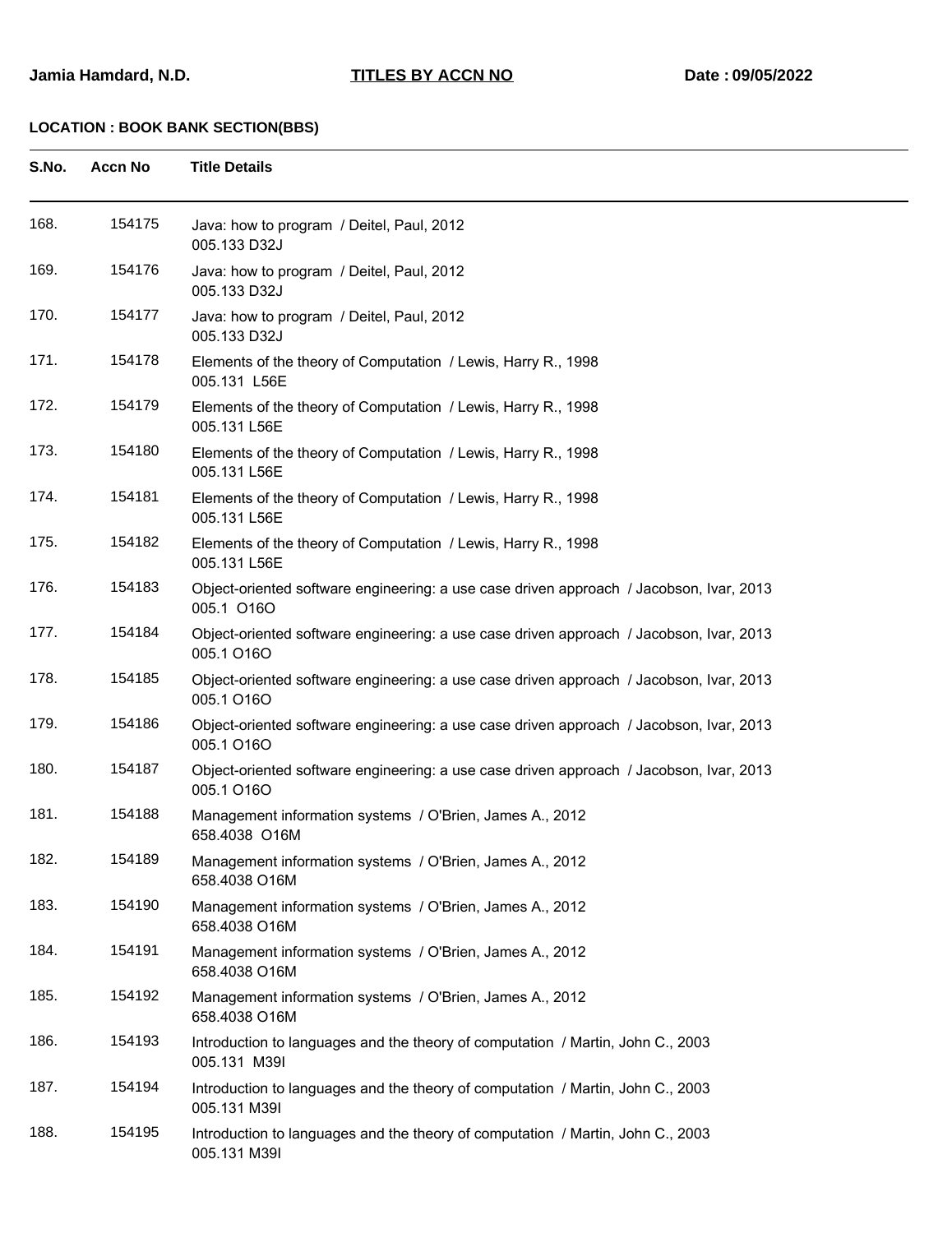| S.No. | <b>Accn No</b> | <b>Title Details</b>                                                                                               |
|-------|----------------|--------------------------------------------------------------------------------------------------------------------|
| 189.  | 154196         | Introduction to languages and the theory of computation / Martin, John C., 2003<br>005.131 M39I                    |
| 190.  | 154197         | Introduction to languages and the theory of computation / Martin, John C., 2003<br>005.131 M39I                    |
| 191.  | 154198         | Microprocessors: theory and applications (intel and motorola) / Rafiquzzaman, Mohammed, 2012<br>004.16 R13M        |
| 192.  | 154199         | Microprocessors: theory and applications (intel and motorola) / Rafiquzzaman, Mohammed, 2012<br>004.16 R13M        |
| 193.  | 154200         | Microprocessors: theory and applications (intel and motorola) / Rafiquzzaman, Mohammed, 2012<br>004.16 R13M        |
| 194.  | 154201         | Microprocessors: theory and applications (intel and motorola) / Rafiquzzaman, Mohammed, 2012<br>004.16 R13M        |
| 195.  | 154202         | Microprocessors: theory and applications (intel and motorola) / Rafiquzzaman, Mohammed, 2012<br>004.16 R13M        |
| 196.  | 154203         | The 8051 Microcontroller and embedded systems: using assembly and C / Mazidi, Muhammad<br>Ali, 2013<br>004.16 M50E |
| 197.  | 154204         | The 8051 Microcontroller and embedded systems: using assembly and C / Mazidi, Muhammad<br>Ali, 2013<br>004.16 M50E |
| 198.  | 154205         | The 8051 Microcontroller and embedded systems: using assembly and C / Mazidi, Muhammad<br>Ali, 2013<br>004.16 M50E |
| 199.  | 154206         | The 8051 Microcontroller and embedded systems: using assembly and C / Mazidi, Muhammad<br>Ali, 2013<br>004.16 M50E |
| 200.  | 154207         | The 8051 Microcontroller and embedded systems: using assembly and C / Mazidi, Muhammad<br>Ali, 2013<br>004.16 M50E |
| 201.  | 154208         | An Integrated approach to software engineering / Jalote, Pankaj, 2005<br>005.1 J20I                                |
| 202.  | 154209         | An Integrated approach to software engineering / Jalote, Pankaj, 2005<br>005.1 J20I                                |
| 203.  | 154210         | An Integrated approach to software engineering / Jalote, Pankaj, 2005<br>005.1 J20I                                |
| 204.  | 154211         | An Integrated approach to software engineering / Jalote, Pankaj, 2005<br>005.1 J20I                                |
| 205.  | 154212         | An Integrated approach to software engineering / Jalote, Pankaj, 2005<br>005.1 J20I                                |
| 206.  | 154213         | An Integrated approach to software engineering / Jalote, Pankaj, 2005<br>005.1 J20I                                |
| 207.  | 154214         | An Integrated approach to software engineering / Jalote, Pankaj, 2005<br>005.1 J20I                                |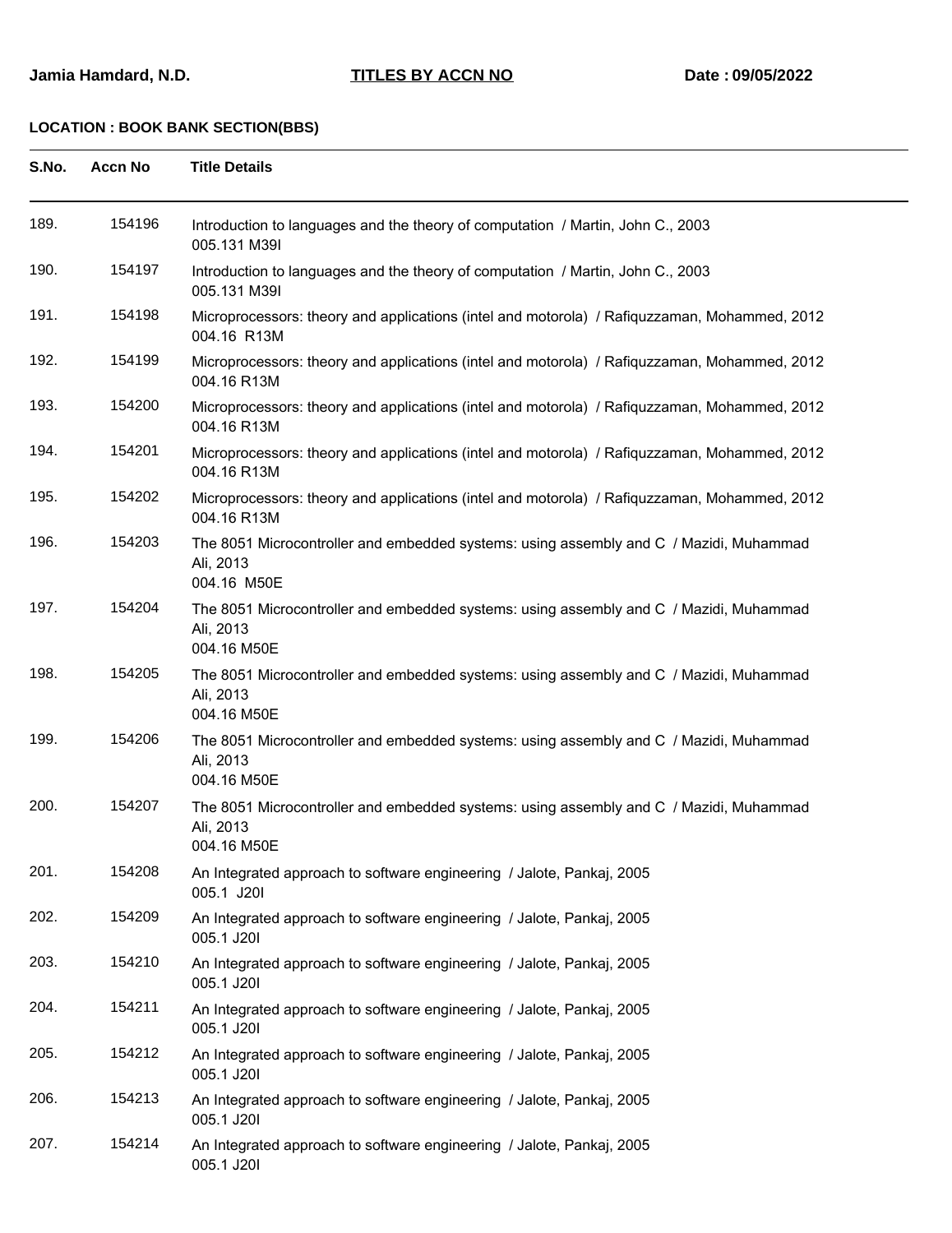| S.No. | <b>Accn No</b> | <b>Title Details</b>                                                                                   |
|-------|----------------|--------------------------------------------------------------------------------------------------------|
| 208.  | 154215         | An Integrated approach to software engineering / Jalote, Pankaj, 2005<br>005.1 J20I                    |
| 209.  | 154216         | An Integrated approach to software engineering / Jalote, Pankaj, 2005<br>005.1 J20I                    |
| 210.  | 154217         | An Integrated approach to software engineering / Jalote, Pankaj, 2005<br>005.1 J20I                    |
| 211.  | 154218         | Data mining: a tutorial-based primer / Roiger, Richard J., 2011<br>005.7 R77D                          |
| 212.  | 154219         | Data mining: a tutorial-based primer / Roiger, Richard J., 2011<br>005.7 R77D                          |
| 213.  | 154220         | Data mining: a tutorial-based primer / Roiger, Richard J., 2011<br>005.7 R77D                          |
| 214.  | 154221         | Data mining: a tutorial-based primer / Roiger, Richard J., 2011<br>005.7 R77D                          |
| 215.  | 154222         | Data mining: a tutorial-based primer / Roiger, Richard J., 2011<br>005.7 R77D                          |
| 216.  | 154223         | Analysis and design of information systems / Rajaraman, V., 2011<br>004.21 R14A                        |
| 217.  | 154224         | Analysis and design of information systems / Rajaraman, V., 2011<br>004.21 R14A                        |
| 218.  | 154225         | Analysis and design of information systems / Rajaraman, V., 2011<br>004.21 R14A                        |
| 219.  | 154226         | Analysis and design of information systems / Rajaraman, V., 2011<br>004.21 R14A                        |
| 220.  | 154227         | Analysis and design of information systems / Rajaraman, V., 2011<br>004.21 R14A                        |
| 221.  | 154228         | Advanced programming in the UNIX environment / Stevens, W. Richard, 2013<br>005.43 S77A                |
| 222.  | 154229         | Advanced programming in the UNIX environment / Stevens, W. Richard, 2013<br>005.43 S77A                |
| 223.  | 154230         | Advanced programming in the UNIX environment / Stevens, W. Richard, 2013<br>005.43 S77A                |
| 224.  | 154231         | Advanced programming in the UNIX environment / Stevens, W. Richard, 2013<br>005.43 S77A                |
| 225.  | 154232         | Advanced programming in the UNIX environment / Stevens, W. Richard, 2013<br>005.43 S77A                |
| 226.  | 154233         | Management information systems: (text, cases and applications) / Murthy, C.S.V., 2007<br>658.4038 M92M |
| 227.  | 154234         | Management information systems: (text, cases and applications) / Murthy, C.S.V., 2007<br>658.4038 M92M |
| 228.  | 154235         | Management information systems: (text, cases and applications) / Murthy, C.S.V., 2007<br>658.4038 M92M |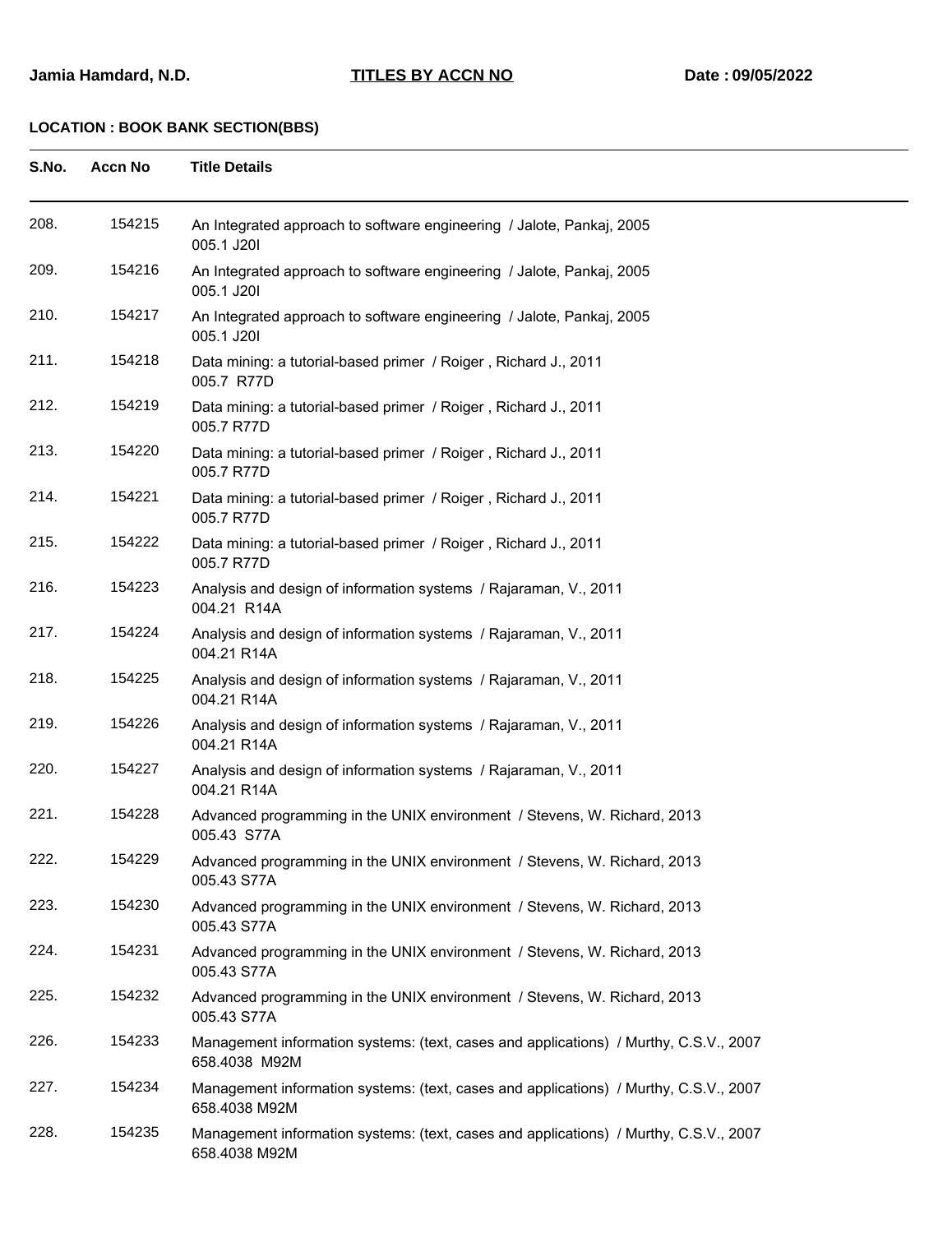| S.No. | <b>Accn No</b> | <b>Title Details</b>                                                                                                            |
|-------|----------------|---------------------------------------------------------------------------------------------------------------------------------|
| 229.  | 154236         | Management information systems: (text, cases and applications) / Murthy, C.S.V., 2007<br>658.4038 M92M                          |
| 230.  | 154237         | Management information systems: (text, cases and applications) / Murthy, C.S.V., 2007<br>658.4038 M92M                          |
| 231.  | 154238         | The Intel microprocessor family: hardware and software principles and applicatons / Antonakos,<br>James L., 2007<br>005.45 A64I |
| 232.  | 154239         | The Intel microprocessor family: hardware and software principles and applicatons / Antonakos,<br>James L., 2007<br>005.45 A64I |
| 233.  | 154240         | The Intel microprocessor family: hardware and software principles and applicatons / Antonakos,<br>James L., 2007<br>005.45 A64I |
| 234.  | 154241         | The Intel microprocessor family: hardware and software principles and applicatons / Antonakos,<br>James L., 2007<br>005.45 A64I |
| 235.  | 154242         | The Intel microprocessor family: hardware and software principles and applicatons / Antonakos,<br>James L., 2007<br>005.45 A64I |
| 236.  | 154243         | Software engineering / Yogesh Singh, 2012<br>005.1 A24S                                                                         |
| 237.  | 154244         | Software engineering / Yogesh Singh, 2012<br>005.1 A24S                                                                         |
| 238.  | 154245         | Software engineering / Yogesh Singh, 2012<br>005.1 A24S                                                                         |
| 239.  | 154246         | Software engineering / Yogesh Singh, 2012<br>005.1 A24S                                                                         |
| 240.  | 154247         | Software engineering / Yogesh Singh, 2012<br>005.1 A24S                                                                         |
| 241.  | 154248         | Software engineering: a practitioner's approach / Pressman, Roger S., 2010<br>005.1 P76S                                        |
| 242.  | 154249         | Software engineering: a practitioner's approach / Pressman, Roger S., 2010<br>005.1 P76S                                        |
| 243.  | 154250         | Software engineering: a practitioner's approach / Pressman, Roger S., 2010<br>005.1 P76S                                        |
| 244.  | 154251         | Software engineering: a practitioner's approach / Pressman, Roger S., 2010<br>005.1 P76S                                        |
| 245.  | 154252         | Software engineering: a practitioner's approach / Pressman, Roger S., 2010<br>005.1 P76S                                        |
| 246.  | 154253         | C++: the complete reference / Schildt, Herbert, 2011<br>005.133 S20C                                                            |
| 247.  | 154254         | C++: the complete reference / Schildt, Herbert, 2011<br>005.133 S20C                                                            |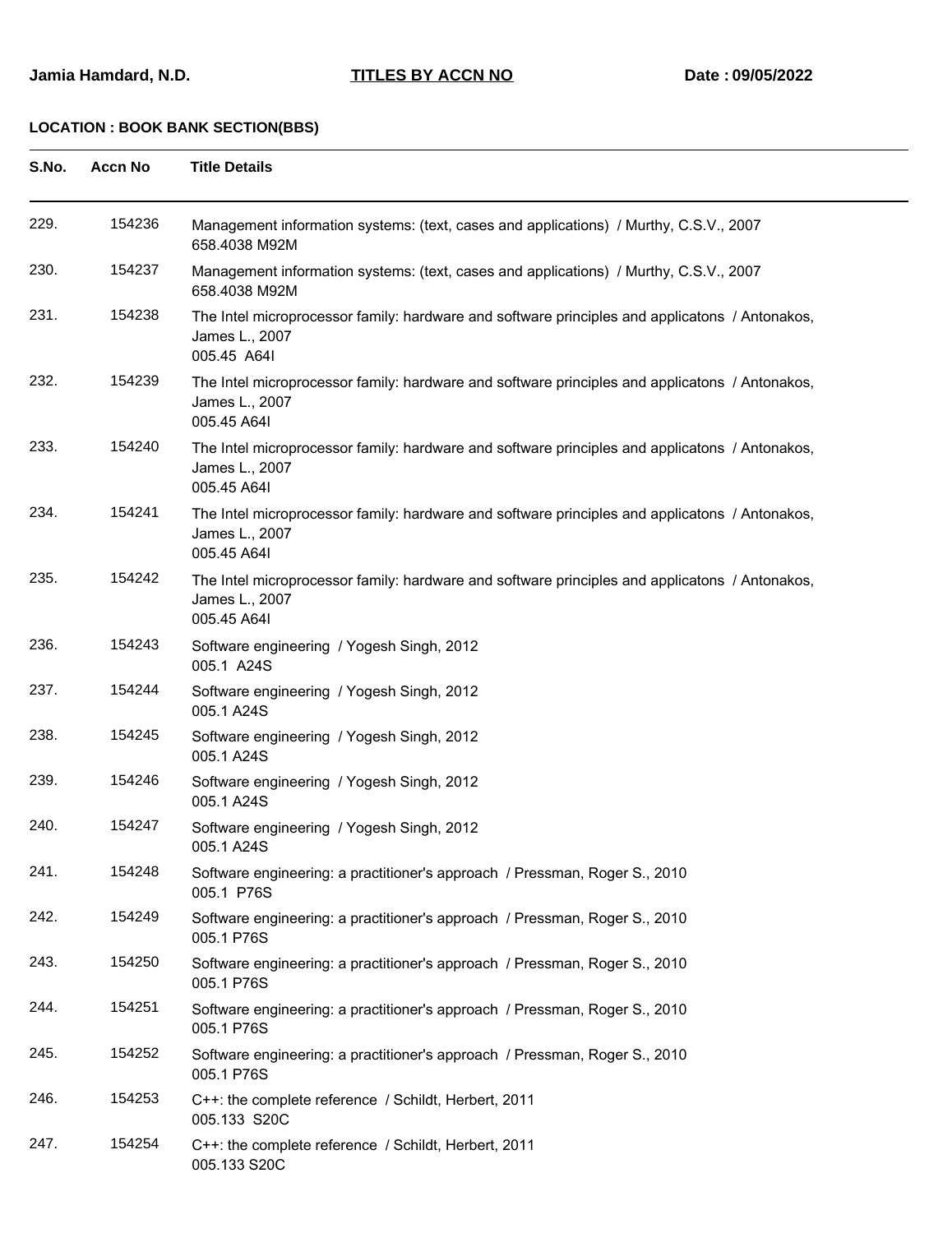| S.No. | <b>Accn No</b> | <b>Title Details</b>                                                      |
|-------|----------------|---------------------------------------------------------------------------|
| 248.  | 154255         | C++: the complete reference / Schildt, Herbert, 2011<br>005.133 S20C      |
| 249.  | 154256         | C++: the complete reference / Schildt, Herbert, 2011<br>005.133 S20C      |
| 250.  | 154257         | C++: the complete reference / Schildt, Herbert, 2011<br>005.133 S20C      |
| 251.  | 154258         | Algorithms in C / Sedgewick, Robert, 2002<br>005.12 S27A                  |
| 252.  | 154259         | Algorithms in C / Sedgewick, Robert, 2002<br>005.12 S27A                  |
| 253.  | 154260         | Algorithms in C / Sedgewick, Robert, 2002<br>005.12 S27A                  |
| 254.  | 154261         | Algorithms in C / Sedgewick, Robert, 2002<br>005.12 S27A                  |
| 255.  | 154262         | Algorithms in C / Sedgewick, Robert, 2002<br>005.12 S27A                  |
| 256.  | 154263         | Advanced UNIX: a programmer's guide / Prata, Stephen, 1986<br>005.43 P75A |
| 257.  | 154264         | Advanced UNIX: a programmer's guide / Prata, Stephen, 1986<br>005.43 P75A |
| 258.  | 154265         | Advanced UNIX: a programmer's guide / Prata, Stephen, 1986<br>005.43 P75A |
| 259.  | 154266         | Advanced UNIX: a programmer's guide / Prata, Stephen, 1986<br>005.43 P75A |
| 260.  | 154267         | Advanced UNIX: a programmer's guide / Prata, Stephen, 1986<br>005.43 P75A |
| 261.  | 154268         | Advanced UNIX: a programmer's guide / Prata, Stephen, 1986<br>005.43 P75A |
| 262.  | 154269         | Advanced UNIX: a programmer's guide / Prata, Stephen, 1986<br>005.43 P75A |
| 263.  | 154270         | Advanced UNIX: a programmer's guide / Prata, Stephen, 1986<br>005.43 P75A |
| 264.  | 154271         | Advanced UNIX: a programmer's guide / Prata, Stephen, 1986<br>005.43 P75A |
| 265.  | 154272         | Advanced UNIX: a programmer's guide / Prata, Stephen, 1986<br>005.43 P75A |
| 266.  | 154273         | Unix shell programming / Kanetkar, Yashavant P., 2010<br>005.43 K12U      |
| 267.  | 154274         | Unix shell programming / Kanetkar, Yashavant P., 2010<br>005.43 K12U      |
| 268.  | 154275         | Unix shell programming / Kanetkar, Yashavant P., 2010<br>005.43 K12U      |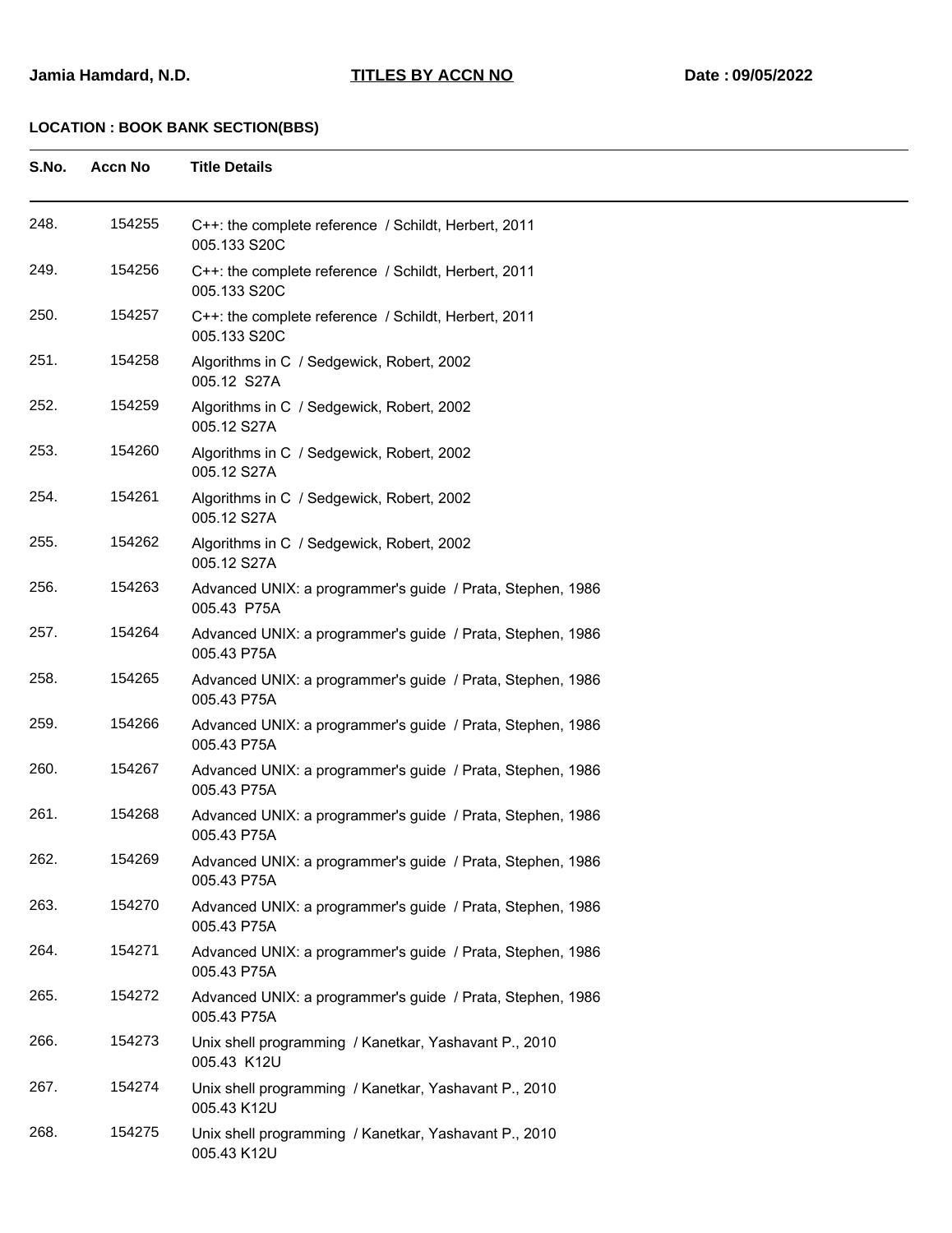| S.No. | <b>Accn No</b> | <b>Title Details</b>                                                                |
|-------|----------------|-------------------------------------------------------------------------------------|
| 269.  | 154276         | Unix shell programming / Kanetkar, Yashavant P., 2010<br>005.43 K12U                |
| 270.  | 154277         | Unix shell programming / Kanetkar, Yashavant P., 2010<br>005.43 K12U                |
| 271.  | 157367         | Electronic devices and circuit theory / Boylestad, Robery L., 2013<br>621.3815 B76E |
| 272.  | 157368         | Electronic devices and circuit theory / Boylestad, Robery L., 2013<br>621.3815 B76E |
| 273.  | 157369         | Electronic devices and circuit theory / Boylestad, Robery L., 2013<br>621.3815 B76E |
| 274.  | 157370         | Electronic devices and circuit theory / Boylestad, Robery L., 2013<br>621.3815 B76E |
| 275.  | 157371         | Electronic devices and circuit theory / Boylestad, Robery L., 2013<br>621.3815 B76E |
| 276.  | 157372         | Electronic devices and circuit theory / Boylestad, Robery L., 2013<br>621.3815 B76E |
| 277.  | 157373         | Electronic devices and circuit theory / Boylestad, Robery L., 2013<br>621.3815 B76E |
| 278.  | 157374         | Electronic devices and circuit theory / Boylestad, Robery L., 2013<br>621.3815 B76E |
| 279.  | 157375         | Electronic devices and circuit theory / Boylestad, Robery L., 2013<br>621.3815 B76E |
| 280.  | 157376         | Electronic devices and circuit theory / Boylestad, Robery L., 2013<br>621.3815 B76E |
| 281.  | 157377         | Electronic devices and circuit theory / Boylestad, Robery L., 2013<br>621.3815 B76E |
| 282.  | 157378         | Electronic devices and circuit theory / Boylestad, Robery L., 2013<br>621.3815 B76E |
| 283.  | 157379         | Electronic devices and circuit theory / Boylestad, Robery L., 2013<br>621.3815 B76E |
| 284.  | 157380         | Electronic devices and circuit theory / Boylestad, Robery L., 2013<br>621.3815 B76E |
| 285.  | 157381         | Electronic devices and circuit theory / Boylestad, Robery L., 2013<br>621.3815 B76E |
| 286.  | 157382         | Electronic devices and circuit theory / Boylestad, Robery L., 2013<br>621.3815 B76E |
| 287.  | 157383         | Electronic devices and circuit theory / Boylestad, Robery L., 2013<br>621.3815 B76E |
| 288.  | 157384         | Electronic devices and circuit theory / Boylestad, Robery L., 2013<br>621.3815 B76E |
| 289.  | 157385         | Electronic devices and circuit theory / Boylestad, Robery L., 2013<br>621.3815 B76E |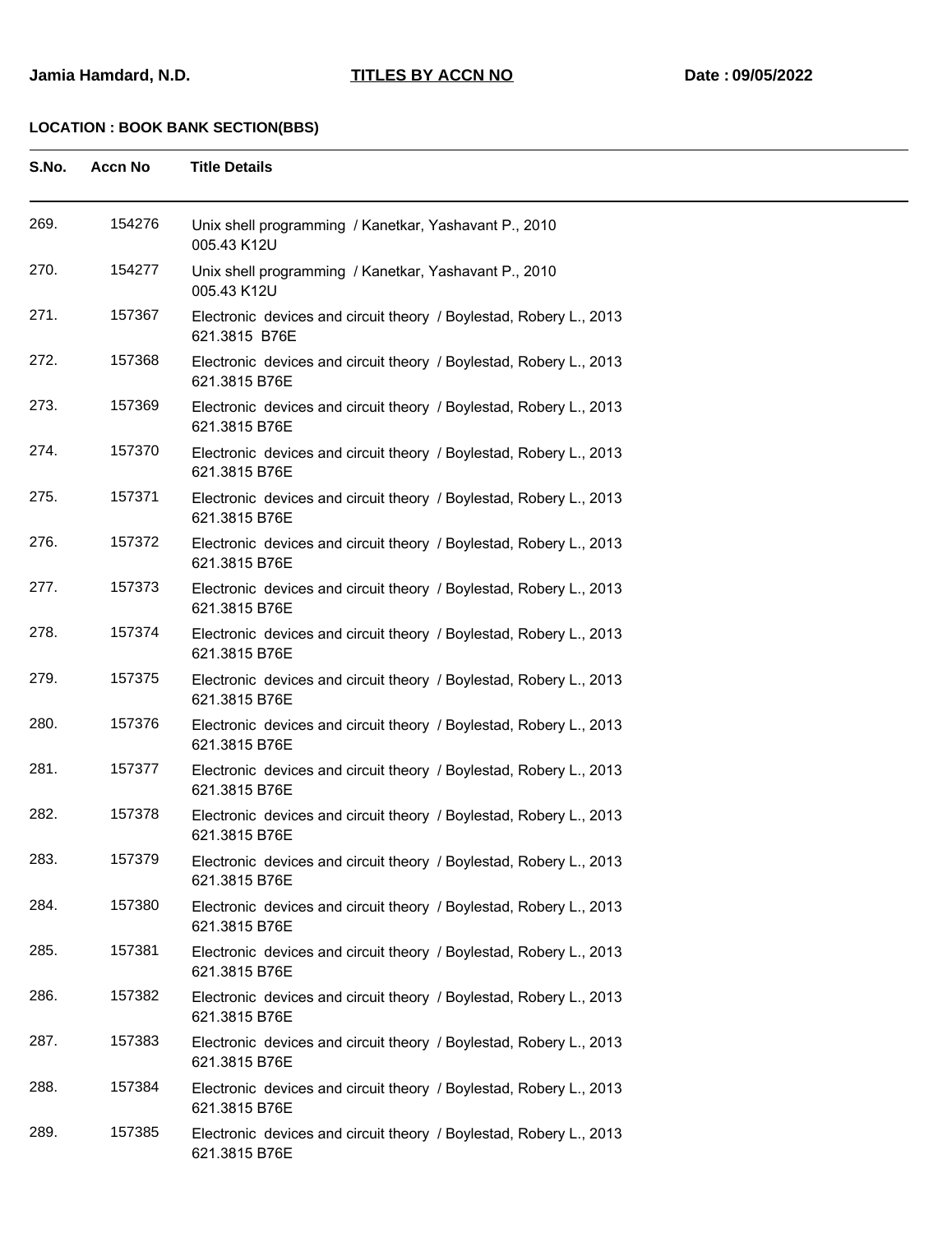| S.No. | <b>Accn No</b> | <b>Title Details</b>                                                                                                                           |
|-------|----------------|------------------------------------------------------------------------------------------------------------------------------------------------|
| 290.  | 157386         | Electronic devices and circuit theory / Boylestad, Robery L., 2013<br>621.3815 B76E                                                            |
| 291.  | 157397         | Discrete mathematics and its applications: with combinatorics and graph theory / Rosen, Kenneth<br>H., 2014<br>005.131 R86D<br>Includes index. |
| 292.  | 157398         | Discrete mathematics and its applications: with combinatorics and graph theory / Rosen, Kenneth<br>H., 2014<br>005.131 R86D<br>Includes index. |
| 293.  | 157399         | Discrete mathematics and its applications: with combinatorics and graph theory / Rosen, Kenneth<br>H., 2014<br>005.131 R86D<br>Includes index. |
| 294.  | 157400         | Discrete mathematics and its applications: with combinatorics and graph theory / Rosen, Kenneth<br>H., 2014<br>005.131 R86D<br>Includes index. |
| 295.  | 157401         | Discrete mathematics and its applications: with combinatorics and graph theory / Rosen, Kenneth<br>H., 2014<br>005.131 R86D<br>Includes index. |
| 296.  | 157402         | Discrete mathematics and its applications: with combinatorics and graph theory / Rosen, Kenneth<br>H., 2014<br>005.131 R86D<br>Includes index. |
| 297.  | 157403         | Discrete mathematics and its applications: with combinatorics and graph theory / Rosen, Kenneth<br>H., 2014<br>005.131 R86D<br>Includes index. |
| 298.  | 157404         | Discrete mathematics and its applications: with combinatorics and graph theory / Rosen, Kenneth<br>H., 2014<br>005.131 R86D<br>Includes index. |
| 299.  | 157405         | Discrete mathematics and its applications: with combinatorics and graph theory / Rosen, Kenneth<br>H., 2014<br>005.131 R86D<br>Includes index. |
| 300.  | 157406         | Discrete mathematics and its applications: with combinatorics and graph theory / Rosen, Kenneth<br>H., 2014<br>005.131 R86D<br>Includes index. |
| 301.  | 157407         | Discrete mathematics and its applications: with combinatorics and graph theory / Rosen, Kenneth<br>H., 2014<br>005.131 R86D<br>Includes index. |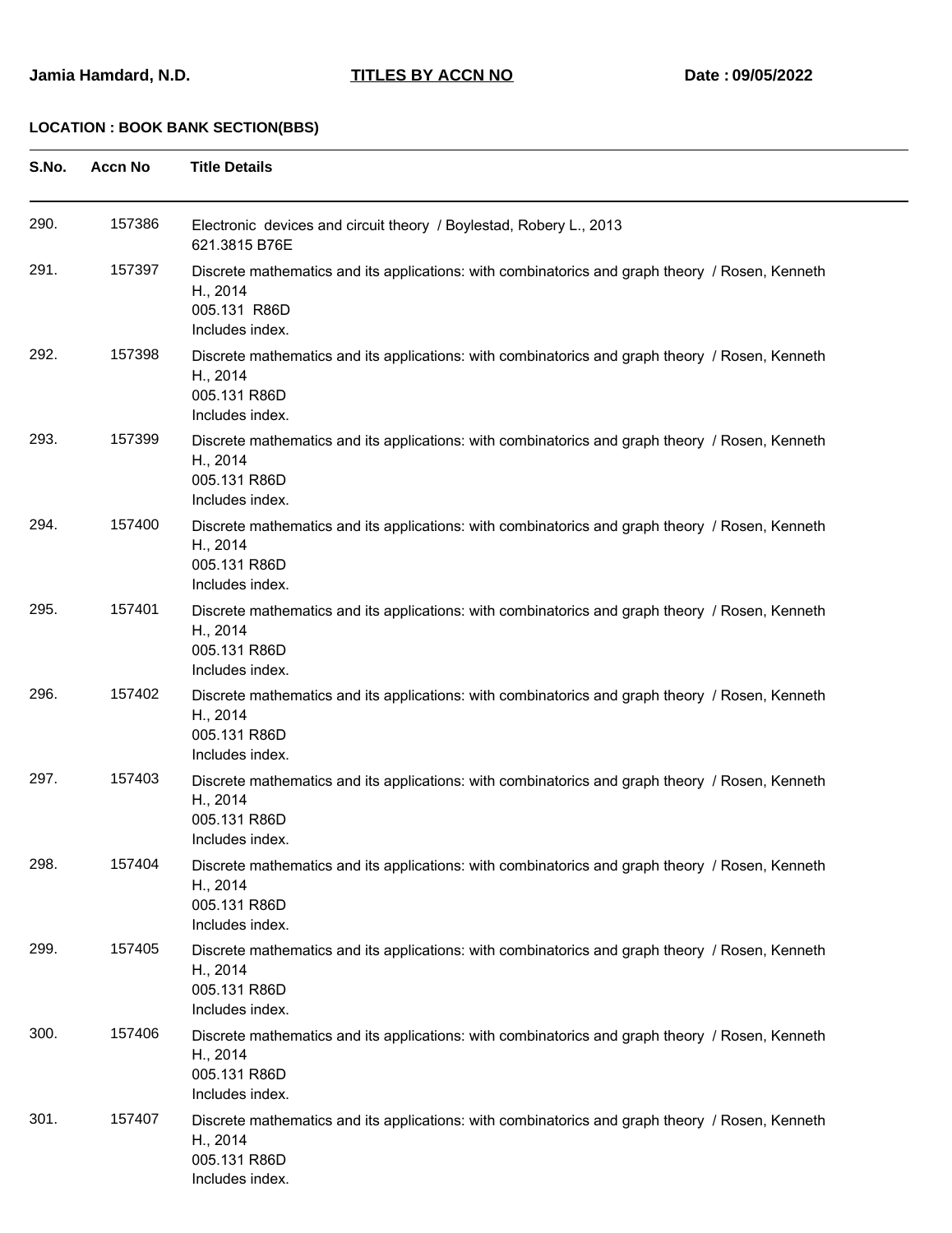| S.No. | <b>Accn No</b> | <b>Title Details</b>                                                                                                                           |
|-------|----------------|------------------------------------------------------------------------------------------------------------------------------------------------|
| 302.  | 157408         | Discrete mathematics and its applications: with combinatorics and graph theory / Rosen, Kenneth<br>H., 2014<br>005.131 R86D<br>Includes index. |
| 303.  | 157409         | Discrete mathematics and its applications: with combinatorics and graph theory / Rosen, Kenneth<br>H., 2014<br>005.131 R86D<br>Includes index. |
| 304.  | 157410         | Discrete mathematics and its applications: with combinatorics and graph theory / Rosen, Kenneth<br>H., 2014<br>005.131 R86D<br>Includes index. |
| 305.  | 157411         | Discrete mathematics and its applications: with combinatorics and graph theory / Rosen, Kenneth<br>H., 2014<br>005.131 R86D<br>Includes index. |
| 306.  | 157412         | Discrete mathematics and its applications: with combinatorics and graph theory / Rosen, Kenneth<br>H., 2014<br>005.131 R86D<br>Includes index. |
| 307.  | 157413         | Discrete mathematics and its applications: with combinatorics and graph theory / Rosen, Kenneth<br>H., 2014<br>005.131 R86D<br>Includes index. |
| 308.  | 157414         | Discrete mathematics and its applications: with combinatorics and graph theory / Rosen, Kenneth<br>H., 2014<br>005.131 R86D<br>Includes index. |
| 309.  | 157415         | Discrete mathematics and its applications: with combinatorics and graph theory / Rosen, Kenneth<br>H., 2014<br>005.131 R86D<br>Includes index. |
| 310.  | 157416         | Discrete mathematics and its applications: with combinatorics and graph theory / Rosen, Kenneth<br>H., 2014<br>005.131 R86D<br>Includes index. |
| 311.  | 157427         | Discrete mathematical structures. / Kolman, Bernard, 2013<br>005.131 K93D                                                                      |
| 312.  | 157428         | Discrete mathematical structures. / Kolman, Bernard, 2013<br>005.131 K93D                                                                      |
| 313.  | 157429         | Discrete mathematical structures. / Kolman, Bernard, 2013<br>005.131 K93D                                                                      |
| 314.  | 157430         | Discrete mathematical structures. / Kolman, Bernard, 2013<br>005.131 K93D                                                                      |
| 315.  | 157431         | Discrete mathematical structures. / Kolman, Bernard, 2013<br>005.131 K93D                                                                      |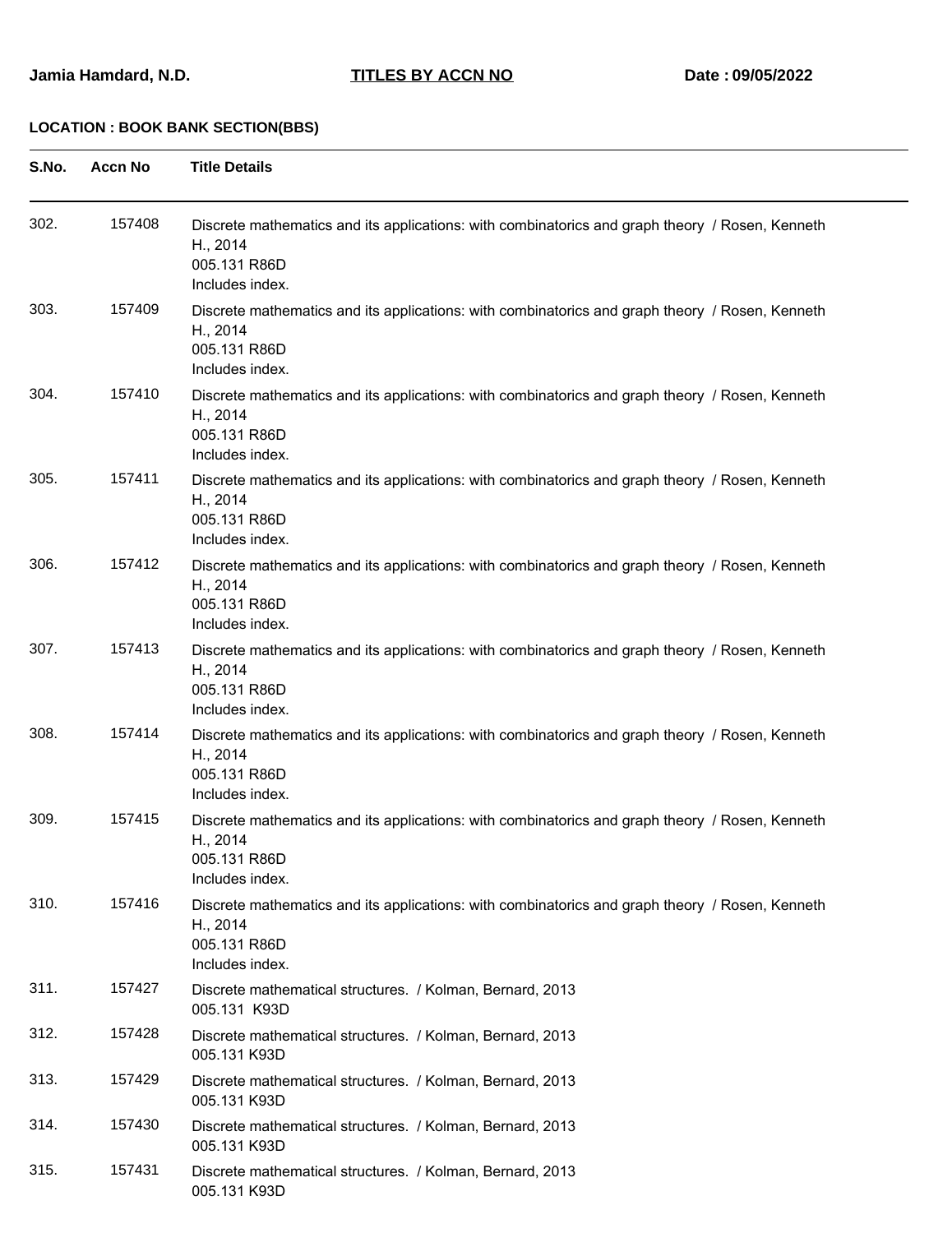| S.No. | <b>Accn No</b> | <b>Title Details</b>                                                      |
|-------|----------------|---------------------------------------------------------------------------|
| 316.  | 157432         | Discrete mathematical structures. / Kolman, Bernard, 2013<br>005.131 K93D |
| 317.  | 157433         | Discrete mathematical structures. / Kolman, Bernard, 2013<br>005.131 K93D |
| 318.  | 157434         | Discrete mathematical structures. / Kolman, Bernard, 2013<br>005.131 K93D |
| 319.  | 157435         | Discrete mathematical structures. / Kolman, Bernard, 2013<br>005.131 K93D |
| 320.  | 157436         | Discrete mathematical structures. / Kolman, Bernard, 2013<br>005.131 K93D |
| 321.  | 157437         | Discrete mathematical structures. / Kolman, Bernard, 2013<br>005.131 K93D |
| 322.  | 157438         | Discrete mathematical structures. / Kolman, Bernard, 2013<br>005.131 K93D |
| 323.  | 157439         | Discrete mathematical structures. / Kolman, Bernard, 2013<br>005.131 K93D |
| 324.  | 157440         | Discrete mathematical structures. / Kolman, Bernard, 2013<br>005.131 K93D |
| 325.  | 157441         | Discrete mathematical structures. / Kolman, Bernard, 2013<br>005.131 K93D |
| 326.  | 157442         | Discrete mathematical structures. / Kolman, Bernard, 2013<br>005.131 K93D |
| 327.  | 157443         | Discrete mathematical structures. / Kolman, Bernard, 2013<br>005.131 K93D |
| 328.  | 157444         | Discrete mathematical structures. / Kolman, Bernard, 2013<br>005.131 K93D |
| 329.  | 157445         | Discrete mathematical structures. / Kolman, Bernard, 2013<br>005.131 K93D |
| 330.  | 157446         | Discrete mathematical structures. / Kolman, Bernard, 2013<br>005.131 K93D |
| 331.  | 157457         | Higher engineering mathematics / Grewal, B.S., 2014<br>511.3 G83H         |
| 332.  | 157458         | Higher engineering mathematics / Grewal, B.S., 2014<br>511.3 G83H         |
| 333.  | 157459         | Higher engineering mathematics / Grewal, B.S., 2014<br>511.3 G83H         |
| 334.  | 157460         | Higher engineering mathematics / Grewal, B.S., 2014<br>511.3 G83H         |
| 335.  | 157461         | Higher engineering mathematics / Grewal, B.S., 2014<br>511.3 G83H         |
| 336.  | 157462         | Higher engineering mathematics / Grewal, B.S., 2014<br>511.3 G83H         |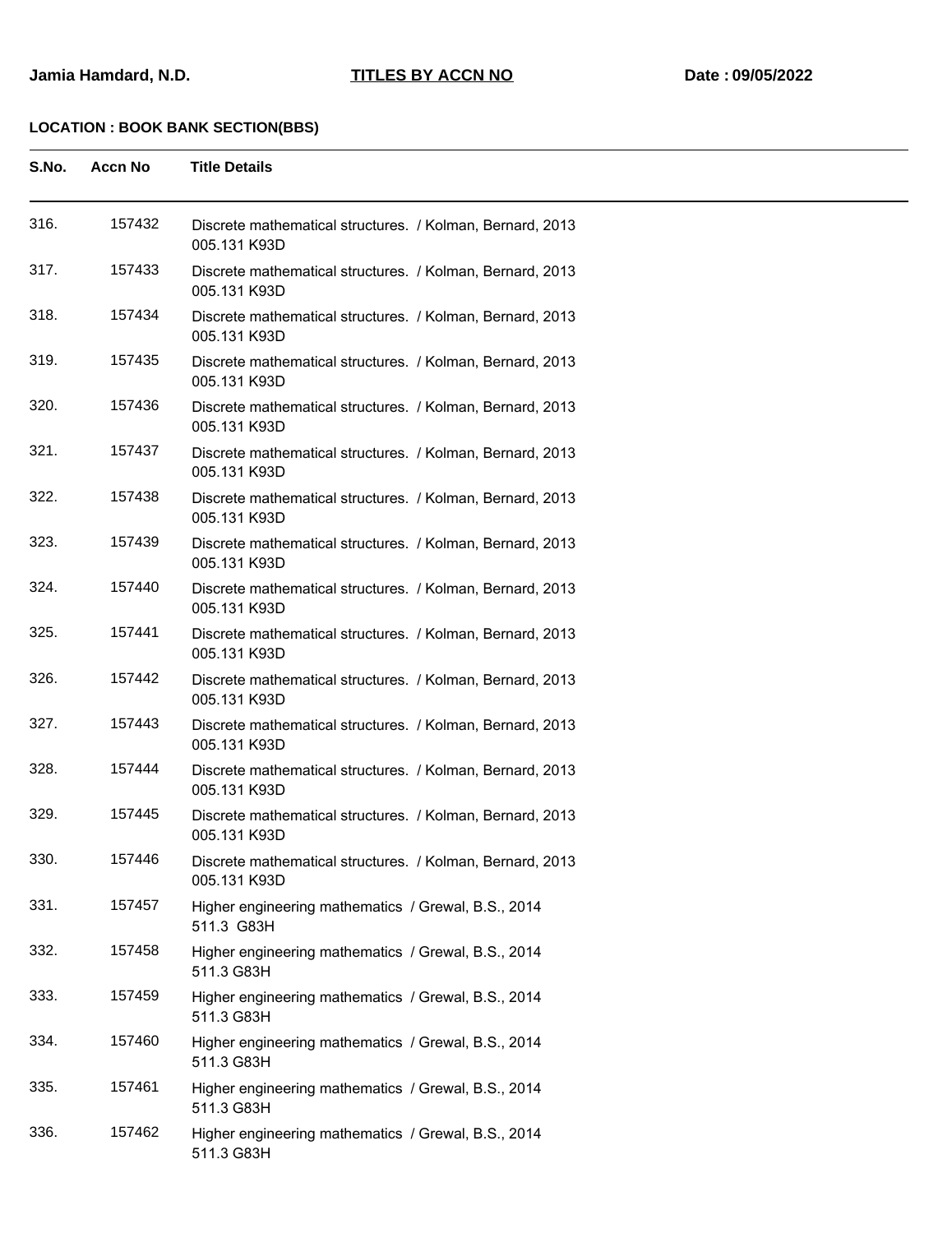| S.No. | <b>Accn No</b> | <b>Title Details</b>                                                            |
|-------|----------------|---------------------------------------------------------------------------------|
| 337.  | 157463         | Higher engineering mathematics / Grewal, B.S., 2014<br>511.3 G83H               |
| 338.  | 157464         | Higher engineering mathematics / Grewal, B.S., 2014<br>511.3 G83H               |
| 339.  | 157465         | Higher engineering mathematics / Grewal, B.S., 2014<br>511.3 G83H               |
| 340.  | 157466         | Higher engineering mathematics / Grewal, B.S., 2014<br>511.3 G83H               |
| 341.  | 157467         | Higher engineering mathematics / Grewal, B.S., 2014<br>511.3 G83H               |
| 342.  | 157468         | Higher engineering mathematics / Grewal, B.S., 2014<br>511.3 G83H               |
| 343.  | 157469         | Higher engineering mathematics / Grewal, B.S., 2014<br>511.3 G83H               |
| 344.  | 157470         | Higher engineering mathematics / Grewal, B.S., 2014<br>511.3 G83H               |
| 345.  | 157471         | Higher engineering mathematics / Grewal, B.S., 2014<br>511.3 G83H               |
| 346.  | 157472         | Higher engineering mathematics / Grewal, B.S., 2014<br>511.3 G83H               |
| 347.  | 157473         | Higher engineering mathematics / Grewal, B.S., 2014<br>511.3 G83H               |
| 348.  | 157474         | Higher engineering mathematics / Grewal, B.S., 2014<br>511.3 G83H               |
| 349.  | 157475         | Higher engineering mathematics / Grewal, B.S., 2014<br>511.3 G83H               |
| 350.  | 157476         | Higher engineering mathematics / Grewal, B.S., 2014<br>511.3 G83H               |
| 351.  | 159303         | Fundamentals of electric circuits / Alexander, Charles K., 2013<br>621.319 A29F |
| 352.  | 159304         | Fundamentals of electric circuits / Alexander, Charles K., 2013<br>621.319 A29F |
| 353.  | 159305         | Fundamentals of electric circuits / Alexander, Charles K., 2013<br>621.319 A29F |
| 354.  | 159306         | Fundamentals of electric circuits / Alexander, Charles K., 2013<br>621.319 A29F |
| 355.  | 159307         | Fundamentals of electric circuits / Alexander, Charles K., 2013<br>621.319 A29F |
| 356.  | 159398         | Engineering electromagnetics / Hayt, William H, 2014<br>530.141 H44E            |
| 357.  | 159399         | Engineering electromagnetics / Hayt, William H, 2014<br>530.141 H44E            |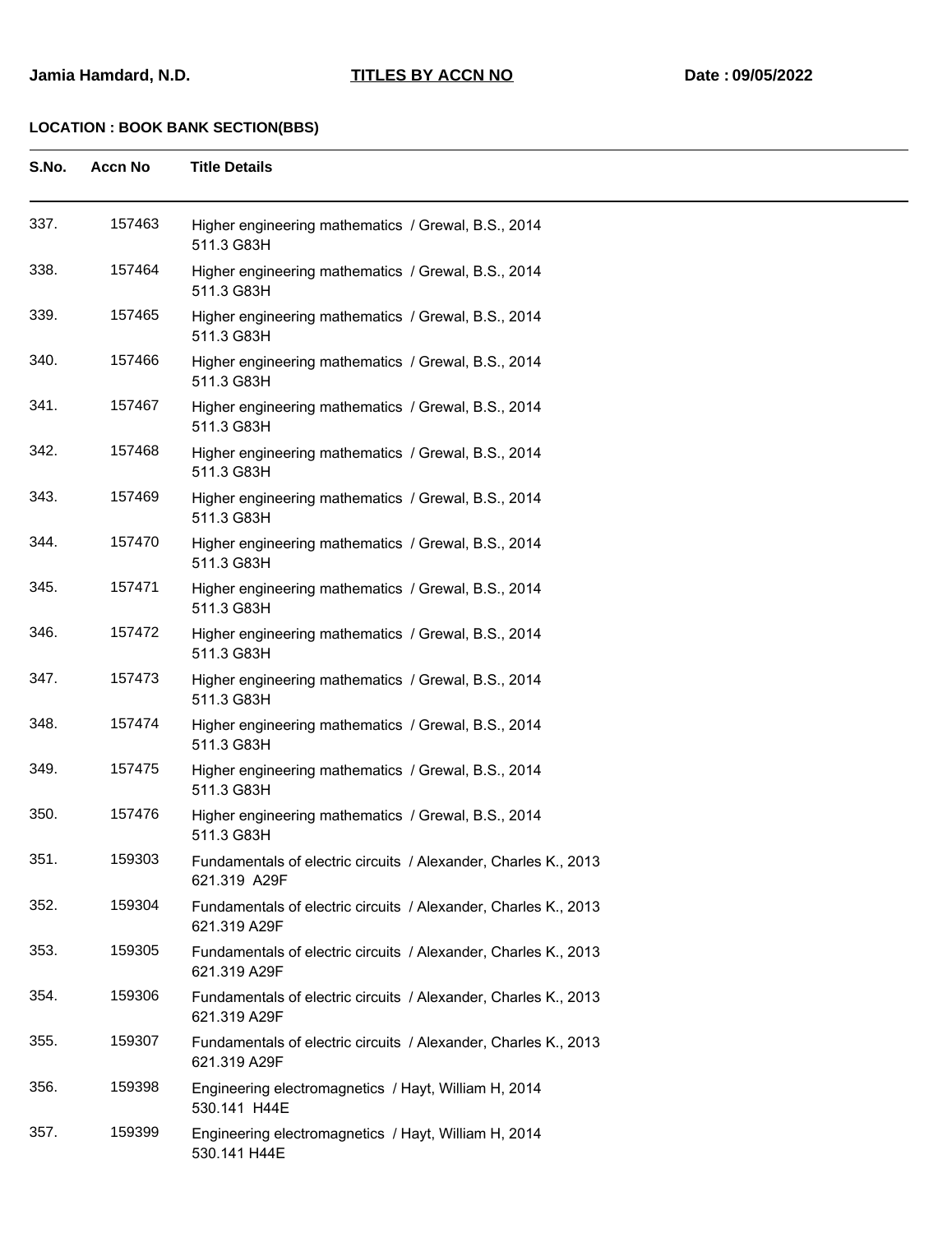| S.No.<br>Accn No | <b>Title Details</b> |
|------------------|----------------------|
|------------------|----------------------|

| 358. | 159400 | Engineering electromagnetics / Hayt, William H, 2014<br>530.141 H44E                 |
|------|--------|--------------------------------------------------------------------------------------|
| 359. | 159401 | Engineering electromagnetics / Hayt, William H, 2014<br>530.141 H44E                 |
| 360. | 159402 | Engineering electromagnetics / Hayt, William H, 2014<br>530.141 H44E                 |
| 361. | 159413 | Taub's principles of communication systems / Taub, Herbert, 2014<br>621.382 T18T     |
| 362. | 159414 | Taub's principles of communication systems / Taub, Herbert, 2014<br>621.382 T18T     |
| 363. | 159415 | Taub's principles of communication systems / Taub, Herbert, 2014<br>621.382 T18T     |
| 364. | 159416 | Taub's principles of communication systems / Taub, Herbert, 2014<br>621.382 T18T     |
| 365. | 159417 | Taub's principles of communication systems / Taub, Herbert, 2014<br>621.382 T18T     |
| 366. | 159443 | Principles of electromagnetics, 2015<br>530.141 S11P                                 |
| 367. | 159444 | Principles of electromagnetics, 2015<br>530.141 S11P                                 |
| 368. | 159445 | Principles of electromagnetics, 2015<br>530.141 S11P                                 |
| 369. | 159446 | Principles of electromagnetics, 2015<br>530.141 S11P                                 |
| 370. | 159447 | Principles of electromagnetics, 2015<br>530.141 S11P                                 |
| 371. | 161267 | Nursing research: building evidence for practice / Bincy, R., 2017<br>610.73072 B53N |
| 372. | 161268 | Nursing research: building evidence for practice / Bincy, R., 2017<br>610.73072 B53N |
| 373. | 161269 | Nursing research: building evidence for practice / Bincy, R., 2017<br>610.73072 B53N |
| 374. | 161270 | Nursing research: building evidence for practice / Bincy, R., 2017<br>610.73072 B53N |
| 375. | 161271 | Nursing research: building evidence for practice / Bincy, R., 2017<br>610.73072 B53N |
| 376. | 161380 | CBS dictionary for nurses / D'Souza, Jacintha, 2017<br>610.3 D80C                    |
| 377. | 161381 | CBS dictionary for nurses / D'Souza, Jacintha, 2017<br>610.3 D80C                    |
| 378. | 161382 | CBS dictionary for nurses / D'Souza, Jacintha, 2017<br>610.3 D80C                    |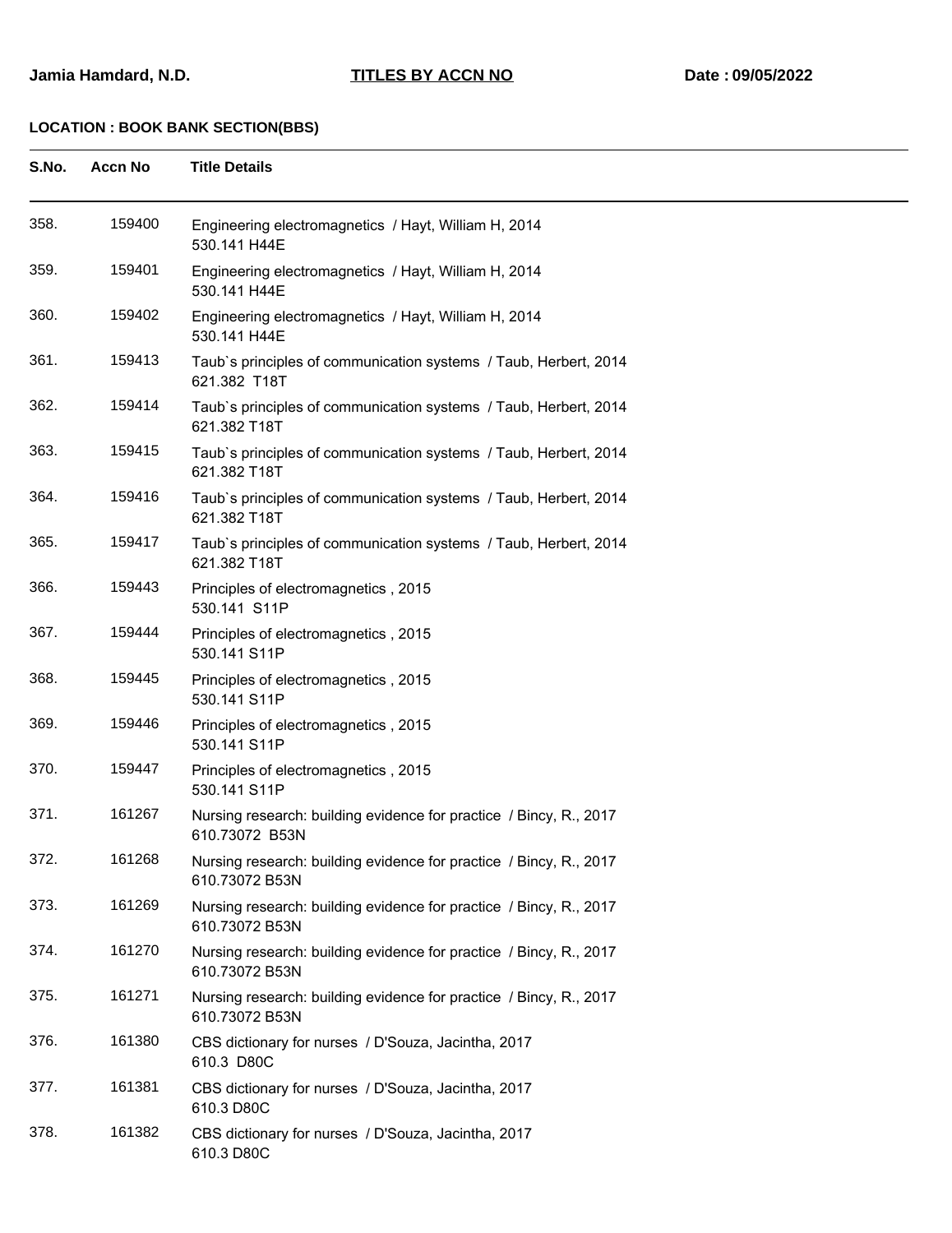| S.No. | <b>Accn No</b> | <b>Title Details</b>                                                                                                                                                 |
|-------|----------------|----------------------------------------------------------------------------------------------------------------------------------------------------------------------|
| 379.  | 161383         | CBS dictionary for nurses / D'Souza, Jacintha, 2017<br>610.3 D80C                                                                                                    |
| 380.  | 161384         | CBS dictionary for nurses / D'Souza, Jacintha, 2017<br>610.3 D80C                                                                                                    |
| 381.  | 161385         | English 4 nurses / Sharma, Liza, 2016<br>428.64024 S34E<br>(As Per syllabus of INC for BSc (N) & BSc (N) post basic)                                                 |
| 382.  | 161386         | English 4 nurses / Sharma, Liza, 2016<br>428.64024 S34E<br>(As Per syllabus of INC for BSc (N) & BSc (N) post basic)                                                 |
| 383.  | 161387         | English 4 nurses / Sharma, Liza, 2016<br>428.64024 S34E<br>(As Per syllabus of INC for BSc (N) & BSc (N) post basic)                                                 |
| 384.  | 161388         | English 4 nurses / Sharma, Liza, 2016<br>428.64024 S34E<br>(As Per syllabus of INC for BSc (N) & BSc (N) post basic)                                                 |
| 385.  | 161389         | English 4 nurses / Sharma, Liza, 2016<br>428.64024 S34E<br>(As Per syllabus of INC for BSc (N) & BSc (N) post basic)                                                 |
| 386.  | 161390         | Essentials of biochemistry for BSc nursing students / Lal, Harbans, 2017<br>572 L14E<br>(As per syllabus of INC for BSC (N) & BSc (N) post basic)                    |
| 387.  | 161391         | Essentials of biochemistry for BSc nursing students / Lal, Harbans, 2017<br>572 L14E<br>(As per syllabus of INC for BSC (N) & BSc (N) post basic)                    |
| 388.  | 161392         | Essentials of biochemistry for BSc nursing students / Lal, Harbans, 2017<br>572 L14E<br>(As per syllabus of INC for BSC (N) & BSc (N) post basic)                    |
| 389.  | 161393         | Essentials of biochemistry for BSc nursing students / Lal, Harbans, 2017<br>572 L14E<br>(As per syllabus of INC for BSC (N) & BSc (N) post basic)                    |
| 390.  | 161394         | Essentials of biochemistry for BSc nursing students / Lal, Harbans, 2017<br>572 L14E<br>(As per syllabus of INC for BSC (N) & BSc (N) post basic)                    |
| 391.  | 161395         | Essentials of communication & education technology for BSc nursing / Gopichandran, L., 2017<br>610.7 G52E<br>(As per the syllabus of Indian Nursing Council for BSc) |
| 392.  | 161396         | Essentials of communication & education technology for BSc nursing / Gopichandran, L., 2017<br>610.7 G52E<br>(As per the syllabus of Indian Nursing Council for BSc) |
| 393.  | 161397         | Essentials of communication & education technology for BSc nursing / Gopichandran, L., 2017<br>610.7 G52E<br>(As per the syllabus of Indian Nursing Council for BSc) |
| 394.  | 161398         | Essentials of communication & education technology for BSc nursing / Gopichandran, L., 2017<br>610.7 G52E                                                            |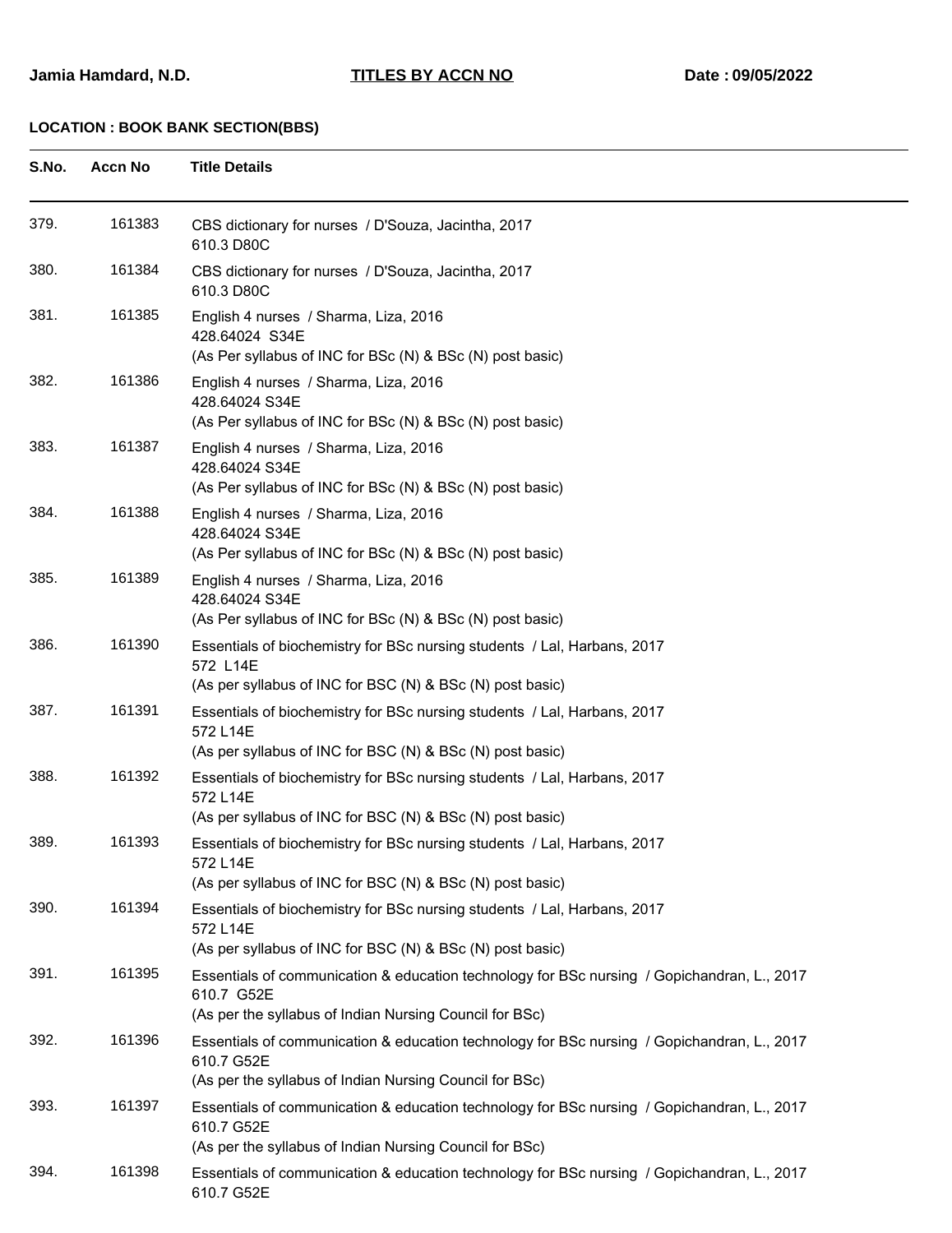#### **Jamia Hamdard, N.D. TITLES BY ACCN NO Date : 09/05/2022**

| S.No. | <b>Accn No</b> | <b>Title Details</b>                                                                                                                                |
|-------|----------------|-----------------------------------------------------------------------------------------------------------------------------------------------------|
|       |                | (As per the syllabus of Indian Nursing Council for BSc)                                                                                             |
| 395.  | 161399         | Essentials of communication & education technology for BSc nursing / Gopichandran, L., 2017<br>610.7 G52E                                           |
|       |                | (As per the syllabus of Indian Nursing Council for BSc)                                                                                             |
| 396.  | 161400         | Essentials of microbiology for BSc nursing students / Arora, D.R., 2017<br>616.01 A77E                                                              |
| 397.  | 161401         | (As per syllabus of INC for BSc (N) & BSc (N) post basic)                                                                                           |
|       |                | Essentials of microbiology for BSc nursing students / Arora, D.R., 2017<br>616.01 A77E<br>(As per syllabus of INC for BSc (N) & BSc (N) post basic) |
| 398.  | 161402         | Essentials of microbiology for BSc nursing students / Arora, D.R., 2017                                                                             |
|       |                | 616.01 A77E<br>(As per syllabus of INC for BSc (N) & BSc (N) post basic)                                                                            |
| 399.  | 161403         | Essentials of microbiology for BSc nursing students / Arora, D.R., 2017                                                                             |
|       |                | 616.01 A77E                                                                                                                                         |
|       |                | (As per syllabus of INC for BSc (N) & BSc (N) post basic)                                                                                           |
| 400.  | 161404         | Essentials of microbiology for BSc nursing students / Arora, D.R., 2017<br>616.01 A77E<br>(As per syllabus of INC for BSc (N) & BSc (N) post basic) |
|       | 161405         |                                                                                                                                                     |
| 401.  |                | Essentials of psychology for BSc nursing students / Krishne Gowda, 2017<br>150 K97E<br>(As per the syllabus of INC for BSc (N) & BSc (N) per basic) |
| 402.  | 161406         | Essentials of psychology for BSc nursing students / Krishne Gowda, 2017                                                                             |
|       |                | 150 K97E<br>(As per the syllabus of INC for BSc (N) & BSc (N) per basic)                                                                            |
| 403.  | 161407         | Essentials of psychology for BSc nursing students / Krishne Gowda, 2017                                                                             |
|       |                | 150 K97E                                                                                                                                            |
|       |                | (As per the syllabus of INC for BSc (N) & BSc (N) per basic)                                                                                        |
| 404.  | 161408         | Essentials of psychology for BSc nursing students / Krishne Gowda, 2017<br>150 K97E                                                                 |
|       |                | (As per the syllabus of INC for BSc (N) & BSc (N) per basic)                                                                                        |
| 405.  | 161409         | Essentials of psychology for BSc nursing students / Krishne Gowda, 2017<br>150 K97E                                                                 |
|       |                | (As per the syllabus of INC for BSc (N) & BSc (N) per basic)                                                                                        |
| 406.  | 161410         | Essentials of sociology for BSc nursing students / Krishne Gowda, 2017<br>301 K97E                                                                  |
|       |                | (As per the syllabus of INC for BSc (N) & BSc (N) post basic)                                                                                       |
| 407.  | 161411         | Essentials of sociology for BSc nursing students / Krishne Gowda, 2017<br>301 K97E                                                                  |
| 408.  | 161412         | (As per the syllabus of INC for BSc (N) & BSc (N) post basic)                                                                                       |
|       |                | Essentials of sociology for BSc nursing students / Krishne Gowda, 2017<br>301 K97E<br>(As per the syllabus of INC for BSc (N) & BSc (N) post basic) |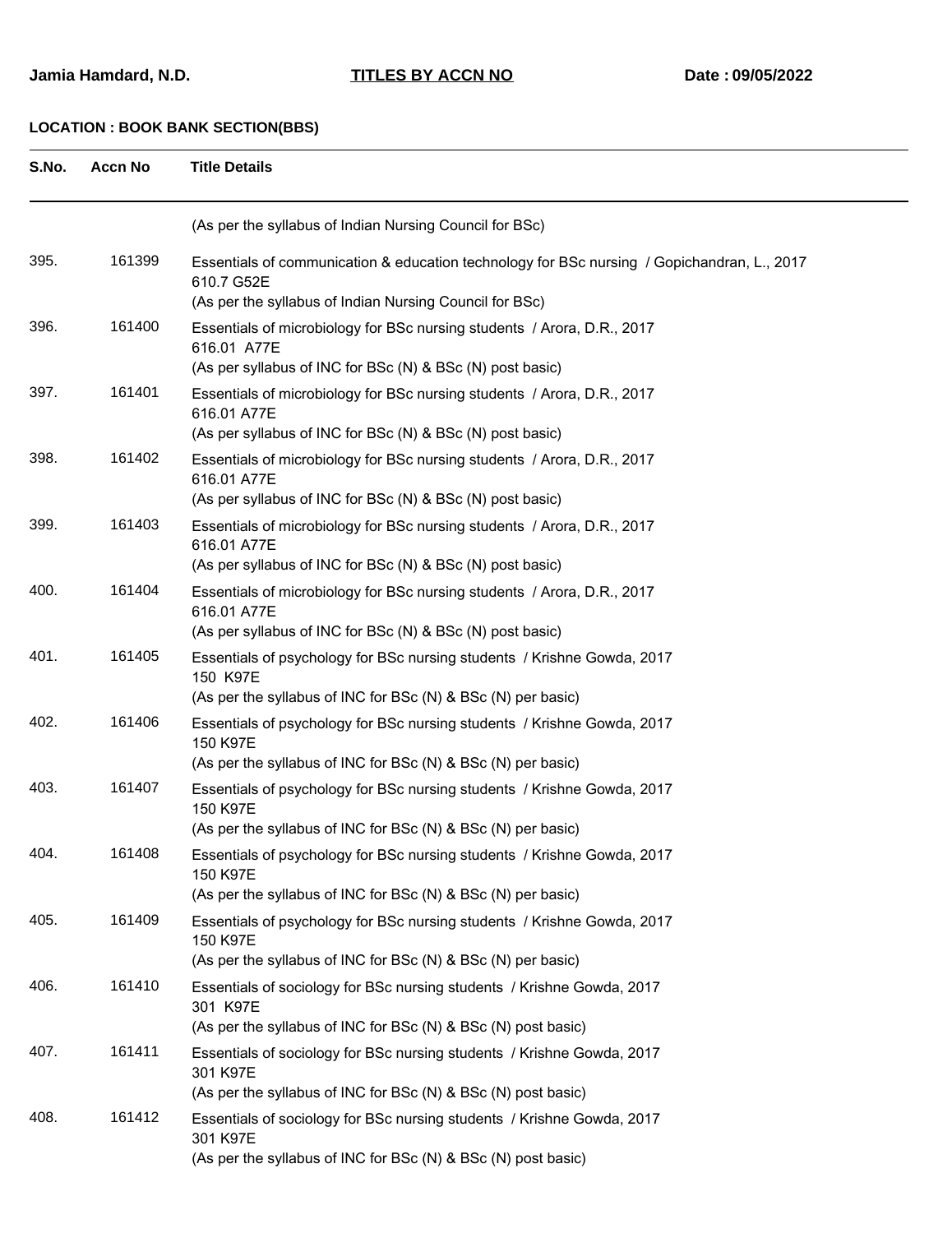| S.No. | <b>Accn No</b> | <b>Title Details</b>                                                                                                                                                              |
|-------|----------------|-----------------------------------------------------------------------------------------------------------------------------------------------------------------------------------|
| 409.  | 161413         | Essentials of sociology for BSc nursing students / Krishne Gowda, 2017<br>301 K97E<br>(As per the syllabus of INC for BSc (N) & BSc (N) post basic)                               |
| 410.  | 161414         | Essentials of sociology for BSc nursing students / Krishne Gowda, 2017<br>301 K97E                                                                                                |
| 411.  | 161415         | (As per the syllabus of INC for BSc (N) & BSc (N) post basic)<br>My clinical diary: for nursing undergraduates / Indarjit Walia, 2016                                             |
| 412.  | 161416         | 610.73 M97M<br>My clinical diary: for nursing undergraduates / Indarjit Walia, 2016                                                                                               |
| 413.  | 161417         | 610.73 M97M<br>My clinical diary: for nursing undergraduates / Indarjit Walia, 2016<br>610.73 M97M                                                                                |
| 414.  | 161418         | My clinical diary: for nursing undergraduates / Indarjit Walia, 2016<br>610.73 M97M                                                                                               |
| 415.  | 161419         | My clinical diary: for nursing undergraduates / Indarjit Walia, 2016<br>610.73 M97M                                                                                               |
| 416.  | 161420         | Practical record book of child health nursing: for B.Sc nursing students / Sudhakar, A, 2016<br>610.73 S93P<br>(As per the syllabus of Indian Nursing Council)                    |
| 417.  | 161421         | Practical record book of child health nursing: for B.Sc nursing students / Sudhakar, A, 2016<br>610.73 S93P<br>(As per the syllabus of Indian Nursing Council)                    |
| 418.  | 161422         | Practical record book of child health nursing: for B.Sc nursing students / Sudhakar, A, 2016<br>610.73 S93P<br>(As per the syllabus of Indian Nursing Council)                    |
| 419.  | 161423         | Practical record book of child health nursing: for B.Sc nursing students / Sudhakar, A, 2016<br>610.73 S93P<br>(As per the syllabus of Indian Nursing Council)                    |
| 420.  | 161424         | Practical record book of child health nursing: for B.Sc nursing students / Sudhakar, A, 2016<br>610.73 S93P<br>(As per the syllabus of Indian Nursing Council)                    |
| 421.  | 161425         | Practical record book of medical surgical nursing I for BSc 2nd year nursing students / Sharma,<br>Rakesh, 2016<br>610.73 S34P<br>(As per the syllabus of Indian Nursing Council) |
| 422.  | 161426         | Practical record book of medical surgical nursing I for BSc 2nd year nursing students / Sharma,<br>Rakesh, 2016<br>610.73 S34P<br>(As per the syllabus of Indian Nursing Council) |
| 423.  | 161427         | Practical record book of medical surgical nursing I for BSc 2nd year nursing students / Sharma,<br>Rakesh, 2016<br>610.73 S34P<br>(As per the syllabus of Indian Nursing Council) |
| 424.  | 161428         | Practical record book of medical surgical nursing I for BSc 2nd year nursing students / Sharma,<br>Rakesh, 2016                                                                   |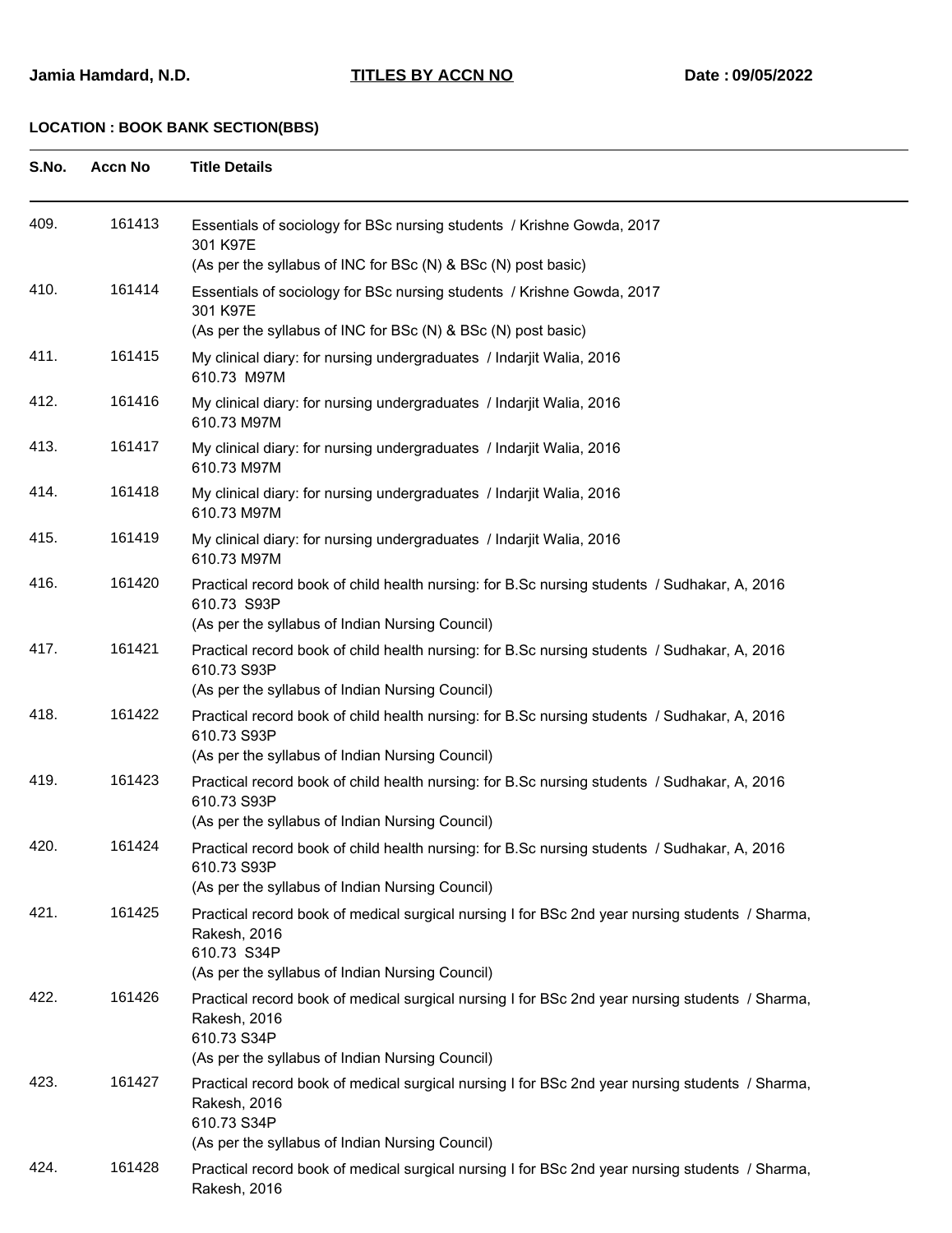| S.No. | <b>Accn No</b> | <b>Title Details</b>                                                                                                                                                                     |
|-------|----------------|------------------------------------------------------------------------------------------------------------------------------------------------------------------------------------------|
|       |                | 610.73 S34P<br>(As per the syllabus of Indian Nursing Council)                                                                                                                           |
| 425.  | 161429         | Practical record book of medical surgical nursing I for BSc 2nd year nursing students / Sharma,<br>Rakesh, 2016<br>610.73 S34P<br>(As per the syllabus of Indian Nursing Council)        |
| 426.  | 161430         | Practical record book of medical surgical nursing II for basic BSc 3rd year nursing students /<br>Sharma, Rakesh, 2016<br>610.73 S34P<br>(As per the syllabus of Indian Nursing Council) |
| 427.  | 161431         | Practical record book of medical surgical nursing II for basic BSc 3rd year nursing students /<br>Sharma, Rakesh, 2016<br>610.73 S34P<br>(As per the syllabus of Indian Nursing Council) |
| 428.  | 161432         | Practical record book of medical surgical nursing II for basic BSc 3rd year nursing students /<br>Sharma, Rakesh, 2016<br>610.73 S34P<br>(As per the syllabus of Indian Nursing Council) |
| 429.  | 161433         | Practical record book of medical surgical nursing II for basic BSc 3rd year nursing students /<br>Sharma, Rakesh, 2016<br>610.73 S34P<br>(As per the syllabus of Indian Nursing Council) |
| 430.  | 161434         | Practical record book of medical surgical nursing II for basic BSc 3rd year nursing students /<br>Sharma, Rakesh, 2016<br>610.73 S34P<br>(As per the syllabus of Indian Nursing Council) |
| 431.  | 161435         | Practical record book of midwifery (casebook) for BSc nursing / Rana, Avinash Kaur, 2016<br>618.2 R18P                                                                                   |
| 432.  | 161436         | Practical record book of midwifery (casebook) for BSc nursing / Rana, Avinash Kaur, 2016<br>618.2 R18P                                                                                   |
| 433.  | 161437         | Practical record book of midwifery (casebook) for BSc nursing / Rana, Avinash Kaur, 2016<br>618.2 R18P                                                                                   |
| 434.  | 161438         | Practical record book of midwifery (casebook) for BSc nursing / Rana, Avinash Kaur, 2016<br>618.2 R18P                                                                                   |
| 435.  | 161439         | Practical record book of midwifery (casebook) for BSc nursing / Rana, Avinash Kaur, 2016<br>618.2 R18P                                                                                   |
| 436.  | 161440         | Psychiatric clinical practical recordbook for nursing students / Sollapure, Kallappa M, 2016<br>616.890231 S60P<br>(BSc/Diploma in Nursing as per approved INC Syllabus)                 |
| 437.  | 161441         | Psychiatric clinical practical recordbook for nursing students / Sollapure, Kallappa M, 2016<br>616.890231 S60P<br>(BSc/Diploma in Nursing as per approved INC Syllabus)                 |
| 438.  | 161442         | Psychiatric clinical practical recordbook for nursing students / Sollapure, Kallappa M, 2016<br>616.890231 S60P<br>(BSc/Diploma in Nursing as per approved INC Syllabus)                 |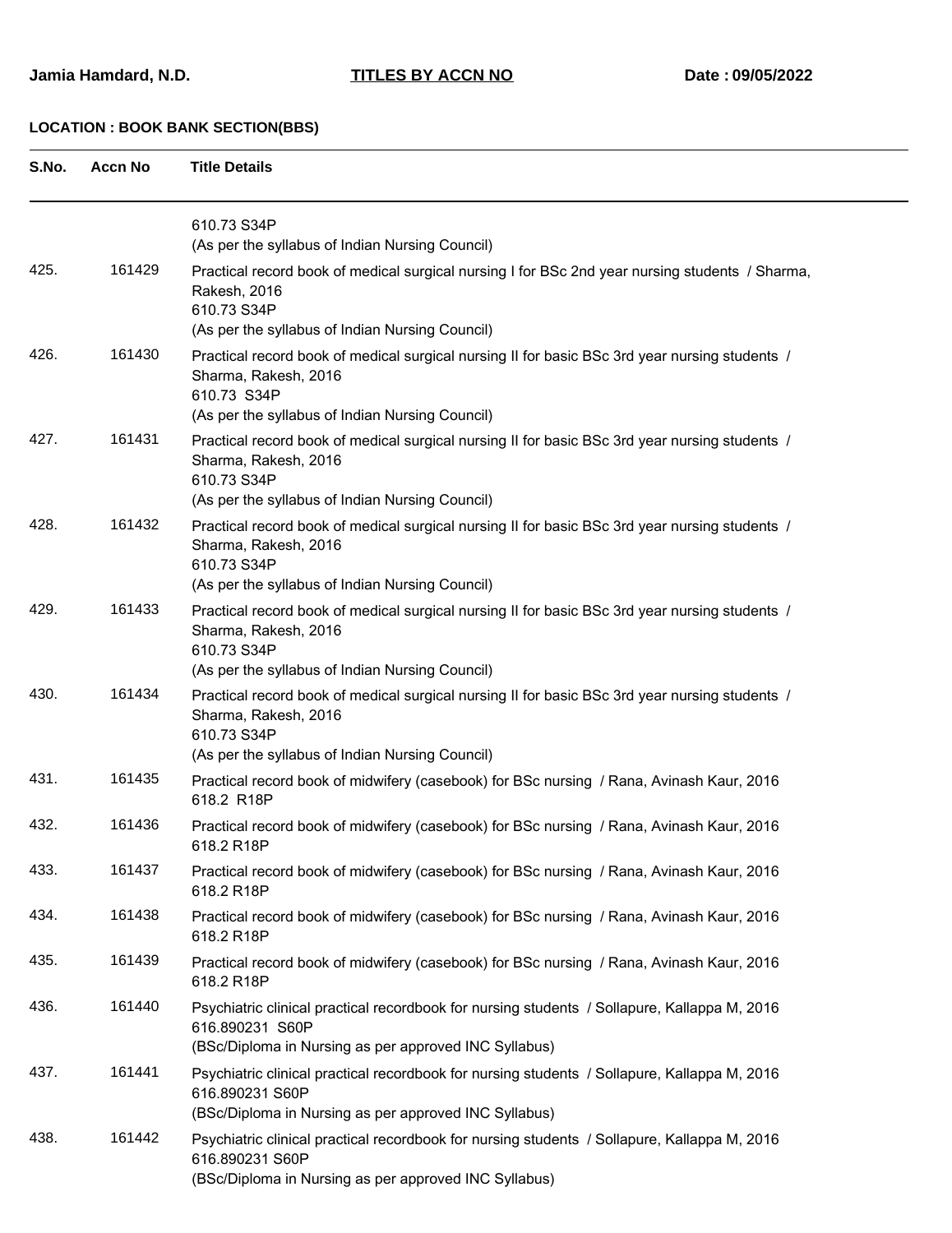| S.No. | <b>Accn No</b> | <b>Title Details</b>                                                                                                                                                           |
|-------|----------------|--------------------------------------------------------------------------------------------------------------------------------------------------------------------------------|
| 439.  | 161443         | Psychiatric clinical practical recordbook for nursing students / Sollapure, Kallappa M, 2016<br>616.890231 S60P<br>(BSc/Diploma in Nursing as per approved INC Syllabus)       |
| 440.  | 161444         | Psychiatric clinical practical recordbook for nursing students / Sollapure, Kallappa M, 2016<br>616.890231 S60P<br>(BSc/Diploma in Nursing as per approved INC Syllabus)       |
| 441.  | 161445         | Simplified nursing research & statistics for undergraduates / Sukhpal Kaur, 2016<br>610.73072 S93S<br>(As per the syllabus of INC for BSc (N) four years & BSc (N) post basic) |
| 442.  | 161446         | Simplified nursing research & statistics for undergraduates / Sukhpal Kaur, 2016<br>610.73072 S93S<br>(As per the syllabus of INC for BSc (N) four years & BSc (N) post basic) |
| 443.  | 161447         | Simplified nursing research & statistics for undergraduates / Sukhpal Kaur, 2016<br>610.73072 S93S<br>(As per the syllabus of INC for BSc (N) four years & BSc (N) post basic) |
| 444.  | 161448         | Simplified nursing research & statistics for undergraduates / Sukhpal Kaur, 2016<br>610.73072 S93S<br>(As per the syllabus of INC for BSc (N) four years & BSc (N) post basic) |
| 445.  | 161449         | Simplified nursing research & statistics for undergraduates / Sukhpal Kaur, 2016<br>610.73072 S93S<br>(As per the syllabus of INC for BSc (N) four years & BSc (N) post basic) |
| 446.  | 161450         | Simplified nursing research & statistics for undergraduates / Sukhpal Kaur, 2016<br>610.73072 S93S<br>(As per the syllabus of INC for BSc (N) four years & BSc (N) post basic) |
| 447.  | 161451         | Simplified nursing research & statistics for undergraduates / Sukhpal Kaur, 2016<br>610.73072 S93S<br>(As per the syllabus of INC for BSc (N) four years & BSc (N) post basic) |
| 448.  | 161452         | Simplified nursing research & statistics for undergraduates / Sukhpal Kaur, 2016<br>610.73072 S93S<br>(As per the syllabus of INC for BSc (N) four years & BSc (N) post basic) |
| 449.  | 161453         | Simplified nursing research & statistics for undergraduates / Sukhpal Kaur, 2016<br>610.73072 S93S<br>(As per the syllabus of INC for BSc (N) four years & BSc (N) post basic) |
| 450.  | 161454         | Simplified nursing research & statistics for undergraduates / Sukhpal Kaur, 2016<br>610.73072 S93S<br>(As per the syllabus of INC for BSc (N) four years & BSc (N) post basic) |
| 451.  | 161455         | Textbook of anatomy and physiology for nurses and allied health sciences / Indu Khurana, 2017<br>612 I03T                                                                      |
| 452.  | 161456         | Textbook of anatomy and physiology for nurses and allied health sciences / Indu Khurana, 2017<br>612 I03T                                                                      |
| 453.  | 161457         | Textbook of anatomy and physiology for nurses and allied health sciences / Indu Khurana, 2017<br>612 I03T                                                                      |
| 454.  | 161458         | Textbook of anatomy and physiology for nurses and allied health sciences / Indu Khurana, 2017<br>612 I03T                                                                      |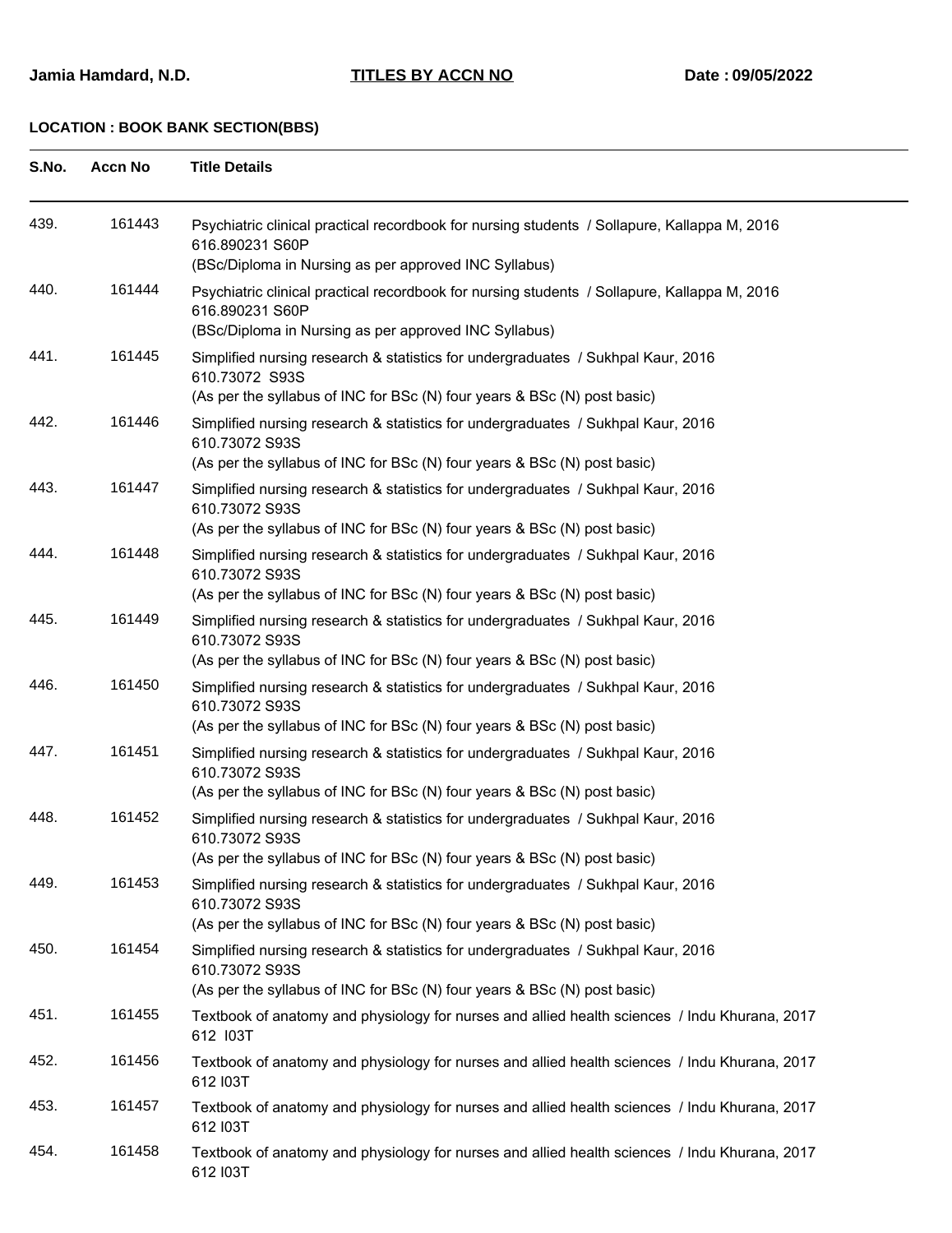| S.No. | <b>Accn No</b> | <b>Title Details</b>                                                                                                                                              |
|-------|----------------|-------------------------------------------------------------------------------------------------------------------------------------------------------------------|
| 455.  | 161459         | Textbook of anatomy and physiology for nurses and allied health sciences / Indu Khurana, 2017<br>612 I03T                                                         |
| 456.  | 161460         | Textbook of community health nursing-I for BSc nursing / Manivannan, Shyamala D, 2017<br>610.7343 M30T<br>(As per the syllabus of Indian Nursing Council for BSc) |
| 457.  | 161461         | Textbook of community health nursing-I for BSc nursing / Manivannan, Shyamala D, 2017<br>610.7343 M30T<br>(As per the syllabus of Indian Nursing Council for BSc) |
| 458.  | 161462         | Textbook of community health nursing-I for BSc nursing / Manivannan, Shyamala D, 2017<br>610.7343 M30T<br>(As per the syllabus of Indian Nursing Council for BSc) |
| 459.  | 161463         | Textbook of community health nursing-I for BSc nursing / Manivannan, Shyamala D, 2017<br>610.7343 M30T<br>(As per the syllabus of Indian Nursing Council for BSc) |
| 460.  | 161464         | Textbook of community health nursing-I for BSc nursing / Manivannan, Shyamala D, 2017<br>610.7343 M30T<br>(As per the syllabus of Indian Nursing Council for BSc) |
| 461.  | 161465         | Textbook of community health nursing-I for BSc nursing / Manivannan, Shyamala D, 2017<br>610.7343 M30T<br>(As per the syllabus of Indian Nursing Council for BSc) |
| 462.  | 161466         | Textbook of community health nursing-I for BSc nursing / Manivannan, Shyamala D, 2017<br>610.7343 M30T<br>(As per the syllabus of Indian Nursing Council for BSc) |
| 463.  | 161467         | Textbook of community health nursing-I for BSc nursing / Manivannan, Shyamala D, 2017<br>610.7343 M30T<br>(As per the syllabus of Indian Nursing Council for BSc) |
| 464.  | 161468         | Textbook of community health nursing-I for BSc nursing / Manivannan, Shyamala D, 2017<br>610.7343 M30T<br>(As per the syllabus of Indian Nursing Council for BSc) |
| 465.  | 161469         | Textbook of community health nursing-I for BSc nursing / Manivannan, Shyamala D, 2017<br>610.7343 M30T<br>(As per the syllabus of Indian Nursing Council for BSc) |
| 466.  | 164765         | Schaum's oulines Electromagnetics / Edminister, Joseph A, 2018<br>537.0202 E28S                                                                                   |
| 467.  | 164766         | Schaum's oulines Electromagnetics / Edminister, Joseph A, 2018<br>537.0202 E28S                                                                                   |
| 468.  | 164767         | Schaum's oulines Electromagnetics / Edminister, Joseph A, 2018<br>537.0202 E28S                                                                                   |
| 469.  | 164768         | Schaum's oulines Electromagnetics / Edminister, Joseph A, 2018<br>537.0202 E28S                                                                                   |
| 470.  | 164769         | Schaum's oulines Electromagnetics / Edminister, Joseph A, 2018<br>537.0202 E28S                                                                                   |
| 471.  | 164770         | Engineering mechanics: statistics and dynamics / Sinha, Sanjay Kumar, 2017<br>620.1 S47E                                                                          |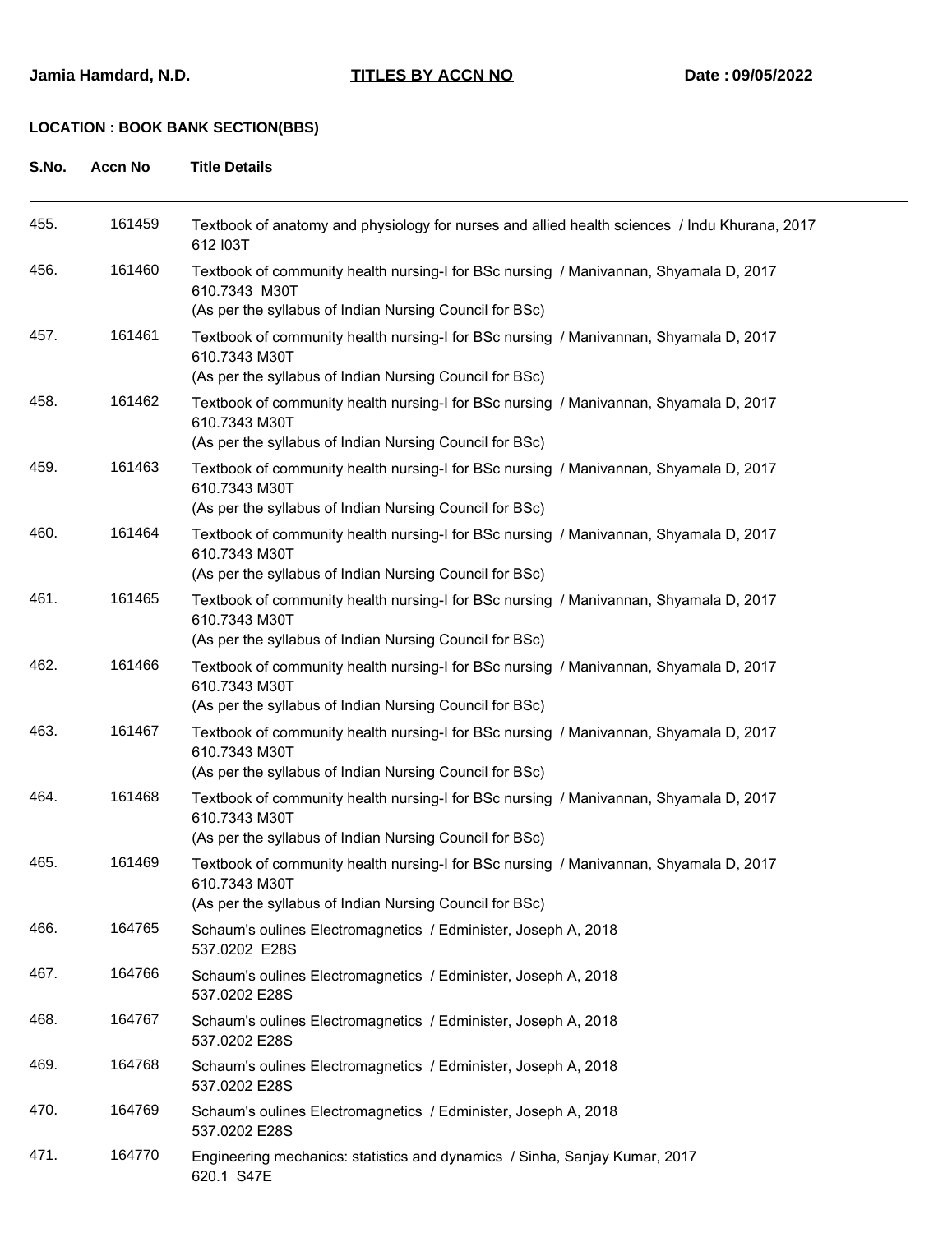| S.No. | <b>Accn No</b> | <b>Title Details</b>                                                                                                                         |
|-------|----------------|----------------------------------------------------------------------------------------------------------------------------------------------|
| 472.  | 164771         | Engineering mechanics: statistics and dynamics / Sinha, Sanjay Kumar, 2017<br>620.1 S47E                                                     |
| 473.  | 164772         | Engineering mechanics: statistics and dynamics / Sinha, Sanjay Kumar, 2017<br>620.1 S47E                                                     |
| 474.  | 164773         | Engineering mechanics: statistics and dynamics / Sinha, Sanjay Kumar, 2017<br>620.1 S47E                                                     |
| 475.  | 164774         | Engineering mechanics: statistics and dynamics / Sinha, Sanjay Kumar, 2017<br>620.1 S47E                                                     |
| 476.  | 164775         | Human-computer interaction / Dix, Alan, 2018<br>004.019 H91H                                                                                 |
| 477.  | 164776         | Human-computer interaction / Dix, Alan, 2018<br>004.019 H91H                                                                                 |
| 478.  | 164777         | Human-computer interaction / Dix, Alan, 2018<br>004.019 H91H                                                                                 |
| 479.  | 164778         | Human-computer interaction / Dix, Alan, 2018<br>004.019 H91H                                                                                 |
| 480.  | 164779         | Human-computer interaction / Dix, Alan, 2018<br>004.019 H91H                                                                                 |
| 481.  | 164780         | An introduction to analog and digital communication / Haykin, Simon, 2012<br>621.382 H44I                                                    |
| 482.  | 164781         | An introduction to analog and digital communication / Haykin, Simon, 2012<br>621.382 H44I                                                    |
| 483.  | 164782         | An introduction to analog and digital communication / Haykin, Simon, 2012<br>621.382 H44I                                                    |
| 484.  | 164783         | An introduction to analog and digital communication / Haykin, Simon, 2012<br>621.382 H44I                                                    |
| 485.  | 164784         | An introduction to analog and digital communication / Haykin, Simon, 2012<br>621.382 H44I                                                    |
| 486.  | 164785         | Neuro-fuzzy and soft computing: a computational approach to learning and machine intelligence /<br>Jang, Jyn-Shing Roger, 2018<br>006.3 J25N |
| 487.  | 164786         | Neuro-fuzzy and soft computing: a computational approach to learning and machine intelligence /<br>Jang, Jyn-Shing Roger, 2018<br>006.3 J25N |
| 488.  | 164787         | Neuro-fuzzy and soft computing: a computational approach to learning and machine intelligence /<br>Jang, Jyn-Shing Roger, 2018<br>006.3 J25N |
| 489.  | 164788         | Neuro-fuzzy and soft computing: a computational approach to learning and machine intelligence /<br>Jang, Jyn-Shing Roger, 2018<br>006.3 J25N |
| 490.  | 164789         | Neuro-fuzzy and soft computing: a computational approach to learning and machine intelligence /<br>Jang, Jyn-Shing Roger, 2018<br>006.3 J25N |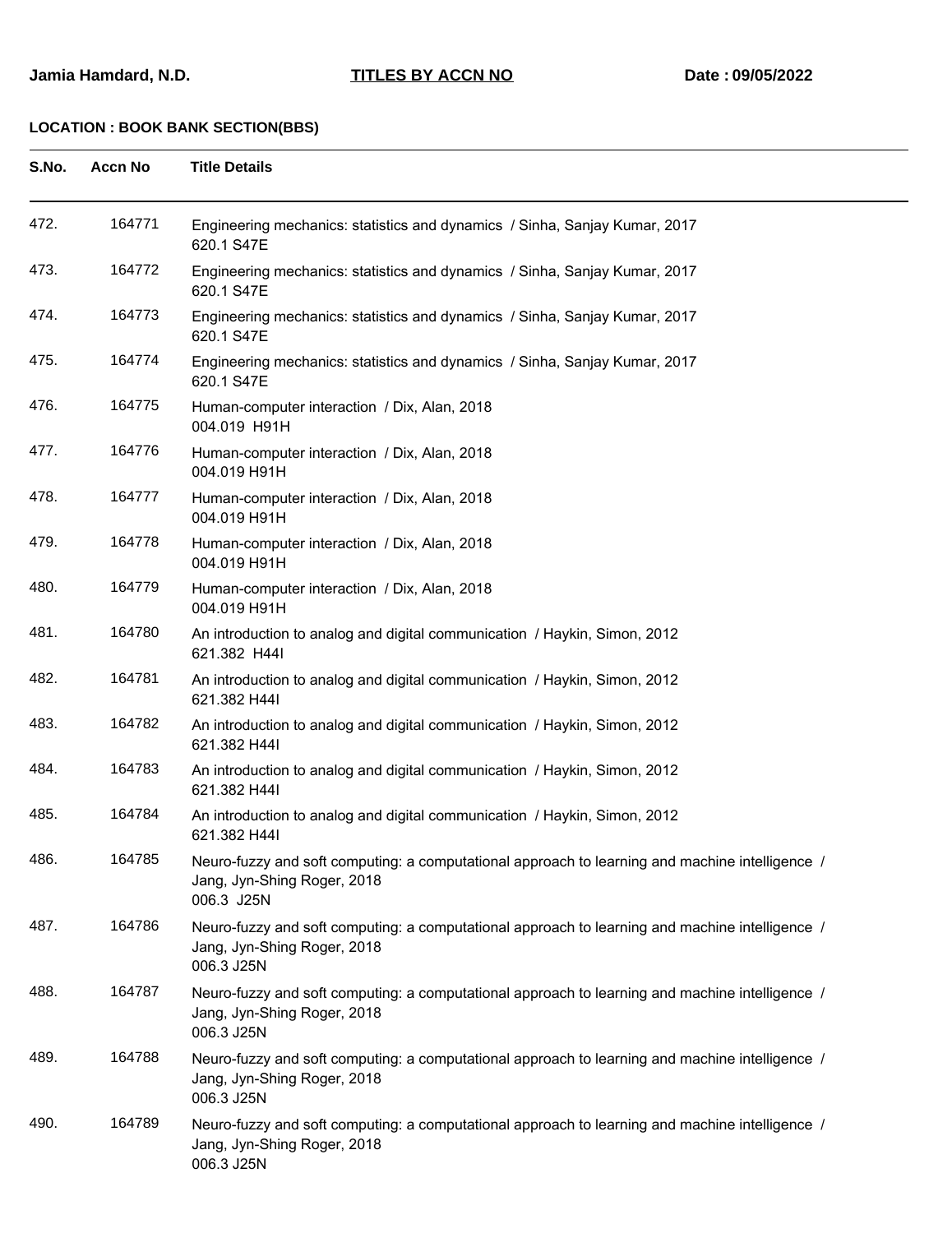| S.No. | <b>Accn No</b> | <b>Title Details</b>                                                                                                       |
|-------|----------------|----------------------------------------------------------------------------------------------------------------------------|
| 491.  | 164999         | Perfumes, soaps, detergents & cosmetics / Bhatia, S.C., 2009<br>668.5 B51P                                                 |
| 492.  | 165000         | Perfumes, soaps, detergents & cosmetics / Bhatia, S.C., 2009<br>668.5 B51P                                                 |
| 493.  | 165001         | Perfumes, soaps, detergents & cosmetics / Bhatia, S.C., 2009<br>668.5 B51P                                                 |
| 494.  | 165002         | Perfumes, soaps, detergents & cosmetics / Bhatia, S.C., 2009<br>668.5 B51P                                                 |
| 495.  | 165174         | Cell and molecular biology / Gupta, P.K., 2019<br>574.87 G96C                                                              |
| 496.  | 165175         | Cell and molecular biology / Gupta, P.K., 2019<br>574.87 G96C                                                              |
| 497.  | 165176         | Cell and molecular biology / Gupta, P.K., 2019<br>574.87 G96C                                                              |
| 498.  | 165177         | Cell and molecular biology / Gupta, P.K., 2019<br>574.87 G96C                                                              |
| 499.  | 165178         | Cell and molecular biology / Gupta, P.K., 2019<br>574.87 G96C                                                              |
| 500.  | 165179         | Cell and molecular biology / Gupta, P.K., 2019<br>574.87 G96C                                                              |
| 501.  | 165180         | Cell and molecular biology / Gupta, P.K., 2019<br>574.87 G96C                                                              |
| 502.  | 165181         | Cell and molecular biology / Gupta, P.K., 2019<br>574.87 G96C                                                              |
| 503.  | 165182         | Cell and molecular biology / Gupta, P.K., 2019<br>574.87 G96C                                                              |
| 504.  | 165183         | Cell and molecular biology / Gupta, P.K., 2019<br>574.87 G96C                                                              |
| 505.  | 165184         | Ecology and environment: for university students with coloured plates / Sharma, P.D., 2022<br>574.5 S34E<br>Includes index |
| 506.  | 165185         | Ecology and environment: for university students with coloured plates / Sharma, P.D., 2022<br>574.5 S34E<br>Includes index |
| 507.  | 165186         | Ecology and environment: for university students with coloured plates / Sharma, P.D., 2022<br>574.5 S34E<br>Includes index |
| 508.  | 165187         | Ecology and environment: for university students with coloured plates / Sharma, P.D., 2022<br>574.5 S34E<br>Includes index |
| 509.  | 165188         | Ecology and environment: for university students with coloured plates / Sharma, P.D., 2022<br>574.5 S34E<br>Includes index |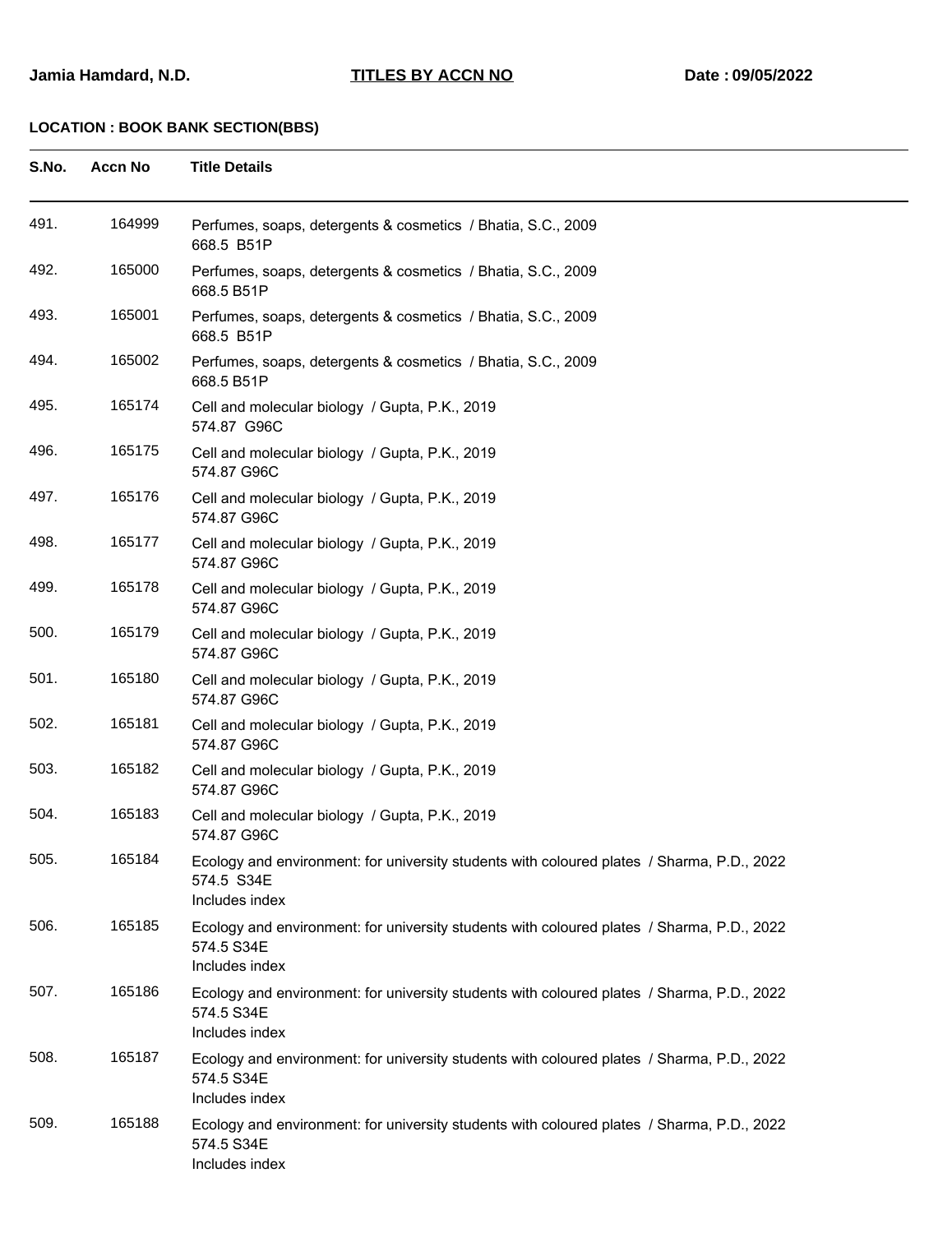| S.No. | <b>Accn No</b> | <b>Title Details</b>                                                                                                                                             |
|-------|----------------|------------------------------------------------------------------------------------------------------------------------------------------------------------------|
| 510.  | 165189         | Ecology and environment: for university students with coloured plates / Sharma, P.D., 2022<br>574.5 S34E<br>Includes index                                       |
| 511.  | 165190         | Ecology and environment: for university students with coloured plates / Sharma, P.D., 2022<br>574.5 S34E<br>Includes index                                       |
| 512.  | 165191         | Ecology and environment: for university students with coloured plates / Sharma, P.D., 2022<br>574.5 S34E<br>Includes index                                       |
| 513.  | 165192         | Ecology and environment: for university students with coloured plates / Sharma, P.D., 2022<br>574.5 S34E<br>Includes index                                       |
| 514.  | 165193         | Ecology and environment: for university students with coloured plates / Sharma, P.D., 2022<br>574.5 S34E<br>Includes index                                       |
| 515.  | 165194         | Economic botany: a comprehensive study / Kochhar, S.L., 2020<br>581.6 K91E                                                                                       |
| 516.  | 165195         | Economic botany: a comprehensive study / Kochhar, S.L., 2020<br>581.6 K91E                                                                                       |
| 517.  | 165196         | Economic botany: a comprehensive study / Kochhar, S.L., 2020<br>581.6 K91E                                                                                       |
| 518.  | 165197         | Economic botany: a comprehensive study / Kochhar, S.L., 2020<br>581.6 K91E                                                                                       |
| 519.  | 165198         | Economic botany: a comprehensive study / Kochhar, S.L., 2020<br>581.6 K91E                                                                                       |
| 520.  | 165199         | Economic botany: a comprehensive study / Kochhar, S.L., 2020<br>581.6 K91E                                                                                       |
| 521.  | 165200         | Economic botany: a comprehensive study / Kochhar, S.L., 2020<br>581.6 K91E                                                                                       |
| 522.  | 165201         | Economic botany: a comprehensive study / Kochhar, S.L., 2020<br>581.6 K91E                                                                                       |
| 523.  | 165202         | Economic botany: a comprehensive study / Kochhar, S.L., 2020<br>581.6 K91E                                                                                       |
| 524.  | 165203         | Economic botany: a comprehensive study / Kochhar, S.L., 2020<br>581.6 K91E                                                                                       |
| 525.  | 165204         | Fundamentals of plant physiology: for degree postgraduate and various competitive examinations<br>with objective type questions / Jain, V.K., 2021<br>581.1 J20F |
| 526.  | 165205         | Fundamentals of plant physiology: for degree postgraduate and various competitive examinations<br>with objective type questions / Jain, V.K., 2021<br>581.1 J20F |
| 527.  | 165206         | Fundamentals of plant physiology: for degree postgraduate and various competitive examinations<br>with objective type questions / Jain, V.K., 2021<br>581.1 J20F |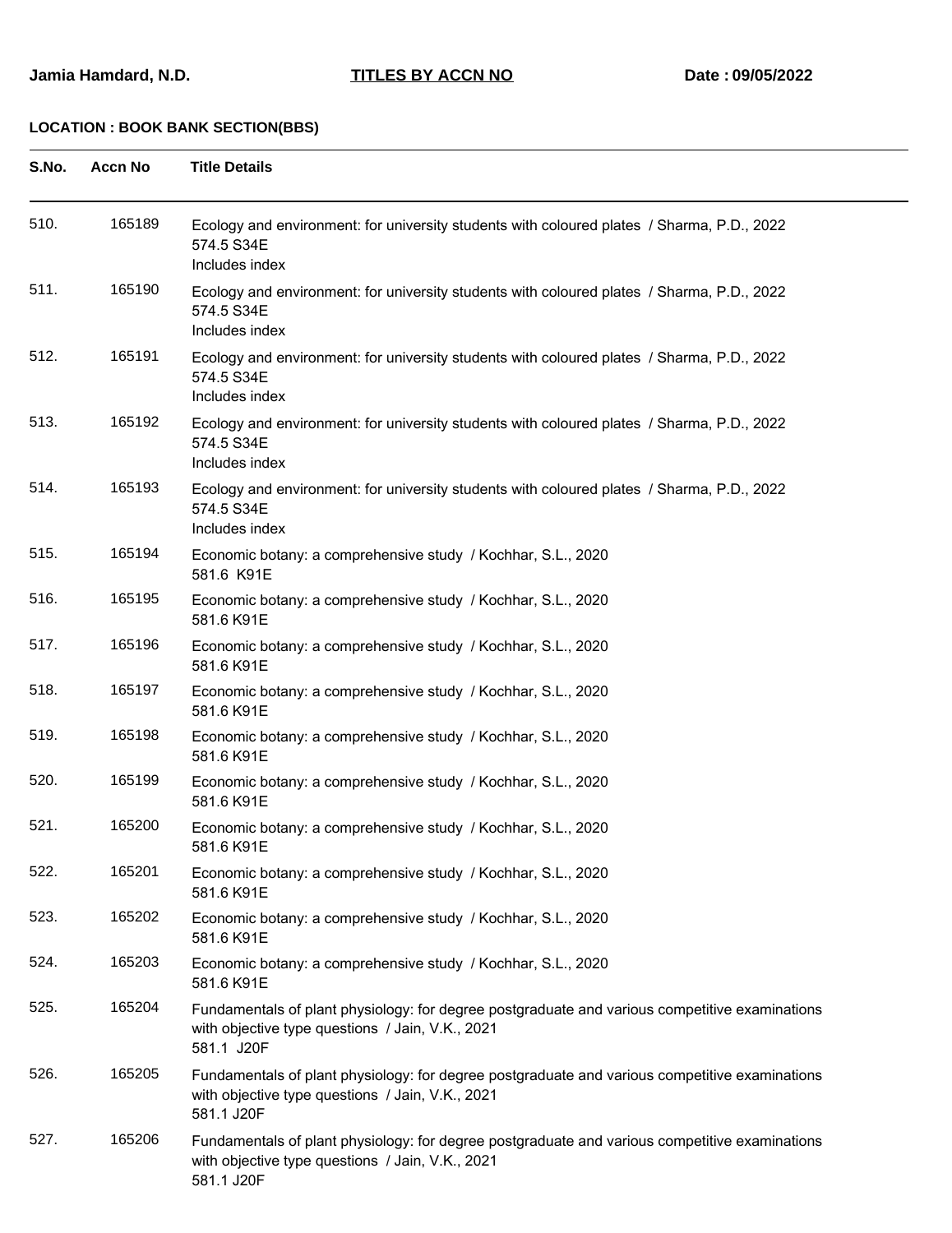#### **Jamia Hamdard, N.D. TITLES BY ACCN NO Date : 09/05/2022**

| S.No. | <b>Accn No</b> | <b>Title Details</b>                                                                                                                                             |
|-------|----------------|------------------------------------------------------------------------------------------------------------------------------------------------------------------|
| 528.  | 165207         | Fundamentals of plant physiology: for degree postgraduate and various competitive examinations<br>with objective type questions / Jain, V.K., 2021<br>581.1 J20F |
| 529.  | 165208         | Fundamentals of plant physiology: for degree postgraduate and various competitive examinations<br>with objective type questions / Jain, V.K., 2021<br>581.1 J20F |
| 530.  | 165209         | Fundamentals of plant physiology: for degree postgraduate and various competitive examinations<br>with objective type questions / Jain, V.K., 2021<br>581.1 J20F |
| 531.  | 165210         | Fundamentals of plant physiology: for degree postgraduate and various competitive examinations<br>with objective type questions / Jain, V.K., 2021<br>581.1 J20F |
| 532.  | 165211         | Fundamentals of plant physiology: for degree postgraduate and various competitive examinations<br>with objective type questions / Jain, V.K., 2021<br>581.1 J20F |
| 533.  | 165212         | Fundamentals of plant physiology: for degree postgraduate and various competitive examinations<br>with objective type questions / Jain, V.K., 2021<br>581.1 J20F |
| 534.  | 165213         | Fundamentals of plant physiology: for degree postgraduate and various competitive examinations<br>with objective type questions / Jain, V.K., 2021<br>581.1 J20F |
| 535.  | 165214         | Phycology / Lee, Robert Edward, 2018<br>589.3 L41P                                                                                                               |
| 536.  | 165215         | Phycology / Lee, Robert Edward, 2018<br>589.3 L41P                                                                                                               |
| 537.  | 165216         | Phycology / Lee, Robert Edward, 2018<br>589.3 L41P                                                                                                               |
| 538.  | 165217         | Phycology / Lee, Robert Edward, 2018<br>589.3 L41P                                                                                                               |
| 539.  | 165218         | Phycology / Lee, Robert Edward, 2018<br>589.3 L41P                                                                                                               |
| 540.  | 165219         | Phycology / Lee, Robert Edward, 2018<br>589.3 L41P                                                                                                               |
| 541.  | 165220         | Phycology / Lee, Robert Edward, 2018<br>589.3 L41P                                                                                                               |
| 542.  | 165221         | Phycology / Lee, Robert Edward, 2018<br>589.3 L41P                                                                                                               |
| 543.  | 165222         | Phycology / Lee, Robert Edward, 2018<br>589.3 L41P                                                                                                               |
| 544.  | 165223         | Phycology / Lee, Robert Edward, 2018<br>589.3 L41P                                                                                                               |
| 545.  | 165224         | Plant biotechnology: a textbook for university students / Gupta, P.K., 2016<br>660.65 G96P                                                                       |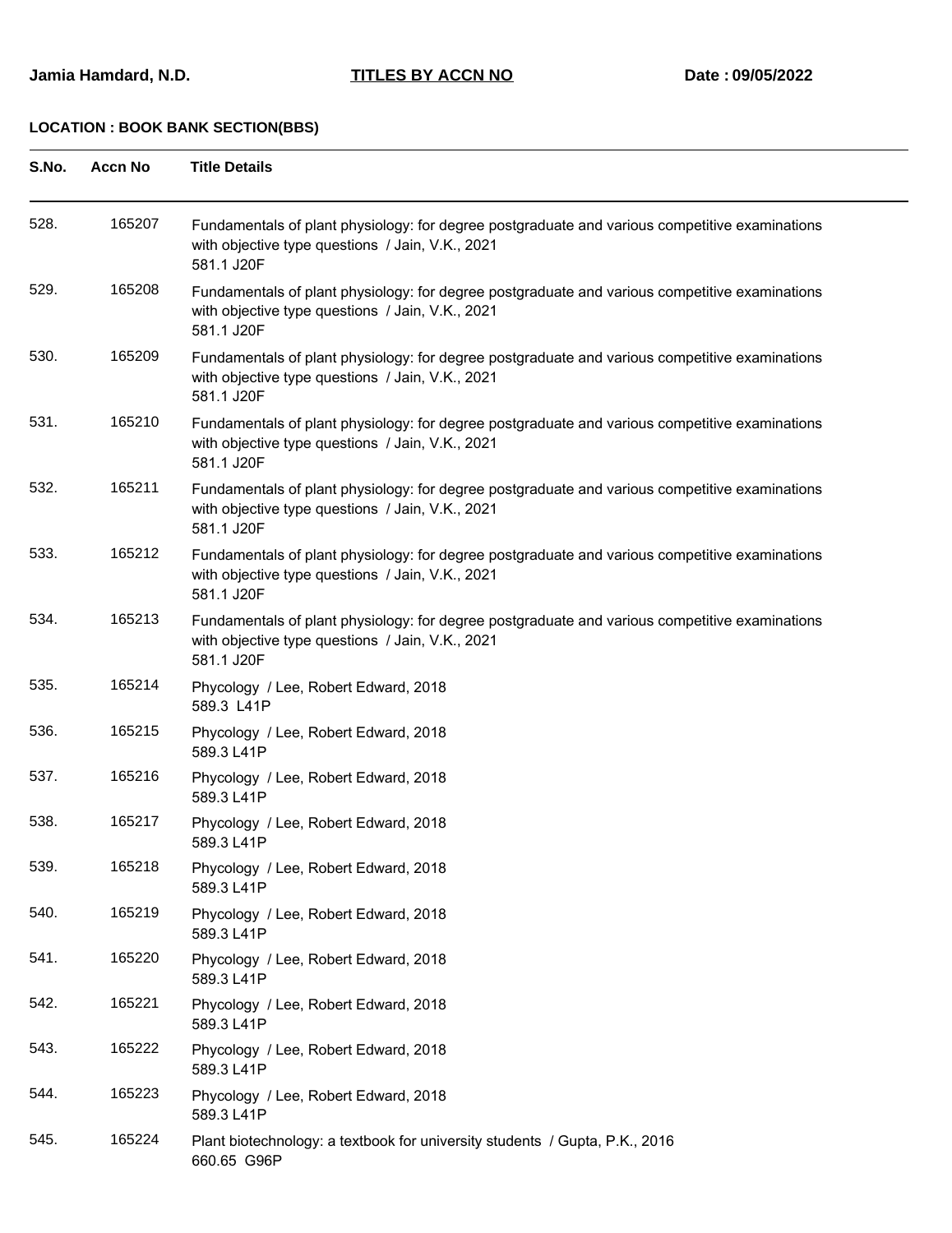| S.No. | <b>Accn No</b> | <b>Title Details</b>                                                                                                                                              |
|-------|----------------|-------------------------------------------------------------------------------------------------------------------------------------------------------------------|
| 546.  | 165225         | Plant biotechnology: a textbook for university students / Gupta, P.K., 2016<br>660.65 G96P                                                                        |
| 547.  | 165226         | Plant biotechnology: a textbook for university students / Gupta, P.K., 2016<br>660.65 G96P                                                                        |
| 548.  | 165227         | Plant biotechnology: a textbook for university students / Gupta, P.K., 2016<br>660.65 G96P                                                                        |
| 549.  | 165228         | Plant biotechnology: a textbook for university students / Gupta, P.K., 2016<br>660.65 G96P                                                                        |
| 550.  | 165229         | Plant biotechnology: a textbook for university students / Gupta, P.K., 2016<br>660.65 G96P                                                                        |
| 551.  | 165230         | Plant biotechnology: a textbook for university students / Gupta, P.K., 2016<br>660.65 G96P                                                                        |
| 552.  | 165231         | Plant biotechnology: a textbook for university students / Gupta, P.K., 2016<br>660.65 G96P                                                                        |
| 553.  | 165232         | Plant biotechnology: a textbook for university students / Gupta, P.K., 2016<br>660.65 G96P                                                                        |
| 554.  | 165233         | Plant biotechnology: a textbook for university students / Gupta, P.K., 2016<br>660.65 G96P                                                                        |
| 555.  | 165234         | Principles of molecular biology: revised and enlarged second edition / Rastogi, Veer Bala, 2020<br>572.8 R19P                                                     |
| 556.  | 165235         | Principles of molecular biology: revised and enlarged second edition / Rastogi, Veer Bala, 2020<br>572.8 R19P                                                     |
| 557.  | 165236         | Principles of molecular biology: revised and enlarged second edition / Rastogi, Veer Bala, 2020<br>572.8 R19P                                                     |
| 558.  | 165237         | Principles of molecular biology: revised and enlarged second edition / Rastogi, Veer Bala, 2020<br>572.8 R19P                                                     |
| 559   | 165238         | Principles of molecular biology: revised and enlarged second edition / Rastogi, Veer Bala, 2020<br>572.8 R19P                                                     |
| 560.  | 165239         | Principles of molecular biology: revised and enlarged second edition / Rastogi, Veer Bala, 2020<br>572.8 R19P                                                     |
| 561.  | 165240         | Principles of molecular biology: revised and enlarged second edition / Rastogi, Veer Bala, 2020<br>572.8 R19P                                                     |
| 562.  | 165241         | Principles of molecular biology: revised and enlarged second edition / Rastogi, Veer Bala, 2020<br>572.8 R19P                                                     |
| 563.  | 165242         | Principles of molecular biology: revised and enlarged second edition / Rastogi, Veer Bala, 2020<br>572.8 R19P                                                     |
| 564.  | 165243         | Principles of molecular biology: revised and enlarged second edition / Rastogi, Veer Bala, 2020<br>572.8 R19P                                                     |
| 565.  | 165244         | A textbook of botany: Microbiology, algae, fungi, plant pathology, bryophyta, pteridophyta and<br>gymnosperms including paleobotany / Singh, V., 2021<br>580 S47T |
| 566.  | 165245         | A textbook of botany: Microbiology, algae, fungi, plant pathology, bryophyta, pteridophyta and<br>gymnosperms including paleobotany / Singh, V., 2021<br>580 S47T |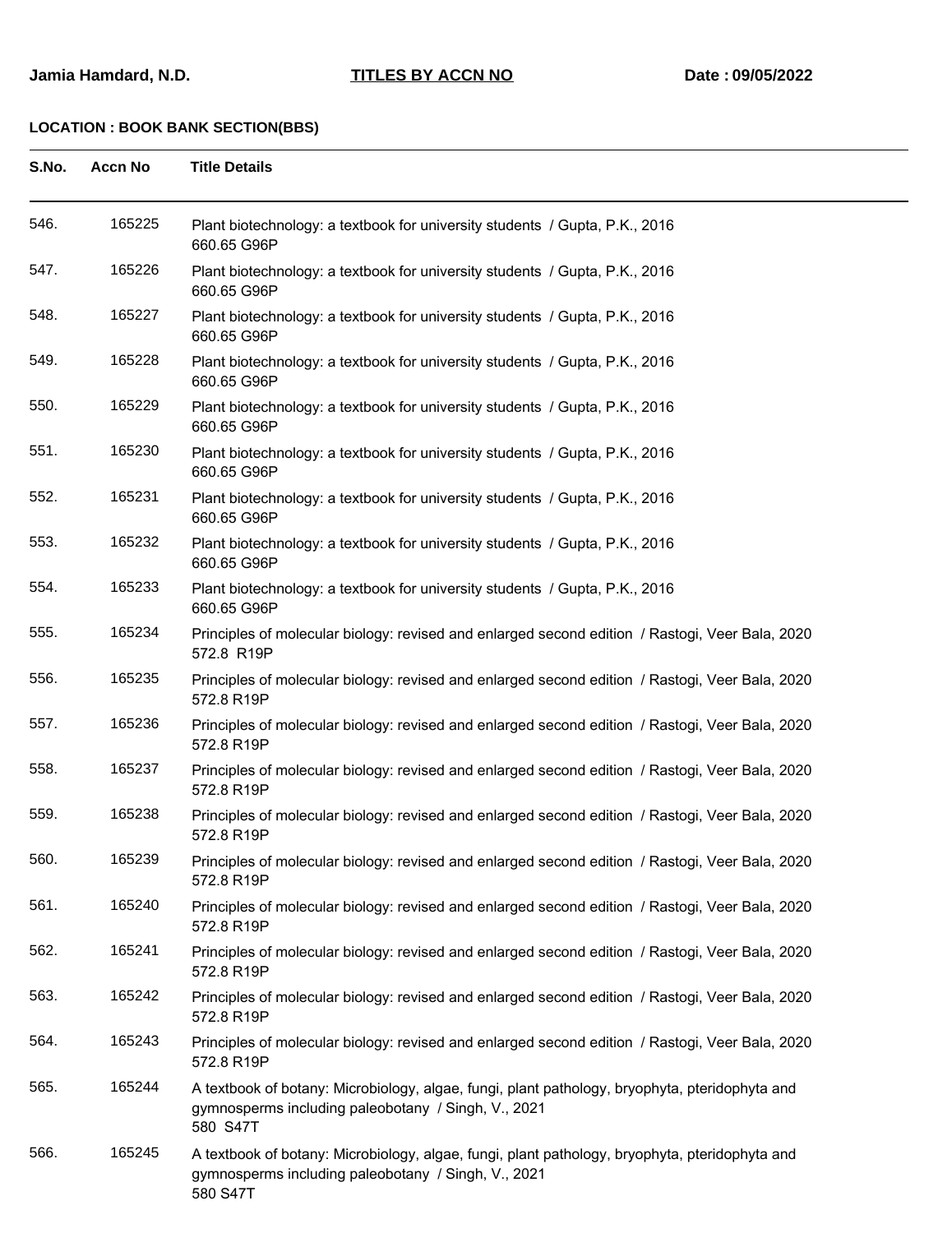#### **Jamia Hamdard, N.D. TITLES BY ACCN NO Date : 09/05/2022**

| S.No. | <b>Accn No</b> | <b>Title Details</b>                                                                                                                                              |
|-------|----------------|-------------------------------------------------------------------------------------------------------------------------------------------------------------------|
| 567.  | 165246         | A textbook of botany: Microbiology, algae, fungi, plant pathology, bryophyta, pteridophyta and<br>gymnosperms including paleobotany / Singh, V., 2021<br>580 S47T |
| 568.  | 165247         | A textbook of botany: Microbiology, algae, fungi, plant pathology, bryophyta, pteridophyta and<br>gymnosperms including paleobotany / Singh, V., 2021<br>580 S47T |
| 569.  | 165248         | A textbook of botany: Microbiology, algae, fungi, plant pathology, bryophyta, pteridophyta and<br>gymnosperms including paleobotany / Singh, V., 2021<br>580 S47T |
| 570.  | 165249         | A textbook of botany: Microbiology, algae, fungi, plant pathology, bryophyta, pteridophyta and<br>gymnosperms including paleobotany / Singh, V., 2021<br>580 S47T |
| 571.  | 165250         | A textbook of botany: Microbiology, algae, fungi, plant pathology, bryophyta, pteridophyta and<br>gymnosperms including paleobotany / Singh, V., 2021<br>580 S47T |
| 572.  | 165251         | A textbook of botany: Microbiology, algae, fungi, plant pathology, bryophyta, pteridophyta and<br>gymnosperms including paleobotany / Singh, V., 2021<br>580 S47T |
| 573.  | 165252         | A textbook of botany: Microbiology, algae, fungi, plant pathology, bryophyta, pteridophyta and<br>gymnosperms including paleobotany / Singh, V., 2021<br>580 S47T |
| 574.  | 165253         | A textbook of botany: Microbiology, algae, fungi, plant pathology, bryophyta, pteridophyta and<br>gymnosperms including paleobotany / Singh, V., 2021<br>580 S47T |
| 575.  | 165254         | Introduction to plant physiology / Hopkins, William G., 2014<br>581.1 H81I                                                                                        |
| 576.  | 165255         | Introduction to plant physiology / Hopkins, William G., 2014<br>581.1 H81I                                                                                        |
| 577.  | 165256         | Introduction to plant physiology / Hopkins, William G., 2014<br>581.1 H81I                                                                                        |
| 578.  | 165257         | Introduction to plant physiology / Hopkins, William G., 2014<br>581.1 H81I                                                                                        |
| 579.  | 165258         | Introduction to plant physiology / Hopkins, William G., 2014<br>581.1 H81I                                                                                        |
| 580.  | 165259         | Plant Systematics: based on UGC LOCF syllabus / Pandey, Arun K., 2021<br>581.012 P14P                                                                             |
| 581.  | 165260         | Plant Systematics: based on UGC LOCF syllabus / Pandey, Arun K., 2021<br>581.012 P14P                                                                             |
| 582.  | 165261         | Plant Systematics: based on UGC LOCF syllabus / Pandey, Arun K., 2021<br>581.012 P14P                                                                             |
| 583.  | 165262         | Plant Systematics: based on UGC LOCF syllabus / Pandey, Arun K., 2021<br>581.012 P14P                                                                             |
| 584.  | 165263         | Plant Systematics: based on UGC LOCF syllabus / Pandey, Arun K., 2021<br>581.012 P14P                                                                             |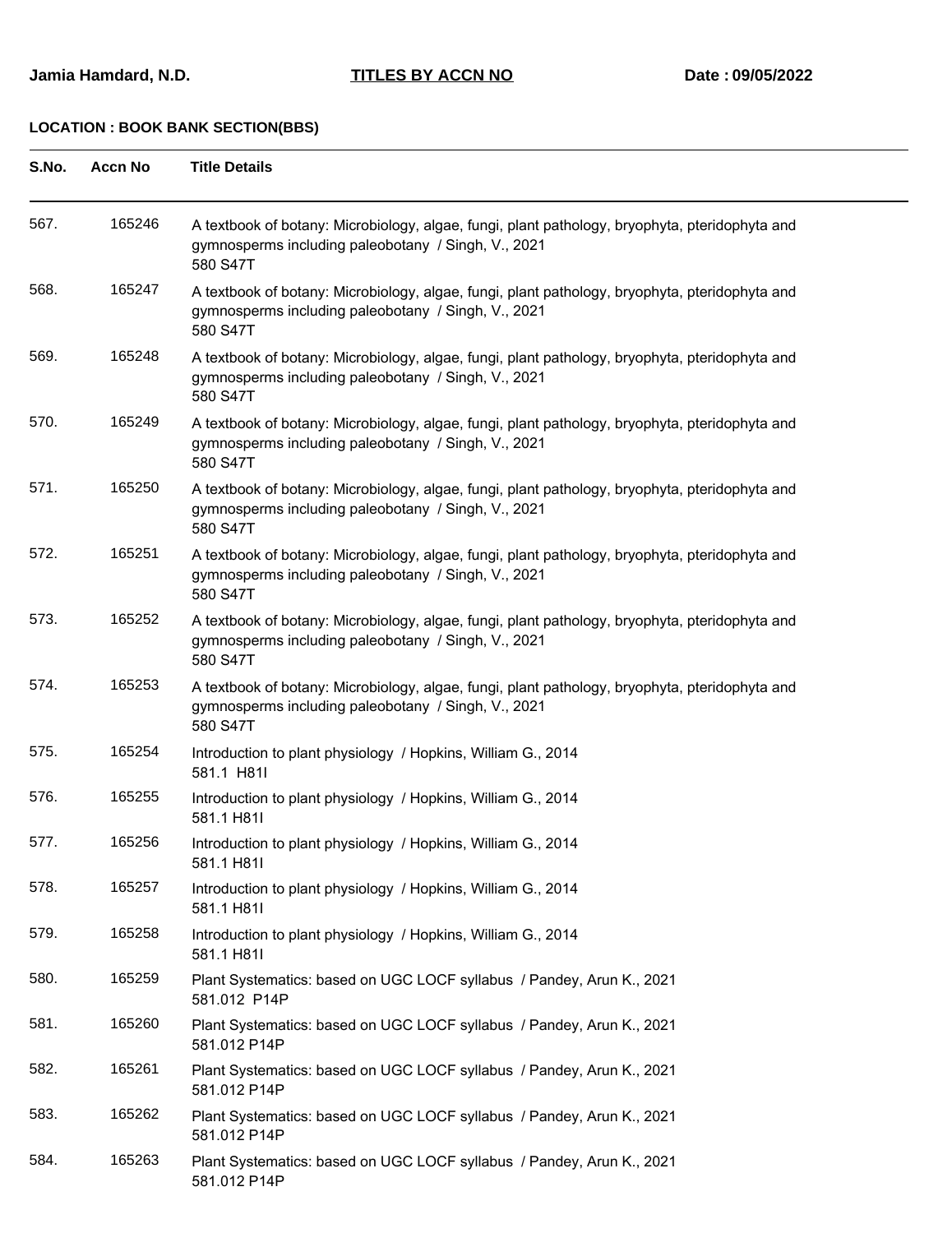| S.No. | <b>Accn No</b> | <b>Title Details</b>                                                   |
|-------|----------------|------------------------------------------------------------------------|
| 585.  | 165264         | Computer system architecture / Morris Mano, M., 2020<br>004.22 M30C    |
| 586.  | 165265         | Computer system architecture / Morris Mano, M., 2020<br>004.22 M30C    |
| 587.  | 165266         | Computer system architecture / Morris Mano, M., 2020<br>004.22 M30C    |
| 588.  | 165267         | Computer system architecture / Morris Mano, M., 2020<br>004.22 M30C    |
| 589.  | 165268         | Computer system architecture / Morris Mano, M., 2020<br>004.22 M30C    |
| 590.  | 165269         | Computer system architecture / Morris Mano, M., 2020<br>004.22 M30C    |
| 591.  | 165270         | Computer system architecture / Morris Mano, M., 2020<br>004.22 M30C    |
| 592.  | 165271         | Computer system architecture / Morris Mano, M., 2020<br>004.22 M30C    |
| 593.  | 165272         | Computer system architecture / Morris Mano, M., 2020<br>004.22 M30C    |
| 594.  | 165273         | Computer system architecture / Morris Mano, M., 2020<br>004.22 M30C    |
| 595.  | 165274         | Engineering circuit analysis / Hayt, William H., 2020<br>621.3815 E73E |
| 596.  | 165275         | Engineering circuit analysis / Hayt, William H., 2020<br>621.3815 E73E |
| 597.  | 165276         | Engineering circuit analysis / Hayt, William H., 2020<br>621.3815 E73E |
| 598.  | 165277         | Engineering circuit analysis / Hayt, William H., 2020<br>621.3815 E73E |
| 599.  | 165278         | Engineering circuit analysis / Hayt, William H., 2020<br>621.3815 E73E |
| 600.  | 165279         | Engineering circuit analysis / Hayt, William H., 2020<br>621.3815 E73E |
| 601.  | 165280         | Engineering circuit analysis / Hayt, William H., 2020<br>621.3815 E73E |
| 602.  | 165281         | Engineering circuit analysis / Hayt, William H., 2020<br>621.3815 E73E |
| 603.  | 165282         | Engineering mechanics / Bhavikatti, S.S., 2022<br>620.1 B51E           |
| 604.  | 165283         | Engineering mechanics / Bhavikatti, S.S., 2022<br>620.1 B51E           |
| 605.  | 165284         | Engineering mechanics / Bhavikatti, S.S., 2022<br>620.1 B51E           |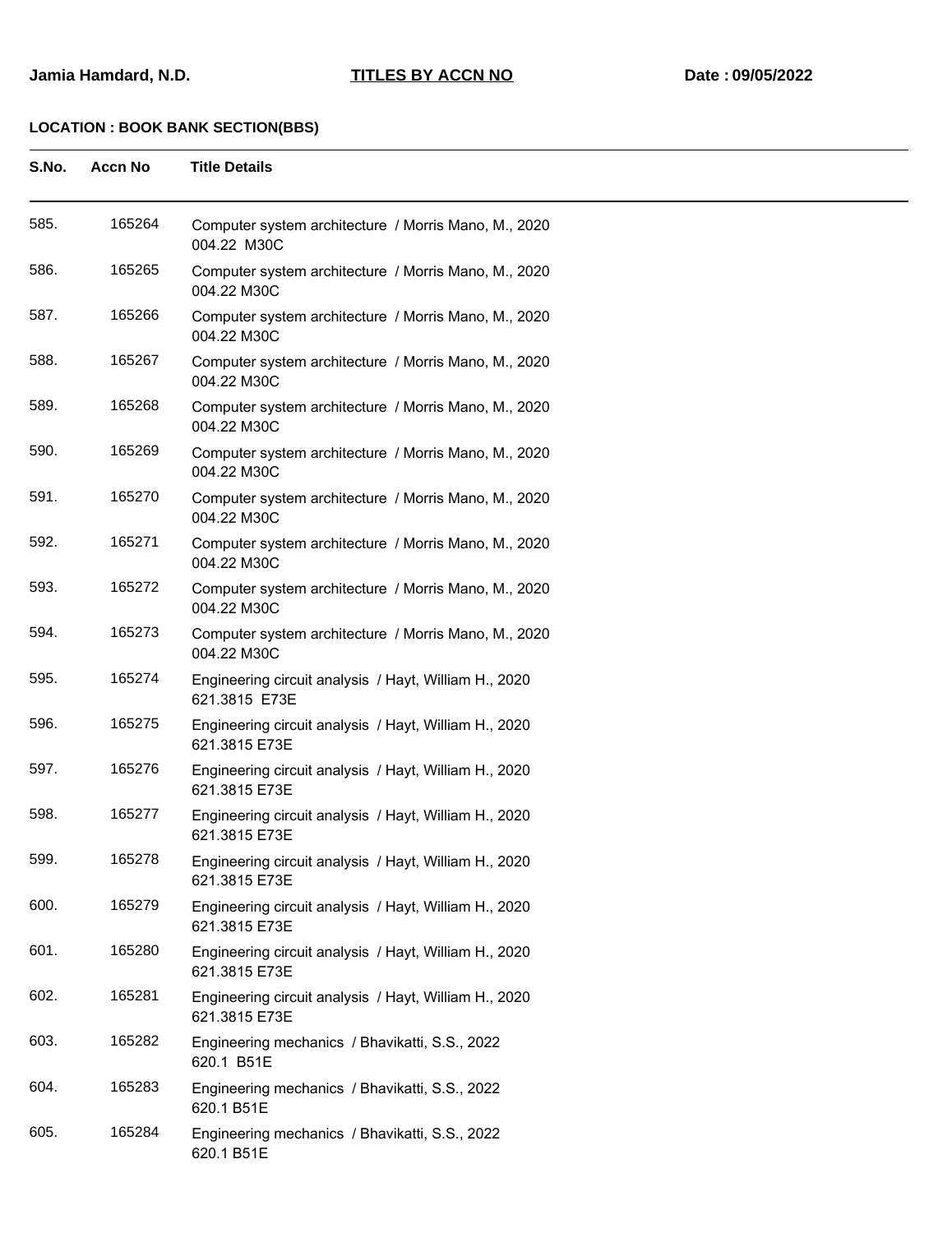| S.No. | <b>Accn No</b> | <b>Title Details</b>                                                    |
|-------|----------------|-------------------------------------------------------------------------|
| 606.  | 165285         | Engineering mechanics / Bhavikatti, S.S., 2022<br>620.1 B51E            |
| 607.  | 165286         | Engineering mechanics / Bhavikatti, S.S., 2022<br>620.1 B51E            |
| 608.  | 165287         | Engineering mechanics / Bhavikatti, S.S., 2022<br>620.1 B51E            |
| 609.  | 165288         | Engineering mechanics / Bhavikatti, S.S., 2022<br>620.1 B51E            |
| 610.  | 165289         | Engineering mechanics / Bhavikatti, S.S., 2022<br>620.1 B51E            |
| 611.  | 165290         | Engineering mechanics / Bhavikatti, S.S., 2022<br>620.1 B51E            |
| 612.  | 165291         | Engineering mechanics / Bhavikatti, S.S., 2022<br>620.1 B51E            |
| 613.  | 165292         | Engineering mechanics: In SI Units / Timoshenko, S., 2019<br>620.1 T53E |
| 614.  | 165293         | Engineering mechanics: In SI Units / Timoshenko, S., 2019<br>620.1 T53E |
| 615.  | 165294         | Engineering mechanics: In SI Units / Timoshenko, S., 2019<br>620.1 T53E |
| 616.  | 165295         | Engineering mechanics: In SI Units / Timoshenko, S., 2019<br>620.1 T53E |
| 617.  | 165296         | Engineering mechanics: In SI Units / Timoshenko, S., 2019<br>620.1 T53E |
| 618.  | 165297         | Engineering mechanics: In SI Units / Timoshenko, S., 2019<br>620.1 T53E |
| 619.  | 165298         | Engineering mechanics: In SI Units / Timoshenko, S., 2019<br>620.1 T53E |
| 620.  | 165299         | Engineering mechanics: In SI Units / Timoshenko, S., 2019<br>620.1 T53E |
| 621.  | 165300         | Engineering mechanics: In SI Units / Timoshenko, S., 2019<br>620.1 T53E |
| 622.  | 165301         | Engineering mechanics: In SI Units / Timoshenko, S., 2019<br>620.1 T53E |
| 623.  | 165302         | Engineering physics / Malik, Hhitendra. K., 2018<br>621 M29E            |
| 624.  | 165303         | Engineering physics / Malik, Hhitendra. K., 2018<br>621 M29E            |
| 625.  | 165304         | Engineering physics / Malik, Hhitendra. K., 2018<br>621 M29E            |
| 626.  | 165305         | Engineering physics / Malik, Hhitendra. K., 2018<br>621 M29E            |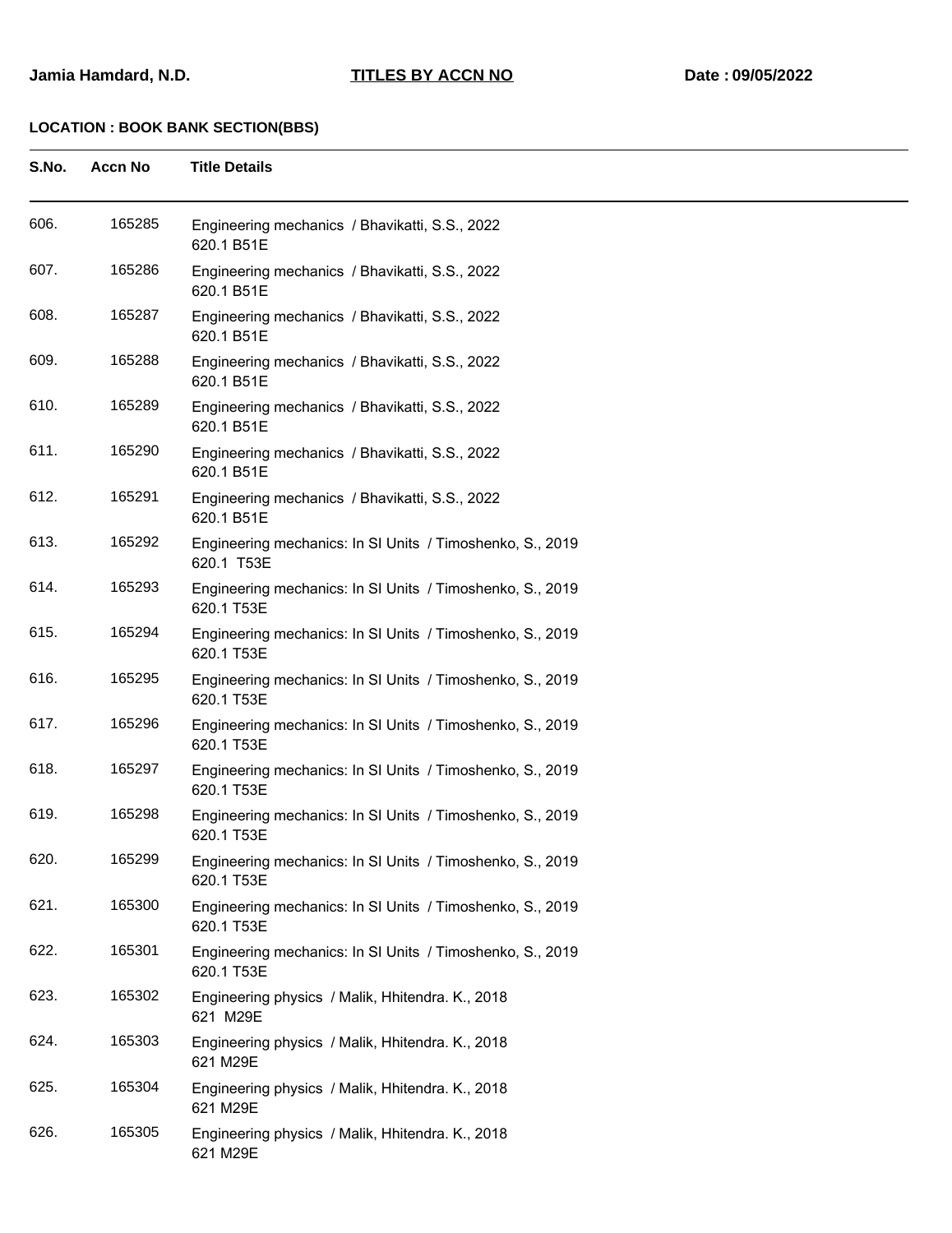| S.No. | <b>Accn No</b> | <b>Title Details</b>                                                            |
|-------|----------------|---------------------------------------------------------------------------------|
| 627.  | 165306         | Engineering physics / Malik, Hhitendra. K., 2018<br>621 M29E                    |
| 628.  | 165307         | Engineering physics / Malik, Hhitendra. K., 2018<br>621 M29E                    |
| 629.  | 165308         | Engineering physics / Malik, Hhitendra. K., 2018<br>621 M29E                    |
| 630.  | 165309         | Engineering physics / Malik, Hhitendra. K., 2018<br>621 M29E                    |
| 631.  | 165310         | Engineering physics / Malik, Hhitendra. K., 2018<br>621 M29E                    |
| 632.  | 165311         | Engineering physics / Malik, Hhitendra. K., 2018<br>621 M29E                    |
| 633.  | 165312         | A First course in probability / Ross, Sheldon M., 2019<br>519.2 R86F            |
| 634.  | 165313         | A First course in probability / Ross, Sheldon M., 2019<br>519.2 R86F            |
| 635.  | 165314         | A First course in probability / Ross, Sheldon M., 2019<br>519.2 R86F            |
| 636.  | 165315         | A First course in probability / Ross, Sheldon M., 2019<br>519.2 R86F            |
| 637.  | 165316         | A First course in probability / Ross, Sheldon M., 2019<br>519.2 R86F            |
| 638.  | 165317         | A First course in probability / Ross, Sheldon M., 2019<br>519.2 R86F            |
| 639.  | 165318         | A First course in probability / Ross, Sheldon M., 2019<br>519.2 R86F            |
| 640.  | 165319         | A First course in probability / Ross, Sheldon M., 2019<br>519.2 R86F            |
| 641.  | 165320         | A First course in probability / Ross, Sheldon M., 2019<br>519.2 R86F            |
| 642.  | 165321         | Fundamentals of electric circuits / Alexander, Charles K., 2019<br>621.319 A29F |
| 643.  | 165322         | Fundamentals of electric circuits / Alexander, Charles K., 2019<br>621.319 A29F |
| 644.  | 165323         | Fundamentals of electric circuits / Alexander, Charles K., 2019<br>621.319 A29F |
| 645.  | 165324         | Fundamentals of electric circuits / Alexander, Charles K., 2019<br>621.319 A29F |
| 646.  | 165325         | Fundamentals of electric circuits / Alexander, Charles K., 2019<br>621.319 A29F |
| 647.  | 165326         | Fundamentals of electric circuits / Alexander, Charles K., 2019<br>621.319 A29F |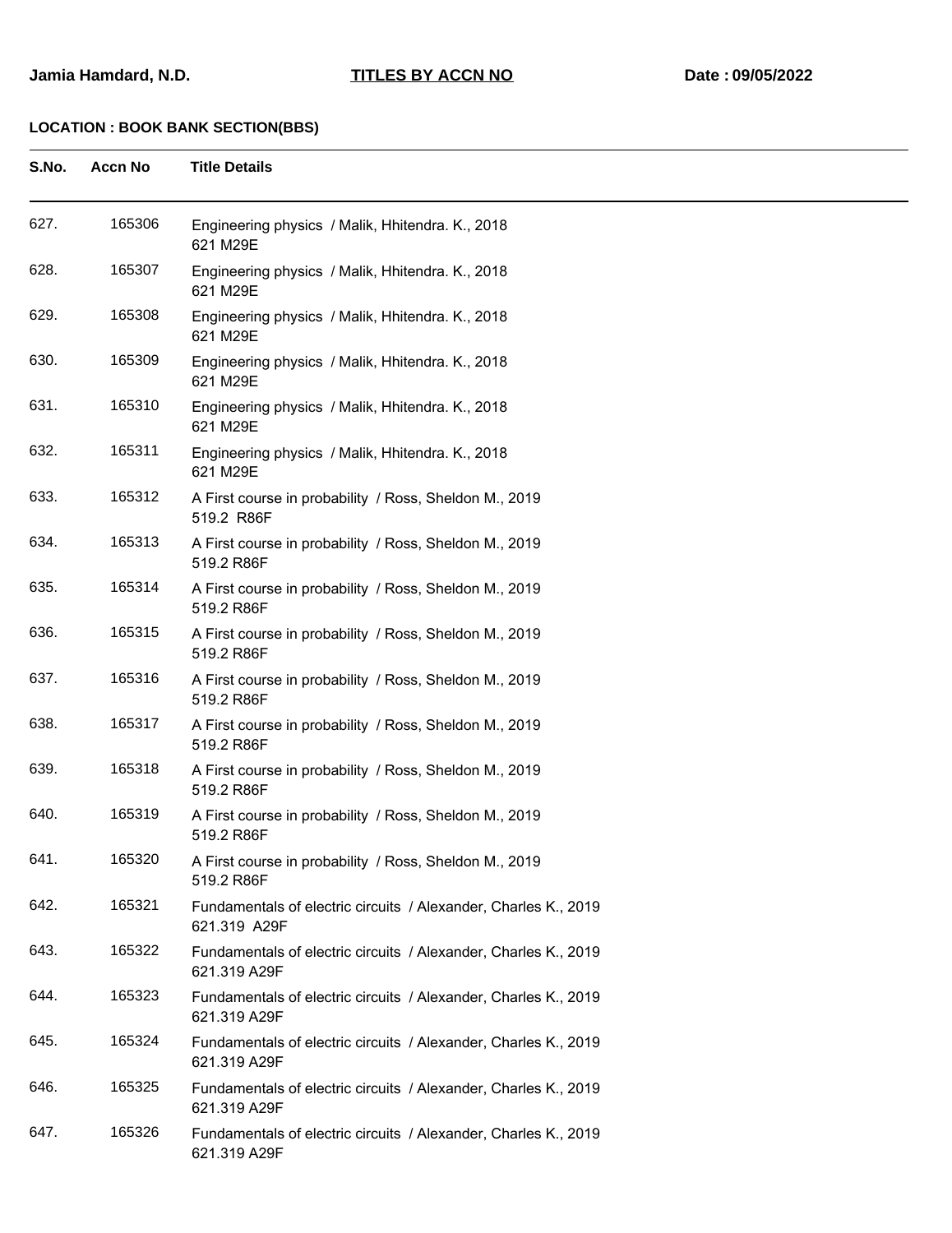| S.No. | <b>Accn No</b> | <b>Title Details</b>                                                            |
|-------|----------------|---------------------------------------------------------------------------------|
| 648.  | 165327         | Fundamentals of electric circuits / Alexander, Charles K., 2019<br>621.319 A29F |
| 649.  | 165328         | Fundamentals of electric circuits / Alexander, Charles K., 2019<br>621.319 A29F |
| 650.  | 165329         | Fundamentals of electric circuits / Alexander, Charles K., 2019<br>621.319 A29F |
| 651.  | 165330         | Fundamentals of electric circuits / Alexander, Charles K., 2019<br>621.319 A29F |
| 652.  | 165331         | Fundamentals of mathematical statistics / Gupta, S.C., 2021<br>519.5 G96F       |
| 653.  | 165332         | Fundamentals of mathematical statistics / Gupta, S.C., 2021<br>519.5 G96F       |
| 654.  | 165333         | Fundamentals of mathematical statistics / Gupta, S.C., 2021<br>519.5 G96F       |
| 655.  | 165334         | Fundamentals of mathematical statistics / Gupta, S.C., 2021<br>519.5 G96F       |
| 656.  | 165335         | Fundamentals of mathematical statistics / Gupta, S.C., 2021<br>519.5 G96F       |
| 657.  | 165336         | Fundamentals of mathematical statistics / Gupta, S.C., 2021<br>519.5 G96F       |
| 658.  | 165337         | Fundamentals of mathematical statistics / Gupta, S.C., 2021<br>519.5 G96F       |
| 659.  | 165338         | Fundamentals of mathematical statistics / Gupta, S.C., 2021<br>519.5 G96F       |
| 660.  | 165339         | Fundamentals of mathematical statistics / Gupta, S.C., 2021<br>519.5 G96F       |
| 661.  | 165340         | Fundamentals of mathematical statistics / Gupta, S.C., 2021<br>519.5 G96F       |
| 662.  | 165341         | Introduction to electrodynamics / Griffiths, David J., 2017<br>621.31 G87I      |
| 663.  | 165342         | Introduction to electrodynamics / Griffiths, David J., 2017<br>621.31 G87I      |
| 664.  | 165343         | Introduction to electrodynamics / Griffiths, David J., 2017<br>621.31 G87I      |
| 665.  | 165344         | Introduction to electrodynamics / Griffiths, David J., 2017<br>621.31 G87I      |
| 666.  | 165345         | Introduction to electrodynamics / Griffiths, David J., 2017<br>621.31 G87I      |
| 667.  | 165346         | Introduction to electrodynamics / Griffiths, David J., 2017<br>621.31 G87I      |
| 668.  | 165347         | Introduction to electrodynamics / Griffiths, David J., 2017<br>621.31 G87I      |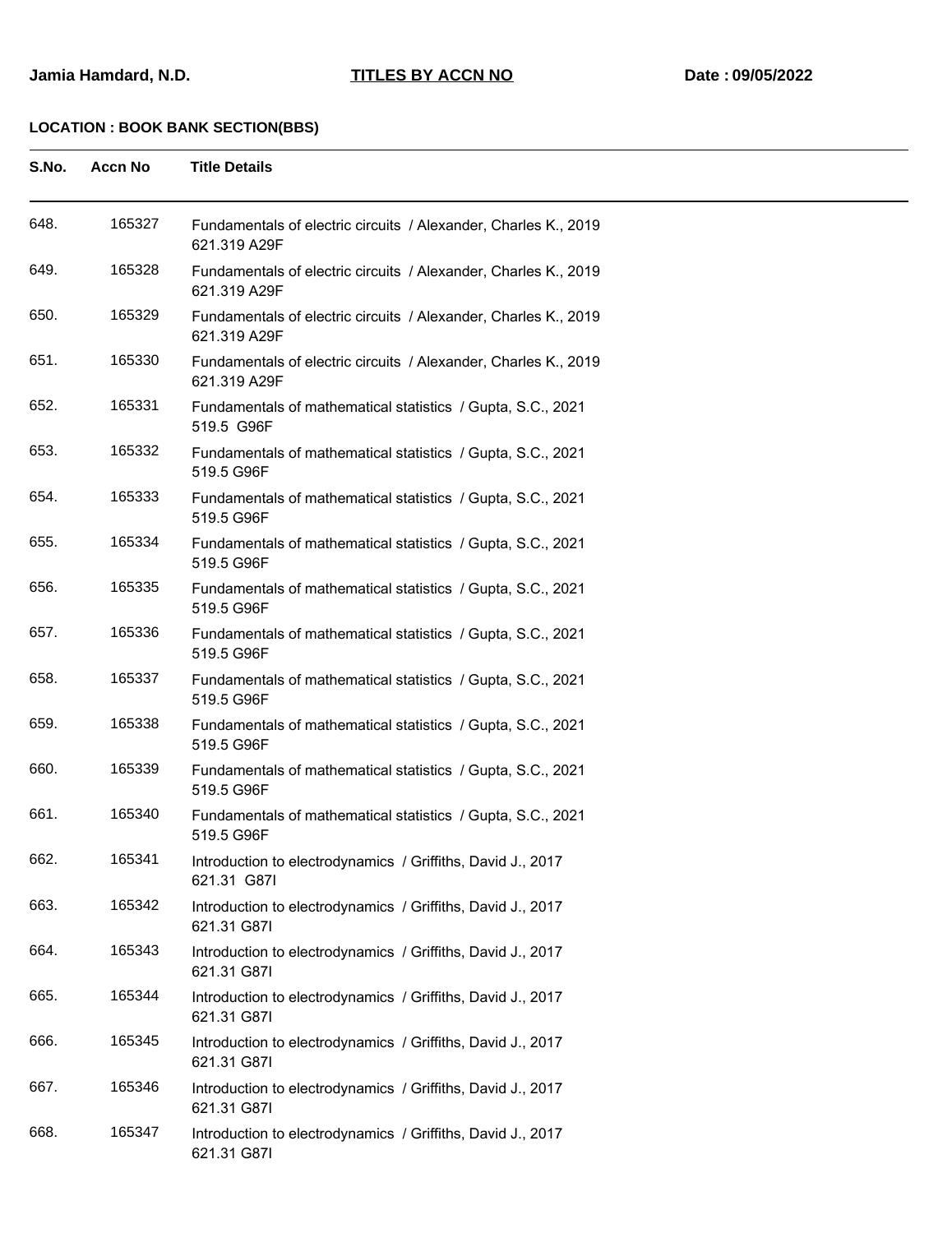| S.No. | <b>Accn No</b> | <b>Title Details</b> |
|-------|----------------|----------------------|
|       |                |                      |

| 669. | 165348 | Introduction to electrodynamics / Griffiths, David J., 2017<br>621.31 G87I                                                                                           |
|------|--------|----------------------------------------------------------------------------------------------------------------------------------------------------------------------|
| 670. | 165349 | Introduction to electrodynamics / Griffiths, David J., 2017<br>621.31 G87I                                                                                           |
| 671. | 165350 | Introduction to electrodynamics / Griffiths, David J., 2017<br>621.31 G87I                                                                                           |
| 672. | 165351 | Introduction to solid state physics / Kittel, Charles, 2020<br>530.41 K76I<br>Chapter 18, Nanostuctures, was written by professor Paul Mc Euen of cornell university |
| 673. | 165352 | Introduction to solid state physics / Kittel, Charles, 2020<br>530.41 K76I<br>Chapter 18, Nanostuctures, was written by professor Paul Mc Euen of cornell university |
| 674. | 165353 | Introduction to solid state physics / Kittel, Charles, 2020<br>530.41 K76I<br>Chapter 18, Nanostuctures, was written by professor Paul Mc Euen of cornell university |
| 675. | 165354 | Introduction to solid state physics / Kittel, Charles, 2020<br>530.41 K76I<br>Chapter 18, Nanostuctures, was written by professor Paul Mc Euen of cornell university |
| 676. | 165355 | Introduction to solid state physics / Kittel, Charles, 2020<br>530.41 K76I<br>Chapter 18, Nanostuctures, was written by professor Paul Mc Euen of cornell university |
| 677. | 165356 | Introduction to solid state physics / Kittel, Charles, 2020<br>530.41 K76I<br>Chapter 18, Nanostuctures, was written by professor Paul Mc Euen of cornell university |
| 678. | 165357 | Concepts of modern physics / Beiser, Arthur, 2018<br>539 B39C                                                                                                        |
| 679. | 165358 | Concepts of modern physics / Beiser, Arthur, 2018<br>539 B39C                                                                                                        |
| 680. | 165359 | Concepts of modern physics / Beiser, Arthur, 2018<br>539 B39C                                                                                                        |
| 681. | 165360 | Concepts of modern physics / Beiser, Arthur, 2018<br>539 B39C                                                                                                        |
| 682. | 165361 | Concepts of modern physics / Beiser, Arthur, 2018<br>539 B39C                                                                                                        |
| 683. | 165362 | Concepts of modern physics / Beiser, Arthur, 2018<br>539 B39C                                                                                                        |
| 684. | 165363 | Concepts of modern physics / Beiser, Arthur, 2018<br>539 B39C                                                                                                        |
| 685. | 165364 | Concepts of modern physics / Beiser, Arthur, 2018<br>539 B39C                                                                                                        |
| 686. | 165365 | Concepts of modern physics / Beiser, Arthur, 2018<br>539 B39C                                                                                                        |
| 687. | 165366 | Concepts of modern physics / Beiser, Arthur, 2018<br>539 B39C                                                                                                        |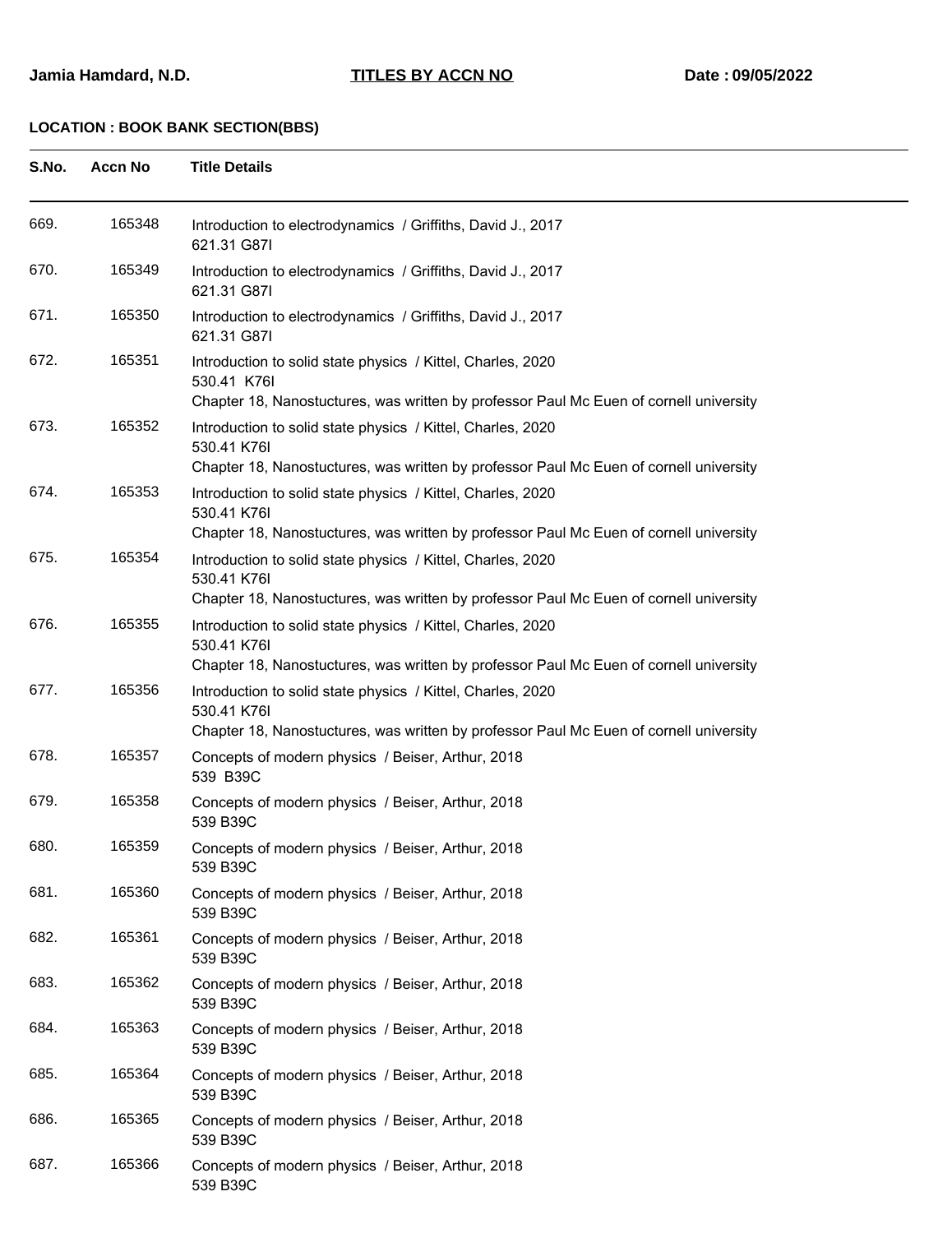| S.No. | <b>Accn No</b> | <b>Title Details</b>                                                                                        |
|-------|----------------|-------------------------------------------------------------------------------------------------------------|
| 688.  | 165367         | Principles of electronics: for B.E./B.Tech and other engg. examinations / Mehta, V.K., 2020<br>621.381 M52P |
| 689.  | 165368         | Principles of electronics: for B.E./B.Tech and other engg. examinations / Mehta, V.K., 2020<br>621.381 M52P |
| 690.  | 165369         | Principles of electronics: for B.E./B.Tech and other engg. examinations / Mehta, V.K., 2020<br>621.381 M52P |
| 691.  | 165370         | Principles of electronics: for B.E./B.Tech and other engg. examinations / Mehta, V.K., 2020<br>621.381 M52P |
| 692.  | 165371         | Principles of electronics: for B.E./B.Tech and other engg. examinations / Mehta, V.K., 2020<br>621.381 M52P |
| 693.  | 165372         | Principles of electronics: for B.E./B.Tech and other engg. examinations / Mehta, V.K., 2020<br>621.381 M52P |
| 694.  | 165373         | Principles of electronics: for B.E./B.Tech and other engg. examinations / Mehta, V.K., 2020<br>621.381 M52P |
| 695.  | 165374         | Principles of electronics: for B.E./B.Tech and other engg. examinations / Mehta, V.K., 2020<br>621.381 M52P |
| 696.  | 165375         | Principles of electronics: for B.E./B.Tech and other engg. examinations / Mehta, V.K., 2020<br>621.381 M52P |
| 697.  | 165376         | Principles of electronics: for B.E./B.Tech and other engg. examinations / Mehta, V.K., 2020<br>621.381 M52P |
| 698.  | 165377         | Probability and statistics for engineers and scientists / Walpole, Ronald E., 2021<br>519.202462 P87P       |
| 699.  | 165378         | Probability and statistics for engineers and scientists / Walpole, Ronald E., 2021<br>519.202462 P87P       |
| 700.  | 165379         | Probability and statistics for engineers and scientists / Walpole, Ronald E., 2021<br>519.202462 P87P       |
| 701.  | 165380         | Probability and statistics for engineers and scientists / Walpole, Ronald E., 2021<br>519.202462 P87P       |
| 702.  | 165381         | Probability and statistics for engineers and scientists / Walpole, Ronald E., 2021<br>519.202462 P87P       |
| 703.  | 165382         | Probability and statistics for engineers and scientists / Walpole, Ronald E., 2021<br>519.202462 P87P       |
| 704.  | 165383         | Probability and statistics for engineers and scientists / Walpole, Ronald E., 2021<br>519.202462 P87P       |
| 705.  | 165384         | Probability and statistics for engineers and scientists / Walpole, Ronald E., 2021<br>519.202462 P87P       |
| 706.  | 165385         | Probability and statistics for engineers and scientists / Walpole, Ronald E., 2021<br>519.202462 P87P       |
| 707.  | 165386         | Probability and statistics for engineers and scientists / Walpole, Ronald E., 2021<br>519.202462 P87P       |
| 708.  | 165387         | Quantum mechanics: theory and applications / Ajoy Ghatak, 2019<br>530.12 A27Q                               |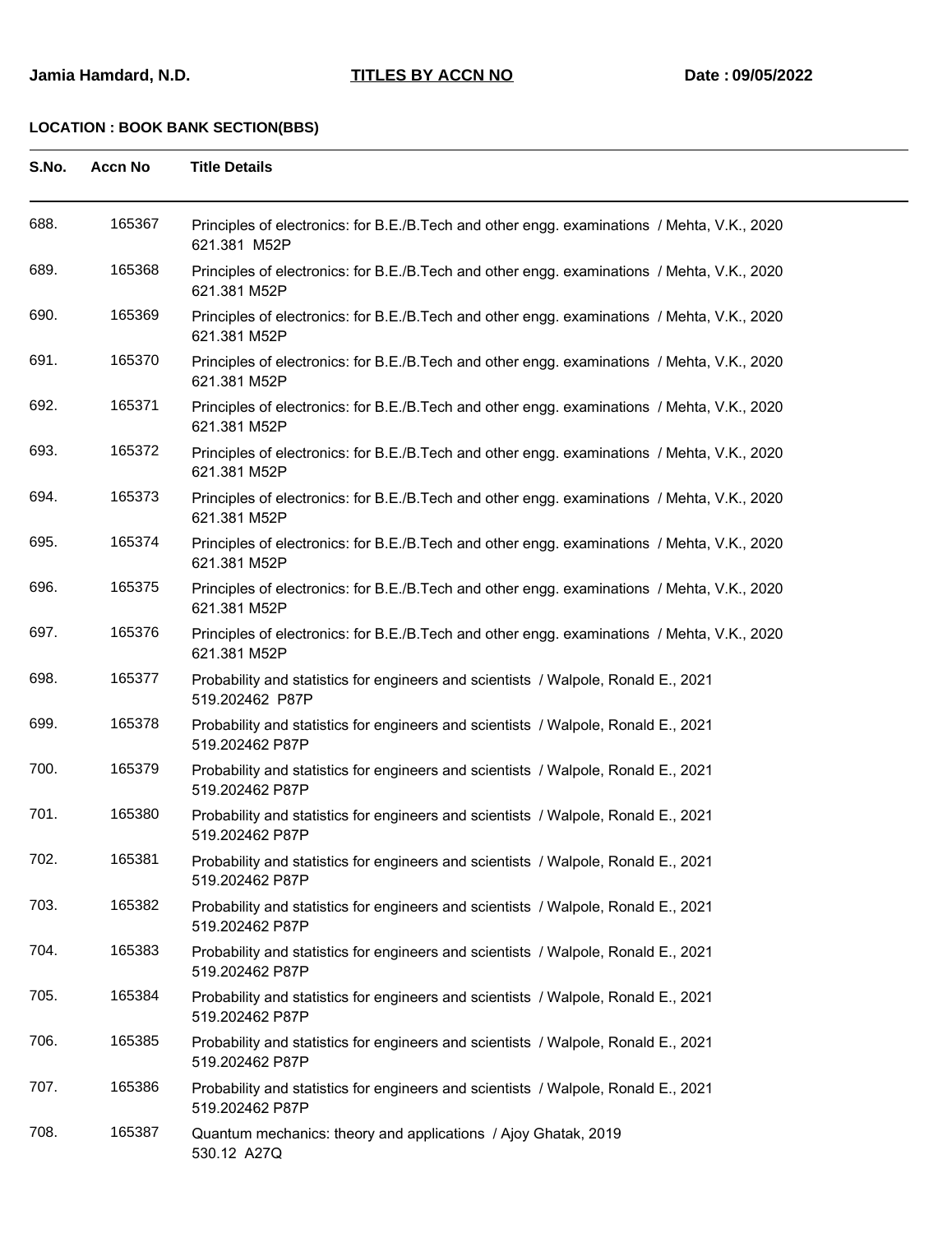| S.No. | <b>Accn No</b> | <b>Title Details</b>                                                          |
|-------|----------------|-------------------------------------------------------------------------------|
| 709.  | 165388         | Quantum mechanics: theory and applications / Ajoy Ghatak, 2019<br>530.12 A27Q |
| 710.  | 165389         | Quantum mechanics: theory and applications / Ajoy Ghatak, 2019<br>530.12 A27Q |
| 711.  | 165390         | Quantum mechanics: theory and applications / Ajoy Ghatak, 2019<br>530.12 A27Q |
| 712.  | 165391         | Quantum mechanics: theory and applications / Ajoy Ghatak, 2019<br>530.12 A27Q |
| 713.  | 165392         | Quantum mechanics: theory and applications / Ajoy Ghatak, 2019<br>530.12 A27Q |
| 714.  | 165393         | Quantum mechanics: theory and applications / Ajoy Ghatak, 2019<br>530.12 A27Q |
| 715.  | 165394         | Quantum mechanics: theory and applications / Ajoy Ghatak, 2019<br>530.12 A27Q |
| 716.  | 165395         | Quantum mechanics: theory and applications / Ajoy Ghatak, 2019<br>530.12 A27Q |
| 717.  | 165396         | Quantum mechanics: theory and applications / Ajoy Ghatak, 2019<br>530.12 A27Q |
| 718.  | 165397         | Signals & systems / Oppenheim, Alan V., 2021<br>621.3822 O52S                 |
| 719.  | 165398         | Signals & systems / Oppenheim, Alan V., 2021<br>621.3822 O52S                 |
| 720.  | 165399         | Signals & systems / Oppenheim, Alan V., 2021<br>621.3822 O52S                 |
| 721.  | 165400         | Signals & systems / Oppenheim, Alan V., 2021<br>621.3822 O52S                 |
| 722.  | 165401         | Signals & systems / Oppenheim, Alan V., 2021<br>621.3822 O52S                 |
| 723.  | 165402         | Signals & systems / Oppenheim, Alan V., 2021<br>621.3822 O52S                 |
| 724.  | 165403         | Signals & systems / Oppenheim, Alan V., 2021<br>621.3822 O52S                 |
| 725.  | 165404         | Signals & systems / Oppenheim, Alan V., 2021<br>621.3822 O52S                 |
| 726.  | 165405         | Signals & systems / Oppenheim, Alan V., 2021<br>621.3822 O52S                 |
| 727.  | 165406         | Signals & systems / Oppenheim, Alan V., 2021<br>621.3822 O52S                 |
| 728.  | 165407         | Solid state electronic devices / Streetman, Ben G., 2020<br>621.38152 S88S    |
| 729.  | 165408         | Solid state electronic devices / Streetman, Ben G., 2020<br>621.38152 S88S    |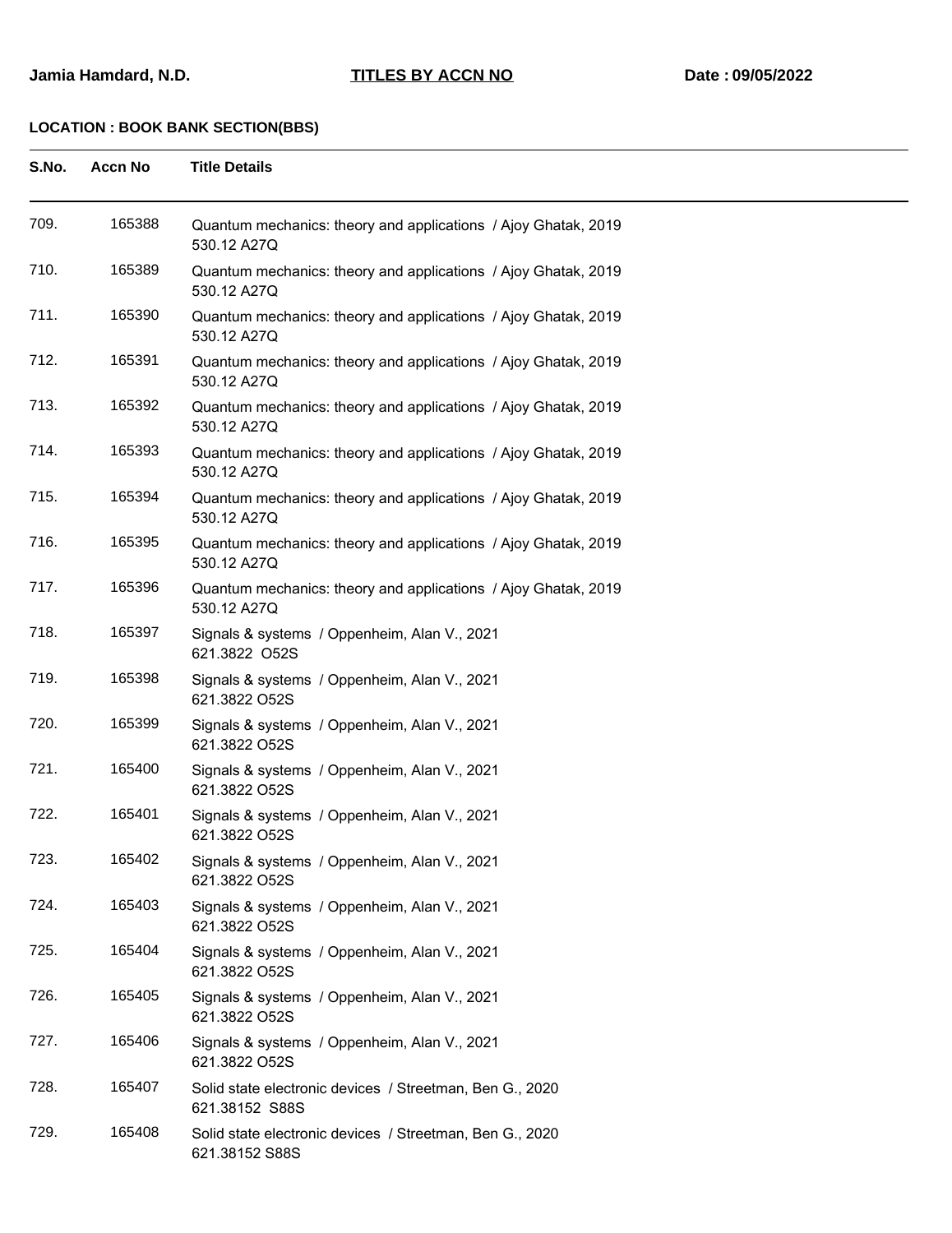| S.No. | <b>Accn No</b> | <b>Title Details</b>                                                            |
|-------|----------------|---------------------------------------------------------------------------------|
| 730.  | 165409         | Solid state electronic devices / Streetman, Ben G., 2020<br>621.38152 S88S      |
| 731.  | 165410         | Solid state electronic devices / Streetman, Ben G., 2020<br>621.38152 S88S      |
| 732.  | 165411         | Solid state electronic devices / Streetman, Ben G., 2020<br>621.38152 S88S      |
| 733.  | 165412         | Solid state electronic devices / Streetman, Ben G., 2020<br>621.38152 S88S      |
| 734.  | 165413         | Solid state electronic devices / Streetman, Ben G., 2020<br>621.38152 S88S      |
| 735.  | 165414         | Solid state electronic devices / Streetman, Ben G., 2020<br>621.38152 S88S      |
| 736.  | 165415         | Solid state electronic devices / Streetman, Ben G., 2020<br>621.38152 S88S      |
| 737.  | 165416         | Solid state electronic devices / Streetman, Ben G., 2020<br>621.38152 S88S      |
| 738.  | 165417         | Workshop manufacturing practices / Juneja, B.L., 2019<br>671.0715 J96W          |
| 739.  | 165418         | Workshop manufacturing practices / Juneja, B.L., 2019<br>671.0715 J96W          |
| 740.  | 165419         | Workshop manufacturing practices / Juneja, B.L., 2019<br>671.0715 J96W          |
| 741.  | 165420         | Workshop manufacturing practices / Juneja, B.L., 2019<br>671.0715 J96W          |
| 742.  | 165421         | Workshop manufacturing practices / Juneja, B.L., 2019<br>671.0715 J96W          |
| 743.  | 165422         | Workshop manufacturing practices / Juneja, B.L., 2019<br>671.0715 J96W          |
| 744.  | 165423         | Workshop manufacturing practices / Juneja, B.L., 2019<br>671.0715 J96W          |
| 745.  | 165424         | Workshop manufacturing practices / Juneja, B.L., 2019<br>671.0715 J96W          |
| 746.  | 165425         | Workshop manufacturing practices / Juneja, B.L., 2019<br>671.0715 J96W          |
| 747.  | 165426         | Workshop manufacturing practices / Juneja, B.L., 2019<br>671.0715 J96W          |
| 748.  | 165427         | Consumer behavior / Schiffman, Leon G., 2019<br>658.8342 S20C<br>Includes index |
| 749.  | 165428         | Consumer behavior / Schiffman, Leon G., 2019<br>658.8342 S20C<br>Includes index |
| 750.  | 165429         | Consumer behavior / Schiffman, Leon G., 2019<br>658.8342 S20C                   |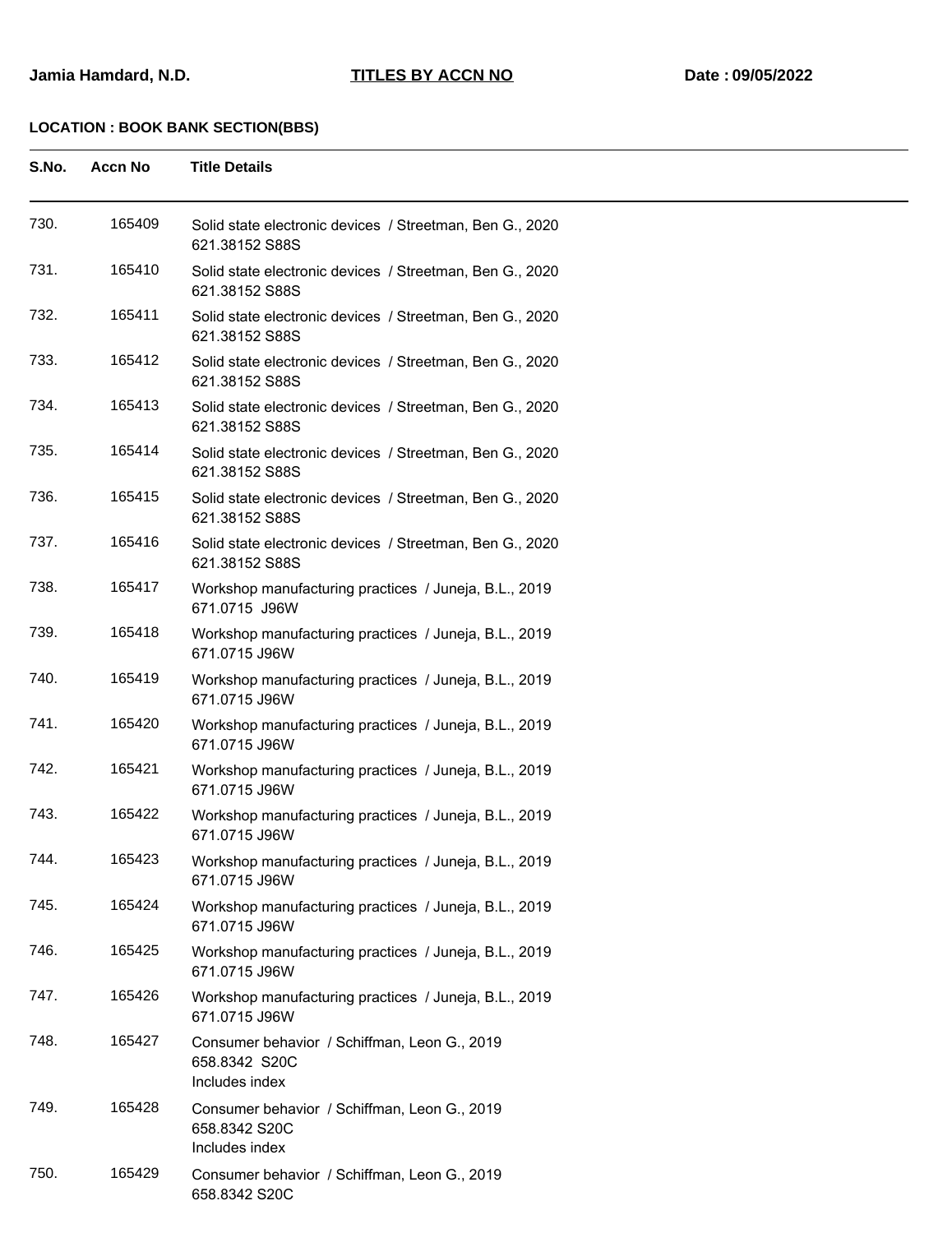| S.No. | <b>Accn No</b> |  | <b>Title Details</b> |
|-------|----------------|--|----------------------|
|       |                |  |                      |

|      |        | Includes index                                                                  |
|------|--------|---------------------------------------------------------------------------------|
| 751. | 165430 | Consumer behavior / Schiffman, Leon G., 2019<br>658.8342 S20C<br>Includes index |
| 752. | 165431 | Customer relationship management / Sheth, Jagdish N., 2019<br>658.812 C94C      |
| 753. | 165432 | Customer relationship management / Sheth, Jagdish N., 2019<br>658.812 C94C      |
| 754. | 165433 | Customer relationship management / Sheth, Jagdish N., 2019<br>658.812 C94C      |
| 755. | 165434 | Customer relationship management / Sheth, Jagdish N., 2019<br>658.812 C94C      |
| 756. | 165435 | Customer relationship management / Sheth, Jagdish N., 2019<br>658.812 C94C      |
| 757. | 165436 | Customer relationship management / Sheth, Jagdish N., 2019<br>658.812 C94C      |
| 758. | 165437 | Customer relationship management / Sheth, Jagdish N., 2019<br>658.812 C94C      |
| 759. | 165438 | Customer relationship management / Sheth, Jagdish N., 2019<br>658.812 C94C      |
| 760. | 165439 | Customer relationship management / Sheth, Jagdish N., 2019<br>658.812 C94C      |
| 761. | 165440 | Entrepreneurship / Hisrich, Robert D., 2020<br>658.421 H67E                     |
| 762. | 165441 | Entrepreneurship / Hisrich, Robert D., 2020<br>658.421 H67E                     |
| 763. | 165442 | Entrepreneurship / Hisrich, Robert D., 2020<br>658.421 H67E                     |
| 764. | 165443 | Entrepreneurship / Hisrich, Robert D., 2020<br>658.421 H67E                     |
| 765. | 165444 | Entrepreneurship / Hisrich, Robert D., 2020<br>658.421 H67E                     |
| 766. | 165445 | Entrepreneurship / Hisrich, Robert D., 2020<br>658.421 H67E                     |
| 767. | 165446 | International business environment / Cherunilam, Francis, 2021<br>658.848, C33I |
| 768. | 165447 | International business environment / Cherunilam, Francis, 2021<br>658.848, C33I |
| 769. | 165448 | International business environment / Cherunilam, Francis, 2021<br>658.848, C33I |
| 770. | 165449 | International business environment / Cherunilam, Francis, 2021<br>658.848, C33I |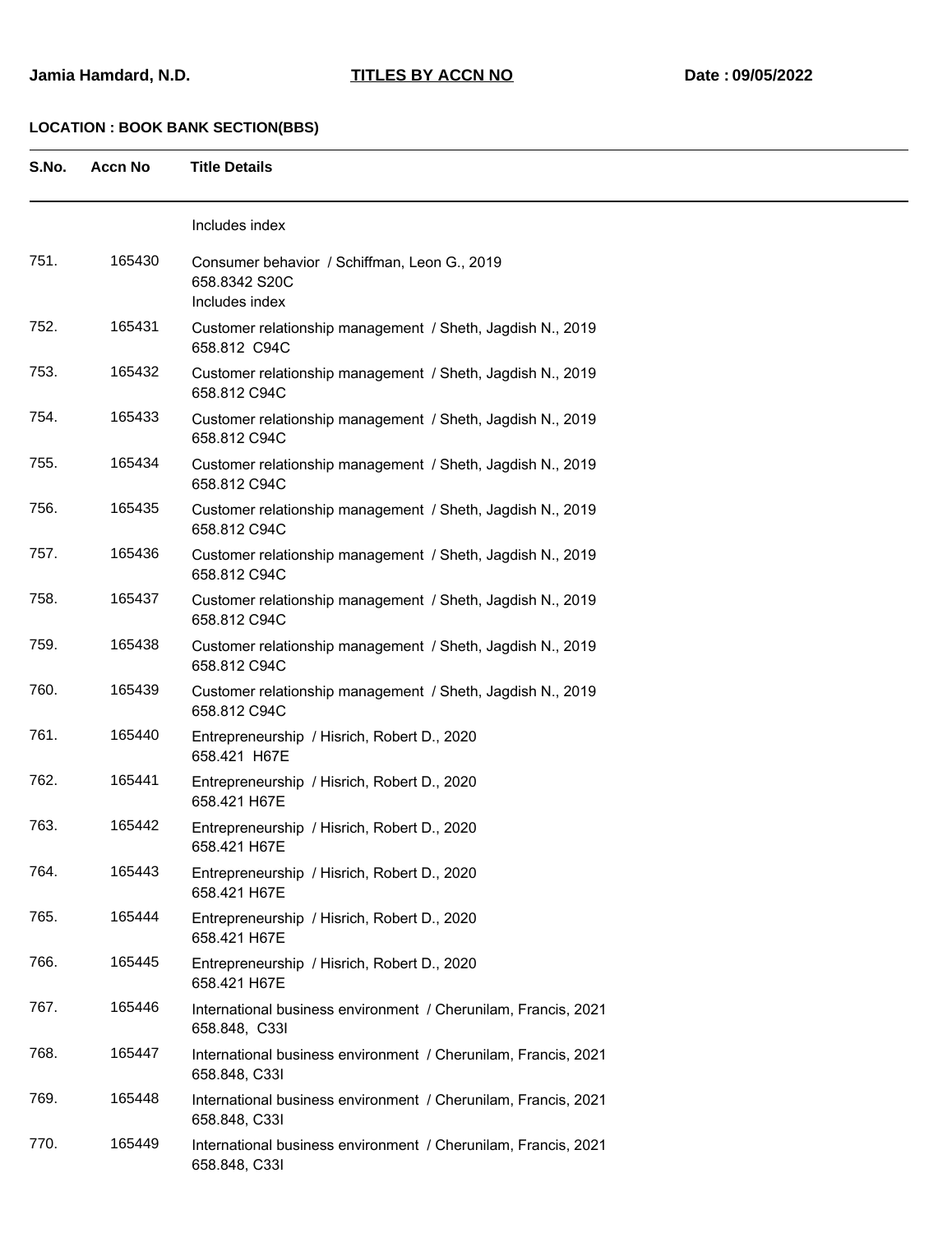| S.No. | Accn No | <b>Title Details</b> |
|-------|---------|----------------------|
|       |         |                      |

| 771. | 165450 | International business environment / Cherunilam, Francis, 2021<br>658.848, C33I                                                                                            |
|------|--------|----------------------------------------------------------------------------------------------------------------------------------------------------------------------------|
| 772. | 165451 | International business environment / Cherunilam, Francis, 2021<br>658.848, C33I                                                                                            |
| 773. | 165452 | International business environment / Cherunilam, Francis, 2021<br>658.848, C33I                                                                                            |
| 774. | 165453 | International business environment / Cherunilam, Francis, 2021<br>658.848, C33I                                                                                            |
| 775. | 165454 | International business environment / Cherunilam, Francis, 2021<br>658.848, C33I                                                                                            |
| 776. | 165455 | International business environment / Cherunilam, Francis, 2021<br>658.848, C33I                                                                                            |
| 777. | 165456 | Marketing management / Kotler, Philip, 2016<br>658.8 K95M<br>Includes Case study Marketing management Indian cases with the contribution of Prachi Gupta<br>$[$ et.al. $]$ |
| 778. | 165457 | Marketing management / Kotler, Philip, 2016<br>658.8 K95M<br>Includes Case study Marketing management Indian cases with the contribution of Prachi Gupta<br>$[$ et.al. $]$ |
| 779. | 165458 | Marketing management / Kotler, Philip, 2016<br>658.8 K95M<br>Includes Case study Marketing management Indian cases with the contribution of Prachi Gupta<br>[et.a.]        |
| 780. | 165459 | Marketing management / Kotler, Philip, 2016<br>658.8 K95M<br>Includes Case study Marketing management Indian cases with the contribution of Prachi Gupta<br>[et.a.]        |
| 781. | 165460 | Marketing management / Kotler, Philip, 2016<br>658.8 K95M<br>Includes Case study Marketing management Indian cases with the contribution of Prachi Gupta<br>[et.a.]        |
| 782. | 165461 | Marketing management / Kotler, Philip, 2016<br>658.8 K95M<br>Includes Case study Marketing management Indian cases with the contribution of Prachi Gupta<br>[et.a.]        |
| 783. | 165462 | Marketing management / Kotler, Philip, 2016<br>658.8 K95M<br>Includes Case study Marketing management Indian cases with the contribution of Prachi Gupta<br>$[$ et.al. $]$ |
| 784. | 165463 | Marketing management / Kotler, Philip, 2016<br>658.8 K95M<br>Includes Case study Marketing management Indian cases with the contribution of Prachi Gupta<br>[et.a.]        |
| 785. | 165464 | Marketing management / Kotler, Philip, 2016                                                                                                                                |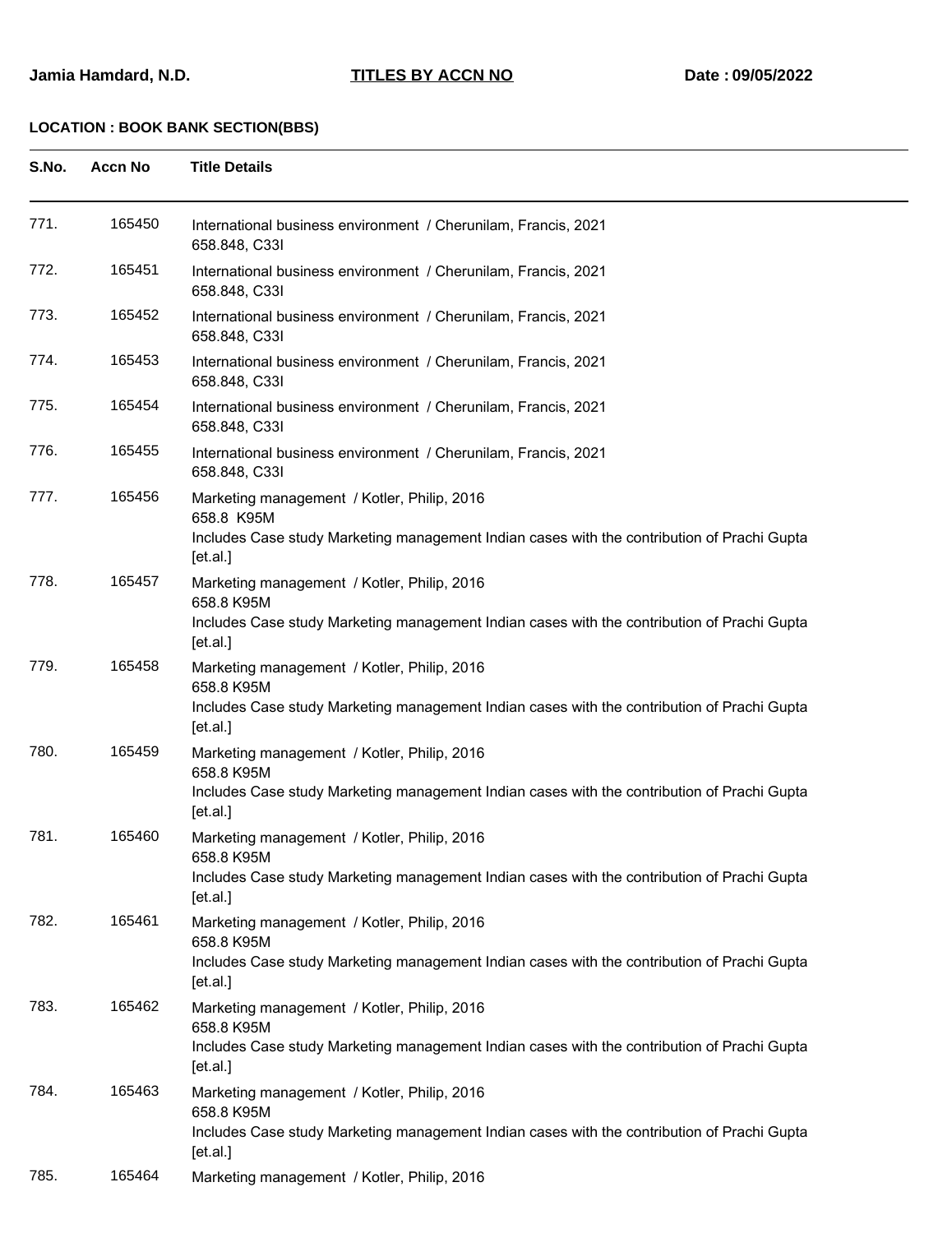**S.No. Accn No Title Details**

|      |        | 658.8 K95M<br>Includes Case study Marketing management Indian cases with the contribution of Prachi Gupta<br>[et.a.] |
|------|--------|----------------------------------------------------------------------------------------------------------------------|
| 786. | 165465 | Marketing management / Kotler, Philip, 2016<br>658.8 K95M                                                            |
|      |        | Includes Case study Marketing management Indian cases with the contribution of Prachi Gupta<br>[et.a.]               |
| 787. | 165466 | Marketing management / Kotler, Philip, 2016<br>658.8 K95M                                                            |
|      |        | Includes Case study Marketing management Indian cases with the contribution of Prachi Gupta<br>[et.a.]               |
| 788. | 165467 | Marketing management / Kotler, Philip, 2016<br>658.8 K95M                                                            |
|      |        | Includes Case study Marketing management Indian cases with the contribution of Prachi Gupta<br>[et.a.]               |
| 789. | 165468 | Marketing management / Kotler, Philip, 2016<br>658.8 K95M                                                            |
|      |        | Includes Case study Marketing management Indian cases with the contribution of Prachi Gupta<br>[et.a.]               |
| 790. | 165469 | Marketing management / Kotler, Philip, 2016<br>658.8 K95M                                                            |
|      |        | Includes Case study Marketing management Indian cases with the contribution of Prachi Gupta<br>[et.a.]               |
| 791. | 165470 | Marketing management / Kotler, Philip, 2016<br>658.8 K95M                                                            |
|      |        | Includes Case study Marketing management Indian cases with the contribution of Prachi Gupta<br>[et.a.]               |
| 792. | 165471 | Marketing management / Kotler, Philip, 2016<br>658.8 K95M                                                            |
|      |        | Includes Case study Marketing management Indian cases with the contribution of Prachi Gupta<br>[et.a.]               |
| 793. | 165472 | Marketing management / Kotler, Philip, 2016<br>658.8 K95M                                                            |
|      |        | Includes Case study Marketing management Indian cases with the contribution of Prachi Gupta<br>[et.a.]               |
| 794. | 165473 | Marketing management / Kotler, Philip, 2016<br>658.8 K95M                                                            |
|      |        | Includes Case study Marketing management Indian cases with the contribution of Prachi Gupta<br>[et.a.]               |
| 795. | 165474 | Statistics for management / Levin, Richard I., 2020<br>658.403 S67M                                                  |
| 796. | 165475 | Statistics for management / Levin, Richard I., 2020<br>658.403 S67M                                                  |
| 797. | 165476 | Statistics for management / Levin, Richard I., 2020<br>658.403 S67M                                                  |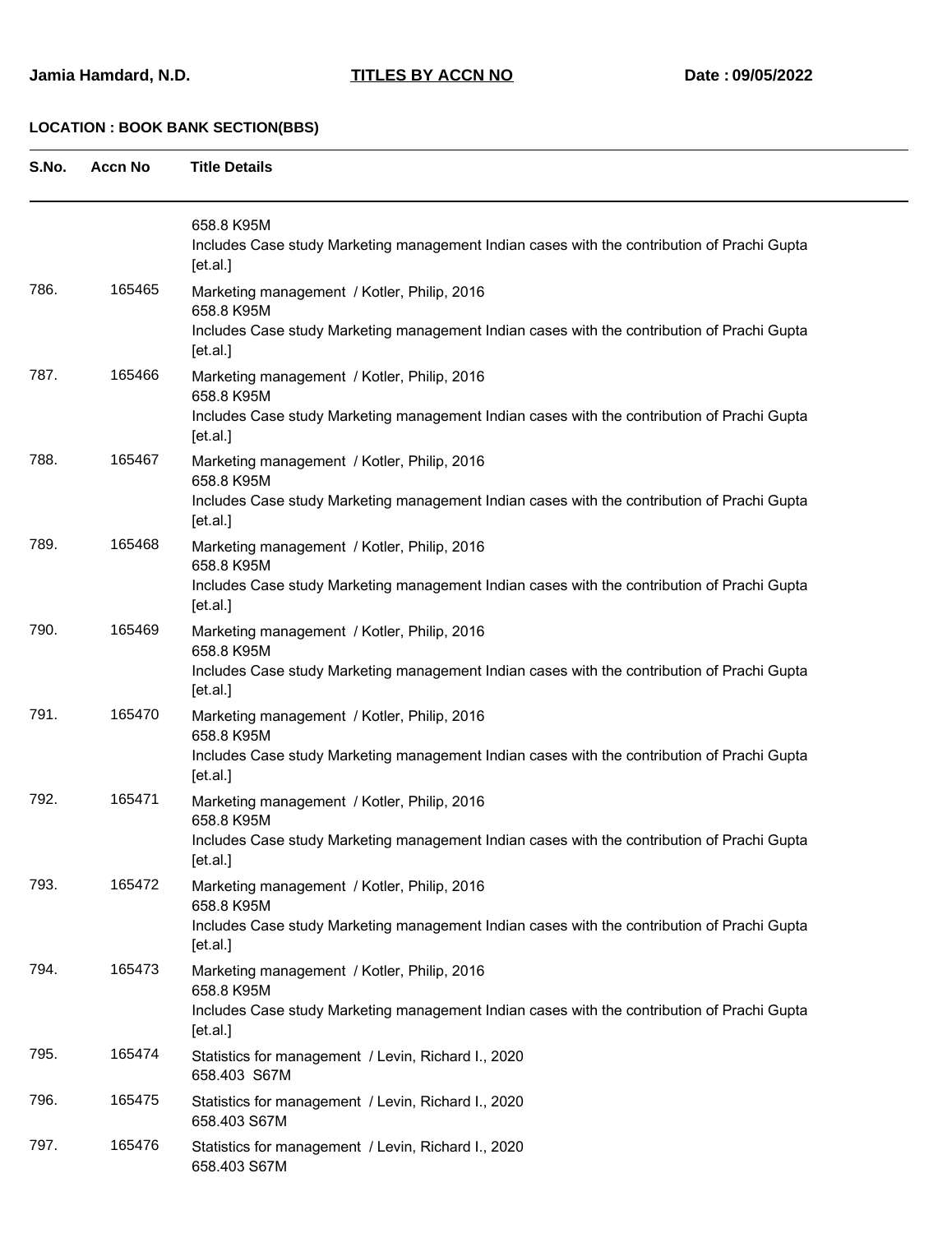| S.No. | <b>Accn No</b> | <b>Title Details</b>                                                                                                                       |
|-------|----------------|--------------------------------------------------------------------------------------------------------------------------------------------|
| 798.  | 165477         | Statistics for management / Levin, Richard I., 2020<br>658.403 S67M                                                                        |
| 799.  | 165478         | Statistics for management / Levin, Richard I., 2020<br>658.403 S67M                                                                        |
| 800.  | 165479         | Statistics for management / Levin, Richard I., 2020<br>658.403 S67M                                                                        |
| 801.  | 165480         | Statistics for management / Levin, Richard I., 2020<br>658.403 S67M                                                                        |
| 802.  | 165481         | Statistics for management / Levin, Richard I., 2020<br>658.403 S67M                                                                        |
| 803.  | 165482         | Statistics for management / Levin, Richard I., 2020<br>658.403 S67M                                                                        |
| 804.  | 165483         | Statistics for management / Levin, Richard I., 2020<br>658.403 S67M                                                                        |
| 805.  | 165484         | Strategic brand management: Building, measuring, and managing brand equity / Keller, Kevin<br>Lane, 2020<br>658.827 K24S<br>Includes index |
| 806.  | 165485         | Strategic brand management: Building, measuring, and managing brand equity / Keller, Kevin<br>Lane, 2020<br>658.827 K24S<br>Includes index |
| 807.  | 165486         | Strategic brand management: Building, measuring, and managing brand equity / Keller, Kevin<br>Lane, 2020<br>658.827 K24S<br>Includes index |
| 808.  | 165487         | Strategic brand management: Building, measuring, and managing brand equity / Keller, Kevin<br>Lane, 2020<br>658.827 K24S<br>Includes index |
| 809.  | 165488         | Strategic brand management: Building, measuring, and managing brand equity / Keller, Kevin<br>Lane, 2020<br>658.827 K24S<br>Includes index |
| 810.  | 165489         | Strategic brand management: Building, measuring, and managing brand equity / Keller, Kevin<br>Lane, 2020<br>658.827 K24S<br>Includes index |
| 811.  | 165490         | Strategic brand management: Building, measuring, and managing brand equity / Keller, Kevin<br>Lane, 2020<br>658.827 K24S<br>Includes index |
| 812.  | 165491         | Strategic brand management: Building, measuring, and managing brand equity / Keller, Kevin<br>Lane, 2020<br>658.827 K24S                   |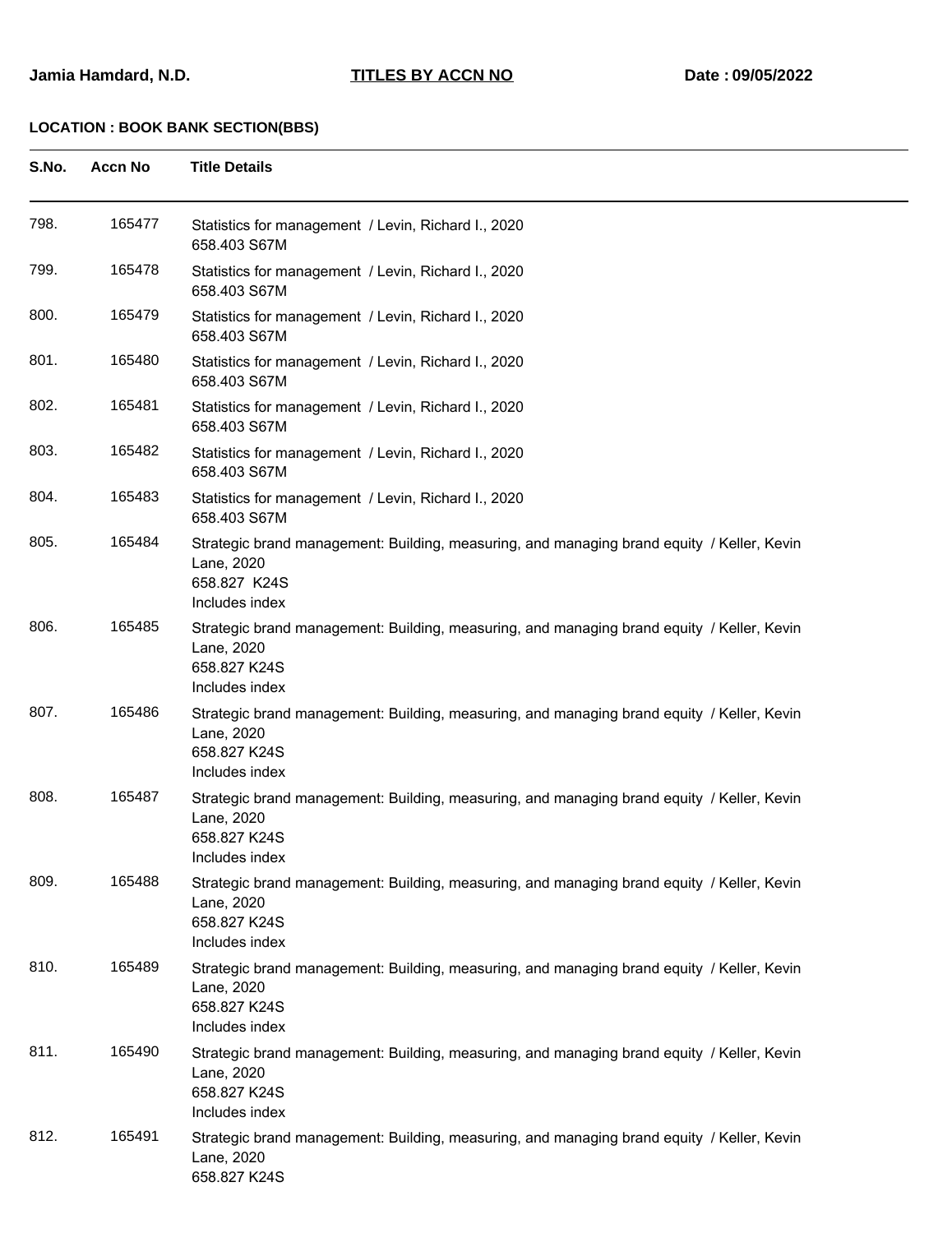| S.No. | <b>Accn No</b> | <b>Title Details</b>                                                                                                                       |
|-------|----------------|--------------------------------------------------------------------------------------------------------------------------------------------|
|       |                | Includes index                                                                                                                             |
| 813.  | 165492         | Strategic brand management: Building, measuring, and managing brand equity / Keller, Kevin<br>Lane, 2020<br>658.827 K24S<br>Includes index |
| 814.  | 165493         | Biopharmaceutics and pharmacokinetics: theoretical concepts and illustrative practical exercises /<br>Javed Ali, 2020<br>615.7 B54B        |
| 815.  | 165494         | Biopharmaceutics and pharmacokinetics: theoretical concepts and illustrative practical exercises /<br>Javed Ali, 2020<br>615.7 B54B        |
| 816.  | 165495         | Biopharmaceutics and pharmacokinetics: theoretical concepts and illustrative practical exercises /<br>Javed Ali, 2020<br>615.7 B54B        |
| 817.  | 165496         | Biopharmaceutics and pharmacokinetics: theoretical concepts and illustrative practical exercises /<br>Javed Ali, 2020<br>615.7 B54B        |
| 818.  | 165497         | Biopharmaceutics and pharmacokinetics: theoretical concepts and illustrative practical exercises /<br>Javed Ali, 2020<br>615.7 B54B        |
| 819.  | 165498         | Biopharmaceutics and pharmacokinetics: theoretical concepts and illustrative practical exercises /<br>Javed Ali, 2020<br>615.7 B54B        |
| 820.  | 165499         | Biopharmaceutics and pharmacokinetics: theoretical concepts and illustrative practical exercises /<br>Javed Ali, 2020<br>615.7 B54B        |
| 821.  | 165500         | Biopharmaceutics and pharmacokinetics: theoretical concepts and illustrative practical exercises /<br>Javed Ali, 2020<br>615.7 B54B        |
| 822.  | 165501         | Biopharmaceutics and pharmacokinetics: theoretical concepts and illustrative practical exercises /<br>Javed Ali, 2020<br>615.7 B54B        |
| 823.  | 165502         | Biopharmaceutics and pharmacokinetics: theoretical concepts and illustrative practical exercises /<br>Javed Ali, 2020<br>615.7 B54B        |
| 824.  | 165503         | Dosage form design: pharmaceuticsIX as per latest B.Pharm syllabus of AICTE / Javed Ali, 2021<br>615.58                                    |
| 825.  | 165504         | Dosage form design: pharmaceuticsIX as per latest B.Pharm syllabus of AICTE / Javed Ali, 2021<br>615.58                                    |
| 826.  | 165505         | Dosage form design: pharmaceuticsIX as per latest B.Pharm syllabus of AICTE / Javed Ali, 2021<br>615.58                                    |
| 827.  | 165506         | Dosage form design: pharmaceuticsIX as per latest B.Pharm syllabus of AICTE / Javed Ali, 2021<br>615.58                                    |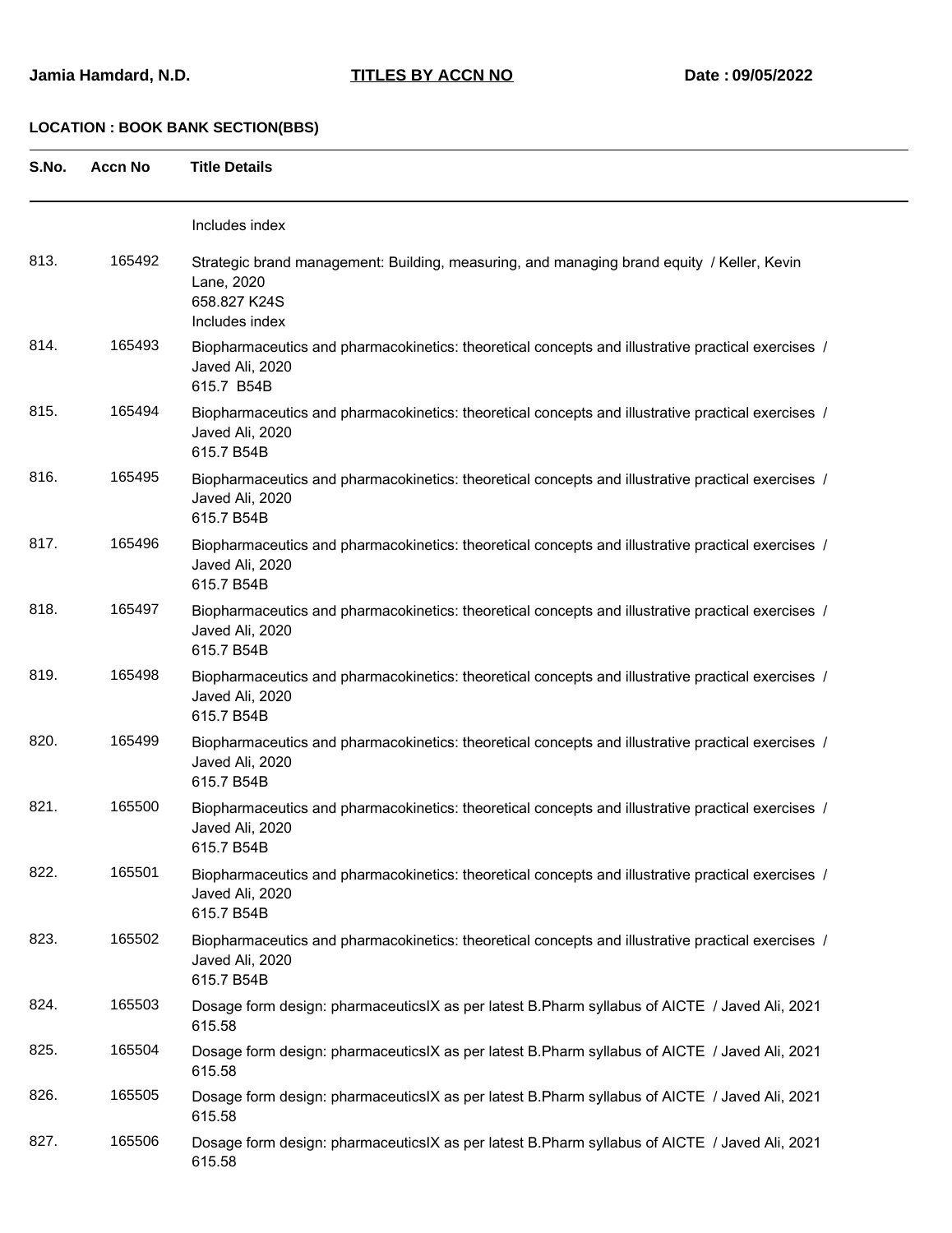| S.No. | <b>Accn No</b> | <b>Title Details</b>                                                                                                                                                     |
|-------|----------------|--------------------------------------------------------------------------------------------------------------------------------------------------------------------------|
| 828.  | 165507         | Dosage form design: pharmaceutics X as per latest B. Pharm syllabus of AICTE / Javed Ali, 2021<br>615.58                                                                 |
| 829.  | 165508         | Dosage form design: pharmaceutics X as per latest B. Pharm syllabus of AICTE / Javed Ali, 2021<br>615.58                                                                 |
| 830.  | 165509         | Dosage form design: pharmaceuticsIX as per latest B.Pharm syllabus of AICTE / Javed Ali, 2021<br>615.58                                                                  |
| 831.  | 165510         | Dosage form design: pharmaceuticsIX as per latest B.Pharm syllabus of AICTE / Javed Ali, 2021<br>615.58                                                                  |
| 832.  | 165511         | Dosage form design: pharmaceuticsIX as per latest B.Pharm syllabus of AICTE / Javed Ali, 2021<br>615.58                                                                  |
| 833.  | 165512         | Dosage form design: pharmaceuticsIX as per latest B.Pharm syllabus of AICTE / Javed Ali, 2021<br>615.58                                                                  |
| 834.  | 165513         | Essentials of medical pharmacology / Tripathi, K.D., 2021<br>615.1 T78E                                                                                                  |
| 835.  | 165514         | Essentials of medical pharmacology / Tripathi, K.D., 2021<br>615.1 T78E                                                                                                  |
| 836.  | 165515         | Essentials of medical pharmacology / Tripathi, K.D., 2021<br>615.1 T78E                                                                                                  |
| 837.  | 165516         | Essentials of medical pharmacology / Tripathi, K.D., 2021<br>615.1 T78E                                                                                                  |
| 838.  | 165517         | Essentials of medical pharmacology / Tripathi, K.D., 2021<br>615.1 T78E                                                                                                  |
| 839.  | 165518         | Essentials of medical pharmacology / Tripathi, K.D., 2021<br>615.1 T78E                                                                                                  |
| 840.  | 165519         | Essentials of medical pharmacology / Tripathi, K.D., 2021<br>615.1 T78E                                                                                                  |
| 841.  | 165520         | Essentials of medical pharmacology / Tripathi, K.D., 2021<br>615.1 T78E                                                                                                  |
| 842.  | 165521         | Essentials of medical pharmacology / Tripathi, K.D., 2021<br>615.1 T78E                                                                                                  |
| 843.  | 165522         | Essentials of medical pharmacology / Tripathi, K.D., 2021<br>615.1 T78E                                                                                                  |
| 844.  | 165523         | Handbook of experimental pharmacology: new enlarged edition covering clinical pharmacy and<br>clinical research / Kulkarni, S.K., 2020<br>615.028 K98H<br>Includes index |
| 845.  | 165524         | Handbook of experimental pharmacology: new enlarged edition covering clinical pharmacy and<br>clinical research / Kulkarni, S.K., 2020<br>615.028 K98H<br>Includes index |
| 846.  | 165525         | Handbook of experimental pharmacology: new enlarged edition covering clinical pharmacy and<br>clinical research / Kulkarni, S.K., 2020<br>615.028 K98H<br>Includes index |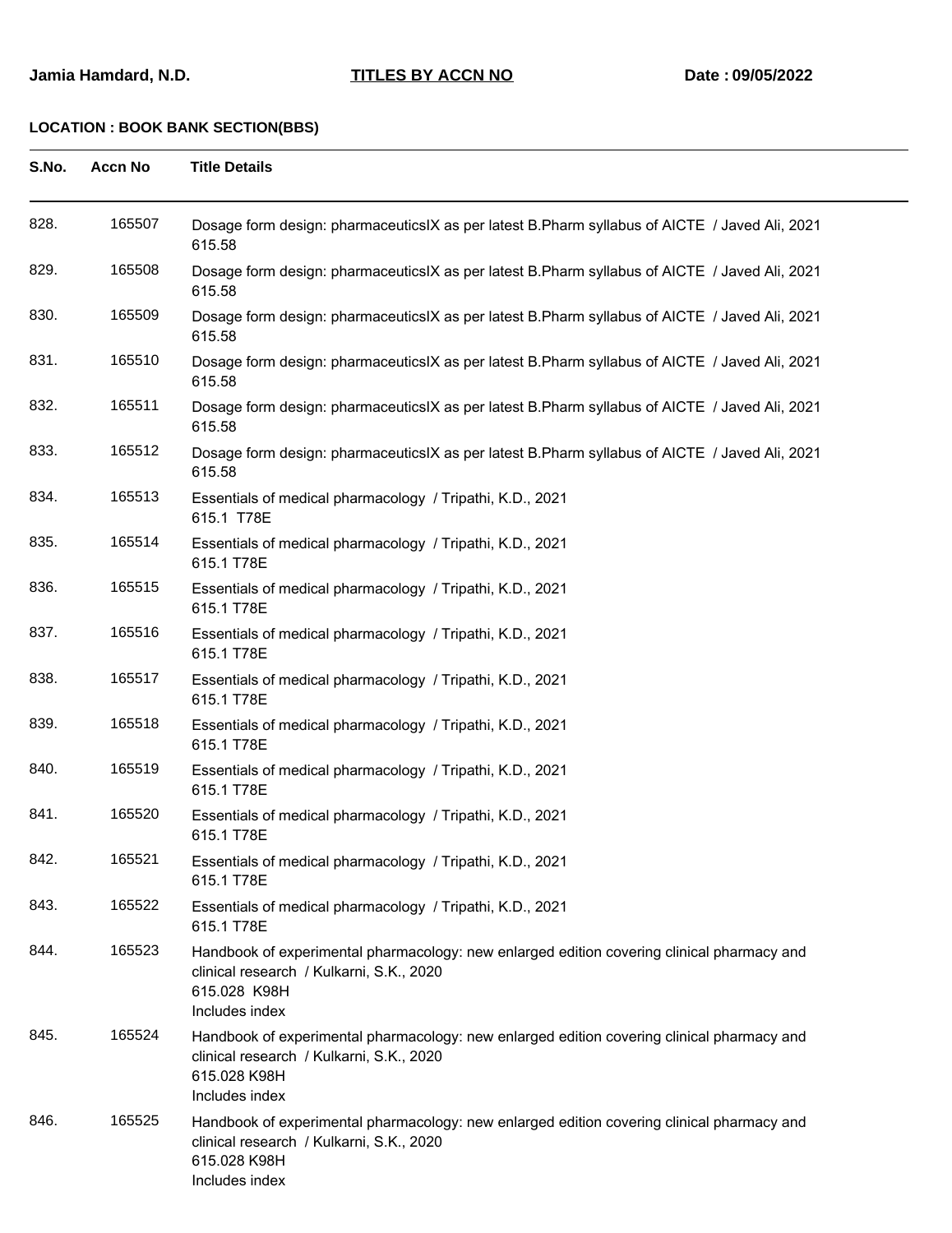| S.No. | <b>Accn No</b> | <b>Title Details</b>                                                                                                                                                     |
|-------|----------------|--------------------------------------------------------------------------------------------------------------------------------------------------------------------------|
| 847.  | 165526         | Handbook of experimental pharmacology: new enlarged edition covering clinical pharmacy and<br>clinical research / Kulkarni, S.K., 2020<br>615.028 K98H<br>Includes index |
| 848.  | 165527         | Handbook of experimental pharmacology: new enlarged edition covering clinical pharmacy and<br>clinical research / Kulkarni, S.K., 2020<br>615.028 K98H<br>Includes index |
| 849.  | 165528         | Handbook of experimental pharmacology: new enlarged edition covering clinical pharmacy and<br>clinical research / Kulkarni, S.K., 2020<br>615.028 K98H<br>Includes index |
| 850.  | 165529         | Handbook of experimental pharmacology: new enlarged edition covering clinical pharmacy and<br>clinical research / Kulkarni, S.K., 2020<br>615.028 K98H<br>Includes index |
| 851.  | 165530         | Handbook of experimental pharmacology: new enlarged edition covering clinical pharmacy and<br>clinical research / Kulkarni, S.K., 2020<br>615.028 K98H<br>Includes index |
| 852.  | 165531         | Handbook of experimental pharmacology: new enlarged edition covering clinical pharmacy and<br>clinical research / Kulkarni, S.K., 2020<br>615.028 K98H<br>Includes index |
| 853.  | 165532         | Handbook of experimental pharmacology: new enlarged edition covering clinical pharmacy and<br>clinical research / Kulkarni, S.K., 2020<br>615.028 K98H<br>Includes index |
| 854.  | 165533         | Medicinal chemistry / Sriram, D., 2010<br>615.19 S65M                                                                                                                    |
| 855.  | 165534         | Medicinal chemistry / Sriram, D., 2010<br>615.19 S65M                                                                                                                    |
| 856.  | 165535         | Medicinal chemistry / Sriram, D., 2010<br>615.19 S65M                                                                                                                    |
| 857.  | 165536         | Medicinal chemistry / Sriram, D., 2010<br>615.19 S65M                                                                                                                    |
| 858.  | 165537         | Medicinal chemistry / Sriram, D., 2010<br>615.19 S65M                                                                                                                    |
| 859.  | 165538         | Medicinal chemistry / Sriram, D., 2010<br>615.19 S65M                                                                                                                    |
| 860.  | 165539         | Medicinal chemistry / Sriram, D., 2010<br>615.19 S65M                                                                                                                    |
| 861.  | 165540         | Medicinal chemistry / Sriram, D., 2010<br>615.19 S65M                                                                                                                    |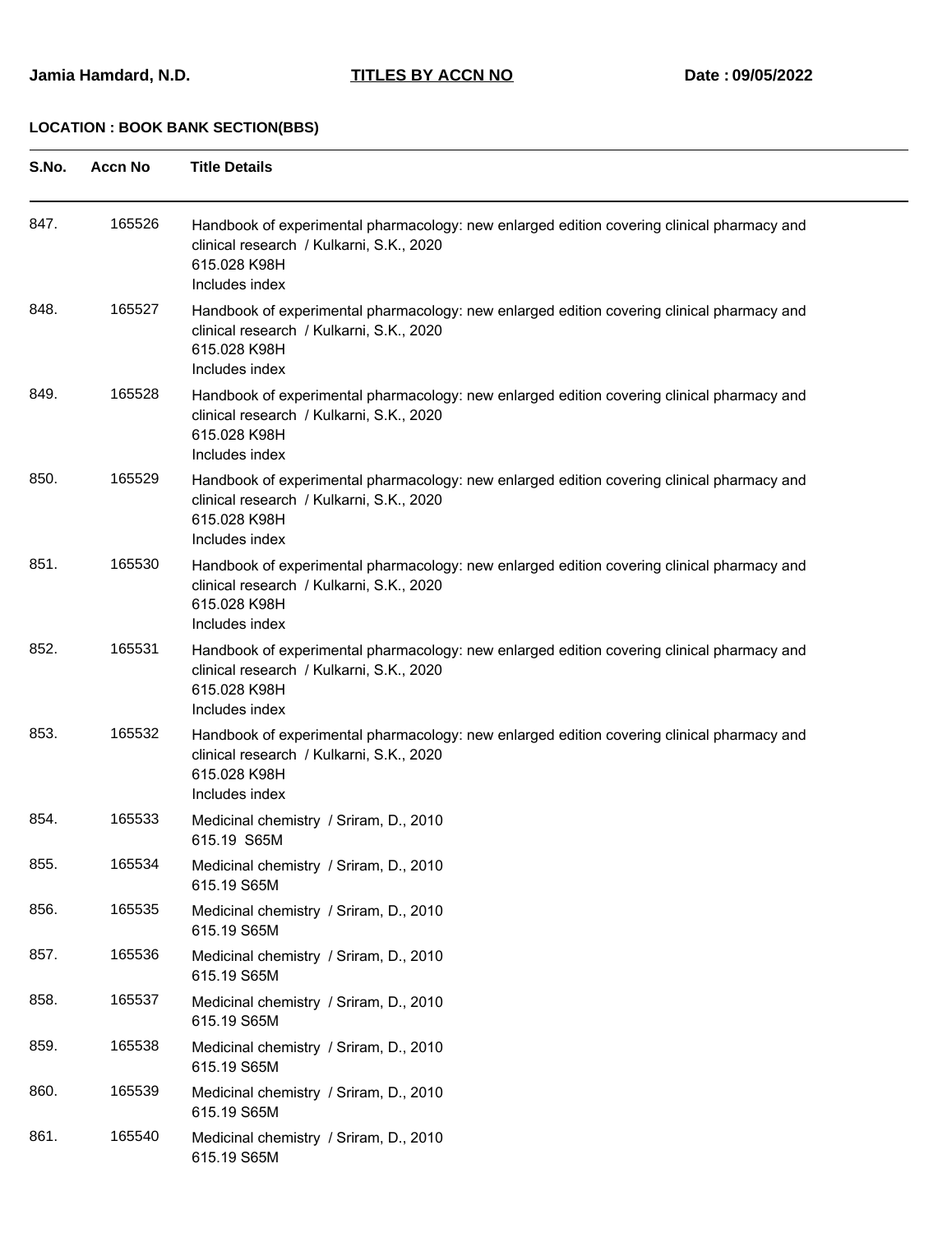| S.No. | <b>Accn No</b> | <b>Title Details</b>                                                                               |
|-------|----------------|----------------------------------------------------------------------------------------------------|
| 862.  | 165541         | Medicinal chemistry / Sriram, D., 2010<br>615.19 S65M                                              |
| 863.  | 165542         | Pharmaceutical biotechnology: fundamentals and applications / Sambamurthy, K., 2020<br>615.19 S13P |
| 864.  | 165543         | Pharmaceutical biotechnology: fundamentals and applications / Sambamurthy, K., 2020<br>615.19 S13P |
| 865.  | 165544         | Pharmaceutical biotechnology: fundamentals and applications / Sambamurthy, K., 2020<br>615.19 S13P |
| 866.  | 165545         | Pharmaceutical biotechnology: fundamentals and applications / Sambamurthy, K., 2020<br>615.19 S13P |
| 867.  | 165546         | Pharmaceutical biotechnology: fundamentals and applications / Sambamurthy, K., 2020<br>615.19 S13P |
| 868.  | 165547         | Pharmaceutical biotechnology: fundamentals and applications / Sambamurthy, K., 2020<br>615.19 S13P |
| 869.  | 165548         | Pharmaceutical biotechnology: fundamentals and applications / Sambamurthy, K., 2020<br>615.19 S13P |
| 870.  | 165549         | Pharmaceutical biotechnology: fundamentals and applications / Sambamurthy, K., 2020<br>615.19 S13P |
| 871.  | 165550         | Pharmaceutical biotechnology: fundamentals and applications / Sambamurthy, K., 2020<br>615.19 S13P |
| 872.  | 165551         | Pharmaceutical biotechnology: fundamentals and applications / Sambamurthy, K., 2020<br>615.19 S13P |
| 873.  | 165552         | A Textbook of forensic pharmacy / Jain, N.K., 2020<br>614.1 J20T                                   |
| 874.  | 165553         | A Textbook of forensic pharmacy / Jain, N.K., 2020<br>614.1 J20T                                   |
| 875.  | 165554         | A Textbook of forensic pharmacy / Jain, N.K., 2020<br>614.1 J20T                                   |
| 876.  | 165555         | A Textbook of forensic pharmacy / Jain, N.K., 2020<br>614.1 J20T                                   |
| 877.  | 165556         | A Textbook of forensic pharmacy / Jain, N.K., 2020<br>614.1 J20T                                   |
| 878.  | 165557         | A Textbook of forensic pharmacy / Jain, N.K., 2020<br>614.1 J20T                                   |
| 879.  | 165558         | A Textbook of forensic pharmacy / Jain, N.K., 2020<br>614.1 J20T                                   |
| 880.  | 165559         | A Textbook of forensic pharmacy / Jain, N.K., 2020<br>614.1 J20T                                   |
| 881.  | 165560         | A Textbook of forensic pharmacy / Jain, N.K., 2020<br>614.1 J20T                                   |
| 882.  | 165561         | A Textbook of forensic pharmacy / Jain, N.K., 2020<br>614.1 J20T                                   |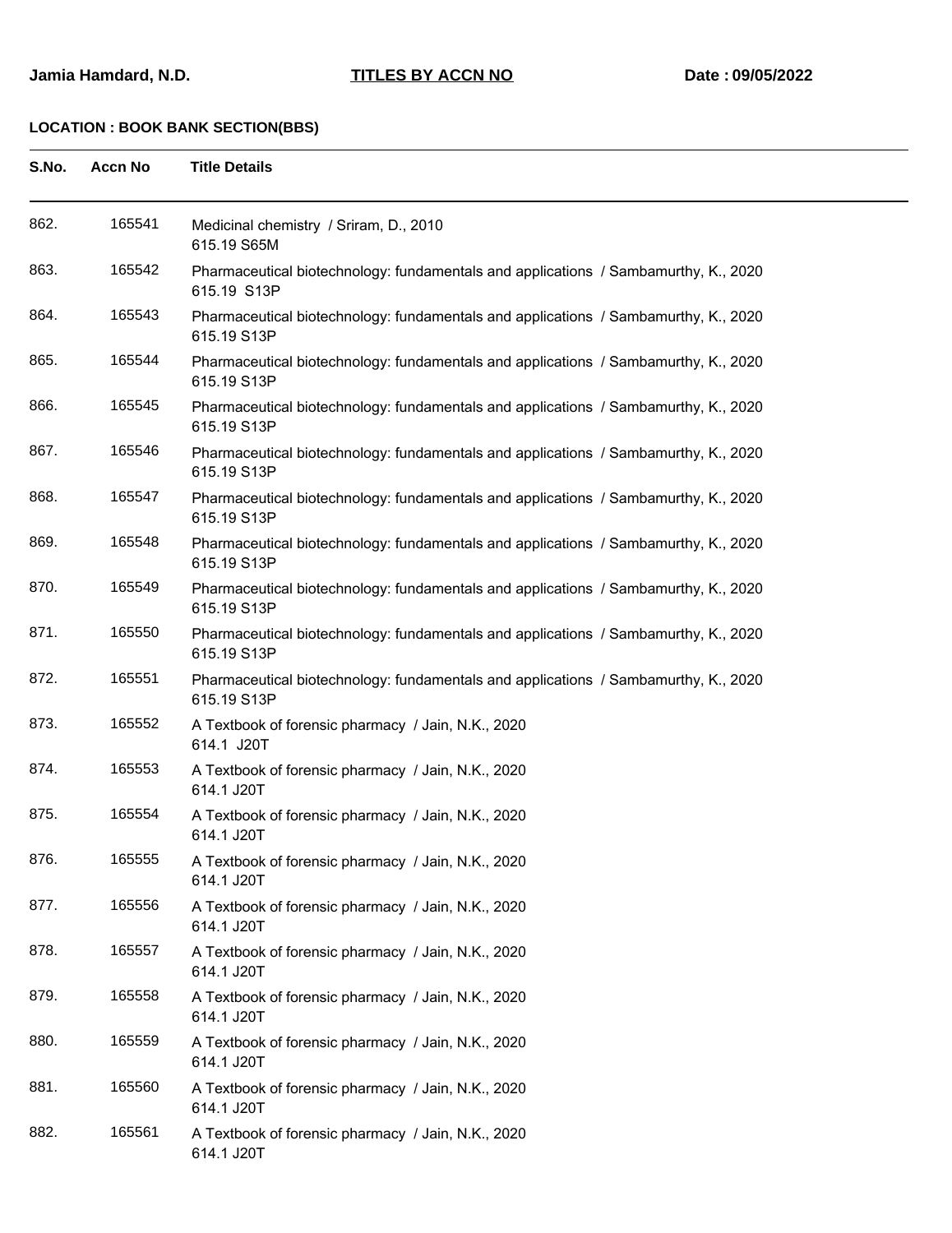| S.No. | <b>Accn No</b> | <b>Title Details</b>                                                                                                                                |
|-------|----------------|-----------------------------------------------------------------------------------------------------------------------------------------------------|
| 883.  | 165562         | Pharmacognosy: for B. Pharm and Pharm D degree course in pharmacy covers syllabi of all<br>indian universities / Kokate, C.K., 2019<br>615.321 K93P |
| 884.  | 165563         | Pharmacognosy: for B. Pharm and Pharm D degree course in pharmacy covers syllabi of all<br>indian universities / Kokate, C.K., 2019<br>615.321 K93P |
| 885.  | 165564         | Pharmacognosy: for B. Pharm and Pharm D degree course in pharmacy covers syllabi of all<br>indian universities / Kokate, C.K., 2019<br>615.321 K93P |
| 886.  | 165565         | Pharmacognosy: for B. Pharm and Pharm D degree course in pharmacy covers syllabi of all<br>indian universities / Kokate, C.K., 2019<br>615.321 K93P |
| 887.  | 165566         | Pharmacognosy: for B. Pharm and Pharm D degree course in pharmacy covers syllabi of all<br>indian universities / Kokate, C.K., 2019<br>615.321 K93P |
| 888.  | 165567         | Pharmacognosy: for B. Pharm and Pharm D degree course in pharmacy covers syllabi of all<br>indian universities / Kokate, C.K., 2019<br>615.321 K93P |
| 889.  | 165568         | Pharmacognosy: for B. Pharm and Pharm D degree course in pharmacy covers syllabi of all<br>indian universities / Kokate, C.K., 2019<br>615.321 K93P |
| 890.  | 165569         | Pharmacognosy: for B. Pharm and Pharm D degree course in pharmacy covers syllabi of all<br>indian universities / Kokate, C.K., 2019<br>615.321 K93P |
| 891.  | 165570         | Pharmacognosy: for B. Pharm and Pharm D degree course in pharmacy covers syllabi of all<br>indian universities / Kokate, C.K., 2019<br>615.321 K93P |
| 892.  | 165571         | Pharmacognosy: for B. Pharm and Pharm D degree course in pharmacy covers syllabi of all<br>indian universities / Kokate, C.K., 2019<br>615.321 K93P |
| 893.  | 165572         | The Theory and practical book of industrial pharmacy-I / Patil, Ketan B., 2017<br>615.19001 T31T                                                    |
| 894.  | 165573         | The Theory and practical book of industrial pharmacy-I / Patil, Ketan B., 2017<br>615.19001 T31T                                                    |
| 895.  | 165574         | The Theory and practical book of industrial pharmacy-I / Patil, Ketan B., 2017<br>615.19001 T31T                                                    |
| 896.  | 165575         | The Theory and practical book of industrial pharmacy-I / Patil, Ketan B., 2017<br>615.19001 T31T                                                    |
| 897.  | 165576         | The Theory and practical book of industrial pharmacy-I / Patil, Ketan B., 2017<br>615.19001 T31T                                                    |
| 898.  | 165577         | The Theory and practical book of industrial pharmacy-I / Patil, Ketan B., 2017<br>615.19001 T31T                                                    |
| 899.  | 165578         | The Theory and practical book of industrial pharmacy-I / Patil, Ketan B., 2017<br>615.19001 T31T                                                    |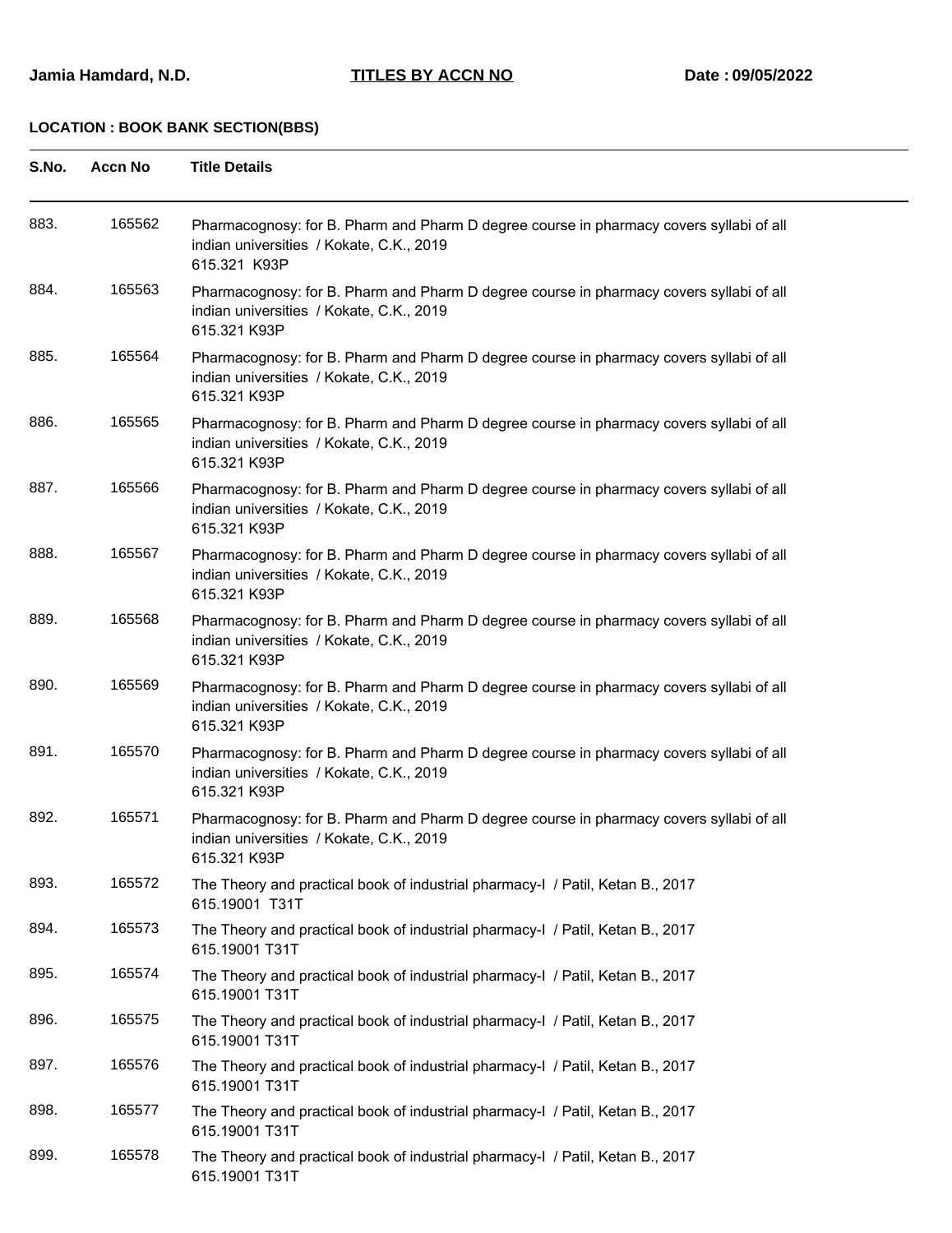| S.No. | <b>Accn No</b> | <b>Title Details</b>                                                                             |
|-------|----------------|--------------------------------------------------------------------------------------------------|
| 900.  | 165579         | The Theory and practical book of industrial pharmacy-I / Patil, Ketan B., 2017<br>615.19001 T31T |
| 901.  | 165580         | The Theory and practical book of industrial pharmacy-I / Patil, Ketan B., 2017<br>615.19001 T31T |
| 902.  | 165581         | The Theory and practical book of industrial pharmacy-I / Patil, Ketan B., 2017<br>615.19001 T31T |
| 903.  | 165582         | Cellular and molecular immunology / Abbas, Abul K., 2018<br>616.079 A12C                         |
| 904.  | 165583         | Cellular and molecular immunology / Abbas, Abul K., 2018<br>616.079 A12C                         |
| 905.  | 165584         | Cellular and molecular immunology / Abbas, Abul K., 2018<br>616.079 A12C                         |
| 906.  | 165585         | Cellular and molecular immunology / Abbas, Abul K., 2018<br>616.079 A12C                         |
| 907.  | 165586         | Cellular and molecular immunology / Abbas, Abul K., 2018<br>616.079 A12C                         |
| 908.  | 165587         | Cellular and molecular immunology / Abbas, Abul K., 2018<br>616.079 A12C                         |
| 909.  | 165588         | Cellular and molecular immunology / Abbas, Abul K., 2018<br>616.079 A12C                         |
| 910.  | 165589         | Cellular and molecular immunology / Abbas, Abul K., 2018<br>616.079 A12C                         |
| 911.  | 165590         | Cellular and molecular immunology / Abbas, Abul K., 2018<br>616.079 A12C                         |
| 912.  | 165591         | Cellular and molecular immunology / Abbas, Abul K., 2018<br>616.079 A12C                         |
| 913.  | 165592         | Textbook of biotechnology / Das, H.K., 2017<br>660.6 T29T                                        |
| 914.  | 165593         | Textbook of biotechnology / Das, H.K., 2017<br>660.6 T29T                                        |
| 915.  | 165594         | Textbook of biotechnology / Das, H.K., 2017<br>660.6 T29T                                        |
| 916.  | 165595         | Textbook of biotechnology / Das, H.K., 2017<br>660.6 T29T                                        |
| 917.  | 165596         | Textbook of biotechnology / Das, H.K., 2017<br>660.6 T29T                                        |
| 918.  | 165597         | Textbook of biotechnology / Das, H.K., 2017<br>660.6 T29T                                        |
| 919.  | 165598         | Textbook of biotechnology / Das, H.K., 2017<br>660.6 T29T                                        |
| 920.  | 165599         | Textbook of biotechnology / Das, H.K., 2017<br>660.6 T29T                                        |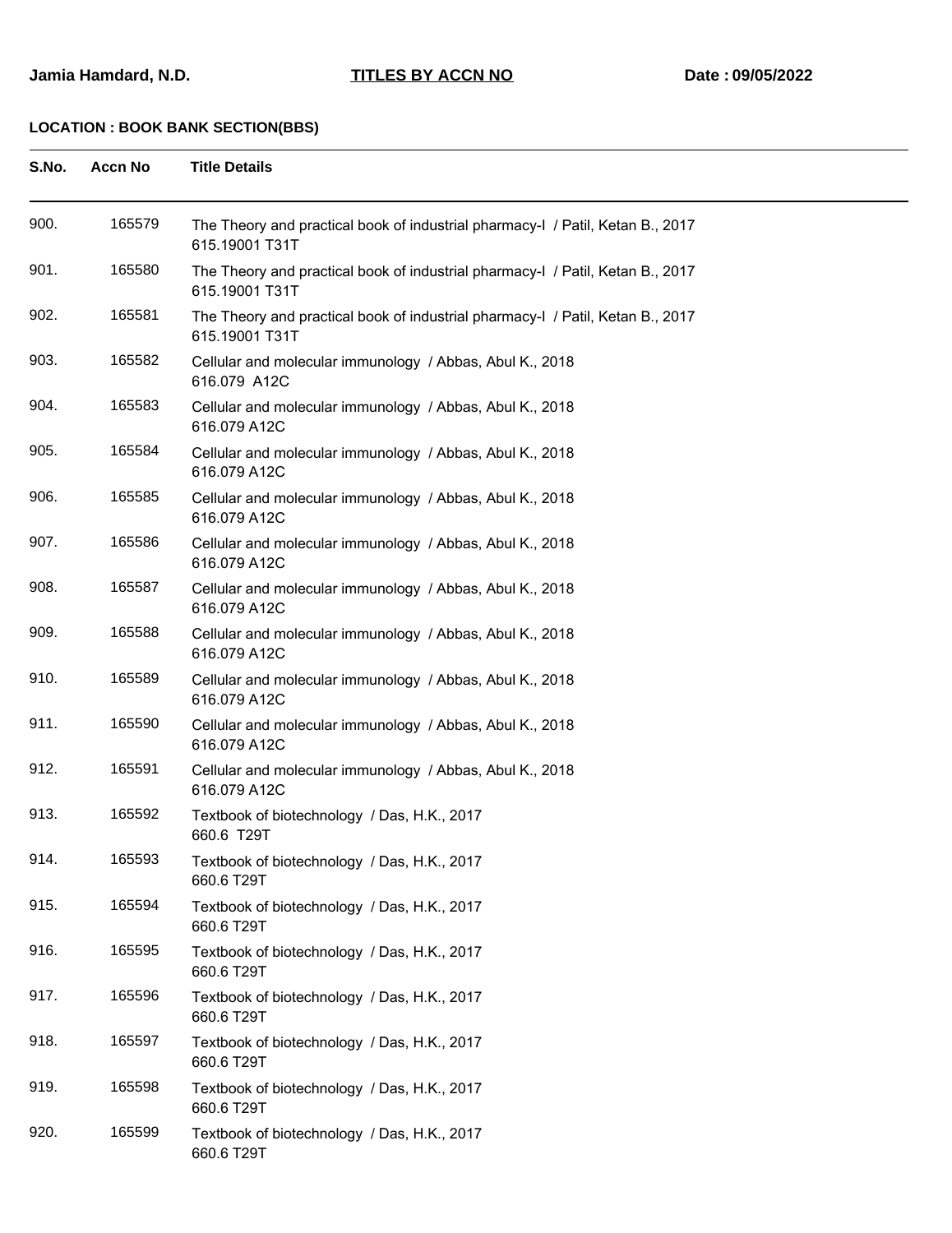| S.No. | <b>Accn No</b> | <b>Title Details</b>                                                                                                    |
|-------|----------------|-------------------------------------------------------------------------------------------------------------------------|
| 921.  | 165600         | Biotechnology expanding horizons / Singh, B.D., 2021<br>660.6 S47B                                                      |
| 922.  | 165601         | Biotechnology expanding horizons / Singh, B.D., 2021<br>660.6 S47B                                                      |
| 923.  | 165602         | Biotechnology expanding horizons / Singh, B.D., 2021<br>660.6 S47B                                                      |
| 924.  | 165603         | Biotechnology expanding horizons / Singh, B.D., 2021<br>660.6 S47B                                                      |
| 925.  | 165604         | Biotechnology expanding horizons / Singh, B.D., 2021<br>660.6 S47B                                                      |
| 926.  | 165605         | Biotechnology expanding horizons / Singh, B.D., 2021<br>660.6 S47B                                                      |
| 927.  | 165606         | Biotechnology expanding horizons / Singh, B.D., 2021<br>660.6 S47B                                                      |
| 928.  | 165607         | Biotechnology expanding horizons / Singh, B.D., 2021<br>660.6 S47B                                                      |
| 929.  | 165608         | Biotechnology expanding horizons / Singh, B.D., 2021<br>660.6 S47B                                                      |
| 930.  | 165609         | Biotechnology expanding horizons / Singh, B.D., 2021<br>660.6 S47B                                                      |
| 931.  | 165610         | Concepts of genetics / Klug, William S., 2020<br>575.1 K80C                                                             |
| 932.  | 165611         | Concepts of genetics / Klug, William S., 2020<br>575.1 K80C                                                             |
| 933.  | 165612         | Concepts of genetics / Klug, William S., 2020<br>575.1 K80C                                                             |
| 934.  | 165613         | Concepts of genetics / Klug, William S., 2020<br>575.1 K80C                                                             |
| 935.  | 165614         | Concepts of genetics / Klug, William S., 2020<br>575.1 K80C                                                             |
| 936.  | 165615         | Concepts of genetics / Klug, William S., 2020<br>575.1 K80C                                                             |
| 937.  | 165616         | Concepts of genetics / Klug, William S., 2020<br>575.1 K80C                                                             |
| 938.  | 165617         | Concepts of genetics / Klug, William S., 2020<br>575.1 K80C                                                             |
| 939.  | 165618         | Concepts of genetics / Klug, William S., 2020<br>575.1 K80C                                                             |
| 940.  | 165619         | Concepts of genetics / Klug, William S., 2020<br>575.1 K80C                                                             |
| 941.  | 165620         | Genetic transformation of plants / Jackson, John Flex, 2009<br>581.35 G26G<br>with 21 figures, 4 in color and 11 tables |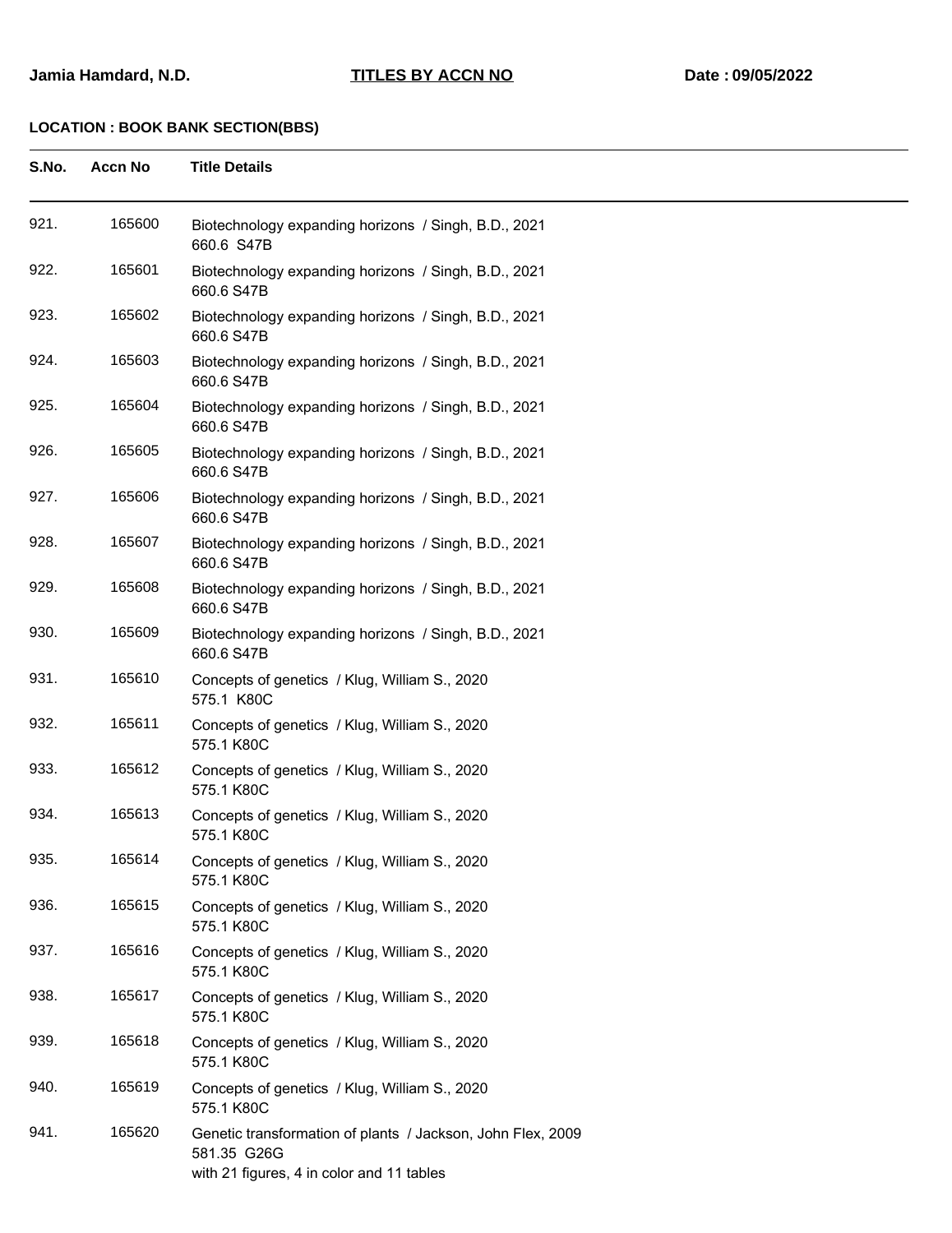**S.No. Accn No Title Details**

| 942. | 165621 | Genetic transformation of plants / Jackson, John Flex, 2009<br>581.35 G26G<br>with 21 figures, 4 in color and 11 tables |
|------|--------|-------------------------------------------------------------------------------------------------------------------------|
| 943. | 165622 | Genetic transformation of plants / Jackson, John Flex, 2009<br>581.35 G26G<br>with 21 figures, 4 in color and 11 tables |
| 944. | 165623 | Genetic transformation of plants / Jackson, John Flex, 2009<br>581.35 G26G<br>with 21 figures, 4 in color and 11 tables |
| 945. | 165624 | Genetic transformation of plants / Jackson, John Flex, 2009<br>581.35 G26G<br>with 21 figures, 4 in color and 11 tables |
| 946. | 165625 | Genetic transformation of plants / Jackson, John Flex, 2009<br>581.35 G26G<br>with 21 figures, 4 in color and 11 tables |
| 947. | 165626 | Genetic transformation of plants / Jackson, John Flex, 2009<br>581.35 G26G<br>with 21 figures, 4 in color and 11 tables |
| 948. | 165627 | Genetic transformation of plants / Jackson, John Flex, 2009<br>581.35 G26G<br>with 21 figures, 4 in color and 11 tables |
| 949. | 165628 | Genetic transformation of plants / Jackson, John Flex, 2009<br>581.35 G26G<br>with 21 figures, 4 in color and 11 tables |
| 950. | 165629 | Introduction to plant tissue culture / Razdan, M.K., 2020<br>581.0724 R24I                                              |
| 951. | 165630 | Introduction to plant tissue culture / Razdan, M.K., 2020<br>581.0724 R24I                                              |
| 952. | 165631 | Introduction to plant tissue culture / Razdan, M.K., 2020<br>581.0724 R24I                                              |
| 953. | 165632 | Introduction to plant tissue culture / Razdan, M.K., 2020<br>581.0724 R24I                                              |
| 954. | 165633 | Introduction to plant tissue culture / Razdan, M.K., 2020<br>581.0724 R24I                                              |
| 955. | 165634 | Introduction to plant tissue culture / Razdan, M.K., 2020<br>581.0724 R24I                                              |
| 956. | 165635 | Introduction to plant tissue culture / Razdan, M.K., 2020<br>581.0724 R24I                                              |
| 957. | 165636 | Introduction to plant tissue culture / Razdan, M.K., 2020<br>581.0724 R24I                                              |
| 958. | 165637 | Introduction to plant tissue culture / Razdan, M.K., 2020<br>581.0724 R24I                                              |
| 959. | 165638 | Introduction to plant tissue culture / Razdan, M.K., 2020<br>581.0724 R24I                                              |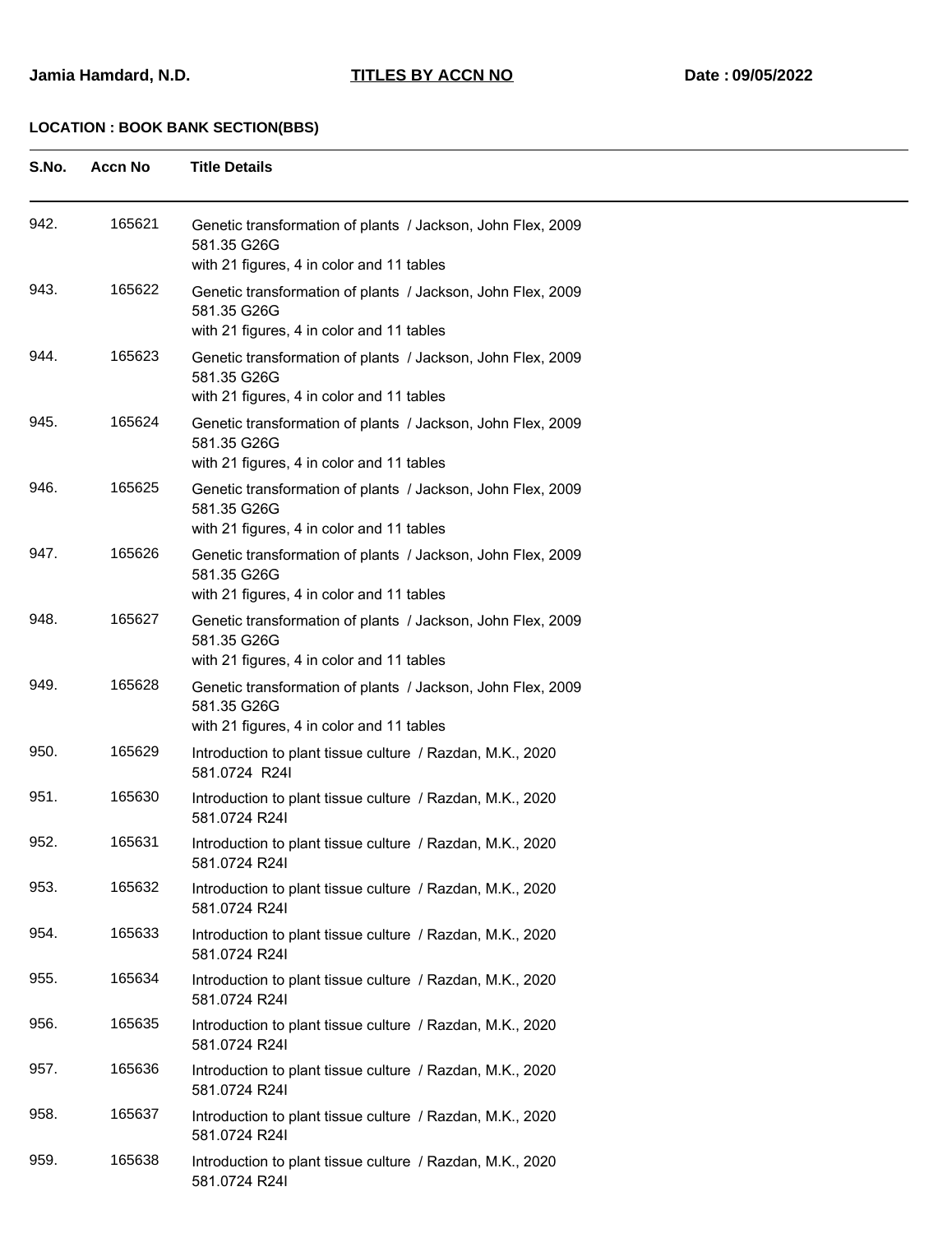| S.No. | <b>Accn No</b> | <b>Title Details</b>                                                                         |
|-------|----------------|----------------------------------------------------------------------------------------------|
| 960.  | 165639         | Prescott's microbiology / Willey, Joanne M., 2020<br>579 W50P<br>Includes Glossary and Index |
| 961.  | 165640         | Prescott's microbiology / Willey, Joanne M., 2020<br>579 W50P<br>Includes Glossary and Index |
| 962.  | 165641         | Prescott's microbiology / Willey, Joanne M., 2020<br>579 W50P<br>Includes Glossary and Index |
| 963.  | 165642         | Prescott's microbiology / Willey, Joanne M., 2020<br>579 W50P<br>Includes Glossary and Index |
| 964.  | 165643         | Prescott's microbiology / Willey, Joanne M., 2020<br>579 W50P<br>Includes Glossary and Index |
| 965.  | 165644         | Principles of genetics / Snustad, D. Peter, 2019<br>575.1 S60P                               |
| 966.  | 165645         | Principles of genetics / Snustad, D. Peter, 2019<br>575.1 S60P                               |
| 967.  | 165646         | Principles of genetics / Snustad, D. Peter, 2019<br>575.1 S60P                               |
| 968.  | 165647         | Principles of genetics / Snustad, D. Peter, 2019<br>575.1 S60P                               |
| 969.  | 165648         | Principles of genetics / Snustad, D. Peter, 2019<br>575.1 S60P                               |
| 970.  | 165649         | Drug regulatory Affairs / Singh, Gajendra, 2020<br>615.19 S47D                               |
| 971.  | 165650         | Drug regulatory Affairs / Singh, Gajendra, 2020<br>615.19 S47D                               |
| 972.  | 165651         | Drug regulatory Affairs / Singh, Gajendra, 2020<br>615.19 S47D                               |
| 973.  | 165652         | Drug regulatory Affairs / Singh, Gajendra, 2020<br>615.19 S47D                               |
| 974.  | 165653         | Drug regulatory Affairs / Singh, Gajendra, 2020<br>615.19 S47D                               |
| 975.  | 165654         | Drug regulatory Affairs / Singh, Gajendra, 2020<br>615.19 S47D                               |
| 976.  | 165655         | Drug regulatory Affairs / Singh, Gajendra, 2020<br>615.19 S47D                               |
| 977.  | 165656         | Drug regulatory Affairs / Singh, Gajendra, 2020<br>615.19 S47D                               |
| 978.  | 165657         | Drug regulatory Affairs / Singh, Gajendra, 2020<br>615.19 S47D                               |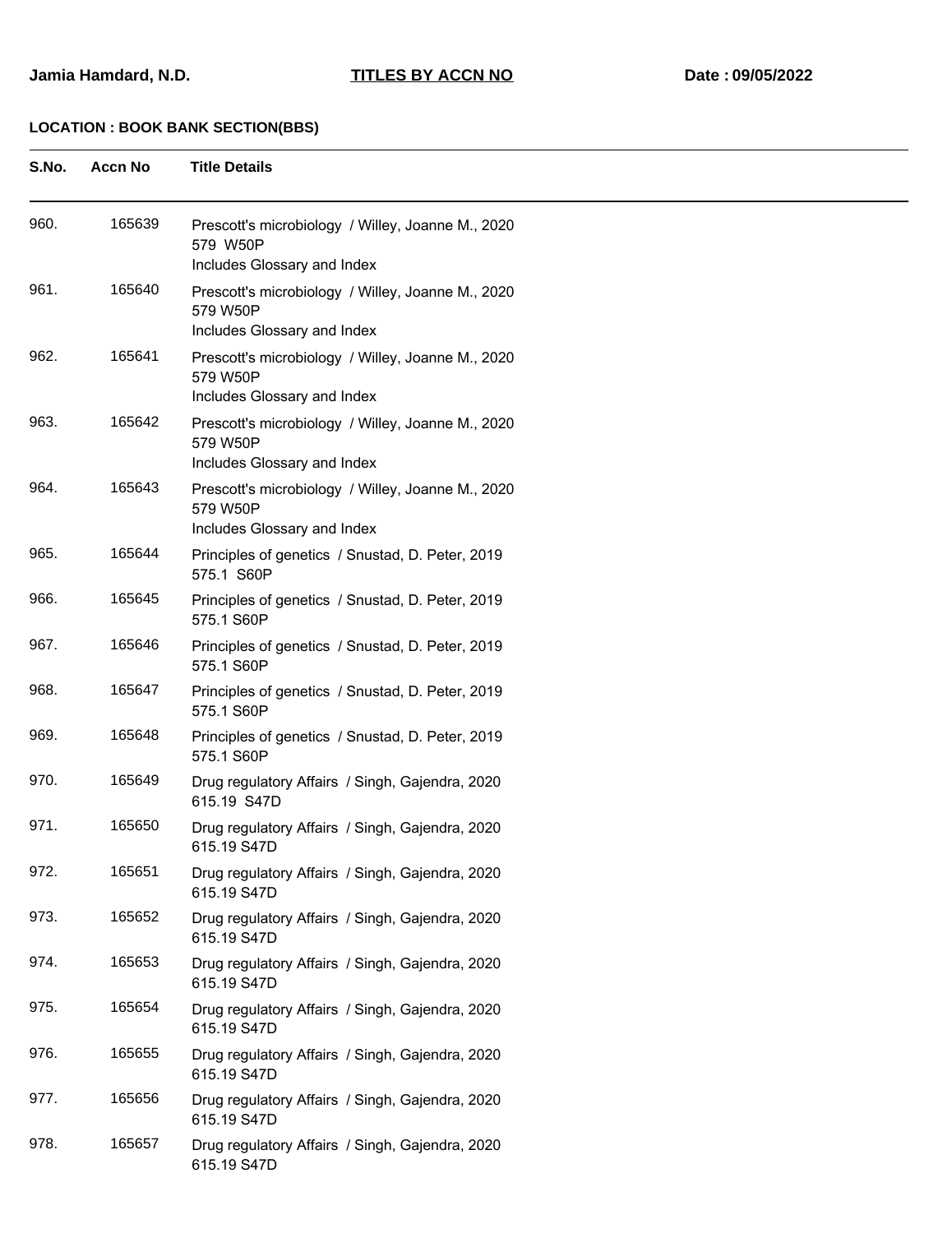615.7042 T29T

**S.No. Accn No Title Details** 979. 165658 Drug regulatory Affairs / Singh, Gajendra, 2020 615.19 S47D 980. 165659 Fundamentals of statistics / Gupta, S.C., 2021 310 G96F for B.Com (pass and honours), B.A. (Economics Honours), C.A. (Foundation), I.C.W.A. Intermediate; M.A. (Economics),M.Com., M.B.A. and other management course. 981. 165660 Fundamentals of statistics / Gupta, S.C., 2021 310 G96F for B.Com (pass and honours), B.A. (Economics Honours), C.A. (Foundation), I.C.W.A. Intermediate; M.A. (Economics),M.Com., M.B.A. and other management course. 982. 165661 Fundamentals of statistics / Gupta, S.C., 2021 310 G96F for B.Com (pass and honours), B.A. (Economics Honours), C.A. (Foundation), I.C.W.A. Intermediate; M.A. (Economics),M.Com., M.B.A. and other management course. 983. 165662 Fundamentals of statistics / Gupta, S.C., 2021 310 G96F for B.Com (pass and honours), B.A. (Economics Honours), C.A. (Foundation), I.C.W.A. Intermediate; M.A. (Economics),M.Com., M.B.A. and other management course. 984. 165663 Fundamentals of statistics / Gupta, S.C., 2021 310 G96F for B.Com (pass and honours), B.A. (Economics Honours), C.A. (Foundation), I.C.W.A. Intermediate; M.A. (Economics),M.Com., M.B.A. and other management course. 985. 165664 Fundamentals of statistics / Gupta, S.C., 2021 310 G96F for B.Com (pass and honours), B.A. (Economics Honours), C.A. (Foundation), I.C.W.A. Intermediate; M.A. (Economics),M.Com., M.B.A. and other management course. 986. 165665 Fundamentals of statistics / Gupta, S.C., 2021 310 G96F for B.Com (pass and honours), B.A. (Economics Honours), C.A. (Foundation), I.C.W.A. Intermediate; M.A. (Economics),M.Com., M.B.A. and other management course. 987. 165666 Fundamentals of statistics / Gupta, S.C., 2021 310 G96F for B.Com (pass and honours), B.A. (Economics Honours), C.A. (Foundation), I.C.W.A. Intermediate; M.A. (Economics),M.Com., M.B.A. and other management course. 988. 165667 Fundamentals of statistics / Gupta, S.C., 2021 310 G96F for B.Com (pass and honours), B.A. (Economics Honours), C.A. (Foundation), I.C.W.A. Intermediate; M.A. (Economics),M.Com., M.B.A. and other management course. 989. 165668 Fundamentals of statistics / Gupta, S.C., 2021 310 G96F for B.Com (pass and honours), B.A. (Economics Honours), C.A. (Foundation), I.C.W.A. Intermediate; M.A. (Economics),M.Com., M.B.A. and other management course. 990. 165669 Textbook of pharmacovigilance: ensuring the safe use of medicines / Gupta, S.K., 2019 615.7042 T29T 991. 165670 Textbook of pharmacovigilance: ensuring the safe use of medicines / Gupta, S.K., 2019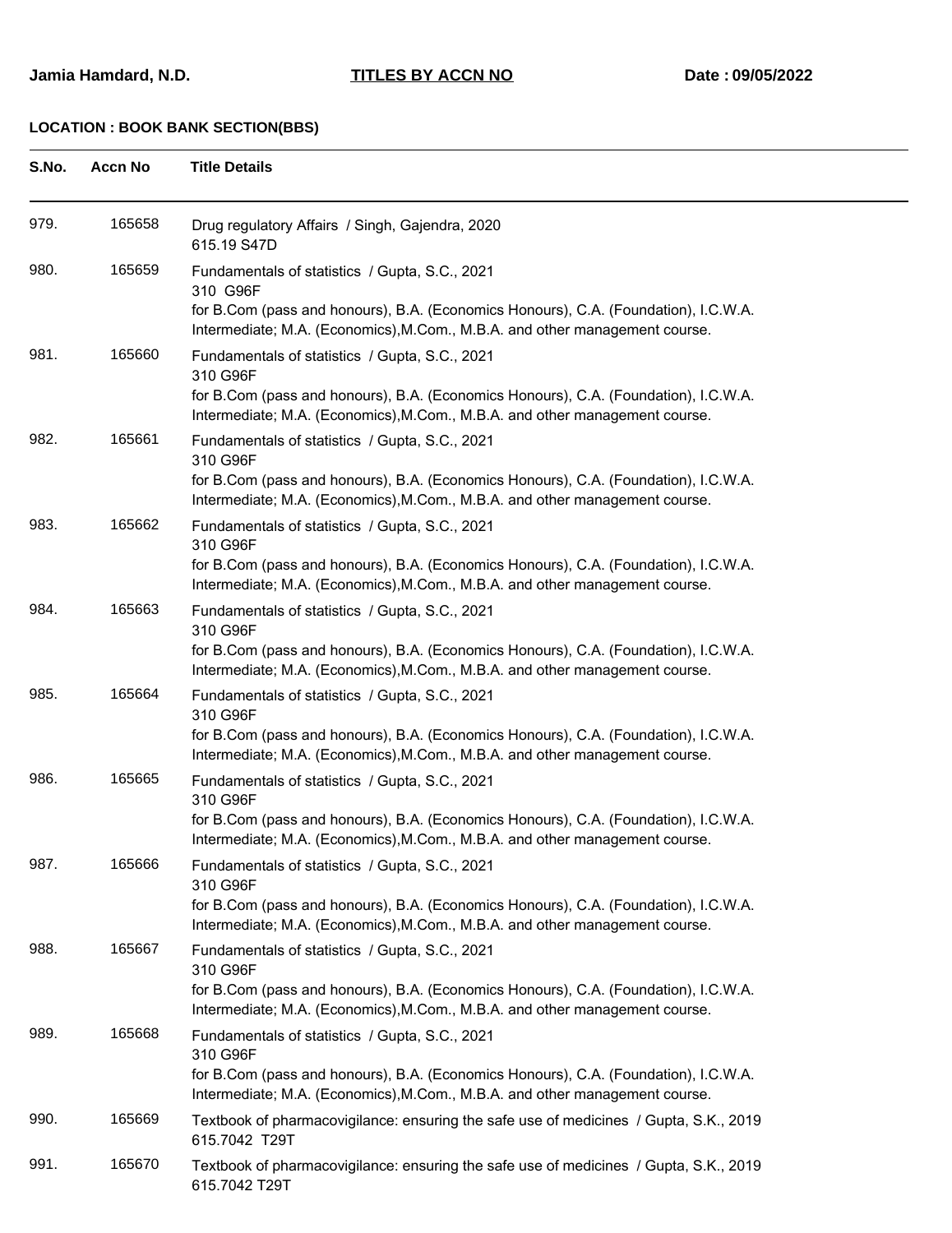| S.No. | <b>Accn No</b> | <b>Title Details</b>                                                                                                                                                                                              |
|-------|----------------|-------------------------------------------------------------------------------------------------------------------------------------------------------------------------------------------------------------------|
| 992.  | 165671         | Textbook of pharmacovigilance: ensuring the safe use of medicines / Gupta, S.K., 2019<br>615.7042 T29T                                                                                                            |
| 993.  | 165672         | Textbook of pharmacovigilance: ensuring the safe use of medicines / Gupta, S.K., 2019<br>615.7042 T29T                                                                                                            |
| 994.  | 165673         | Textbook of pharmacovigilance: ensuring the safe use of medicines / Gupta, S.K., 2019<br>615.7042 T29T                                                                                                            |
| 995.  | 165674         | Textbook of pharmacovigilance: ensuring the safe use of medicines / Gupta, S.K., 2019<br>615.7042 T29T                                                                                                            |
| 996.  | 165675         | Textbook of pharmacovigilance: ensuring the safe use of medicines / Gupta, S.K., 2019<br>615.7042 T29T                                                                                                            |
| 997.  | 165676         | Textbook of pharmacovigilance: ensuring the safe use of medicines / Gupta, S.K., 2019<br>615.7042 T29T                                                                                                            |
| 998.  | 165677         | Textbook of pharmacovigilance: ensuring the safe use of medicines / Gupta, S.K., 2019<br>615.7042 T29T                                                                                                            |
| 999.  | 165678         | Textbook of pharmacovigilance: ensuring the safe use of medicines / Gupta, S.K., 2019<br>615.7042 T29T                                                                                                            |
| 1000. | 165679         | Pharmaceutical marketing in India: for today and tomorrow / Chaganti, Subba Rao, 2019<br>615.10688 C28P                                                                                                           |
| 1001. | 165680         | Pharmaceutical marketing in India: for today and tomorrow / Chaganti, Subba Rao, 2019<br>615.10688 C28P                                                                                                           |
| 1002. | 165681         | Pharmaceutical marketing in India: for today and tomorrow / Chaganti, Subba Rao, 2019<br>615.10688 C28P                                                                                                           |
| 1003. | 165682         | Pharmaceutical marketing in India: for today and tomorrow / Chaganti, Subba Rao, 2019<br>615.10688 C28P                                                                                                           |
| 1004. | 165683         | Computer application in pharmacy: theory and practical / Agarwal, Gaurav, 2021<br>615.0285 A24C<br>for second semester bachelor in pharmacy as per the latest syllabus prescribed by pharmacy<br>council of India |
| 1005. | 165684         | Computer application in pharmacy: theory and practical / Agarwal, Gaurav, 2021<br>615.0285 A24C<br>for second semester bachelor in pharmacy as per the latest syllabus prescribed by pharmacy<br>council of India |
| 1006. | 165685         | Computer application in pharmacy: theory and practical / Agarwal, Gaurav, 2021<br>615.0285 A24C<br>for second semester bachelor in pharmacy as per the latest syllabus prescribed by pharmacy<br>council of India |
| 1007. | 165686         | Computer application in pharmacy: theory and practical / Agarwal, Gaurav, 2021<br>615.0285 A24C<br>for second semester bachelor in pharmacy as per the latest syllabus prescribed by pharmacy<br>council of India |
| 1008. | 165687         | Computer application in pharmacy: theory and practical / Agarwal, Gaurav, 2021<br>615.0285 A24C<br>for second semester bachelor in pharmacy as per the latest syllabus prescribed by pharmacy<br>council of India |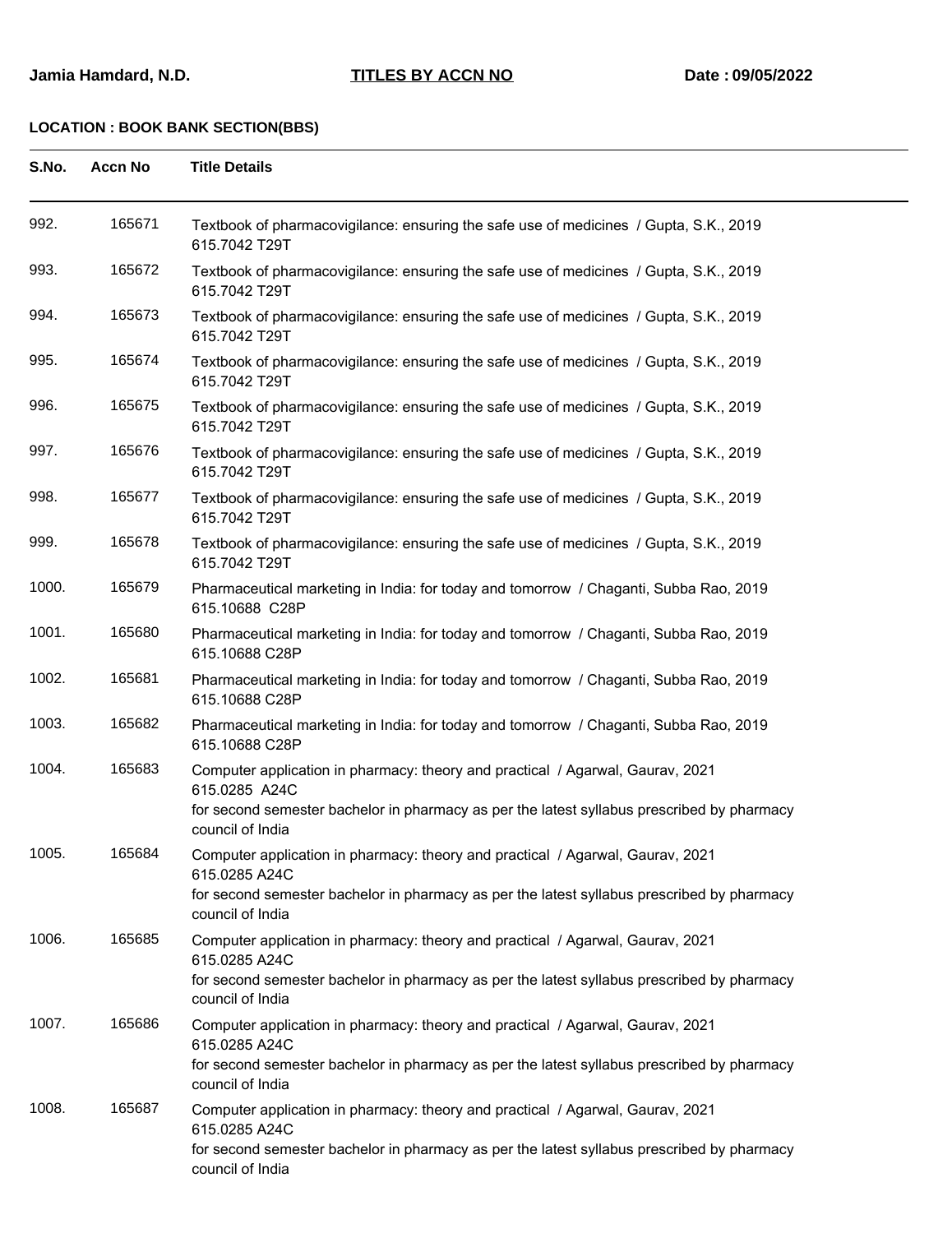| S.No. | <b>Accn No</b> | <b>Title Details</b>                                                                                                                                                                                              |
|-------|----------------|-------------------------------------------------------------------------------------------------------------------------------------------------------------------------------------------------------------------|
| 1009. | 165688         | Computer application in pharmacy: theory and practical / Agarwal, Gaurav, 2021<br>615.0285 A24C<br>for second semester bachelor in pharmacy as per the latest syllabus prescribed by pharmacy<br>council of India |
| 1010. | 165689         | Computer application in pharmacy: theory and practical / Agarwal, Gaurav, 2021<br>615.0285 A24C<br>for second semester bachelor in pharmacy as per the latest syllabus prescribed by pharmacy<br>council of India |
| 1011. | 165690         | Computer application in pharmacy: theory and practical / Agarwal, Gaurav, 2021<br>615.0285 A24C<br>for second semester bachelor in pharmacy as per the latest syllabus prescribed by pharmacy<br>council of India |
| 1012. | 165691         | Computer application in pharmacy: theory and practical / Agarwal, Gaurav, 2021<br>615.0285 A24C<br>for second semester bachelor in pharmacy as per the latest syllabus prescribed by pharmacy<br>council of India |
| 1013. | 165692         | Computer application in pharmacy: theory and practical / Agarwal, Gaurav, 2021<br>615.0285 A24C<br>for second semester bachelor in pharmacy as per the latest syllabus prescribed by pharmacy<br>council of India |
| 1014. | 165693         | Pharmaceutical & medicinal inorganic chemistry: an updated version of Inorganic pharmaceutical<br>chemistry / Rao, P. Gundu, 2020<br>615.19 R19P                                                                  |
| 1015. | 165694         | Pharmaceutical & medicinal inorganic chemistry: an updated version of Inorganic pharmaceutical<br>chemistry / Rao, P. Gundu, 2020<br>615.19 R19P                                                                  |
| 1016. | 165695         | Pharmaceutical & medicinal inorganic chemistry: an updated version of Inorganic pharmaceutical<br>chemistry / Rao, P. Gundu, 2020<br>615.19 R19P                                                                  |
| 1017. | 165696         | Pharmaceutical & medicinal inorganic chemistry: an updated version of Inorganic pharmaceutical<br>chemistry / Rao, P. Gundu, 2020<br>615.19 R19P                                                                  |
| 1018. | 165697         | Pharmaceutical & medicinal inorganic chemistry: an updated version of Inorganic pharmaceutical<br>chemistry / Rao, P. Gundu, 2020<br>615.19 R19P                                                                  |
| 1019. | 165698         | Pharmaceutical & medicinal inorganic chemistry: an updated version of Inorganic pharmaceutical<br>chemistry / Rao, P. Gundu, 2020<br>615.19 R19P                                                                  |
| 1020. | 165699         | Pharmaceutical & medicinal inorganic chemistry: an updated version of Inorganic pharmaceutical<br>chemistry / Rao, P. Gundu, 2020<br>615.19 R19P                                                                  |
| 1021. | 165700         | Pharmaceutical & medicinal inorganic chemistry: an updated version of Inorganic pharmaceutical<br>chemistry / Rao, P. Gundu, 2020<br>615.19 R19P                                                                  |
| 1022. | 165701         | Pharmaceutical & medicinal inorganic chemistry: an updated version of Inorganic pharmaceutical                                                                                                                    |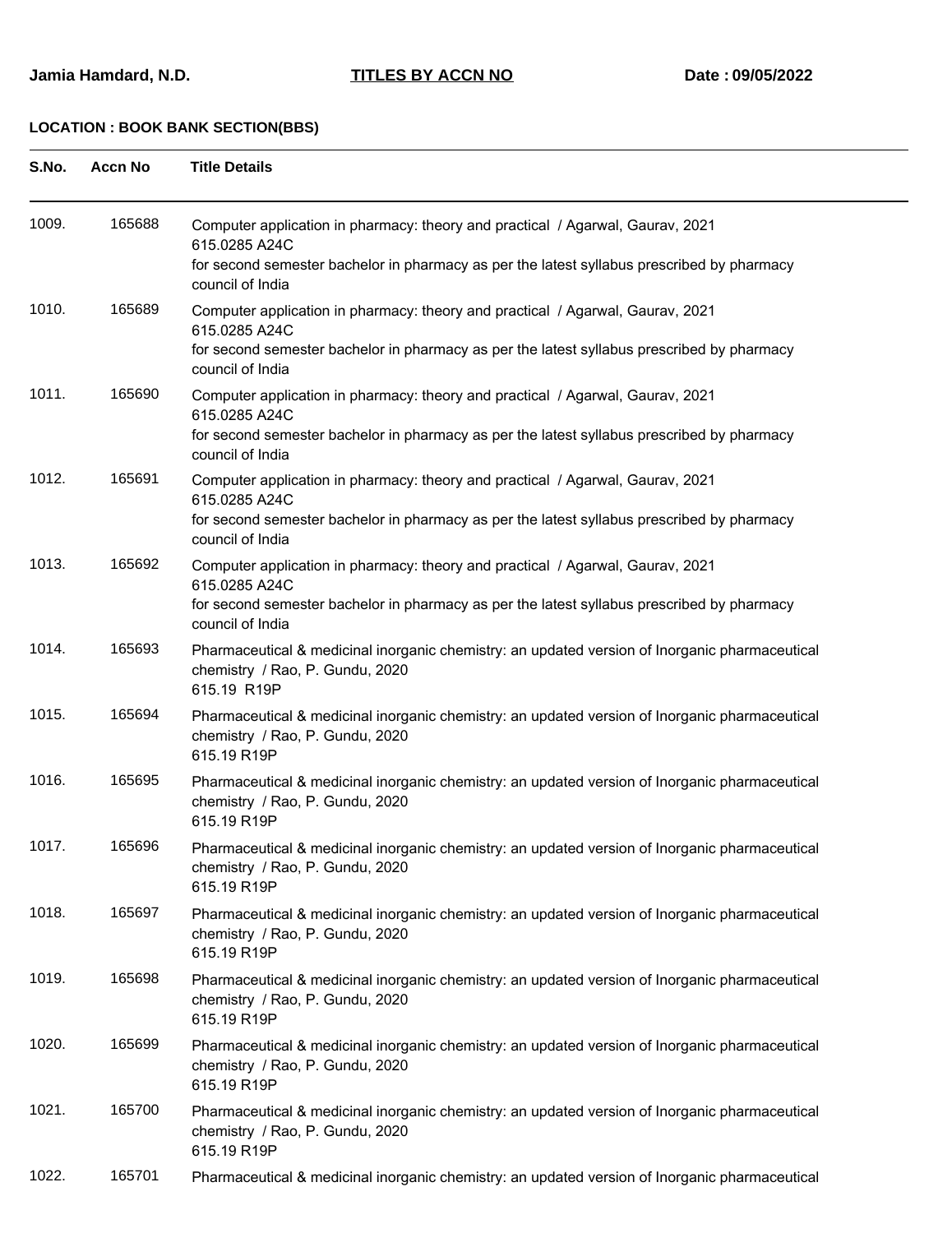| S.No. | <b>Accn No</b> | <b>Title Details</b>                                                                                                                                     |
|-------|----------------|----------------------------------------------------------------------------------------------------------------------------------------------------------|
|       |                | chemistry / Rao, P. Gundu, 2020<br>615.19 R19P                                                                                                           |
| 1023. | 165702         | Pharmaceutical & medicinal inorganic chemistry: an updated version of Inorganic pharmaceutical<br>chemistry / Rao, P. Gundu, 2020<br>615.19 R19P         |
| 1024. | 165703         | Pharmaceutics-I: for first year diploma in pharmacy based on syllabus prescribed by pci course<br>regulations 1991 / Agarwal, Gaurav, 2020<br>615.1 A24P |
| 1025. | 165704         | Pharmaceutics-I: for first year diploma in pharmacy based on syllabus prescribed by pci course<br>regulations 1991 / Agarwal, Gaurav, 2020<br>615.1 A24P |
| 1026. | 165705         | Pharmaceutics-I: for first year diploma in pharmacy based on syllabus prescribed by pci course<br>regulations 1991 / Agarwal, Gaurav, 2020<br>615.1 A24P |
| 1027. | 165706         | Pharmaceutics-I: for first year diploma in pharmacy based on syllabus prescribed by pci course<br>regulations 1991 / Agarwal, Gaurav, 2020<br>615.1 A24P |
| 1028. | 165707         | Pharmaceutics-I: for first year diploma in pharmacy based on syllabus prescribed by pci course<br>regulations 1991 / Agarwal, Gaurav, 2020<br>615.1 A24P |
| 1029. | 165708         | Pharmaceutics-I: for first year diploma in pharmacy based on syllabus prescribed by pci course<br>regulations 1991 / Agarwal, Gaurav, 2020<br>615.1 A24P |
| 1030. | 165709         | Pharmaceutics-I: for first year diploma in pharmacy based on syllabus prescribed by pci course<br>regulations 1991 / Agarwal, Gaurav, 2020<br>615.1 A24P |
| 1031. | 165710         | Pharmaceutics-I: for first year diploma in pharmacy based on syllabus prescribed by pci course<br>regulations 1991 / Agarwal, Gaurav, 2020<br>615.1 A24P |
| 1032. | 165711         | Pharmaceutics-I: for first year diploma in pharmacy based on syllabus prescribed by pci course<br>regulations 1991 / Agarwal, Gaurav, 2020<br>615.1 A24P |
| 1033. | 165712         | Pharmaceutics-I: for first year diploma in pharmacy based on syllabus prescribed by pci course<br>regulations 1991 / Agarwal, Gaurav, 2020<br>615.1 A24P |
| 1034. | 165713         | Practical biochemistry / Gupta, R.C., 2014<br>574.192 G97P<br>Includes index                                                                             |
| 1035. | 165714         | Practical biochemistry / Gupta, R.C., 2014<br>574.192 G97P<br>Includes index                                                                             |
| 1036. | 165715         | Practical biochemistry / Gupta, R.C., 2014<br>574.192 G97P<br>Includes index                                                                             |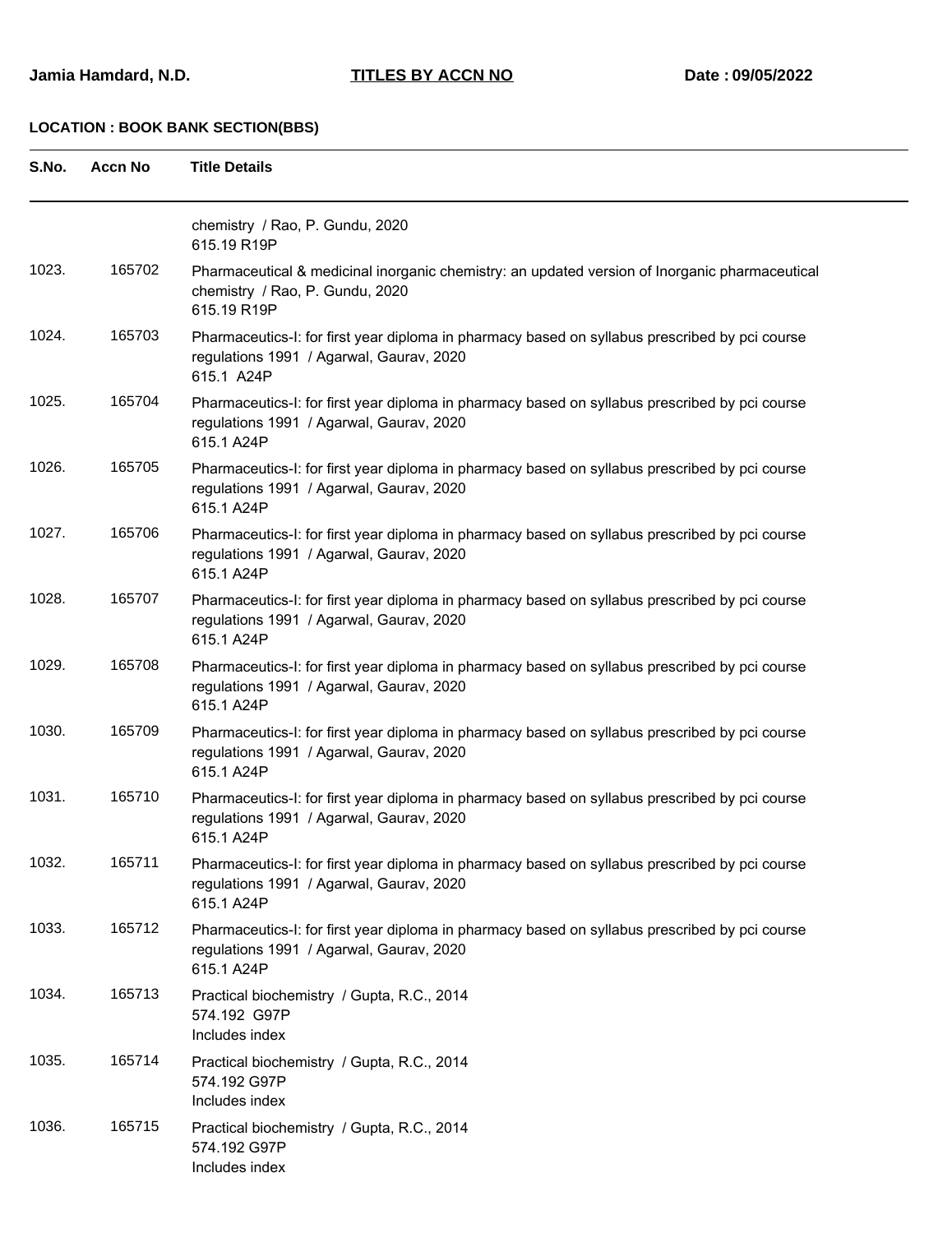| S.No. | <b>Accn No</b> | <b>Title Details</b>                                                                         |
|-------|----------------|----------------------------------------------------------------------------------------------|
| 1037. | 165716         | Practical biochemistry / Gupta, R.C., 2014<br>574.192 G97P<br>Includes index                 |
| 1038. | 165717         | Practical biochemistry / Gupta, R.C., 2014<br>574.192 G97P<br>Includes index                 |
| 1039. | 165718         | Practical biochemistry / Gupta, R.C., 2014<br>574.192 G97P<br>Includes index                 |
| 1040. | 165719         | Practical biochemistry / Gupta, R.C., 2014<br>574.192 G97P<br>Includes index                 |
| 1041. | 165720         | Practical biochemistry / Gupta, R.C., 2014<br>574.192 G97P<br>Includes index                 |
| 1042. | 165721         | Practical biochemistry / Gupta, R.C., 2014<br>574.192 G97P<br>Includes index                 |
| 1043. | 165722         | Practical biochemistry / Gupta, R.C., 2014<br>574.192 G97P<br>Includes index                 |
| 1044. | 165723         | Practical workbook of human physiology / Nageswari, K. Sri, 2018<br>612 N13P                 |
| 1045. | 165724         | Practical workbook of human physiology / Nageswari, K. Sri, 2018<br>612 N13P                 |
| 1046. | 165725         | Practical workbook of human physiology / Nageswari, K. Sri, 2018<br>612 N13P                 |
| 1047. | 165726         | Practical workbook of human physiology / Nageswari, K. Sri, 2018<br>612 N13P                 |
| 1048. | 165727         | Practical workbook of human physiology / Nageswari, K. Sri, 2018<br>612 N13P                 |
| 1049. | 165728         | Practical workbook of human physiology / Nageswari, K. Sri, 2018<br>612 N13P                 |
| 1050. | 165729         | Practical workbook of human physiology / Nageswari, K. Sri, 2018<br>612 N13P                 |
| 1051. | 165730         | Practical workbook of human physiology / Nageswari, K. Sri, 2018<br>612 N13P                 |
| 1052. | 165731         | Practical workbook of human physiology / Nageswari, K. Sri, 2018<br>612 N13P                 |
| 1053. | 165732         | Practical workbook of human physiology / Nageswari, K. Sri, 2018<br>612 N13P                 |
| 1054. | 165733         | Ross and Wilson anatomy and physiology in health and illness / Waugh, Anne, 2018<br>612 W25R |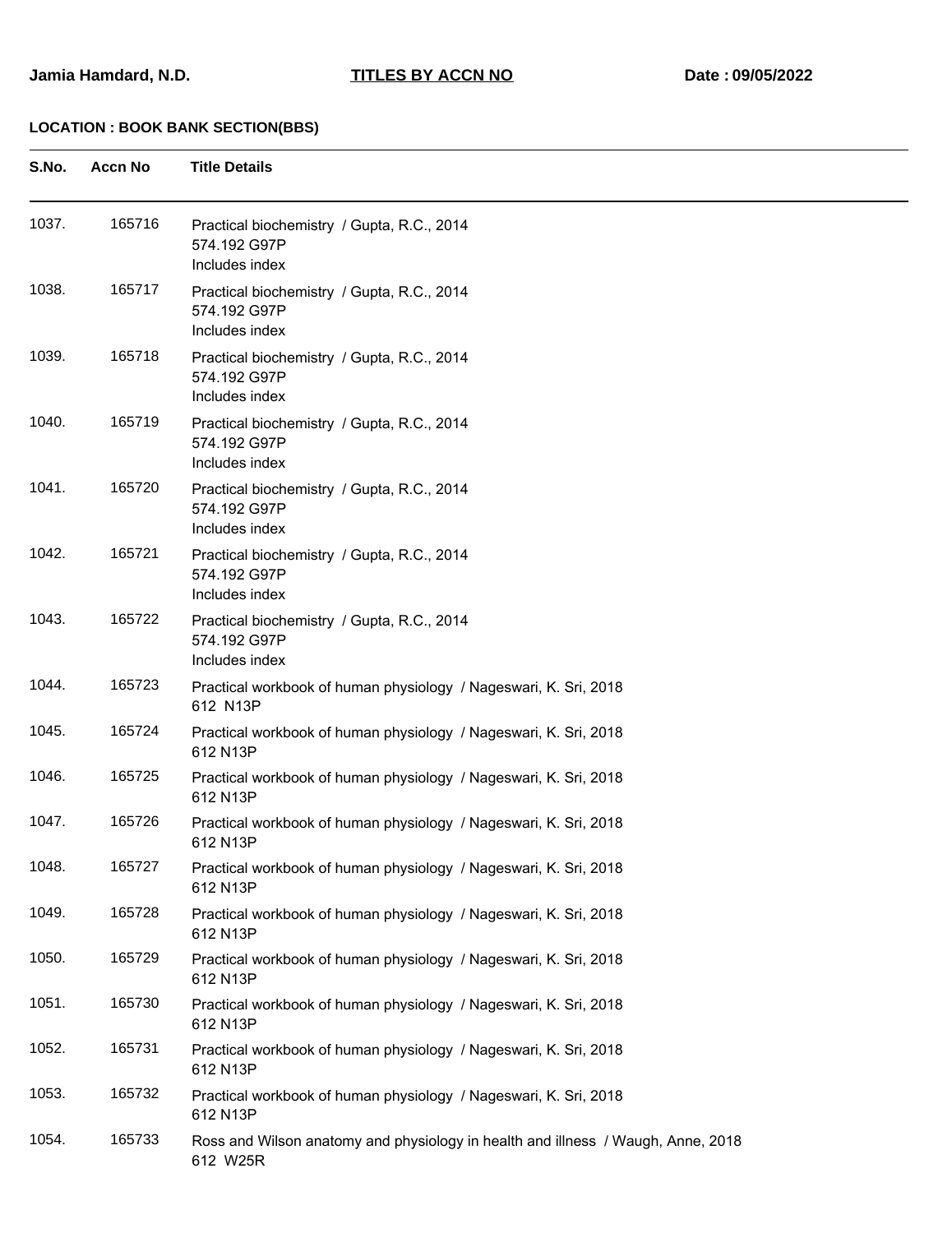| S.No. | <b>Accn No</b> | <b>Title Details</b>                                                                         |
|-------|----------------|----------------------------------------------------------------------------------------------|
| 1055. | 165734         | Ross and Wilson anatomy and physiology in health and illness / Waugh, Anne, 2018<br>612 W25R |
| 1056. | 165735         | Ross and Wilson anatomy and physiology in health and illness / Waugh, Anne, 2018<br>612 W25R |
| 1057. | 165736         | Ross and Wilson anatomy and physiology in health and illness / Waugh, Anne, 2018<br>612 W25R |
| 1058. | 165737         | Ross and Wilson anatomy and physiology in health and illness / Waugh, Anne, 2018<br>612 W25R |
| 1059. | 165738         | Ross and Wilson anatomy and physiology in health and illness / Waugh, Anne, 2018<br>612 W25R |
| 1060. | 165739         | Ross and Wilson anatomy and physiology in health and illness / Waugh, Anne, 2018<br>612 W25R |
| 1061. | 165740         | Ross and Wilson anatomy and physiology in health and illness / Waugh, Anne, 2018<br>612 W25R |
| 1062. | 165741         | Ross and Wilson anatomy and physiology in health and illness / Waugh, Anne, 2018<br>612 W25R |
| 1063. | 165742         | Ross and Wilson anatomy and physiology in health and illness / Waugh, Anne, 2018<br>612 W25R |
| 1064. | 165743         | Textbook of pathology / Harsh Mohan, 2021<br>616.07 H36T<br>with free pathology quick review |
| 1065. | 165744         | Textbook of pathology / Harsh Mohan, 2021<br>616.07 H36T<br>with free pathology quick review |
| 1066. | 165745         | Textbook of pathology / Harsh Mohan, 2021<br>616.07 H36T<br>with free pathology quick review |
| 1067. | 165746         | Textbook of pathology / Harsh Mohan, 2021<br>616.07 H36T<br>with free pathology quick review |
| 1068. | 165747         | Textbook of pathology / Harsh Mohan, 2021<br>616.07 H36T<br>with free pathology quick review |
| 1069. | 165748         | Textbook of pathology / Harsh Mohan, 2021<br>616.07 H36T<br>with free pathology quick review |
| 1070. | 165749         | Textbook of pathology / Harsh Mohan, 2021<br>616.07 H36T<br>with free pathology quick review |
| 1071. | 165750         | Textbook of pathology / Harsh Mohan, 2021<br>616.07 H36T<br>with free pathology quick review |
| 1072. | 165751         | Textbook of pathology / Harsh Mohan, 2021<br>616.07 H36T                                     |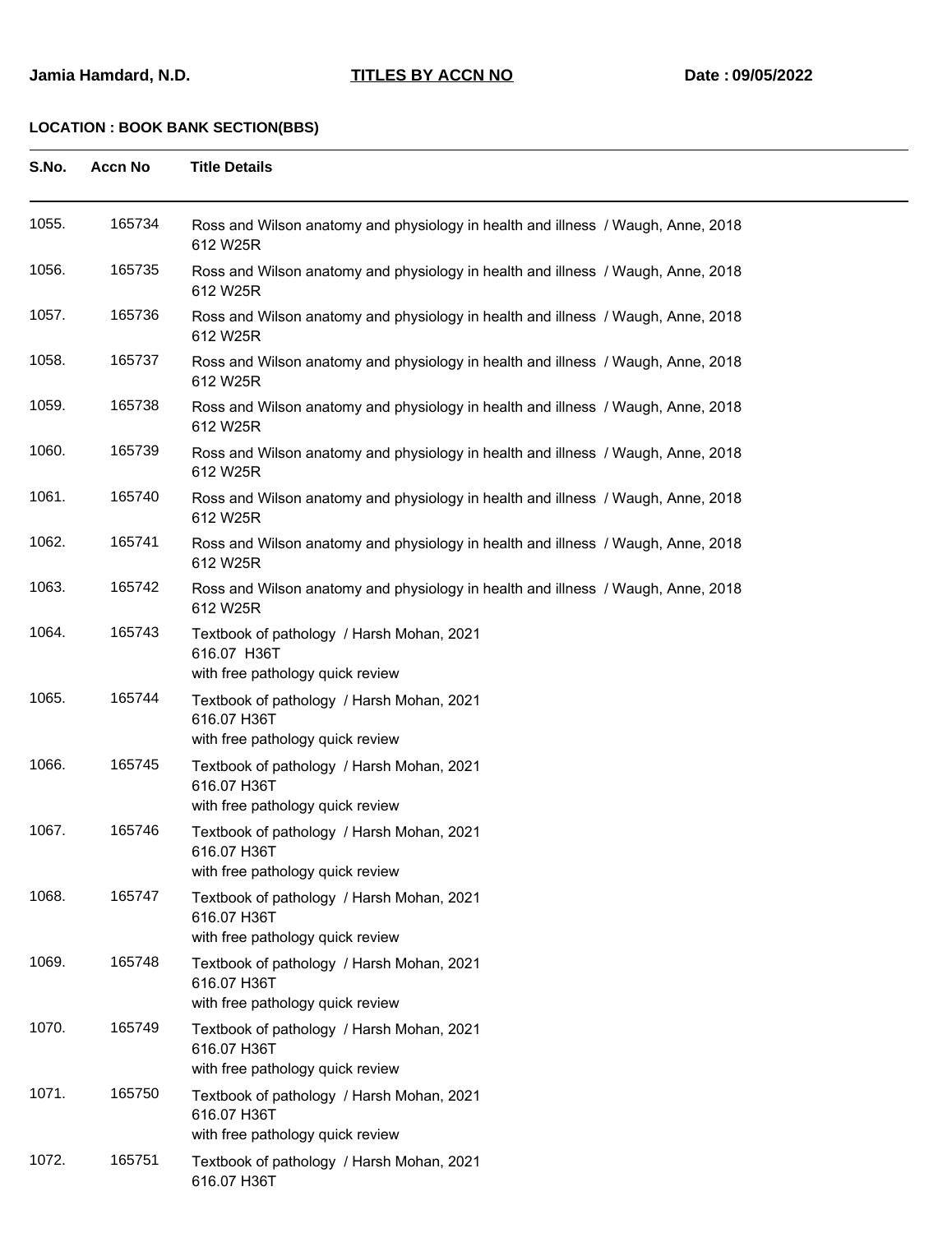| S.No. | <b>Accn No</b> | <b>Title Details</b>                                                                         |
|-------|----------------|----------------------------------------------------------------------------------------------|
|       |                | with free pathology quick review                                                             |
| 1073. | 165752         | Textbook of pathology / Harsh Mohan, 2021<br>616.07 H36T<br>with free pathology quick review |
| 1074. | 165753         | Textbook of pharmaceutical drug analysis / Zaffer Ahmad, M., 2019<br>615.19 Z01T             |
| 1075. | 165754         | Textbook of pharmaceutical drug analysis / Zaffer Ahmad, M., 2019<br>615.19 Z01T             |
| 1076. | 165755         | Textbook of pharmaceutical drug analysis / Zaffer Ahmad, M., 2019<br>615.19 Z01T             |
| 1077. | 165756         | Textbook of pharmaceutical drug analysis / Zaffer Ahmad, M., 2019<br>615.19 Z01T             |
| 1078. | 165757         | Textbook of pharmaceutical drug analysis / Zaffer Ahmad, M., 2019<br>615.19 Z01T             |
| 1079. | 165758         | Textbook of pharmaceutical drug analysis / Zaffer Ahmad, M., 2019<br>615.19 Z01T             |
| 1080. | 165759         | Textbook of pharmaceutical drug analysis / Zaffer Ahmad, M., 2019<br>615.19 Z01T             |
| 1081. | 165760         | Textbook of pharmaceutical drug analysis / Zaffer Ahmad, M., 2019<br>615.19 Z01T             |
| 1082. | 165761         | Textbook of pharmaceutical drug analysis / Zaffer Ahmad, M., 2019<br>615.19 Z01T             |
| 1083. | 165762         | Textbook of pharmaceutical drug analysis / Zaffer Ahmad, M., 2019<br>615.19 Z01T             |
| 1084. | 165763         | Essentials of medical physiology / Sembulingam, K., 2021<br>612 S29E                         |
| 1085. | 165764         | Essentials of medical physiology / Sembulingam, K., 2021<br>612 S29E                         |
| 1086. | 165765         | Essentials of medical physiology / Sembulingam, K., 2021<br>612 S29E                         |
| 1087. | 165766         | Essentials of medical physiology / Sembulingam, K., 2021<br>612 S29E                         |
| 1088. | 165767         | Essentials of medical physiology / Sembulingam, K., 2021<br>612 S29E                         |
| 1089. | 165768         | Essentials of medical physiology / Sembulingam, K., 2021<br>612 S29E                         |
| 1090. | 165769         | Essentials of medical physiology / Sembulingam, K., 2021<br>612 S29E                         |
| 1091. | 165770         | Essentials of medical physiology / Sembulingam, K., 2021<br>612 S29E                         |
| 1092. | 165771         | Essentials of medical physiology / Sembulingam, K., 2021<br>612 S29E                         |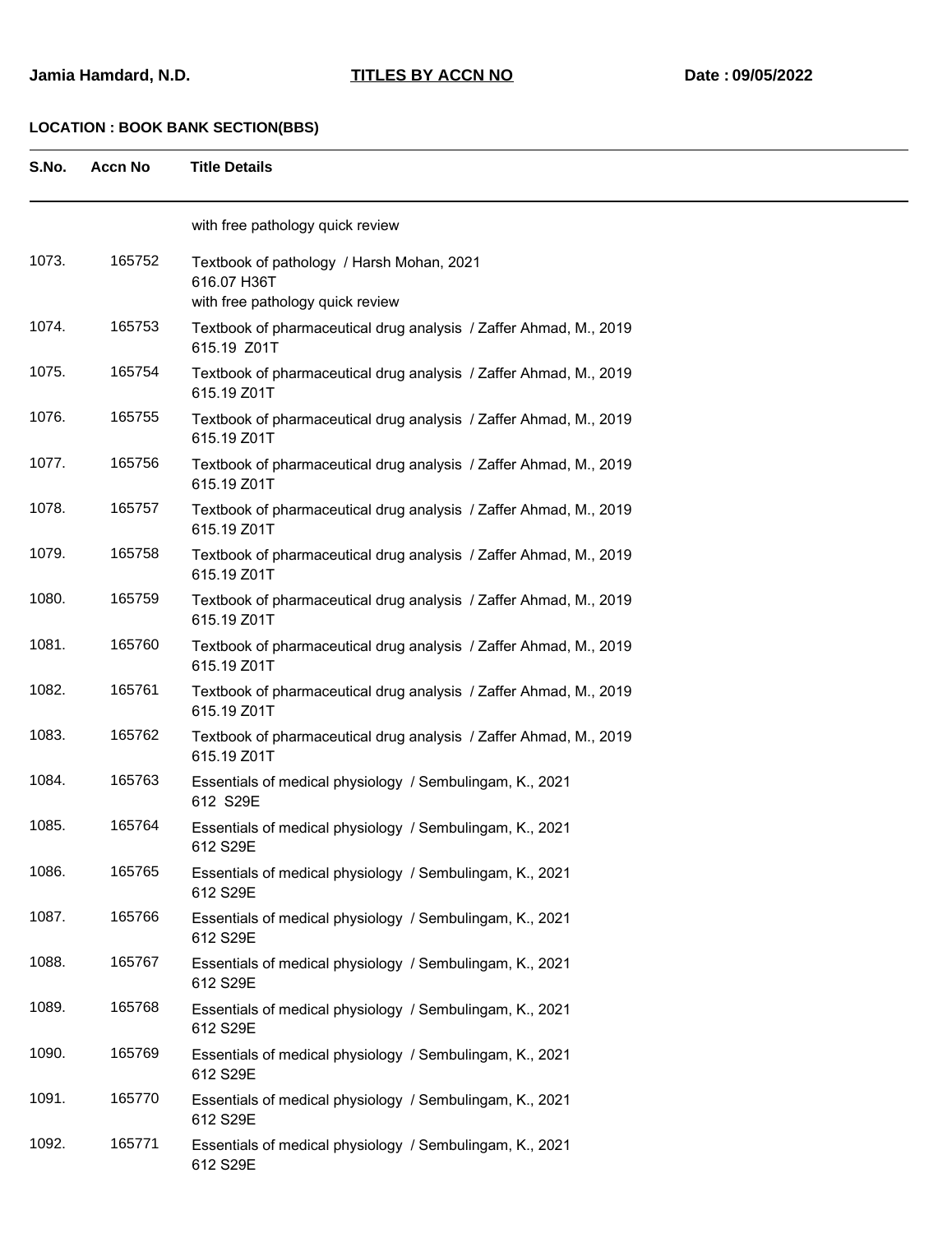| S.No. | <b>Accn No</b> | <b>Title Details</b>                                                                                                                                   |  |
|-------|----------------|--------------------------------------------------------------------------------------------------------------------------------------------------------|--|
| 1093. | 165772         | Essentials of medical physiology / Sembulingam, K., 2021<br>612 S29E                                                                                   |  |
| 1094. | 165785         | Advanced practical physical chemistry: for degree B.Sc. Honours and Post-Graduate students of<br>various universities / Yadav, J.B, 2020<br>541.3 Y01A |  |
| 1095. | 165786         | Advanced practical physical chemistry: for degree B.Sc. Honours and Post-Graduate students of<br>various universities / Yadav, J.B, 2020<br>541.3 Y01A |  |
| 1096. | 165787         | Advanced practical physical chemistry: for degree B.Sc. Honours and Post-Graduate students of<br>various universities / Yadav, J.B, 2020<br>541.3 Y01A |  |
| 1097. | 165788         | Advanced practical physical chemistry: for degree B.Sc. Honours and Post-Graduate students of<br>various universities / Yadav, J.B, 2020<br>541.3 Y01A |  |
| 1098. | 165789         | Advanced practical physical chemistry: for degree B.Sc. Honours and Post-Graduate students of<br>various universities / Yadav, J.B, 2020<br>541.3 Y01A |  |
| 1099. | 165790         | Advanced practical physical chemistry: for degree B.Sc. Honours and Post-Graduate students of<br>various universities / Yadav, J.B, 2020<br>541.3 Y01A |  |
| 1100. | 165791         | Advanced practical physical chemistry: for degree B.Sc. Honours and Post-Graduate students of<br>various universities / Yadav, J.B, 2020<br>541.3 Y01A |  |
| 1101. | 165792         | Advanced practical physical chemistry: for degree B.Sc. Honours and Post-Graduate students of<br>various universities / Yadav, J.B, 2020<br>541.3 Y01A |  |
| 1102. | 165793         | Advanced practical physical chemistry: for degree B.Sc. Honours and Post-Graduate students of<br>various universities / Yadav, J.B, 2020<br>541.3 Y01A |  |
| 1103. | 165794         | Advanced practical physical chemistry: for degree B.Sc. Honours and Post-Graduate students of<br>various universities / Yadav, J.B, 2020<br>541.3 Y01A |  |
| 1104. | 165795         | Chemistry of natural products: an unified approach / Krishnaswamy, N.R., 2013<br>547.7 K97C                                                            |  |
| 1105. | 165796         | Chemistry of natural products: an unified approach / Krishnaswamy, N.R., 2013<br>547.7 K97C                                                            |  |
| 1106. | 165797         | Chemistry of natural products: an unified approach / Krishnaswamy, N.R., 2013<br>547.7 K97C                                                            |  |
| 1107. | 165798         | Comprehensive practical organic chemistry: preparation and quantitative analysis / Ahluwalia,<br>V.K., 2018<br>547 A25C                                |  |
| 1108. | 165799         | Comprehensive practical organic chemistry: preparation and quantitative analysis / Ahluwalia,<br>V.K., 2018<br>547 A25C                                |  |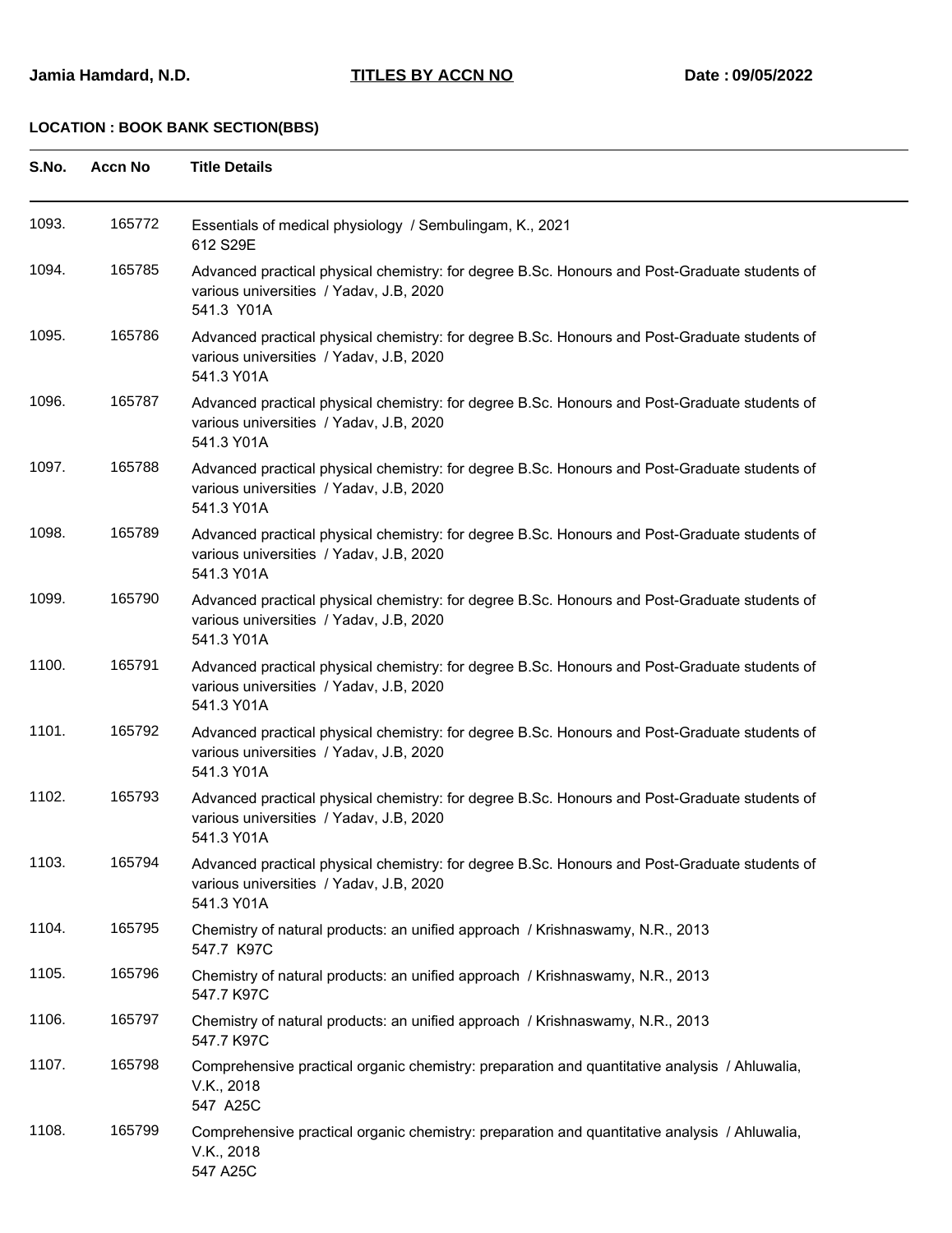| S.No. | <b>Accn No</b> | <b>Title Details</b>                                                                                                    |  |
|-------|----------------|-------------------------------------------------------------------------------------------------------------------------|--|
| 1109. | 165800         | Comprehensive practical organic chemistry: preparation and quantitative analysis / Ahluwalia,<br>V.K., 2018<br>547 A25C |  |
| 1110. | 165801         | Comprehensive practical organic chemistry: preparation and quantitative analysis / Ahluwalia,<br>V.K., 2018<br>547 A25C |  |
| 1111. | 165802         | Comprehensive practical organic chemistry: preparation and quantitative analysis / Ahluwalia,<br>V.K., 2018<br>547 A25C |  |
| 1112. | 165803         | Comprehensive practical organic chemistry: preparation and quantitative analysis / Ahluwalia,<br>V.K., 2018<br>547 A25C |  |
| 1113. | 165804         | Comprehensive practical organic chemistry: preparation and quantitative analysis / Ahluwalia,<br>V.K., 2018<br>547 A25C |  |
| 1114. | 165805         | Comprehensive practical organic chemistry: preparation and quantitative analysis / Ahluwalia,<br>V.K., 2018<br>547 A25C |  |
| 1115. | 165806         | Reaction mechanism in organic chemistry / Mukherji, S.M., 2020<br>547.2 M85R                                            |  |
| 1116. | 165807         | Reaction mechanism in organic chemistry / Mukherji, S.M., 2020<br>547.2 M85R                                            |  |
| 1117. | 165808         | Reaction mechanism in organic chemistry / Mukherji, S.M., 2020<br>547.2 M85R                                            |  |
| 1118. | 165809         | Reaction mechanism in organic chemistry / Mukherji, S.M., 2020<br>547.2 M85R                                            |  |
| 1119. | 165810         | Reaction mechanism in organic chemistry / Mukherji, S.M., 2020<br>547.2 M85R                                            |  |
| 1120. | 165811         | Reaction mechanism in organic chemistry / Mukherji, S.M., 2020<br>547.2 M85R                                            |  |
| 1121. | 165812         | Reaction mechanism in organic chemistry / Mukherji, S.M., 2020<br>547.2 M85R                                            |  |
| 1122. | 165813         | Reaction mechanism in organic chemistry / Mukherji, S.M., 2020<br>547.2 M85R                                            |  |
| 1123. | 165814         | Reaction mechanism in organic chemistry / Mukherji, S.M., 2020<br>547.2 M85R                                            |  |
| 1124. | 165815         | Reaction mechanism in organic chemistry / Mukherji, S.M., 2020<br>547.2 M85R                                            |  |
| 1125. | 165816         | Vogel's textbook of practical organic chemistry / Furniss, Brian S., 2019<br>547 V87V                                   |  |
| 1126. | 165827         | Role of dietary fibers and nutraceuticals in preventing diseases / Augusti, K.T., 2009<br>615.854 R78R                  |  |
| 1127. | 165828         | Role of dietary fibers and nutraceuticals in preventing diseases / Augusti, K.T., 2009<br>615.854 R78R                  |  |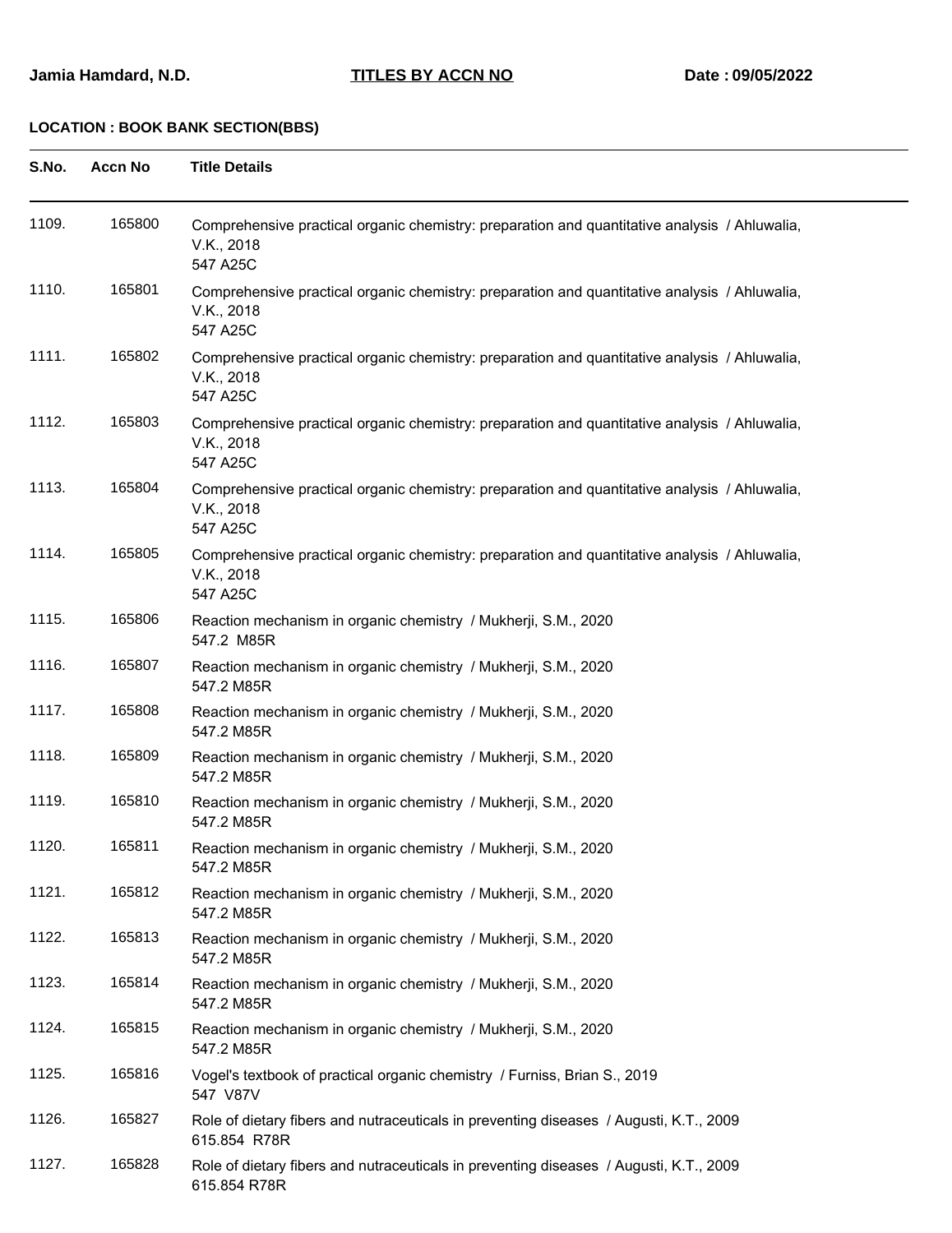| S.No. | <b>Accn No</b> | <b>Title Details</b>                                                                                                                                                        |
|-------|----------------|-----------------------------------------------------------------------------------------------------------------------------------------------------------------------------|
| 1128. | 165829         | Role of dietary fibers and nutraceuticals in preventing diseases / Augusti, K.T., 2009<br>615.854 R78R                                                                      |
| 1129. | 165830         | Role of dietary fibers and nutraceuticals in preventing diseases / Augusti, K.T., 2009<br>615.854 R78R                                                                      |
| 1130. | 165831         | Role of dietary fibers and nutraceuticals in preventing diseases / Augusti, K.T., 2009<br>615.854 R78R                                                                      |
| 1131. | 165832         | Role of dietary fibers and nutraceuticals in preventing diseases / Augusti, K.T., 2009<br>615.854 R78R                                                                      |
| 1132. | 165833         | Role of dietary fibers and nutraceuticals in preventing diseases / Augusti, K.T., 2009<br>615.854 R78R                                                                      |
| 1133. | 165834         | Role of dietary fibers and nutraceuticals in preventing diseases / Augusti, K.T., 2009<br>615.854 R78R                                                                      |
| 1134. | 165835         | Role of dietary fibers and nutraceuticals in preventing diseases / Augusti, K.T., 2009<br>615.854 R78R                                                                      |
| 1135. | 165836         | Role of dietary fibers and nutraceuticals in preventing diseases / Augusti, K.T., 2009<br>615.854 R78R                                                                      |
| 1136. | 165837         | Computer aided drug design: for B.Pharm course semester 8th as per the syllabus prescribed by<br>pharmacy council of India / Siddiqui, Anees Ahmad, 2020<br>615.190285 S43C |
| 1137. | 165838         | Computer aided drug design: for B.Pharm course semester 8th as per the syllabus prescribed by<br>pharmacy council of India / Siddiqui, Anees Ahmad, 2020<br>615.190285 S43C |
| 1138. | 165839         | Computer aided drug design: for B.Pharm course semester 8th as per the syllabus prescribed by<br>pharmacy council of India / Siddiqui, Anees Ahmad, 2020<br>615.190285 S43C |
| 1139. | 165840         | Computer aided drug design: for B.Pharm course semester 8th as per the syllabus prescribed by<br>pharmacy council of India / Siddiqui, Anees Ahmad, 2020<br>615.190285 S43C |
| 1140. | 165841         | Computer aided drug design: for B.Pharm course semester 8th as per the syllabus prescribed by<br>pharmacy council of India / Siddiqui, Anees Ahmad, 2020<br>615.190285 S43C |
| 1141. | 165842         | Computer aided drug design: for B.Pharm course semester 8th as per the syllabus prescribed by<br>pharmacy council of India / Siddiqui, Anees Ahmad, 2020<br>615.190285 S43C |
| 1142. | 165843         | Computer aided drug design: for B.Pharm course semester 8th as per the syllabus prescribed by<br>pharmacy council of India / Siddiqui, Anees Ahmad, 2020<br>615.190285 S43C |
| 1143. | 165844         | Computer aided drug design: for B.Pharm course semester 8th as per the syllabus prescribed by<br>pharmacy council of India / Siddiqui, Anees Ahmad, 2020<br>615.190285 S43C |
| 1144. | 165845         | Computer aided drug design: for B.Pharm course semester 8th as per the syllabus prescribed by<br>pharmacy council of India / Siddiqui, Anees Ahmad, 2020<br>615.190285 S43C |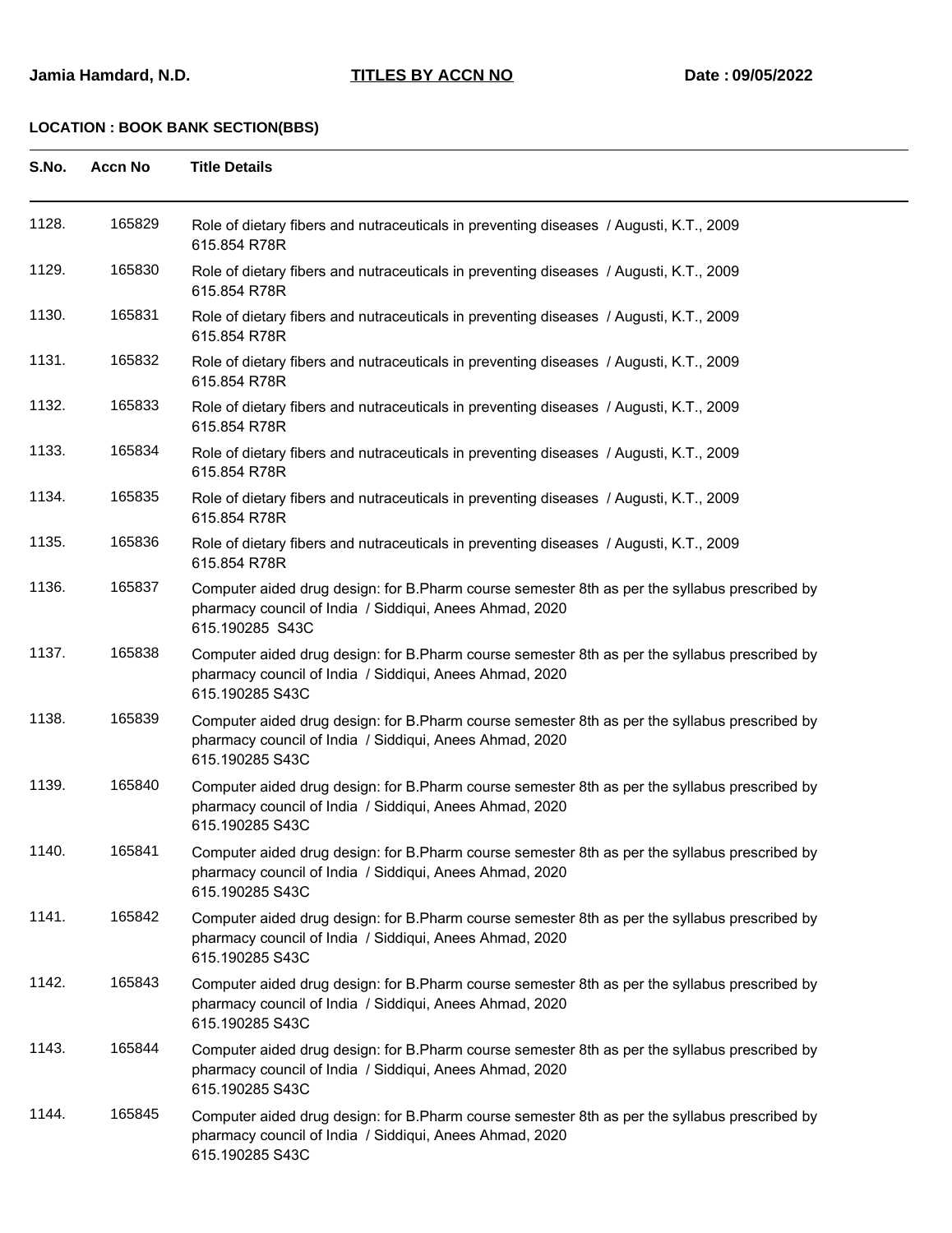| S.No. | <b>Accn No</b> | <b>Title Details</b>                                                                                                                                                        |
|-------|----------------|-----------------------------------------------------------------------------------------------------------------------------------------------------------------------------|
| 1145. | 165846         | Computer aided drug design: for B.Pharm course semester 8th as per the syllabus prescribed by<br>pharmacy council of India / Siddiqui, Anees Ahmad, 2020<br>615.190285 S43C |
| 1146. | 165847         | Quality control of herbal drugs: an approach to evaluation of botanicals / Mukherjee, Pulok K.,<br>2018<br>615.32 M85Q                                                      |
| 1147. | 165848         | Quality control of herbal drugs: an approach to evaluation of botanicals / Mukherjee, Pulok K.,<br>2018<br>615.32 M85Q                                                      |
| 1148. | 165849         | Quality control of herbal drugs: an approach to evaluation of botanicals / Mukherjee, Pulok K.,<br>2018<br>615.32 M85Q                                                      |
| 1149. | 165850         | Quality control of herbal drugs: an approach to evaluation of botanicals / Mukherjee, Pulok K.,<br>2018<br>615.32 M85Q                                                      |
| 1150. | 165851         | Quality control of herbal drugs: an approach to evaluation of botanicals / Mukherjee, Pulok K.,<br>2018<br>615.32 M85Q                                                      |
| 1151. | 165852         | Quality control of herbal drugs: an approach to evaluation of botanicals / Mukherjee, Pulok K.,<br>2018<br>615.32 M85Q                                                      |
| 1152. | 165853         | Quality control of herbal drugs: an approach to evaluation of botanicals / Mukherjee, Pulok K.,<br>2018<br>615.32 M85Q                                                      |
| 1153. | 165854         | Quality control of herbal drugs: an approach to evaluation of botanicals / Mukherjee, Pulok K.,<br>2018<br>615.32 M85Q                                                      |
| 1154. | 165855         | Quality control of herbal drugs: an approach to evaluation of botanicals / Mukherjee, Pulok K.,<br>2018<br>615.32 M85Q                                                      |
| 1155. | 166438         | Pharmaceutical marketing in India: for today and tomorrow / Chaganti, Subba Rao, 2019<br>615.10688 C28P                                                                     |
| 1156. | 166439         | Pharmaceutical marketing in India: for today and tomorrow / Chaganti, Subba Rao, 2019<br>615.10688 C28P                                                                     |
| 1157. | 166440         | Pharmaceutical marketing in India: for today and tomorrow / Chaganti, Subba Rao, 2019<br>615.10688 C28P                                                                     |
| 1158. | 166441         | Pharmaceutical marketing in India: for today and tomorrow / Chaganti, Subba Rao, 2019<br>615.10688 C28P                                                                     |
| 1159. | 166442         | Pharmaceutical marketing in India: for today and tomorrow / Chaganti, Subba Rao, 2019<br>615.10688 C28P                                                                     |
| 1160. | 166443         | Pharmaceutical marketing in India: for today and tomorrow / Chaganti, Subba Rao, 2019<br>615.10688 C28P                                                                     |
| 1161. | 166659         | Obstetrics nursing procedure manual: as per INC syllabus / Swain, Dharitri, 2017<br>610.73678 S96O                                                                          |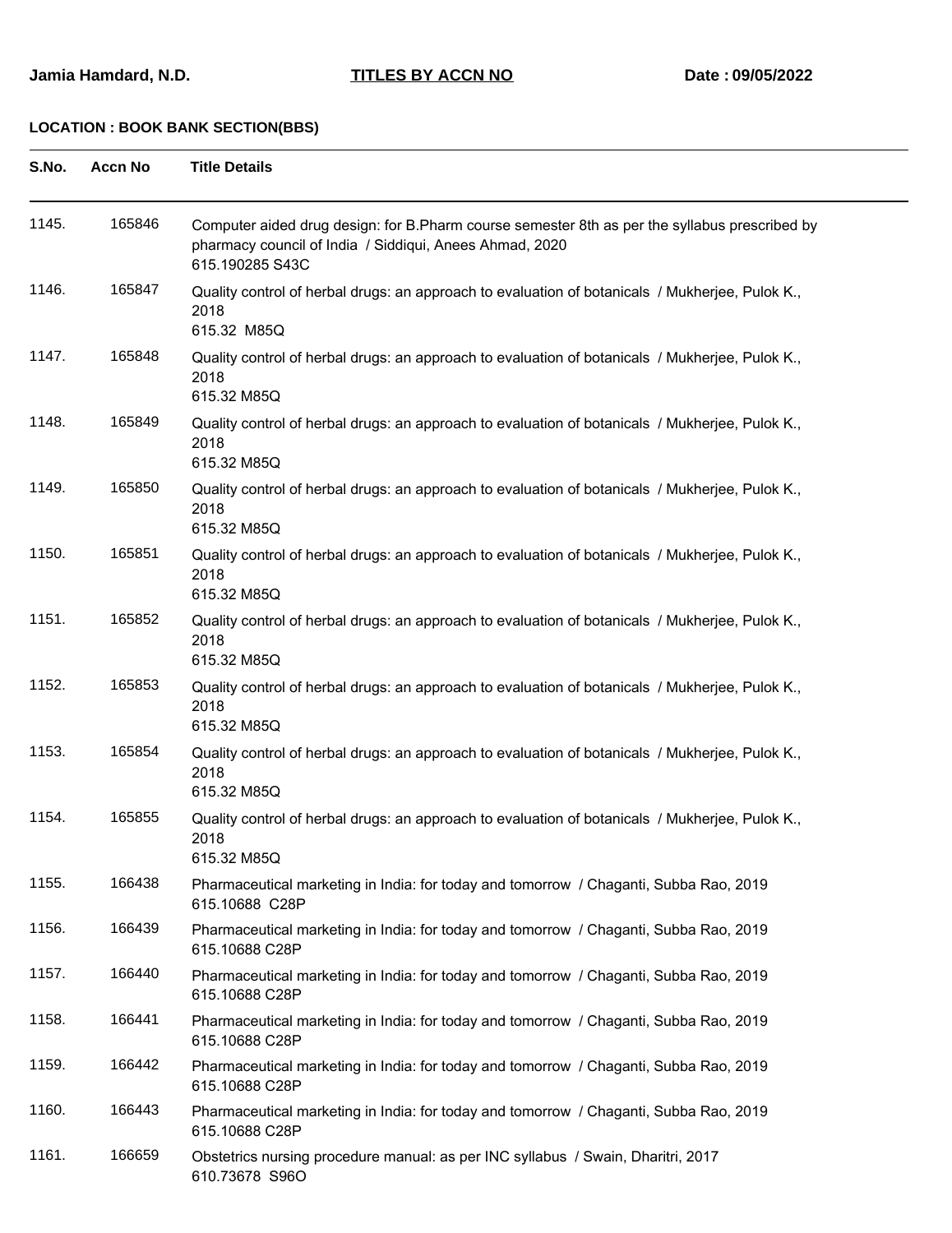| S.No. | <b>Accn No</b> | <b>Title Details</b>                                                                                     |  |
|-------|----------------|----------------------------------------------------------------------------------------------------------|--|
| 1162. | 166660         | Obstetrics nursing procedure manual: as per INC syllabus / Swain, Dharitri, 2017<br>610.73678 S96O       |  |
| 1163. | 166661         | Obstetrics nursing procedure manual: as per INC syllabus / Swain, Dharitri, 2017<br>610.73678 S96O       |  |
| 1164. | 166662         | Obstetrics nursing procedure manual: as per INC syllabus / Swain, Dharitri, 2017<br>610.73678 S96O       |  |
| 1165. | 166663         | Obstetrics nursing procedure manual: as per INC syllabus / Swain, Dharitri, 2017<br>610.73678 S96O       |  |
| 1166. | 166664         | Obstetrics nursing procedure manual: as per INC syllabus / Swain, Dharitri, 2017<br>610.73678 S96O       |  |
| 1167. | 166665         | Obstetrics nursing procedure manual: as per INC syllabus / Swain, Dharitri, 2017<br>610.73678 S96O       |  |
| 1168. | 166666         | Obstetrics nursing procedure manual: as per INC syllabus / Swain, Dharitri, 2017<br>610.73678 S96O       |  |
| 1169. | 166667         | Obstetrics nursing procedure manual: as per INC syllabus / Swain, Dharitri, 2017<br>610.73678 S96O       |  |
| 1170. | 166668         | Obstetrics nursing procedure manual: as per INC syllabus / Swain, Dharitri, 2017<br>610.73678 S96O       |  |
| 1171. | 166669         | A Comprehensive textbook of midwifery and gynecological nursing / Jacob, Annamma, 2019<br>618.20231 J14C |  |
| 1172. | 166670         | A Comprehensive textbook of midwifery and gynecological nursing / Jacob, Annamma, 2019<br>618.20231 J14C |  |
| 1173. | 166671         | A Comprehensive textbook of midwifery and gynecological nursing / Jacob, Annamma, 2019<br>618.20231 J14C |  |
| 1174. | 166672         | A Comprehensive textbook of midwifery and gynecological nursing / Jacob, Annamma, 2019<br>618.20231 J14C |  |
| 1175. | 166673         | A Comprehensive textbook of midwifery and gynecological nursing / Jacob, Annamma, 2019<br>618.20231 J14C |  |
| 1176. | 166674         | A Comprehensive textbook of midwifery and gynecological nursing / Jacob, Annamma, 2019<br>618.20231 J14C |  |
| 1177. | 166675         | A Comprehensive textbook of midwifery and gynecological nursing / Jacob, Annamma, 2019<br>618.20231 J14C |  |
| 1178. | 166676         | A Comprehensive textbook of midwifery and gynecological nursing / Jacob, Annamma, 2019<br>618.20231 J14C |  |
| 1179. | 166677         | A Comprehensive textbook of midwifery and gynecological nursing / Jacob, Annamma, 2019<br>618.20231 J14C |  |
| 1180. | 166678         | A Comprehensive textbook of midwifery and gynecological nursing / Jacob, Annamma, 2019<br>618.20231 J14C |  |
| 1181. | 166679         | Textbook of gynecology including contraception / Dutta, D.C., 2020<br>618.1 D97T                         |  |
| 1182. | 166680         | Textbook of gynecology including contraception / Dutta, D.C., 2020<br>618.1 D97T                         |  |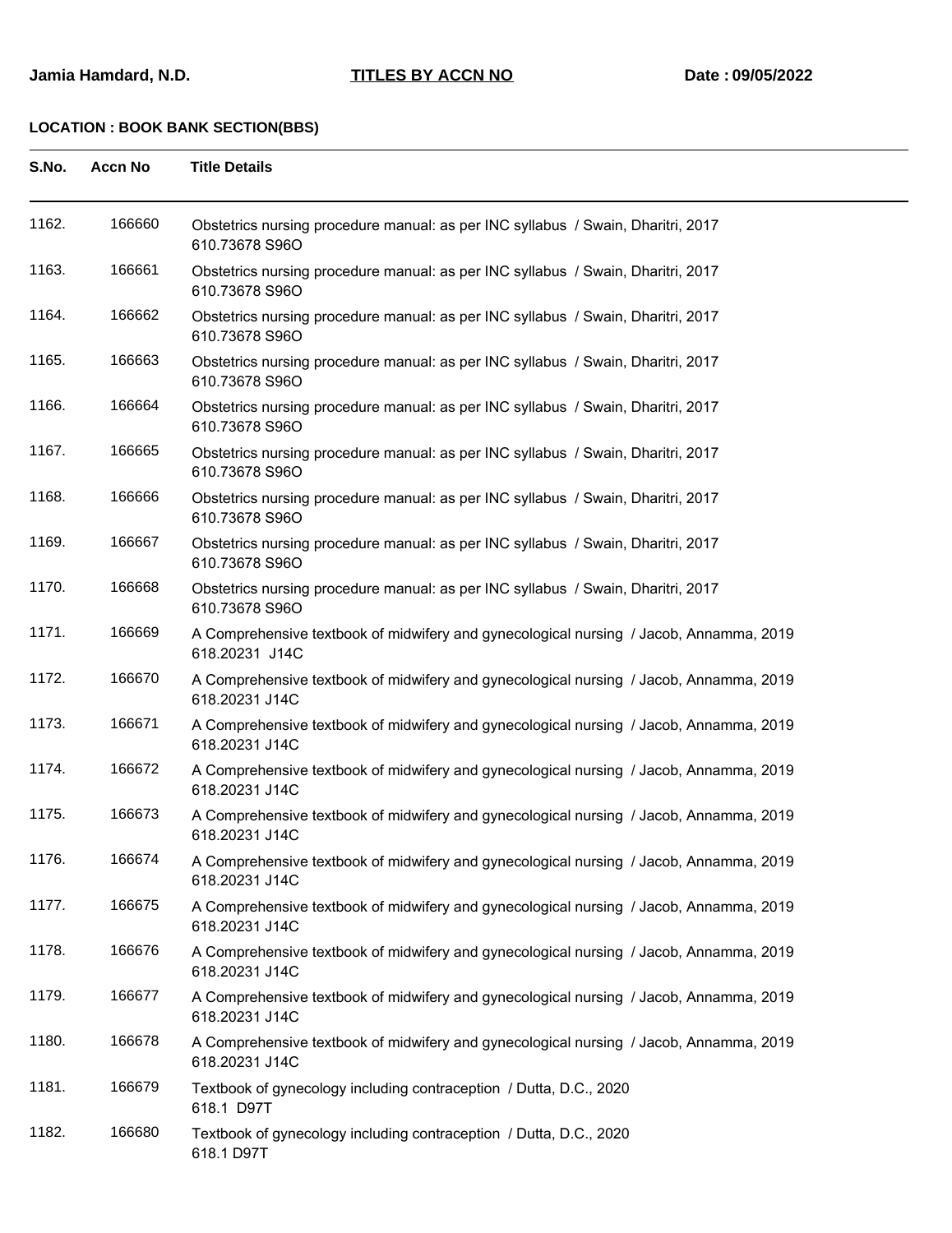| S.No. | <b>Accn No</b> | <b>Title Details</b>                                                                   |
|-------|----------------|----------------------------------------------------------------------------------------|
| 1183. | 166681         | Textbook of gynecology including contraception / Dutta, D.C., 2020<br>618.1 D97T       |
| 1184. | 166682         | Textbook of gynecology including contraception / Dutta, D.C., 2020<br>618.1 D97T       |
| 1185. | 166683         | Textbook of gynecology including contraception / Dutta, D.C., 2020<br>618.1 D97T       |
| 1186. | 166684         | Textbook of gynecology including contraception / Dutta, D.C., 2020<br>618.1 D97T       |
| 1187. | 166685         | Textbook of gynecology including contraception / Dutta, D.C., 2020<br>618.1 D97T       |
| 1188. | 166686         | Textbook of gynecology including contraception / Dutta, D.C., 2020<br>618.1 D97T       |
| 1189. | 166687         | Textbook of gynecology including contraception / Dutta, D.C., 2020<br>618.1 D97T       |
| 1190. | 166688         | Textbook of gynecology including contraception / Dutta, D.C., 2020<br>618.1 D97T       |
| 1191. | 166689         | A Guide to mental health & psychiatric nursing / Sreevani, R., 2018<br>616.890231 S65G |
| 1192. | 166690         | A Guide to mental health & psychiatric nursing / Sreevani, R., 2018<br>616.890231 S65G |
| 1193. | 166691         | A Guide to mental health & psychiatric nursing / Sreevani, R., 2018<br>616.890231 S65G |
| 1194. | 166692         | A Guide to mental health & psychiatric nursing / Sreevani, R., 2018<br>616.890231 S65G |
| 1195. | 166693         | A Guide to mental health & psychiatric nursing / Sreevani, R., 2018<br>616.890231 S65G |
| 1196. | 166694         | A Guide to mental health & psychiatric nursing / Sreevani, R., 2018<br>616.890231 S65G |
| 1197. | 166695         | A Guide to mental health & psychiatric nursing / Sreevani, R., 2018<br>616.890231 S65G |
| 1198. | 166696         | A Guide to mental health & psychiatric nursing / Sreevani, R., 2018<br>616.890231 S65G |
| 1199. | 166697         | A Guide to mental health & psychiatric nursing / Sreevani, R., 2018<br>616.890231 S65G |
| 1200. | 166698         | A Guide to mental health & psychiatric nursing / Sreevani, R., 2018<br>616.890231 S65G |
| 1201. | 166699         | Psychology for nurses / Sreevani, R., 2018<br>610.7368 S65P<br>As per INC syllabus     |
| 1202. | 166700         | Psychology for nurses / Sreevani, R., 2018<br>610.7368 S65P<br>As per INC syllabus     |
| 1203. | 166701         | Psychology for nurses / Sreevani, R., 2018<br>610.7368 S65P                            |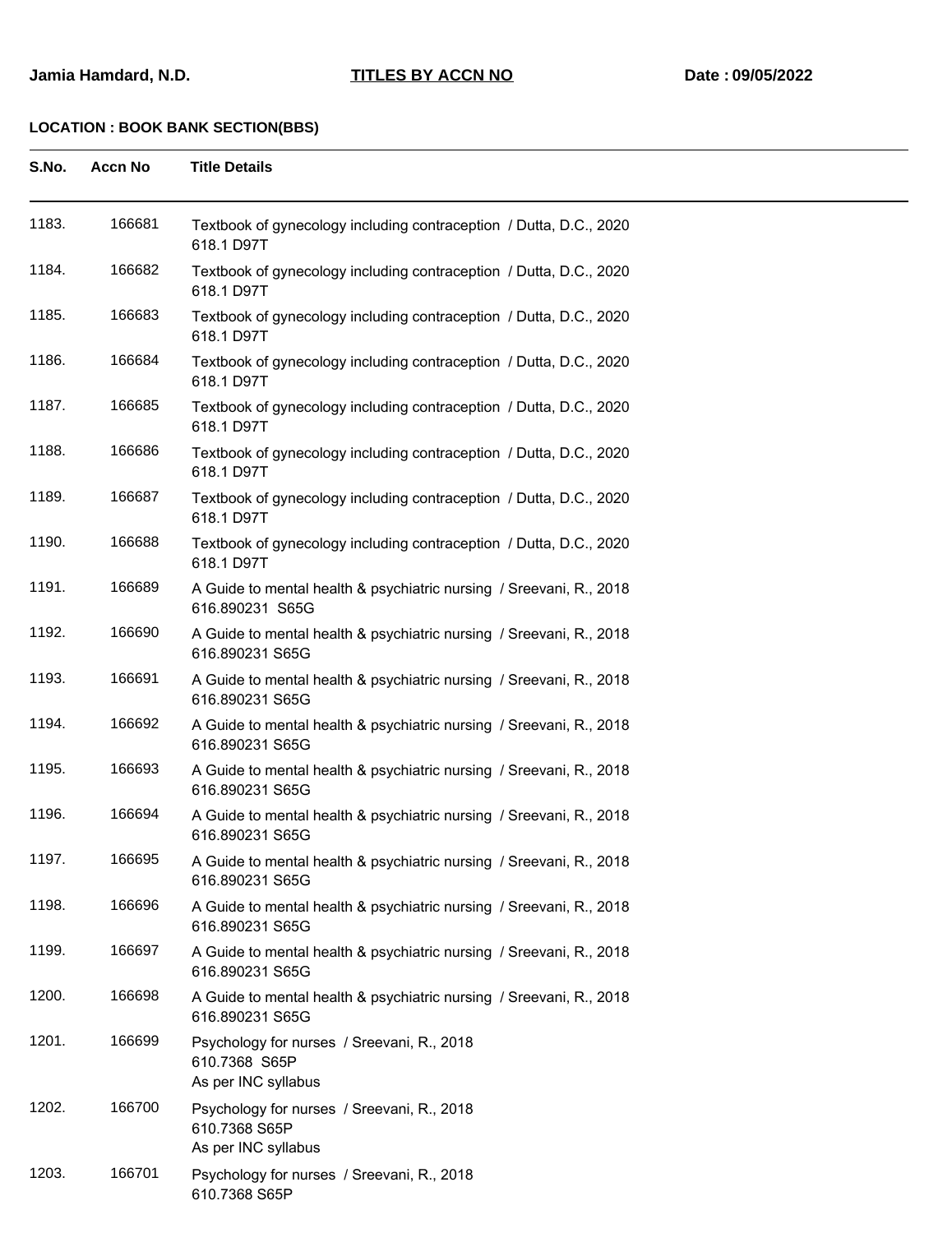| S.No. | <b>Accn No</b> | <b>Title Details</b>                                                                   |
|-------|----------------|----------------------------------------------------------------------------------------|
|       |                | As per INC syllabus                                                                    |
| 1204. | 166702         | Psychology for nurses / Sreevani, R., 2018<br>610.7368 S65P<br>As per INC syllabus     |
| 1205. | 166703         | Psychology for nurses / Sreevani, R., 2018<br>610.7368 S65P<br>As per INC syllabus     |
| 1206. | 166704         | Psychology for nurses / Sreevani, R., 2018<br>610.7368 S65P<br>As per INC syllabus     |
| 1207. | 166705         | Psychology for nurses / Sreevani, R., 2018<br>610.7368 S65P<br>As per INC syllabus     |
| 1208. | 166706         | Psychology for nurses / Sreevani, R., 2018<br>610.7368 S65P<br>As per INC syllabus     |
| 1209. | 166707         | Psychology for nurses / Sreevani, R., 2018<br>610.7368 S65P<br>As per INC syllabus     |
| 1210. | 166708         | Psychology for nurses / Sreevani, R., 2018<br>610.7368 S65P<br>As per INC syllabus     |
| 1211. | 166709         | Textbook of nursing education / Neeraja, K.P., 2009<br>610.7307 N37T<br>Includes index |
| 1212. | 166710         | Textbook of nursing education / Neeraja, K.P., 2009<br>610.7307 N37T<br>Includes index |
| 1213. | 166711         | Textbook of nursing education / Neeraja, K.P., 2009<br>610.7307 N37T<br>Includes index |
| 1214. | 166712         | Textbook of nursing education / Neeraja, K.P., 2009<br>610.7307 N37T<br>Includes index |
| 1215. | 166713         | Textbook of nursing education / Neeraja, K.P., 2009<br>610.7307 N37T<br>Includes index |
| 1216. | 166714         | Textbook of nursing education / Neeraja, K.P., 2009<br>610.7307 N37T<br>Includes index |
| 1217. | 166715         | Textbook of nursing education / Neeraja, K.P., 2009<br>610.7307 N37T<br>Includes index |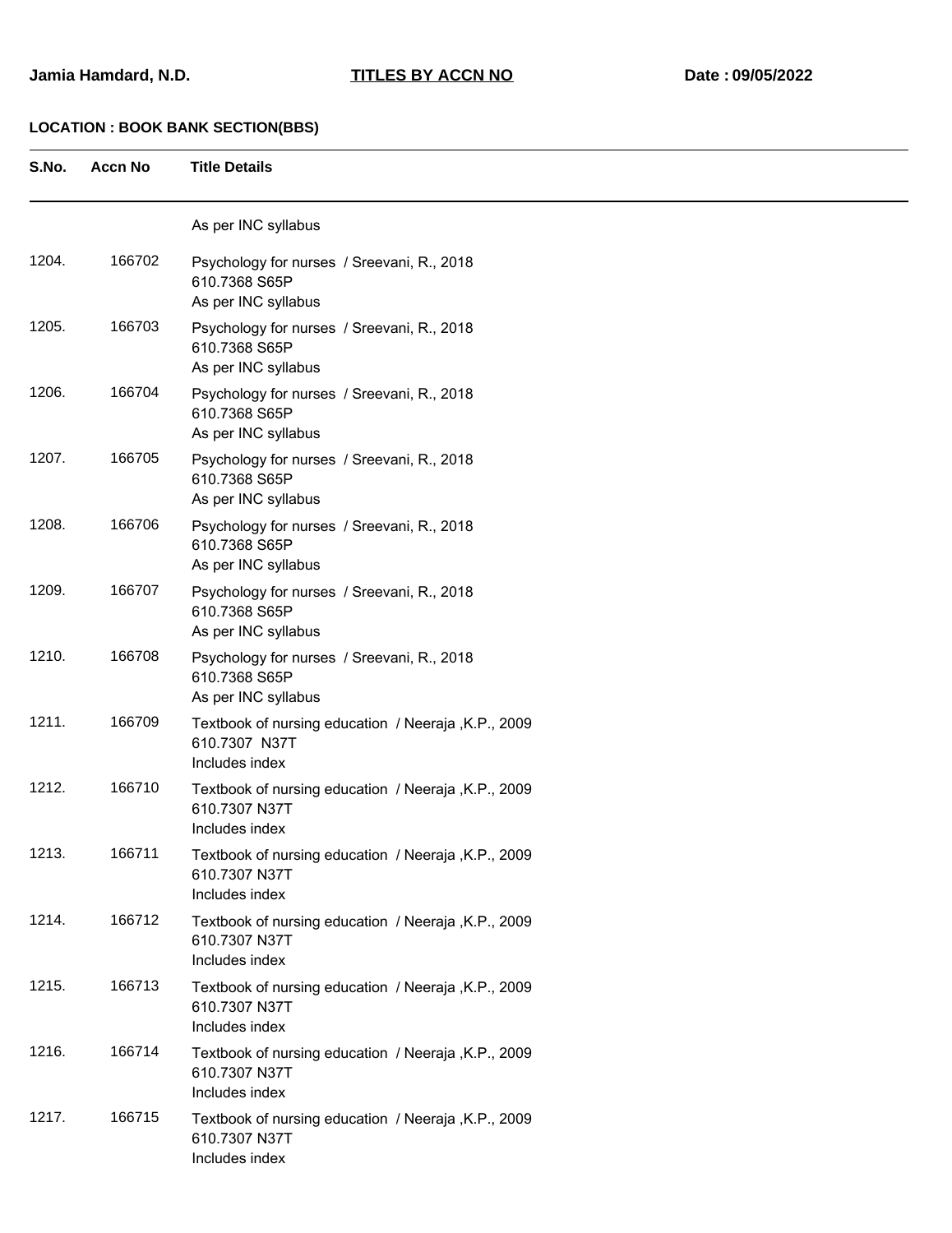| S.No. | Accn No |  | <b>Title Details</b> |
|-------|---------|--|----------------------|
|       |         |  |                      |

| 1218. | 166716 | Textbook of nursing education / Neeraja, K.P., 2009<br>610.7307 N37T<br>Includes index                     |
|-------|--------|------------------------------------------------------------------------------------------------------------|
| 1219. | 166717 | Textbook of nursing education / Neeraja, K.P., 2009<br>610.7307 N37T<br>Includes index                     |
| 1220. | 166718 | Textbook of nursing education / Neeraja, K.P., 2009<br>610.7307 N37T<br>Includes index                     |
| 1221. | 166719 | Textbook of pharmacology pathology and genetics for nurses / Sharma, Suresh K., 2016<br>615.102461073 S34T |
| 1222. | 166720 | Textbook of pharmacology pathology and genetics for nurses / Sharma, Suresh K., 2016<br>615.102461073 S34T |
| 1223. | 166721 | Textbook of pharmacology pathology and genetics for nurses / Sharma, Suresh K., 2016<br>615.102461073 S34T |
| 1224. | 166722 | Textbook of pharmacology pathology and genetics for nurses / Sharma, Suresh K., 2016<br>615.102461073 S34T |
| 1225. | 166723 | Textbook of pharmacology pathology and genetics for nurses / Sharma, Suresh K., 2016<br>615.102461073 S34T |
| 1226. | 166724 | Textbook of pharmacology pathology and genetics for nurses / Sharma, Suresh K., 2016<br>615.102461073 S34T |
| 1227. | 166725 | Textbook of pharmacology pathology and genetics for nurses / Sharma, Suresh K., 2016<br>615.102461073 S34T |
| 1228. | 166726 | Textbook of pharmacology pathology and genetics for nurses / Sharma, Suresh K., 2016<br>615.102461073 S34T |
| 1229. | 166727 | Textbook of pharmacology pathology and genetics for nurses / Sharma, Suresh K., 2016<br>615.102461073 S34T |
| 1230. | 166728 | Textbook of pharmacology pathology and genetics for nurses / Sharma, Suresh K., 2016<br>615.102461073 S34T |
| 1231. | 166729 | Textbook of pharmacology pathology and genetics for nurses / Sharma, Suresh K., 2016<br>615.102461073 S34T |
| 1232. | 166730 | Textbook of pharmacology pathology and genetics for nurses / Sharma, Suresh K., 2016<br>615.102461073 S34T |
| 1233. | 166731 | Textbook of pharmacology pathology and genetics for nurses / Sharma, Suresh K., 2016<br>615.102461073 S34T |
| 1234. | 166732 | Textbook of pharmacology pathology and genetics for nurses / Sharma, Suresh K., 2016<br>615.102461073 S34T |
| 1235. | 166733 | Textbook of pharmacology pathology and genetics for nurses / Sharma, Suresh K., 2016<br>615.102461073 S34T |
| 1236. | 166734 | Textbook of pharmacology pathology and genetics for nurses / Sharma, Suresh K., 2016<br>615.102461073 S34T |
| 1237. | 166735 | Textbook of pharmacology pathology and genetics for nurses / Sharma, Suresh K., 2016<br>615.102461073 S34T |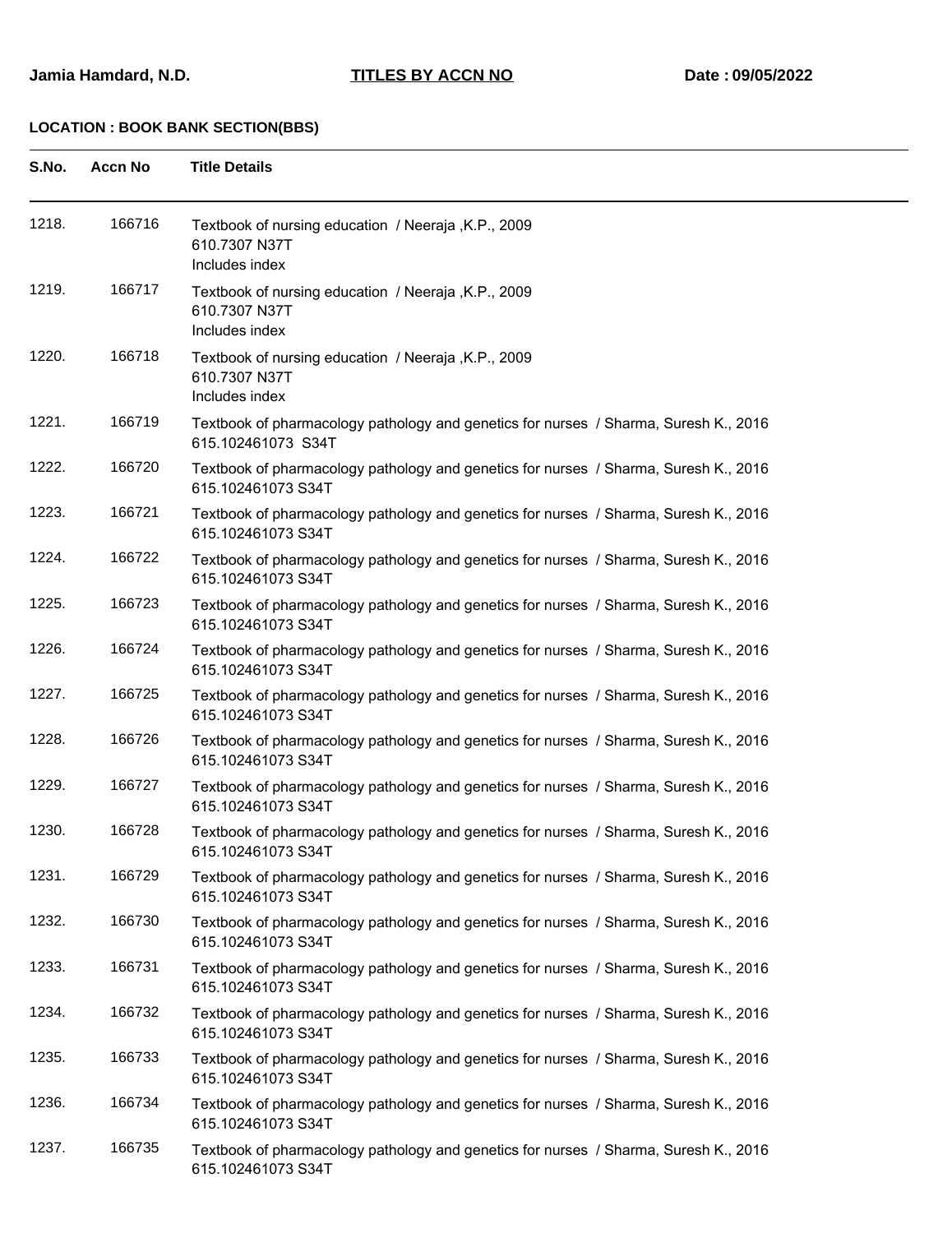| S.No. | <b>Accn No</b> | <b>Title Details</b>                                                                                                  |  |
|-------|----------------|-----------------------------------------------------------------------------------------------------------------------|--|
| 1238. | 166736         | Textbook of pharmacology pathology and genetics for nurses / Sharma, Suresh K., 2016<br>615.102461073 S34T            |  |
| 1239. | 166737         | Textbook of pharmacology pathology and genetics for nurses / Sharma, Suresh K., 2016<br>615.102461073 S34T            |  |
| 1240. | 166738         | Textbook of pharmacology pathology and genetics for nurses / Sharma, Suresh K., 2016<br>615.102461073 S34T            |  |
| 1241. | 166739         | Textbook of psychology and sociology for GNM students / Bansal, Navdeep, 2018<br>610.7368 B21T<br>As per INC syllabus |  |
| 1242. | 166740         | Textbook of psychology and sociology for GNM students / Bansal, Navdeep, 2018<br>610.7368 B21T<br>As per INC syllabus |  |
| 1243. | 166741         | Textbook of psychology and sociology for GNM students / Bansal, Navdeep, 2018<br>610.7368 B21T<br>As per INC syllabus |  |
| 1244. | 166742         | Textbook of psychology and sociology for GNM students / Bansal, Navdeep, 2018<br>610.7368 B21T<br>As per INC syllabus |  |
| 1245. | 166743         | Textbook of psychology and sociology for GNM students / Bansal, Navdeep, 2018<br>610.7368 B21T<br>As per INC syllabus |  |
| 1246. | 166744         | Textbook of psychology and sociology for GNM students / Bansal, Navdeep, 2018<br>610.7368 B21T<br>As per INC syllabus |  |
| 1247. | 166745         | Textbook of psychology and sociology for GNM students / Bansal, Navdeep, 2018<br>610.7368 B21T<br>As per INC syllabus |  |
| 1248. | 166746         | Textbook of psychology and sociology for GNM students / Bansal, Navdeep, 2018<br>610.7368 B21T<br>As per INC syllabus |  |
| 1249. | 166747         | Textbook of psychology and sociology for GNM students / Bansal, Navdeep, 2018<br>610.7368 B21T<br>As per INC syllabus |  |
| 1250. | 166748         | Textbook of psychology and sociology for GNM students / Bansal, Navdeep, 2018<br>610.7368 B21T<br>As per INC syllabus |  |
| 1251. | 166749         | Brunner & Suddarth's textbook of medical-surgical nursing / Sharma, Suresh K., 2020<br>610.73677 B92B                 |  |
| 1252. | 166750         | Brunner & Suddarth's textbook of medical-surgical nursing / Sharma, Suresh K., 2020<br>610.73677 B92B                 |  |
| 1253. | 166751         | Brunner & Suddarth's textbook of medical-surgical nursing / Sharma, Suresh K., 2020<br>610.73677 B92B                 |  |
| 1254. | 166752         | Brunner & Suddarth's textbook of medical-surgical nursing / Sharma, Suresh K., 2020<br>610.73677 B92B                 |  |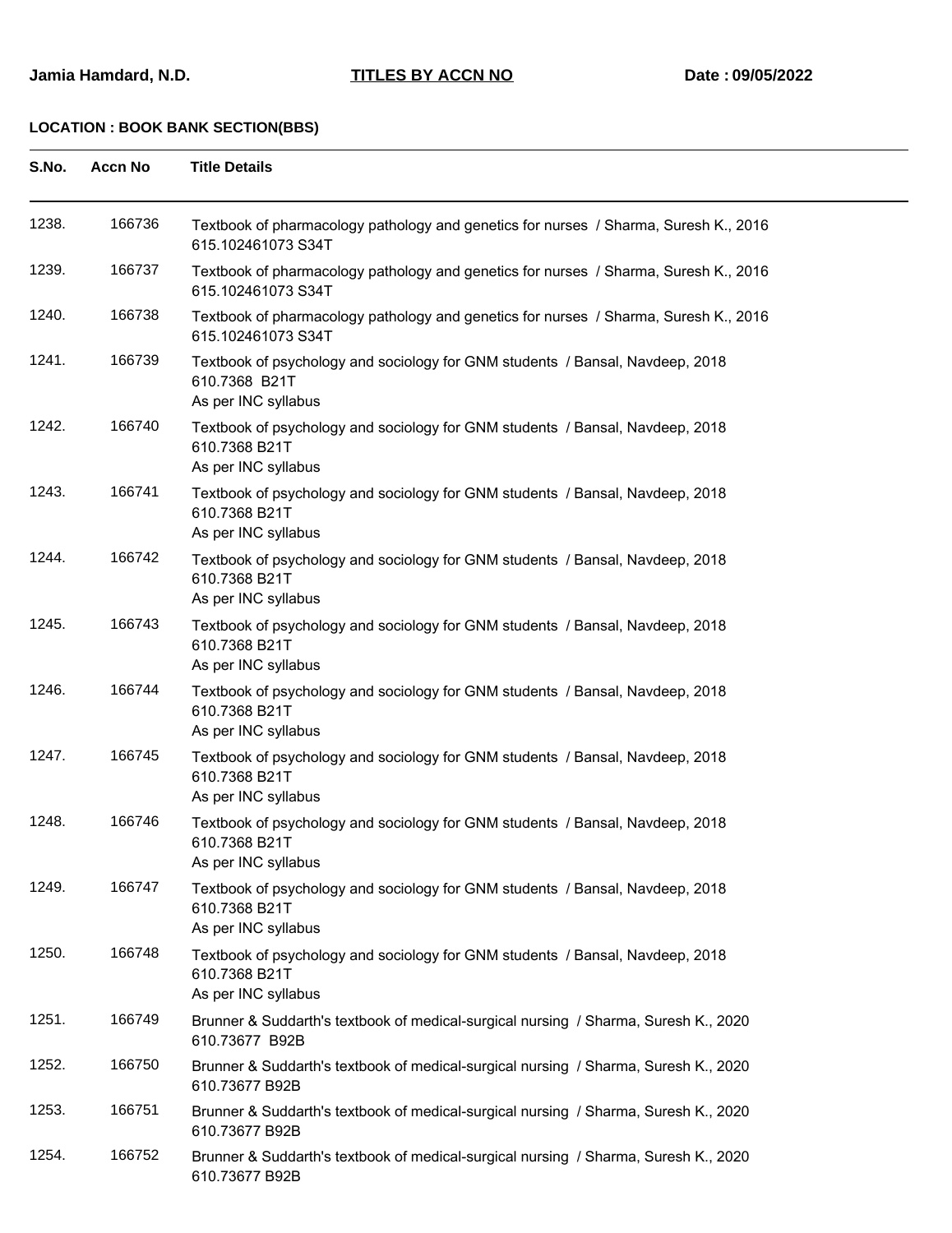| S.No. | <b>Accn No</b> | <b>Title Details</b>                                                                                  |
|-------|----------------|-------------------------------------------------------------------------------------------------------|
| 1255. | 166753         | Brunner & Suddarth's textbook of medical-surgical nursing / Sharma, Suresh K., 2020<br>610.73677 B92B |
| 1256. | 166754         | Brunner & Suddarth's textbook of medical-surgical nursing / Sharma, Suresh K., 2020<br>610.73677 B92B |
| 1257. | 166755         | Brunner & Suddarth's textbook of medical-surgical nursing / Sharma, Suresh K., 2020<br>610.73677 B92B |
| 1258. | 166756         | Brunner & Suddarth's textbook of medical-surgical nursing / Sharma, Suresh K., 2020<br>610.73677 B92B |
| 1259. | 166757         | Brunner & Suddarth's textbook of medical-surgical nursing / Sharma, Suresh K., 2020<br>610.73677 B92B |
| 1260. | 166758         | Brunner & Suddarth's textbook of medical-surgical nursing / Sharma, Suresh K., 2020<br>610.73677 B92B |
| 1261. | 166759         | Brunner & Suddarth's textbook of medical-surgical nursing / Sharma, Suresh K., 2020<br>610.73677 B92B |
| 1262. | 166760         | Brunner & Suddarth's textbook of medical-surgical nursing / Sharma, Suresh K., 2020<br>610.73677 B92B |
| 1263. | 166761         | Brunner & Suddarth's textbook of medical-surgical nursing / Sharma, Suresh K., 2020<br>610.73677 B92B |
| 1264. | 166762         | Brunner & Suddarth's textbook of medical-surgical nursing / Sharma, Suresh K., 2020<br>610.73677 B92B |
| 1265. | 166763         | Brunner & Suddarth's textbook of medical-surgical nursing / Sharma, Suresh K., 2020<br>610.73677 B92B |
| 1266. | 166764         | Brunner & Suddarth's textbook of medical-surgical nursing / Sharma, Suresh K., 2020<br>610.73677 B92B |
| 1267. | 166765         | Brunner & Suddarth's textbook of medical-surgical nursing / Sharma, Suresh K., 2020<br>610.73677 B92B |
| 1268. | 166766         | Brunner & Suddarth's textbook of medical-surgical nursing / Sharma, Suresh K., 2020<br>610.73677 B92B |
| 1269. | 166767         | Brunner & Suddarth's textbook of medical-surgical nursing / Sharma, Suresh K., 2020<br>610.73677 B92B |
| 1270. | 166768         | Brunner & Suddarth's textbook of medical-surgical nursing / Sharma, Suresh K., 2020<br>610.73677 B92B |
| 1271. | 166769         | Management of nursing services and education / Clement, I, 2021<br>610.73068 C43M                     |
| 1272. | 166770         | Management of nursing services and education / Clement, I, 2021<br>610.73068 C43M                     |
| 1273. | 166771         | Management of nursing services and education / Clement, I, 2021<br>610.73068 C43M                     |
| 1274. | 166772         | Management of nursing services and education / Clement, I, 2021<br>610.73068 C43M                     |
| 1275. | 166773         | Management of nursing services and education / Clement, I, 2021<br>610.73068 C43M                     |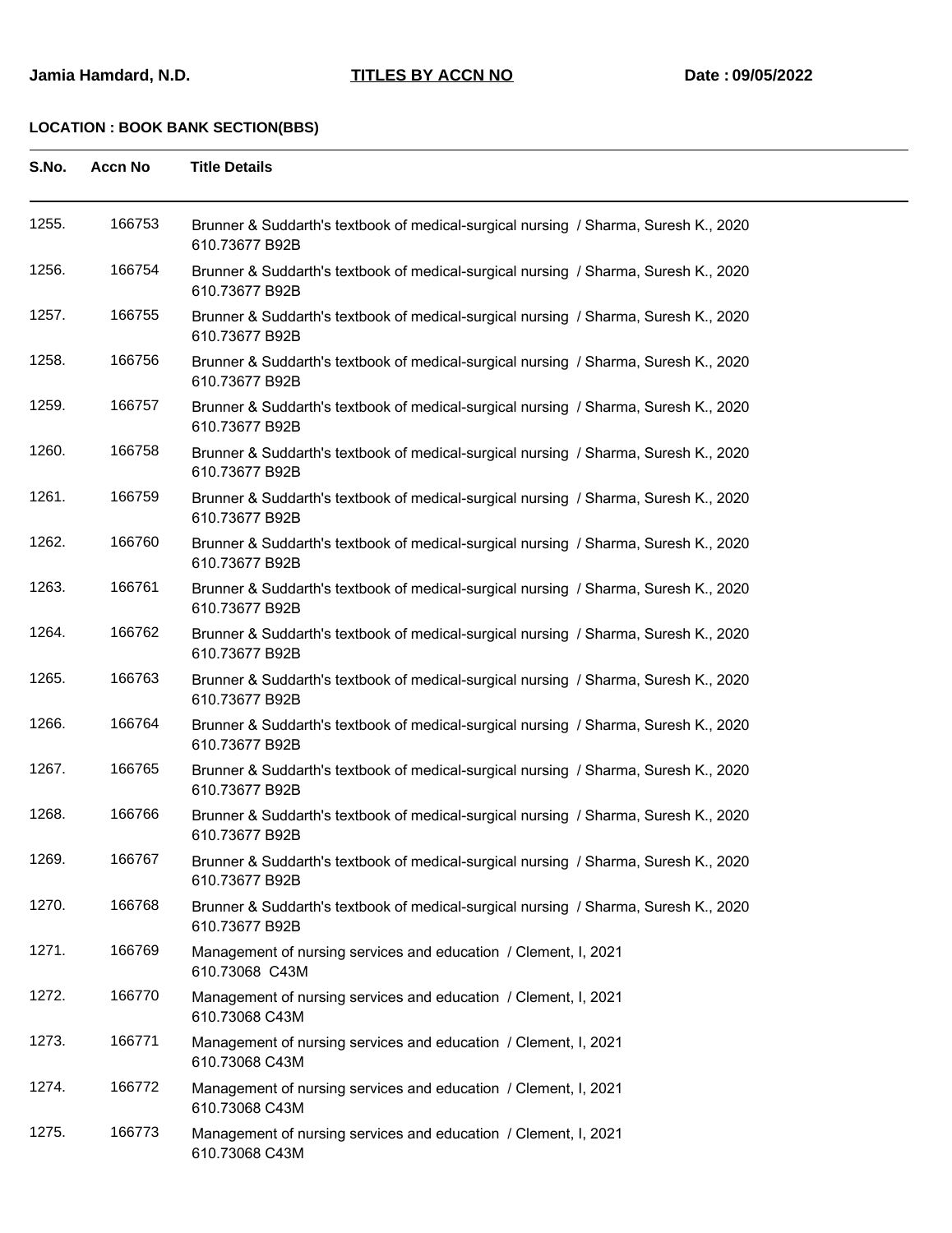| S.No. | <b>Accn No</b> | <b>Title Details</b>                                                                                                                                                                      |  |
|-------|----------------|-------------------------------------------------------------------------------------------------------------------------------------------------------------------------------------------|--|
| 1276. | 166774         | Management of nursing services and education / Clement, I, 2021<br>610.73068 C43M                                                                                                         |  |
| 1277. | 166775         | Management of nursing services and education / Clement, I, 2021<br>610.73068 C43M                                                                                                         |  |
| 1278. | 166776         | Management of nursing services and education / Clement, I, 2021<br>610.73068 C43M                                                                                                         |  |
| 1279. | 166777         | Management of nursing services and education / Clement, I, 2021<br>610.73068 C43M                                                                                                         |  |
| 1280. | 166778         | Management of nursing services and education / Clement, I, 2021<br>610.73068 C43M                                                                                                         |  |
| 1281. | 166779         | Simplified nursing research and statistics for undergraduates / Kaur, Sukhpal, 2016<br>610.73072 K13S<br>As per the syllabus of INC for BSc Nursing four years and BSc Nursing Post basic |  |
| 1282. | 166780         | Simplified nursing research and statistics for undergraduates / Kaur, Sukhpal, 2016                                                                                                       |  |
|       |                | 610.73072 K13S                                                                                                                                                                            |  |
|       |                | As per the syllabus of INC for BSc Nursing four years and BSc Nursing Post basic                                                                                                          |  |
| 1283. | 166781         | Simplified nursing research and statistics for undergraduates / Kaur, Sukhpal, 2016<br>610.73072 K13S                                                                                     |  |
|       |                | As per the syllabus of INC for BSc Nursing four years and BSc Nursing Post basic                                                                                                          |  |
| 1284. | 166782         | Simplified nursing research and statistics for undergraduates / Kaur, Sukhpal, 2016<br>610.73072 K13S                                                                                     |  |
|       |                | As per the syllabus of INC for BSc Nursing four years and BSc Nursing Post basic                                                                                                          |  |
| 1285. | 166783         | Simplified nursing research and statistics for undergraduates / Kaur, Sukhpal, 2016<br>610.73072 K13S                                                                                     |  |
| 1286. | 166784         | As per the syllabus of INC for BSc Nursing four years and BSc Nursing Post basic                                                                                                          |  |
|       |                | Simplified nursing research and statistics for undergraduates / Kaur, Sukhpal, 2016<br>610.73072 K13S<br>As per the syllabus of INC for BSc Nursing four years and BSc Nursing Post basic |  |
| 1287. | 166785         | Simplified nursing research and statistics for undergraduates / Kaur, Sukhpal, 2016                                                                                                       |  |
|       |                | 610.73072 K13S                                                                                                                                                                            |  |
|       |                | As per the syllabus of INC for BSc Nursing four years and BSc Nursing Post basic                                                                                                          |  |
| 1288. | 166786         | Simplified nursing research and statistics for undergraduates / Kaur, Sukhpal, 2016<br>610.73072 K13S<br>As per the syllabus of INC for BSc Nursing four years and BSc Nursing Post basic |  |
| 1289. | 166787         | Simplified nursing research and statistics for undergraduates / Kaur, Sukhpal, 2016                                                                                                       |  |
|       |                | 610.73072 K13S<br>As per the syllabus of INC for BSc Nursing four years and BSc Nursing Post basic                                                                                        |  |
| 1290. | 166788         | Simplified nursing research and statistics for undergraduates / Kaur, Sukhpal, 2016<br>610.73072 K13S<br>As per the syllabus of INC for BSc Nursing four years and BSc Nursing Post basic |  |
| 1291. | 166789         | Textbook of environmental hygiene for nursing students / Gill, K.K., 2020                                                                                                                 |  |
|       |                | 613.1 G36T                                                                                                                                                                                |  |
| 1292. | 166790         | Textbook of environmental hygiene for nursing students / Gill, K.K., 2020<br>613.1 G36T                                                                                                   |  |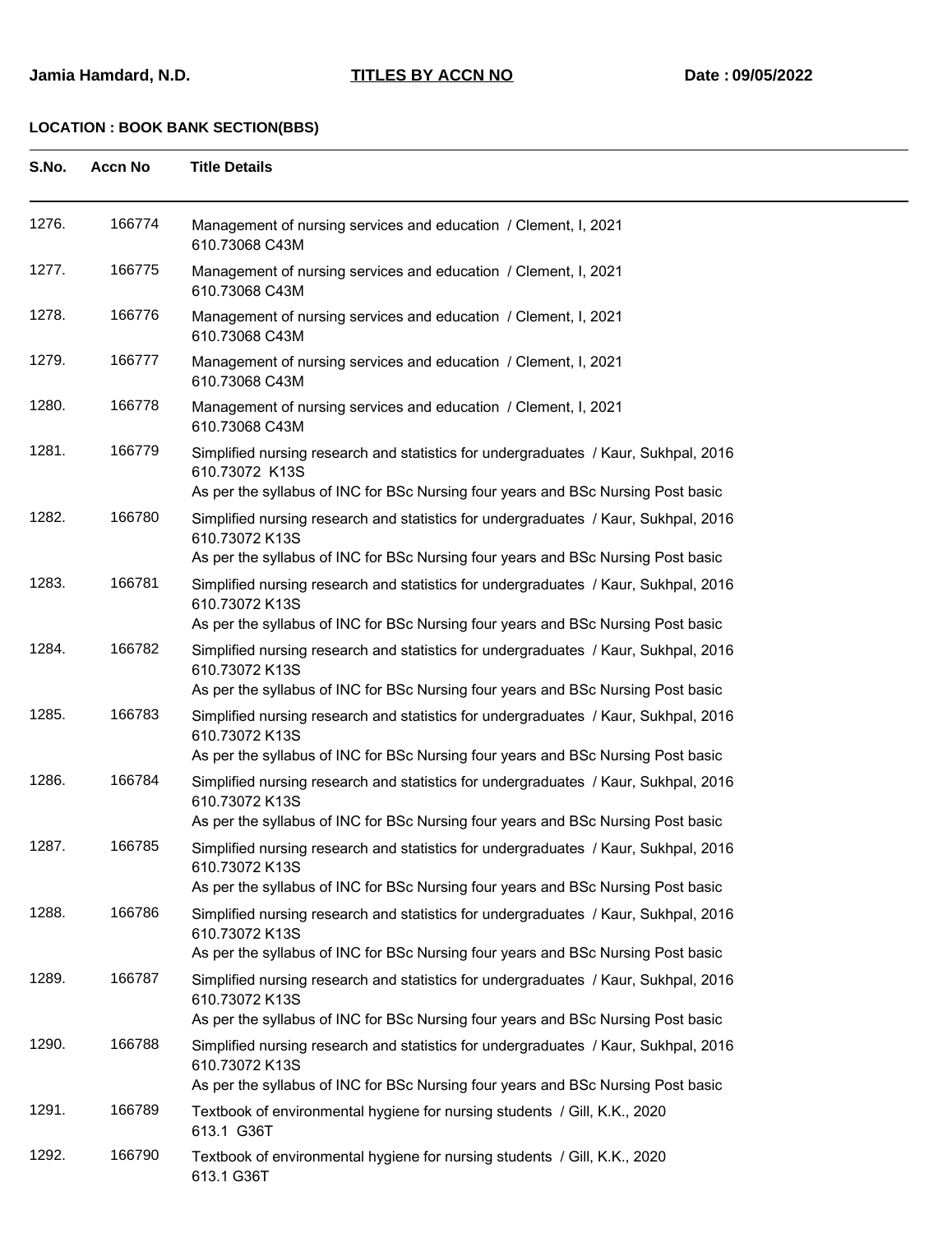| S.No. | <b>Accn No</b> | <b>Title Details</b>                                                                                                                  |
|-------|----------------|---------------------------------------------------------------------------------------------------------------------------------------|
| 1293. | 166791         | Textbook of environmental hygiene for nursing students / Gill, K.K., 2020<br>613.1 G36T                                               |
| 1294. | 166792         | Textbook of environmental hygiene for nursing students / Gill, K.K., 2020<br>613.1 G36T                                               |
| 1295. | 166793         | Textbook of environmental hygiene for nursing students / Gill, K.K., 2020<br>613.1 G36T                                               |
| 1296. | 166794         | Textbook of environmental hygiene for nursing students / Gill, K.K., 2020<br>613.1 G36T                                               |
| 1297. | 166795         | Textbook of environmental hygiene for nursing students / Gill, K.K., 2020<br>613.1 G36T                                               |
| 1298. | 166796         | Textbook of environmental hygiene for nursing students / Gill, K.K., 2020<br>613.1 G36T                                               |
| 1299. | 166797         | Textbook of environmental hygiene for nursing students / Gill, K.K., 2020<br>613.1 G36T                                               |
| 1300. | 166798         | Textbook of environmental hygiene for nursing students / Gill, K.K., 2020<br>613.1 G36T                                               |
| 1301. | 166799         | Textbook of microbiology for GNM Nursing Students / Bakshi, Mrinalini, 2021<br>616.9041 B16T                                          |
| 1302. | 166800         | Textbook of microbiology for GNM Nursing Students / Bakshi, Mrinalini, 2021<br>616.9041 B16T                                          |
| 1303. | 166801         | Textbook of microbiology for GNM Nursing Students / Bakshi, Mrinalini, 2021<br>616.9041 B16T                                          |
| 1304. | 166802         | Textbook of microbiology for GNM Nursing Students / Bakshi, Mrinalini, 2021<br>616.9041 B16T                                          |
| 1305. | 166803         | Textbook of microbiology for GNM Nursing Students / Bakshi, Mrinalini, 2021<br>616.9041 B16T                                          |
| 1306. | 166804         | Textbook of microbiology for GNM Nursing Students / Bakshi, Mrinalini, 2021<br>616.9041 B16T                                          |
| 1307. | 166805         | Textbook of microbiology for GNM Nursing Students / Bakshi, Mrinalini, 2021<br>616.9041 B16T                                          |
| 1308. | 166806         | Textbook of microbiology for GNM Nursing Students / Bakshi, Mrinalini, 2021<br>616.9041 B16T                                          |
| 1309. | 166807         | Textbook of microbiology for GNM Nursing Students / Bakshi, Mrinalini, 2021<br>616.9041 B16T                                          |
| 1310. | 166808         | Textbook of microbiology for GNM Nursing Students / Bakshi, Mrinalini, 2021<br>616.9041 B16T                                          |
| 1311. | 166809         | Textbook of nursing foundations for BSc nursing students / Goyal, Harinderjeet, 2020<br>610.73 G61T<br>As per syllabus of INC for BSc |
| 1312. | 166810         | Textbook of nursing foundations for BSc nursing students / Goyal, Harinderjeet, 2020<br>610.73 G61T<br>As per syllabus of INC for BSc |
| 1313. | 166811         | Textbook of nursing foundations for BSc nursing students / Goyal, Harinderjeet, 2020<br>610.73 G61T                                   |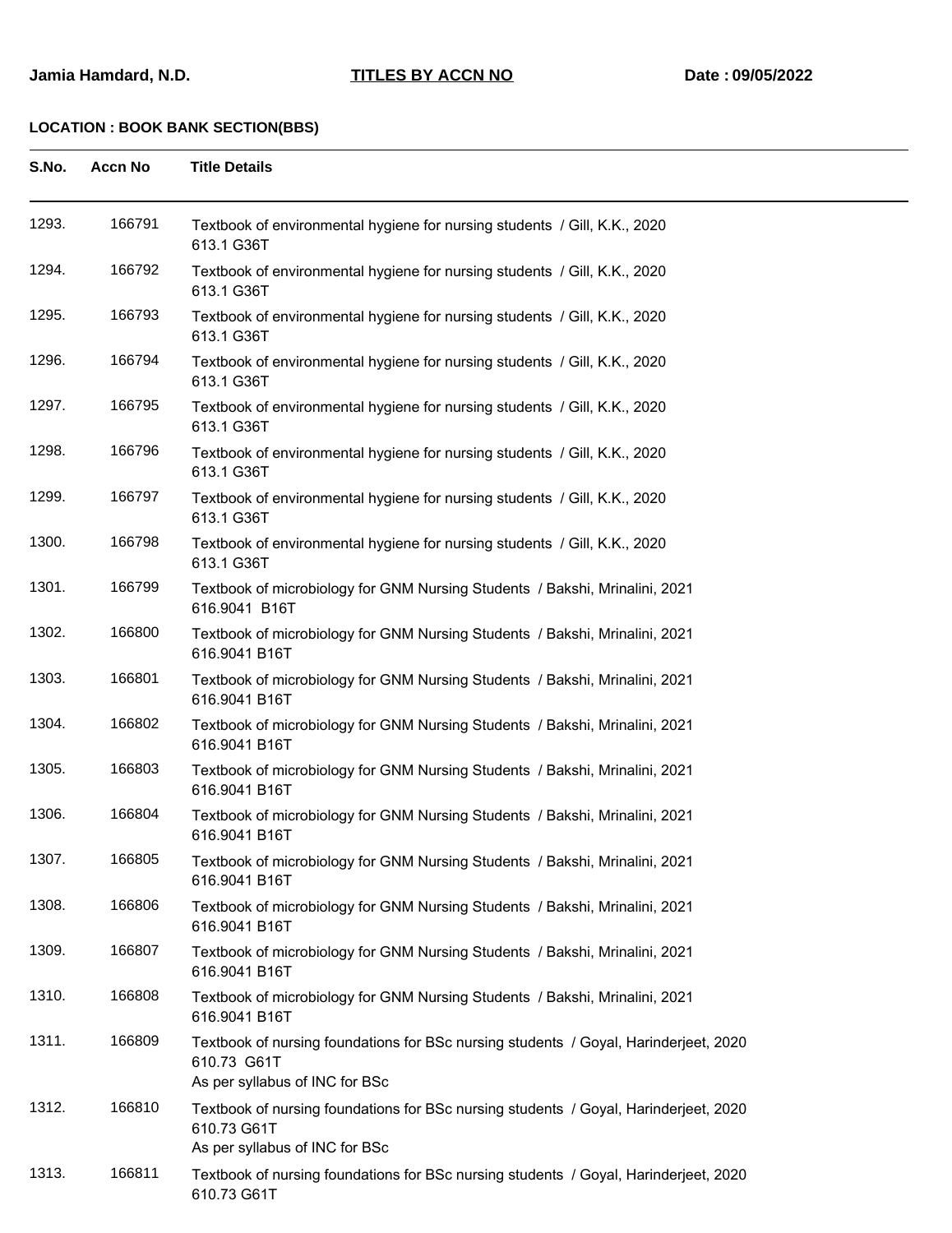| S.No. | <b>Accn No</b> | <b>Title Details</b>                                                                                                                  |
|-------|----------------|---------------------------------------------------------------------------------------------------------------------------------------|
|       |                | As per syllabus of INC for BSc                                                                                                        |
| 1314. | 166812         | Textbook of nursing foundations for BSc nursing students / Goyal, Harinderjeet, 2020<br>610.73 G61T<br>As per syllabus of INC for BSc |
| 1315. | 166813         | Textbook of nursing foundations for BSc nursing students / Goyal, Harinderjeet, 2020<br>610.73 G61T<br>As per syllabus of INC for BSc |
| 1316. | 166814         | Textbook of nursing foundations for BSc nursing students / Goyal, Harinderjeet, 2020<br>610.73 G61T<br>As per syllabus of INC for BSc |
| 1317. | 166815         | Textbook of nursing foundations for BSc nursing students / Goyal, Harinderjeet, 2020<br>610.73 G61T<br>As per syllabus of INC for BSc |
| 1318. | 166816         | Textbook of nursing foundations for BSc nursing students / Goyal, Harinderjeet, 2020<br>610.73 G61T<br>As per syllabus of INC for BSc |
| 1319. | 166817         | Textbook of nursing foundations for BSc nursing students / Goyal, Harinderjeet, 2020<br>610.73 G61T<br>As per syllabus of INC for BSc |
| 1320. | 166818         | Textbook of nursing foundations for BSc nursing students / Goyal, Harinderjeet, 2020<br>610.73 G61T<br>As per syllabus of INC for BSc |
| 1321. | 166819         | Textbook of pediatric nursing for nursing students: as per the syllabus of INC / Pal, Panchali,<br>2021<br>610.7362 P14T              |
| 1322. | 166820         | Textbook of pediatric nursing for nursing students: as per the syllabus of INC / Pal, Panchali,<br>2021<br>610.7362 P14T              |
| 1323. | 166821         | Textbook of pediatric nursing for nursing students: as per the syllabus of INC / Pal, Panchali,<br>2021<br>610.7362 P14T              |
| 1324. | 166822         | Textbook of pediatric nursing for nursing students: as per the syllabus of INC / Pal, Panchali,<br>2021<br>610.7362 P14T              |
| 1325. | 166823         | Textbook of pediatric nursing for nursing students: as per the syllabus of INC / Pal, Panchali,<br>2021<br>610.7362 P14T              |
| 1326. | 166824         | Textbook of pediatric nursing for nursing students: as per the syllabus of INC / Pal, Panchali,<br>2021<br>610.7362 P14T              |
| 1327. | 166825         | Textbook of pediatric nursing for nursing students: as per the syllabus of INC / Pal, Panchali,<br>2021<br>610.7362 P14T              |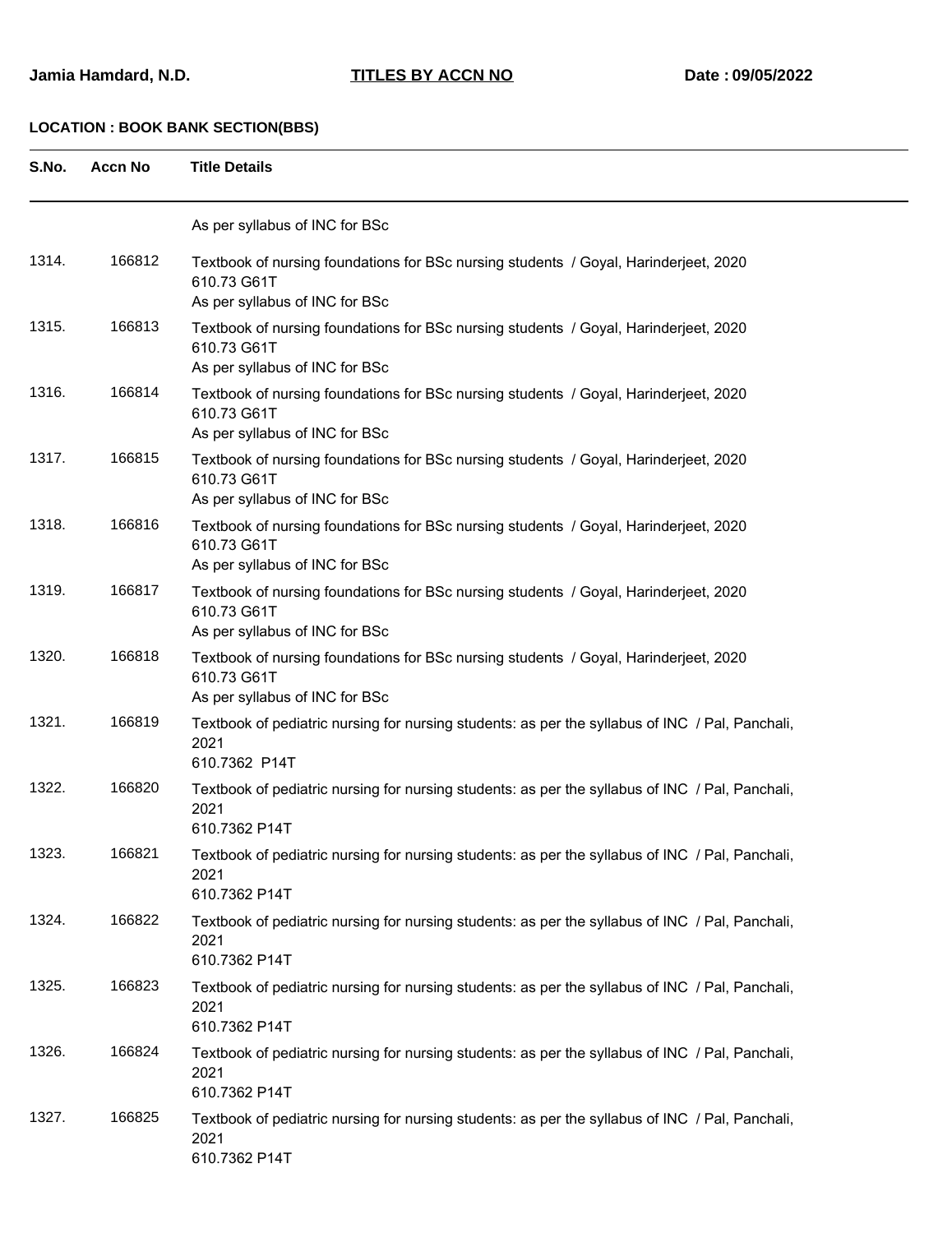| S.No. | <b>Accn No</b> | <b>Title Details</b>                                                                                                                          |
|-------|----------------|-----------------------------------------------------------------------------------------------------------------------------------------------|
| 1328. | 166826         | Textbook of pediatric nursing for nursing students: as per the syllabus of INC / Pal, Panchali,<br>2021<br>610.7362 P14T                      |
| 1329. | 166827         | Textbook of pediatric nursing for nursing students: as per the syllabus of INC / Pal, Panchali,<br>2021<br>610.7362 P14T                      |
| 1330. | 166828         | Textbook of pediatric nursing for nursing students: as per the syllabus of INC / Pal, Panchali,<br>2021<br>610.7362 P14T                      |
| 1331. | 166829         | Communication and education technology: contemporary pedagogy for health care professionals<br>/ Sharma, Suresh K., 2021<br>610.73028546 S34C |
| 1332. | 166830         | Communication and education technology: contemporary pedagogy for health care professionals<br>/ Sharma, Suresh K., 2021<br>610.73028546 S34C |
| 1333. | 166831         | Communication and education technology: contemporary pedagogy for health care professionals<br>/ Sharma, Suresh K., 2021<br>610.73028546 S34C |
| 1334. | 166832         | Communication and education technology: contemporary pedagogy for health care professionals<br>/ Sharma, Suresh K., 2021<br>610.73028546 S34C |
| 1335. | 166833         | Communication and education technology: contemporary pedagogy for health care professionals<br>/ Sharma, Suresh K., 2021<br>610.73028546 S34C |
| 1336. | 166834         | Communication and education technology: contemporary pedagogy for health care professionals<br>/ Sharma, Suresh K., 2021<br>610.73028546 S34C |
| 1337. | 166835         | Communication and education technology: contemporary pedagogy for health care professionals<br>/ Sharma, Suresh K., 2021<br>610.73028546 S34C |
| 1338. | 166836         | Communication and education technology: contemporary pedagogy for health care professionals<br>/ Sharma, Suresh K., 2021<br>610.73028546 S34C |
| 1339. | 166837         | Communication and education technology: contemporary pedagogy for health care professionals<br>/ Sharma, Suresh K., 2021<br>610.73028546 S34C |
| 1340. | 166838         | Communication and education technology: contemporary pedagogy for health care professionals<br>/ Sharma, Suresh K., 2021<br>610.73028546 S34C |
| 1341. | 166839         | Dietetics / Srilakshmi, B., 2021<br>613.2 S66D                                                                                                |
| 1342. | 166840         | Dietetics / Srilakshmi, B., 2021<br>613.2 S66D                                                                                                |
| 1343. | 166841         | Dietetics / Srilakshmi, B., 2021<br>613.2 S66D                                                                                                |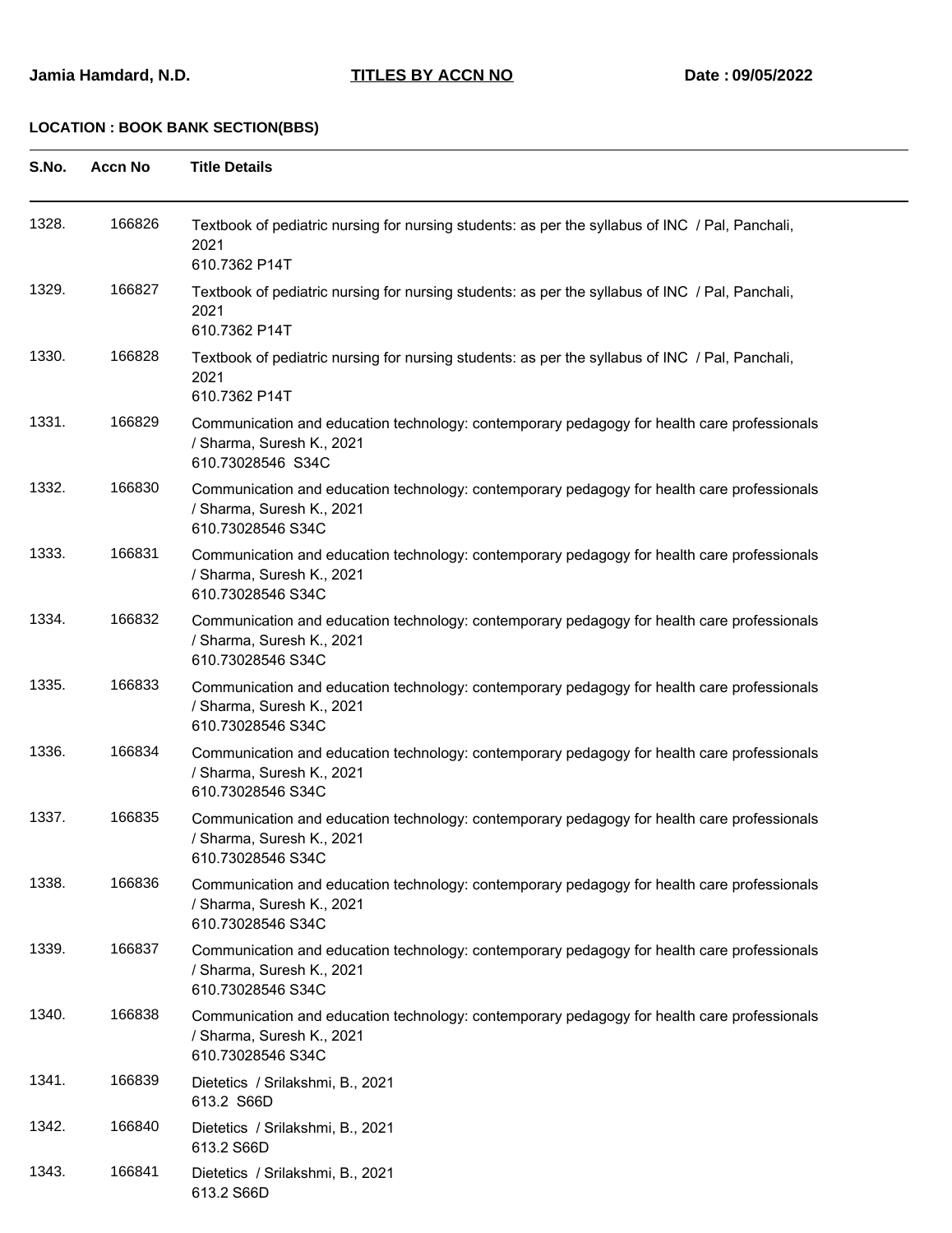| S.No. | <b>Accn No</b> | <b>Title Details</b>                                                                                                                                                                                             |
|-------|----------------|------------------------------------------------------------------------------------------------------------------------------------------------------------------------------------------------------------------|
| 1344. | 166842         | Dietetics / Srilakshmi, B., 2021<br>613.2 S66D                                                                                                                                                                   |
| 1345. | 166843         | Dietetics / Srilakshmi, B., 2021<br>613.2 S66D                                                                                                                                                                   |
| 1346. | 166844         | Dietetics / Srilakshmi, B., 2021<br>613.2 S66D                                                                                                                                                                   |
| 1347. | 166845         | Dietetics / Srilakshmi, B., 2021<br>613.2 S66D                                                                                                                                                                   |
| 1348. | 166846         | Dietetics / Srilakshmi, B., 2021<br>613.2 S66D                                                                                                                                                                   |
| 1349. | 166847         | Dietetics / Srilakshmi, B., 2021<br>613.2 S66D                                                                                                                                                                   |
| 1350. | 166848         | Dietetics / Srilakshmi, B., 2021<br>613.2 S66D                                                                                                                                                                   |
| 1351. | 166849         | Essentials of biochemistry for BSc nursing students / Lal, Harbans, 2017<br>572 L14E<br>(As per syllabus of INC for BSc (N) & BSc (N) post basics)                                                               |
| 1352. | 166850         | Essentials of biochemistry for BSc nursing students / Lal, Harbans, 2017<br>572 L14E<br>(As per syllabus of INC for BSc (N) & BSc (N) post basics)                                                               |
| 1353. | 166851         | Essentials of biochemistry for BSc nursing students / Lal, Harbans, 2017<br>572 L14E                                                                                                                             |
| 1354. | 166852         | (As per syllabus of INC for BSc (N) & BSc (N) post basics)<br>Essentials of biochemistry for BSc nursing students / Lal, Harbans, 2017<br>572 L14E<br>(As per syllabus of INC for BSc (N) & BSc (N) post basics) |
| 1355. | 166853         | Essentials of biochemistry for BSc nursing students / Lal, Harbans, 2017<br>572 L14E<br>(As per syllabus of INC for BSc (N) & BSc (N) post basics)                                                               |
| 1356. | 166854         | Essentials of biochemistry for BSc nursing students / Lal, Harbans, 2017<br>572 L14E<br>(As per syllabus of INC for BSc (N) & BSc (N) post basics)                                                               |
| 1357. | 166855         | Essentials of biochemistry for BSc nursing students / Lal, Harbans, 2017<br>572 L14E<br>(As per syllabus of INC for BSc (N) & BSc (N) post basics)                                                               |
| 1358. | 166856         | Essentials of biochemistry for BSc nursing students / Lal, Harbans, 2017<br>572 L14E<br>(As per syllabus of INC for BSc (N) & BSc (N) post basics)                                                               |
| 1359. | 166857         | Essentials of biochemistry for BSc nursing students / Lal, Harbans, 2017<br>572 L14E<br>(As per syllabus of INC for BSc (N) & BSc (N) post basics)                                                               |
| 1360. | 166858         | Essentials of biochemistry for BSc nursing students / Lal, Harbans, 2017<br>572 L14E<br>(As per syllabus of INC for BSc (N) & BSc (N) post basics)                                                               |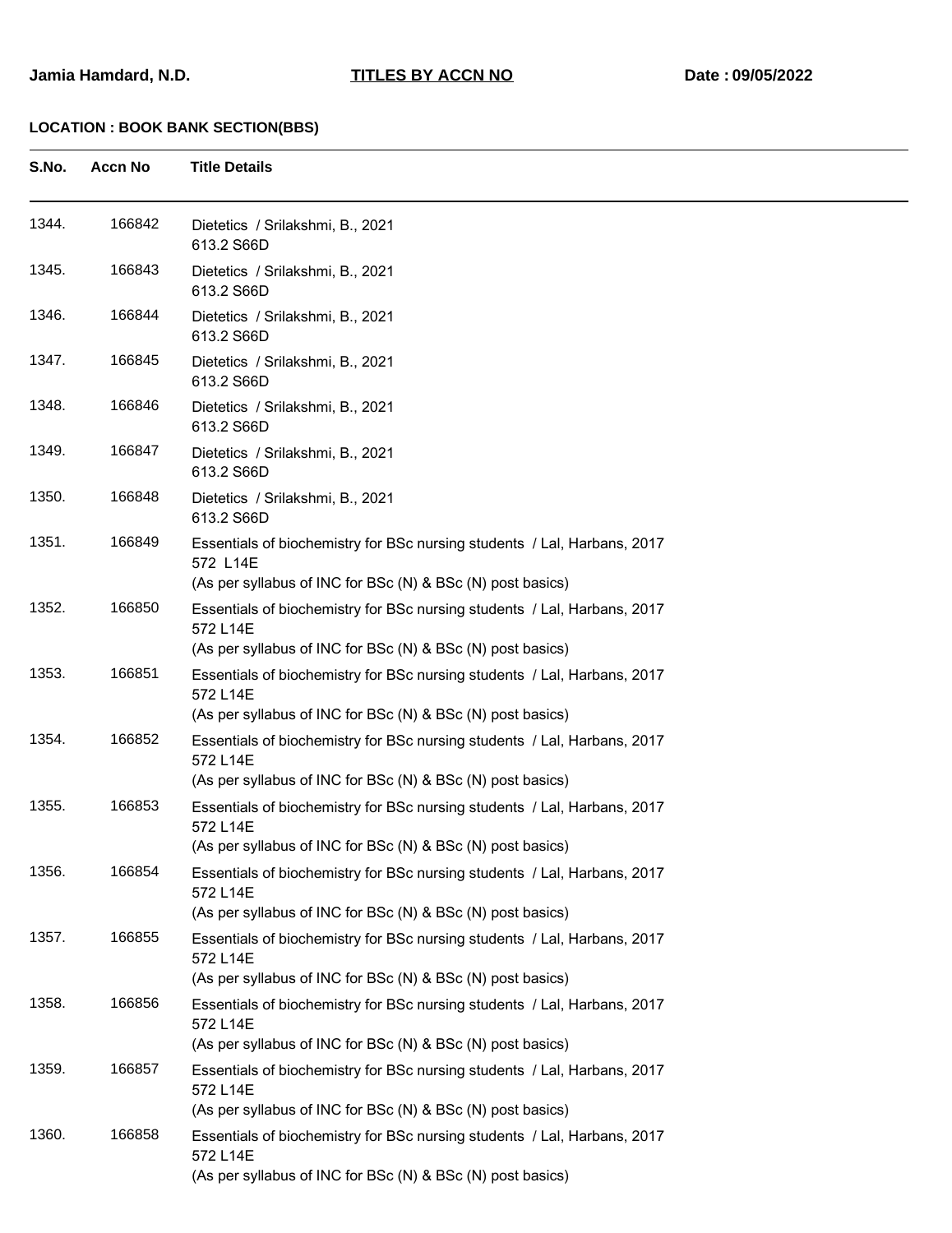| S.No. | <b>Accn No</b> | <b>Title Details</b>                                                                                                                                                                                                          |
|-------|----------------|-------------------------------------------------------------------------------------------------------------------------------------------------------------------------------------------------------------------------------|
| 1361. | 166859         | Nursing research and statistics / Sharma, Suresh K., 2018<br>610.73072 S34N                                                                                                                                                   |
| 1362. | 166860         | Nursing research and statistics / Sharma, Suresh K., 2018<br>610.73072 S34N                                                                                                                                                   |
| 1363. | 166861         | Nursing research and statistics / Sharma, Suresh K., 2018<br>610.73072 S34N                                                                                                                                                   |
| 1364. | 166862         | Nursing research and statistics / Sharma, Suresh K., 2018<br>610.73072 S34N                                                                                                                                                   |
| 1365. | 166863         | Nursing research and statistics / Sharma, Suresh K., 2018<br>610.73072 S34N                                                                                                                                                   |
| 1366. | 166864         | Nursing research and statistics / Sharma, Suresh K., 2018<br>610.73072 S34N                                                                                                                                                   |
| 1367. | 166865         | Nursing research and statistics / Sharma, Suresh K., 2018<br>610.73072 S34N                                                                                                                                                   |
| 1368. | 166866         | Nursing research and statistics / Sharma, Suresh K., 2018<br>610.73072 S34N                                                                                                                                                   |
| 1369. | 166867         | Nursing research and statistics / Sharma, Suresh K., 2018<br>610.73072 S34N                                                                                                                                                   |
| 1370. | 166868         | Nursing research and statistics / Sharma, Suresh K., 2018<br>610.73072 S34N                                                                                                                                                   |
| 1371. | 166869         | Pediatric nursing procedure manual / Padmaja, A., 2014<br>610.7362 P11P<br>As per the syllabus of INC for BSc students also useful for MSc student                                                                            |
| 1372. | 166870         | Pediatric nursing procedure manual / Padmaja, A., 2014<br>610.7362 P11P<br>As per the syllabus of INC for BSc students also useful for MSc student                                                                            |
| 1373. | 166871         | Pediatric nursing procedure manual / Padmaja, A., 2014<br>610.7362 P11P<br>As per the syllabus of INC for BSc students also useful for MSc student                                                                            |
| 1374. | 166872         | Pediatric nursing procedure manual / Padmaja, A., 2014<br>610.7362 P11P<br>As per the syllabus of INC for BSc students also useful for MSc student                                                                            |
| 1375. | 166873         | Pediatric nursing procedure manual / Padmaja, A., 2014<br>610.7362 P11P<br>As per the syllabus of INC for BSc students also useful for MSc student                                                                            |
| 1376. | 166874         | Pediatric nursing procedure manual / Padmaja, A., 2014<br>610.7362 P11P                                                                                                                                                       |
| 1377. | 166875         | As per the syllabus of INC for BSc students also useful for MSc student<br>Pediatric nursing procedure manual / Padmaja, A., 2014<br>610.7362 P11P<br>As per the syllabus of INC for BSc students also useful for MSc student |
| 1378. | 166876         | Pediatric nursing procedure manual / Padmaja, A., 2014<br>610.7362 P11P<br>As per the syllabus of INC for BSc students also useful for MSc student                                                                            |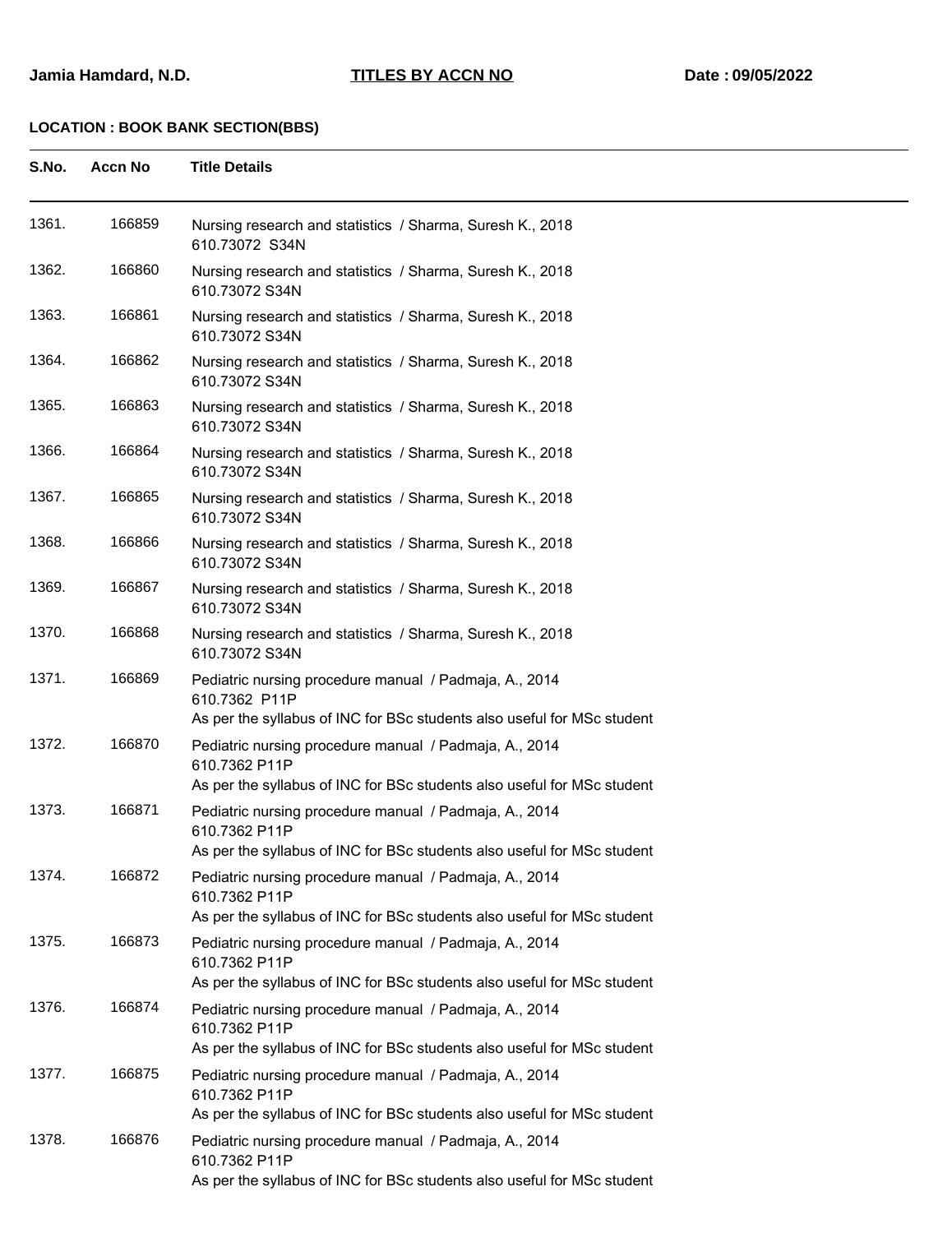| S.No. | <b>Accn No</b> | <b>Title Details</b>                                                                                                                               |
|-------|----------------|----------------------------------------------------------------------------------------------------------------------------------------------------|
| 1379. | 166877         | Pediatric nursing procedure manual / Padmaja, A., 2014<br>610.7362 P11P<br>As per the syllabus of INC for BSc students also useful for MSc student |
| 1380. | 166878         | Pediatric nursing procedure manual / Padmaja, A., 2014<br>610.7362 P11P<br>As per the syllabus of INC for BSc students also useful for MSc student |
| 1381. | 166879         | Ross and Wilson anatomy and physiology in health and illness / Waugh, Anne, 2018<br>612 W25R                                                       |
| 1382. | 166880         | Ross and Wilson anatomy and physiology in health and illness / Waugh, Anne, 2018<br>612 W25R                                                       |
| 1383. | 166881         | Ross and Wilson anatomy and physiology in health and illness / Waugh, Anne, 2018<br>612 W25R                                                       |
| 1384. | 166882         | Ross and Wilson anatomy and physiology in health and illness / Waugh, Anne, 2018<br>612 W25R                                                       |
| 1385. | 166883         | Ross and Wilson anatomy and physiology in health and illness / Waugh, Anne, 2018<br>612 W25R                                                       |
| 1386. | 166884         | Ross and Wilson anatomy and physiology in health and illness / Waugh, Anne, 2018<br>612 W25R                                                       |
| 1387. | 166885         | Ross and Wilson anatomy and physiology in health and illness / Waugh, Anne, 2018<br>612 W25R                                                       |
| 1388. | 166886         | Ross and Wilson anatomy and physiology in health and illness / Waugh, Anne, 2018<br>612 W25R                                                       |
| 1389. | 166887         | Ross and Wilson anatomy and physiology in health and illness / Waugh, Anne, 2018<br>612 W25R                                                       |
| 1390. | 166888         | Ross and Wilson anatomy and physiology in health and illness / Waugh, Anne, 2018<br>612 W25R                                                       |
| 1391. | 166889         | Textbook of advanced nursing practice / Brar, Navdeep Kaur, 2015<br>610.730693 B79T<br>as per INC syllabus for MSc nursing students                |
| 1392. | 166890         | Textbook of advanced nursing practice / Brar, Navdeep Kaur, 2015<br>610.730693 B79T<br>as per INC syllabus for MSc nursing students                |

|       |        | as per INC syllabus for MSc nursing students                                                                                        |
|-------|--------|-------------------------------------------------------------------------------------------------------------------------------------|
| 1395. | 166893 | Textbook of advanced nursing practice / Brar, Navdeep Kaur, 2015<br>610.730693 B79T<br>as per INC syllabus for MSc nursing students |
| 1396. | 166894 | Textbook of advanced nursing practice / Brar, Navdeep Kaur, 2015<br>610.730693 B79T<br>as per INC syllabus for MSc nursing students |

1393. 166891 Textbook of advanced nursing practice / Brar, Navdeep Kaur, 2015

as per INC syllabus for MSc nursing students 1394. 166892 Textbook of advanced nursing practice / Brar, Navdeep Kaur, 2015

610.730693 B79T

610.730693 B79T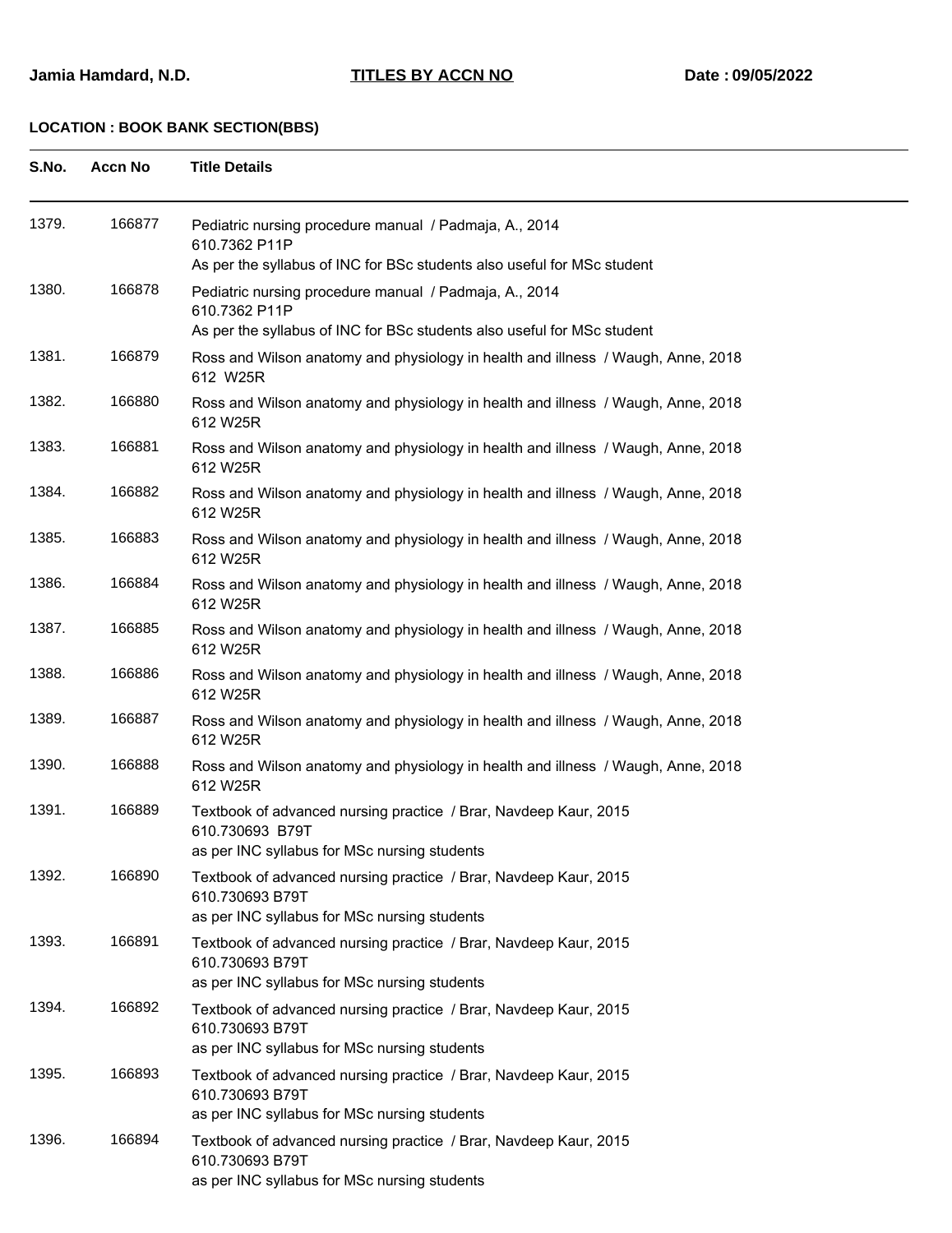| S.No. | <b>Accn No</b> | <b>Title Details</b> |
|-------|----------------|----------------------|
|       |                |                      |

| 1397. | 166895 | Textbook of advanced nursing practice / Brar, Navdeep Kaur, 2015<br>610.730693 B79T<br>as per INC syllabus for MSc nursing students |
|-------|--------|-------------------------------------------------------------------------------------------------------------------------------------|
| 1398. | 166896 | Textbook of advanced nursing practice / Brar, Navdeep Kaur, 2015<br>610.730693 B79T<br>as per INC syllabus for MSc nursing students |
| 1399. | 166897 | Textbook of advanced nursing practice / Brar, Navdeep Kaur, 2015<br>610.730693 B79T<br>as per INC syllabus for MSc nursing students |
| 1400. | 166898 | Textbook of advanced nursing practice / Brar, Navdeep Kaur, 2015<br>610.730693 B79T<br>as per INC syllabus for MSc nursing students |
| 1401. | 166899 | Textbook of microbiology / Arora, D.R., 2020<br>576 A77T                                                                            |
| 1402. | 166900 | Textbook of microbiology / Arora, D.R., 2020<br>576 A77T                                                                            |
| 1403. | 166901 | Textbook of microbiology / Arora, D.R., 2020<br>576 A77T                                                                            |
| 1404. | 166902 | Textbook of microbiology / Arora, D.R., 2020<br>576 A77T                                                                            |
| 1405. | 166903 | Textbook of microbiology / Arora, D.R., 2020<br>576 A77T                                                                            |
| 1406. | 166904 | Textbook of microbiology / Arora, D.R., 2020<br>576 A77T                                                                            |
| 1407. | 166905 | Textbook of microbiology / Arora, D.R., 2020<br>576 A77T                                                                            |
| 1408. | 166906 | Textbook of microbiology / Arora, D.R., 2020<br>576 A77T                                                                            |
| 1409. | 166907 | Textbook of microbiology / Arora, D.R., 2020<br>576 A77T                                                                            |
| 1410. | 166908 | Textbook of microbiology / Arora, D.R., 2020<br>576 A77T                                                                            |
| 1411. | 166911 | D.C. Dutta's textbook of obstetrics: including perinatology and contraception / Datta, D.C., 2019<br>618.2 D97D                     |
| 1412. | 166912 | D.C. Dutta's textbook of obstetrics: including perinatology and contraception / Datta, D.C., 2019<br>618.2 D97D                     |
| 1413. | 166913 | D.C. Dutta's textbook of obstetrics: including perinatology and contraception / Datta, D.C., 2019<br>618.2 D97D                     |
| 1414. | 166914 | D.C. Dutta's textbook of obstetrics: including perinatology and contraception / Datta, D.C., 2019<br>618.2 D97D                     |
| 1415. | 166915 | D.C. Dutta's textbook of obstetrics: including perinatology and contraception / Datta, D.C., 2019<br>618.2 D97D                     |
| 1416. | 166916 | D.C. Dutta's textbook of obstetrics: including perinatology and contraception / Datta, D.C., 2019<br>618.2 D97D                     |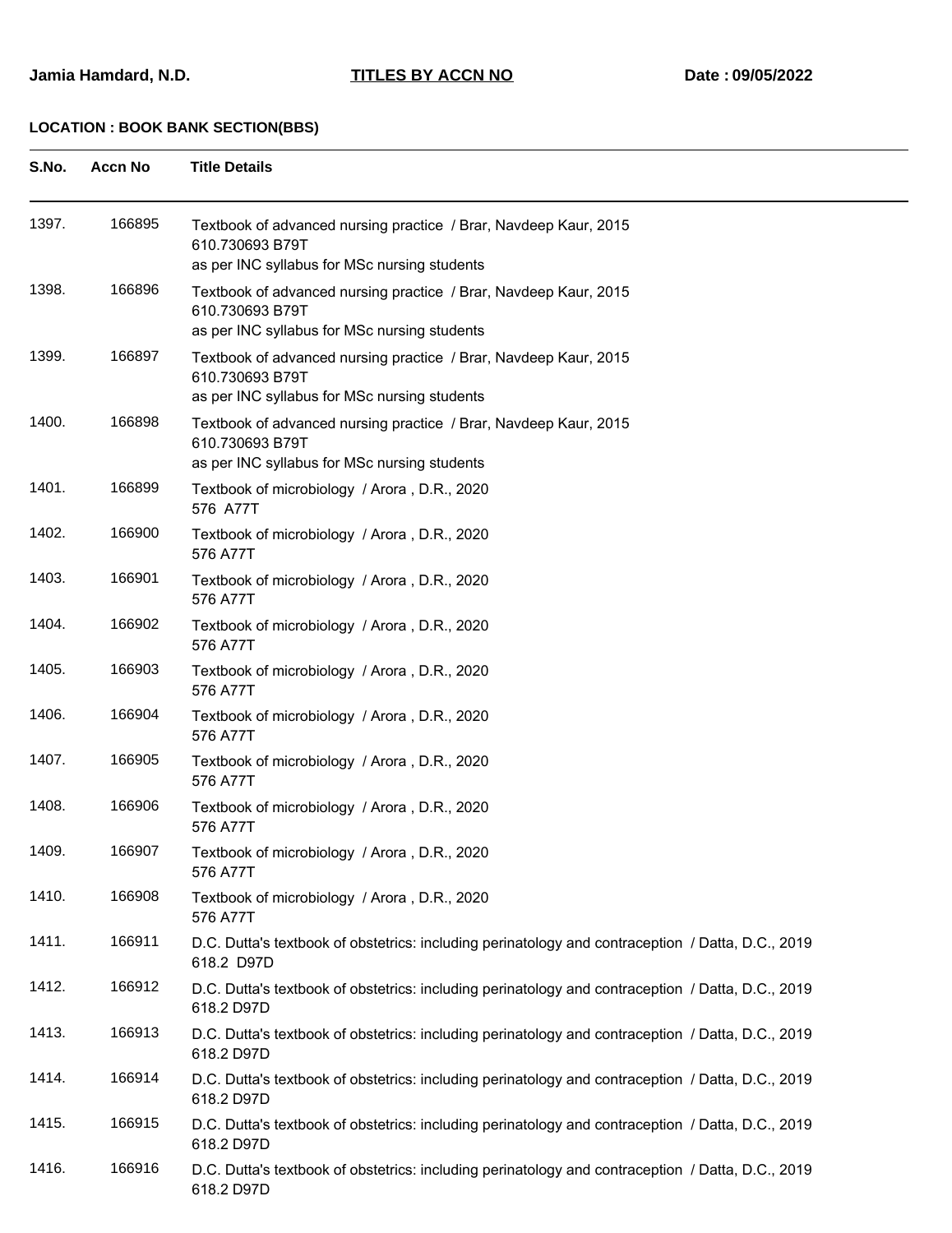| S.No. | <b>Accn No</b> | <b>Title Details</b>                                                                                            |
|-------|----------------|-----------------------------------------------------------------------------------------------------------------|
| 1417. | 166917         | D.C. Dutta's textbook of obstetrics: including perinatology and contraception / Datta, D.C., 2019<br>618.2 D97D |
| 1418. | 166918         | D.C. Dutta's textbook of obstetrics: including perinatology and contraception / Datta, D.C., 2019<br>618.2 D97D |
| 1419. | 166919         | D.C. Dutta's textbook of obstetrics: including perinatology and contraception / Datta, D.C., 2019<br>618.2 D97D |
| 1420. | 166920         | D.C. Dutta's textbook of obstetrics: including perinatology and contraception / Datta, D.C., 2019<br>618.2 D97D |
| 1421. | 166921         | First Aid and emergency care / Williamson, Swapna Naskar, 2021<br>616.0252 W52F                                 |
| 1422. | 166922         | First Aid and emergency care / Williamson, Swapna Naskar, 2021<br>616.0252 W52F                                 |
| 1423. | 166923         | First Aid and emergency care / Williamson, Swapna Naskar, 2021<br>616.0252 W52F                                 |
| 1424. | 166924         | First Aid and emergency care / Williamson, Swapna Naskar, 2021<br>616.0252 W52F                                 |
| 1425. | 166925         | First Aid and emergency care / Williamson, Swapna Naskar, 2021<br>616.0252 W52F                                 |
| 1426. | 166926         | First Aid and emergency care / Williamson, Swapna Naskar, 2021<br>616.0252 W52F                                 |
| 1427. | 166927         | First Aid and emergency care / Williamson, Swapna Naskar, 2021<br>616.0252 W52F                                 |
| 1428. | 166928         | First Aid and emergency care / Williamson, Swapna Naskar, 2021<br>616.0252 W52F                                 |
| 1429. | 166929         | First Aid and emergency care / Williamson, Swapna Naskar, 2021<br>616.0252 W52F                                 |
| 1430. | 166930         | First Aid and emergency care / Williamson, Swapna Naskar, 2021<br>616.0252 W52F                                 |
| 1431. | 166931         | Park's textbook of preventive & social medicine / Park, K., 2021<br>614.44 P16P                                 |
| 1432. | 166932         | Park's textbook of preventive & social medicine / Park, K., 2021<br>614.44 P16P                                 |
| 1433. | 166933         | Park's textbook of preventive & social medicine / Park, K., 2021<br>614.44 P16P                                 |
| 1434. | 166934         | Park's textbook of preventive & social medicine / Park, K., 2021<br>614.44 P16P                                 |
| 1435. | 166935         | Park's textbook of preventive & social medicine / Park, K., 2021<br>614.44 P16P                                 |
| 1436. | 166936         | Park's textbook of preventive & social medicine / Park, K., 2021<br>614.44 P16P                                 |
| 1437. | 166937         | Park's textbook of preventive & social medicine / Park, K., 2021<br>614.44 P16P                                 |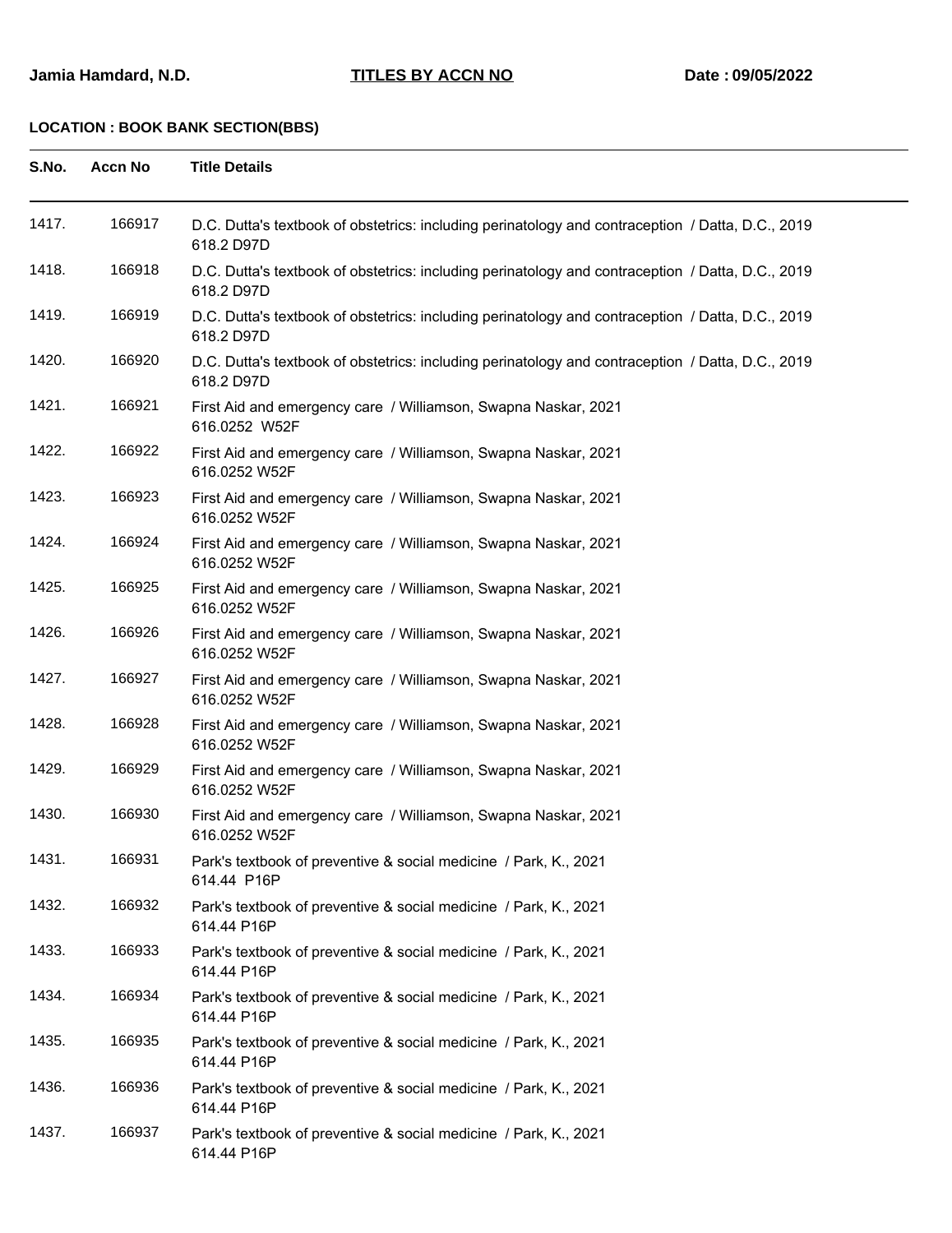| S.No. | <b>Accn No</b> | <b>Title Details</b>                                                                                                                                                                    |
|-------|----------------|-----------------------------------------------------------------------------------------------------------------------------------------------------------------------------------------|
| 1438. | 166938         | Park's textbook of preventive & social medicine / Park, K., 2021<br>614.44 P16P                                                                                                         |
| 1439. | 166939         | Park's textbook of preventive & social medicine / Park, K., 2021<br>614.44 P16P                                                                                                         |
| 1440. | 166940         | Park's textbook of preventive & social medicine / Park, K., 2021<br>614.44 P16P                                                                                                         |
| 1441. | 166941         | Principles and practice of nursing management and administration for Bsc and Msc nursing / Vati,<br>Jogindra, 2020<br>658.9161073 V32P<br>As per the syllabus of Indian nursing council |
| 1442. | 166942         | Principles and practice of nursing management and administration for Bsc and Msc nursing / Vati,<br>Jogindra, 2020<br>658.9161073 V32P<br>As per the syllabus of Indian nursing council |
| 1443. | 166943         | Principles and practice of nursing management and administration for Bsc and Msc nursing / Vati,<br>Jogindra, 2020<br>658.9161073 V32P<br>As per the syllabus of Indian nursing council |
| 1444. | 166944         | Principles and practice of nursing management and administration for Bsc and Msc nursing / Vati,<br>Jogindra, 2020<br>658.9161073 V32P<br>As per the syllabus of Indian nursing council |
| 1445. | 166945         | Principles and practice of nursing management and administration for Bsc and Msc nursing / Vati,<br>Jogindra, 2020<br>658.9161073 V32P<br>As per the syllabus of Indian nursing council |
| 1446. | 166946         | Principles and practice of nursing management and administration for Bsc and Msc nursing / Vati,<br>Jogindra, 2020<br>658.9161073 V32P<br>As per the syllabus of Indian nursing council |
| 1447. | 166947         | Principles and practice of nursing management and administration for Bsc and Msc nursing / Vati,<br>Jogindra, 2020<br>658.9161073 V32P<br>As per the syllabus of Indian nursing council |
| 1448. | 166948         | Principles and practice of nursing management and administration for Bsc and Msc nursing / Vati,<br>Jogindra, 2020<br>658.9161073 V32P<br>As per the syllabus of Indian nursing council |
| 1449. | 166949         | Principles and practice of nursing management and administration for Bsc and Msc nursing / Vati,<br>Jogindra, 2020<br>658.9161073 V32P<br>As per the syllabus of Indian nursing council |
| 1450. | 166950         | Principles and practice of nursing management and administration for Bsc and Msc nursing / Vati,<br>Jogindra, 2020<br>658.9161073 V32P                                                  |

As per the syllabus of Indian nursing council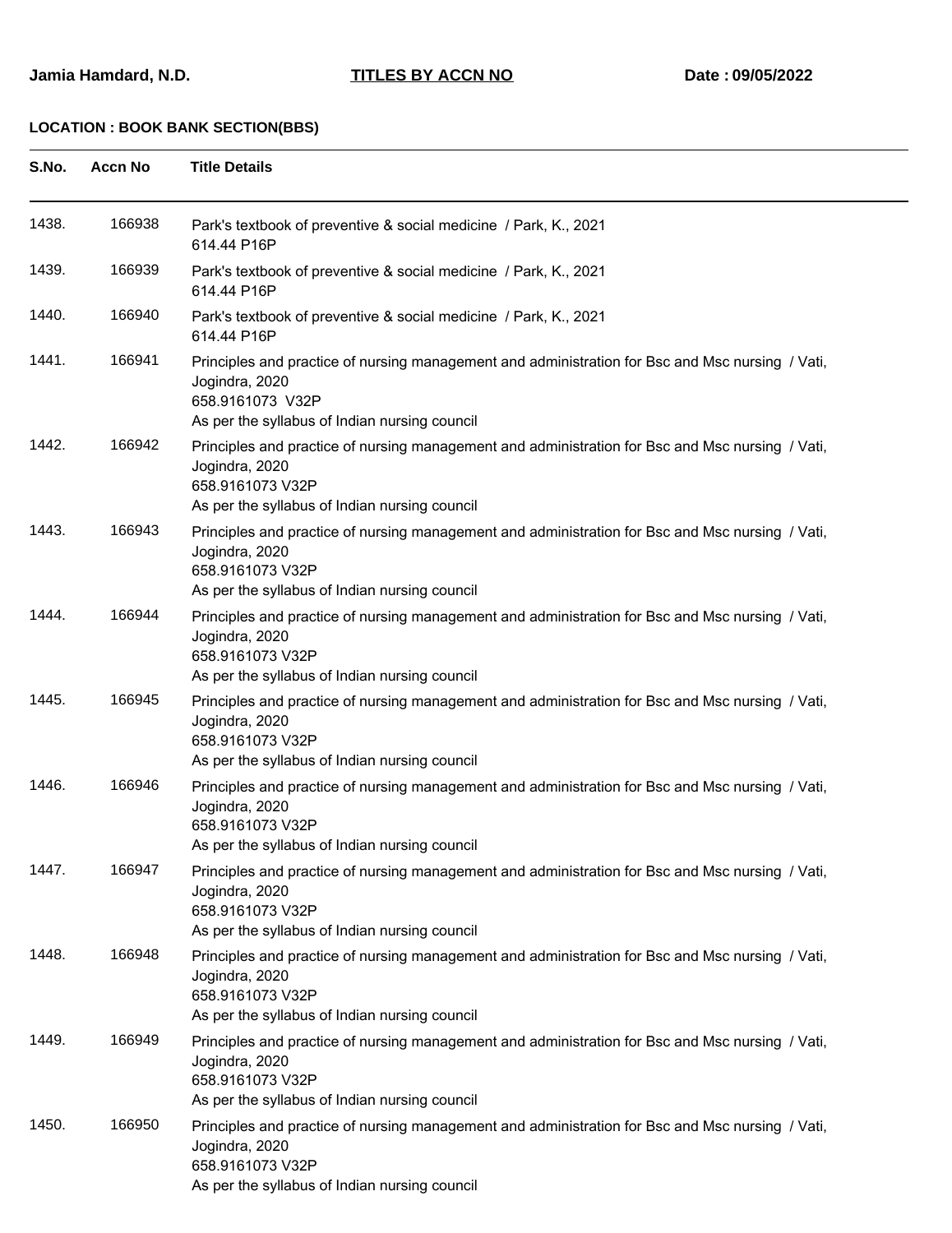| S.No. | <b>Accn No</b> | <b>Title Details</b>                                                                  |
|-------|----------------|---------------------------------------------------------------------------------------|
| 1451. | 166951         | Principles & practice of nursing / Nancy, 2021<br>610.730693 N20P                     |
| 1452. | 166952         | Principles & practice of nursing / Nancy, 2021<br>610.730693 N20P                     |
| 1453. | 166953         | Principles & practice of nursing / Nancy, 2021<br>610.730693 N20P                     |
| 1454. | 166954         | Principles & practice of nursing / Nancy, 2021<br>610.730693 N20P                     |
| 1455. | 166955         | Principles & practice of nursing / Nancy, 2021<br>610.730693 N20P                     |
| 1456. | 166956         | Principles & practice of nursing / Nancy, 2021<br>610.730693 N20P                     |
| 1457. | 166957         | Principles & practice of nursing / Nancy, 2021<br>610.730693 N20P                     |
| 1458. | 166958         | Principles & practice of nursing / Nancy, 2021<br>610.730693 N20P                     |
| 1459. | 166959         | Principles & practice of nursing / Nancy, 2021<br>610.730693 N20P                     |
| 1460. | 166960         | Principles & practice of nursing / Nancy, 2021<br>610.730693 N20P                     |
| 1461. | 166961         | Principles and practice of nursing / Nancy, 2021<br>610.730693 N20P<br>Includes index |
| 1462. | 166962         | Principles and practice of nursing / Nancy, 2021<br>610.730693 N20P<br>Includes index |
| 1463. | 166963         | Principles and practice of nursing / Nancy, 2021<br>610.730693 N20P<br>Includes index |
| 1464. | 166964         | Principles and practice of nursing / Nancy, 2021<br>610.730693 N20P<br>Includes index |
| 1465. | 166965         | Principles and practice of nursing / Nancy, 2021<br>610.730693 N20P<br>Includes index |
| 1466. | 166966         | Principles and practice of nursing / Nancy, 2021<br>610.730693 N20P<br>Includes index |
| 1467. | 166967         | Principles and practice of nursing / Nancy, 2021<br>610.730693 N20P<br>Includes index |
| 1468. | 166968         | Principles and practice of nursing / Nancy, 2021<br>610.730693 N20P<br>Includes index |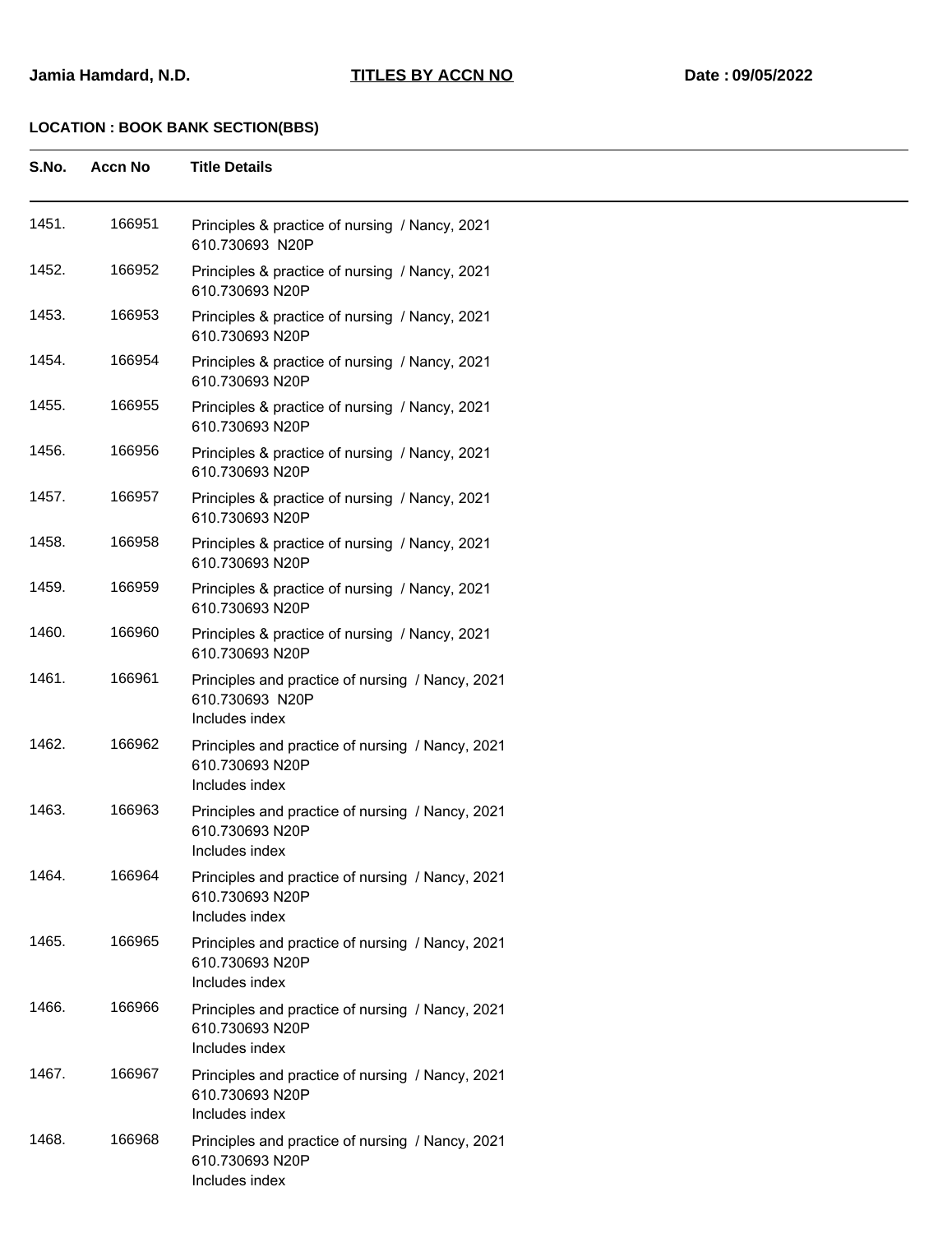| S.No. | <b>Accn No</b> | <b>Title Details</b>                                                                                                                                             |
|-------|----------------|------------------------------------------------------------------------------------------------------------------------------------------------------------------|
| 1469. | 166969         | Principles and practice of nursing / Nancy, 2021<br>610.730693 N20P<br>Includes index                                                                            |
| 1470. | 166970         | Principles and practice of nursing / Nancy, 2021<br>610.730693 N20P<br>Includes index                                                                            |
| 1471. | 166971         | A Textbook of community health nursing for general nursing and midwifery students. / Gulani,<br>Krishna Kumari, 2021<br>610.7343 G95T<br>As per syllabus by INC. |
| 1472. | 166972         | A Textbook of community health nursing for general nursing and midwifery students. / Gulani,<br>Krishna Kumari, 2021<br>610.7343 G95T<br>As per syllabus by INC. |
| 1473. | 166973         | A Textbook of community health nursing for general nursing and midwifery students. / Gulani,<br>Krishna Kumari, 2021<br>610.7343 G95T<br>As per syllabus by INC. |
| 1474. | 166974         | A Textbook of community health nursing for general nursing and midwifery students. / Gulani,<br>Krishna Kumari, 2021<br>610.7343 G95T<br>As per syllabus by INC. |
| 1475. | 166975         | A Textbook of community health nursing for general nursing and midwifery students. / Gulani,<br>Krishna Kumari, 2021<br>610.7343 G95T<br>As per syllabus by INC. |
| 1476. | 166976         | A Textbook of community health nursing for general nursing and midwifery students. / Gulani,<br>Krishna Kumari, 2021<br>610.7343 G95T<br>As per syllabus by INC. |
| 1477. | 166977         | A Textbook of community health nursing for general nursing and midwifery students. / Gulani,<br>Krishna Kumari, 2021<br>610.7343 G95T<br>As per syllabus by INC. |
| 1478. | 166978         | A Textbook of community health nursing for general nursing and midwifery students. / Gulani,<br>Krishna Kumari, 2021<br>610.7343 G95T<br>As per syllabus by INC. |
| 1479. | 166979         | A Textbook of community health nursing for general nursing and midwifery students. / Gulani,<br>Krishna Kumari, 2021<br>610.7343 G95T<br>As per syllabus by INC. |
| 1480. | 166980         | A Textbook of community health nursing for general nursing and midwifery students. / Gulani,<br>Krishna Kumari, 2021<br>610.7343 G95T<br>As per syllabus by INC. |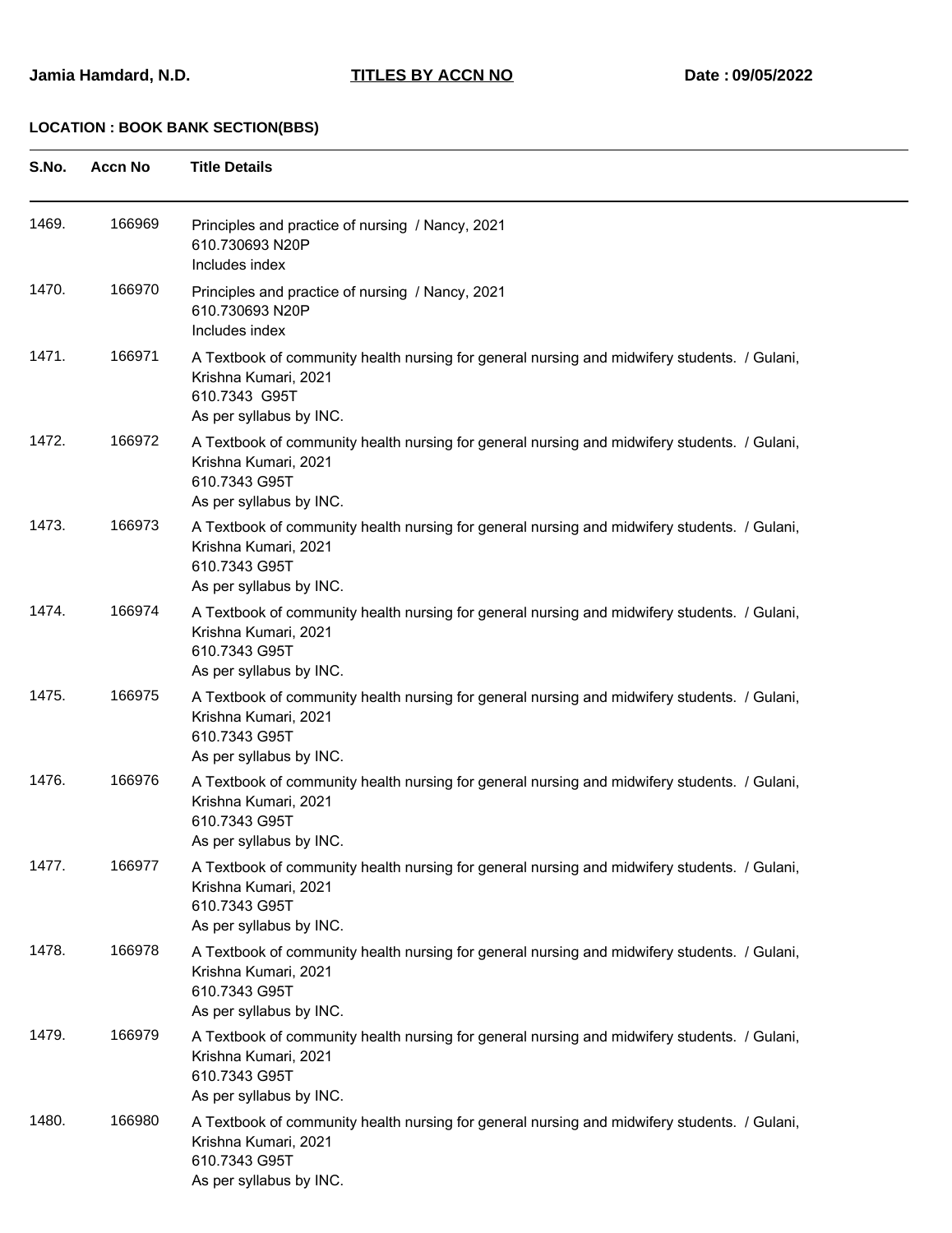| S.No. | <b>Accn No</b> | <b>Title Details</b>                                                                                                                                           |
|-------|----------------|----------------------------------------------------------------------------------------------------------------------------------------------------------------|
| 1481. | 166981         | A Textbook of community health nursing for general nursing and midwifery students / Gulani,<br>Krishna Kumari, 2021<br>610.7343 G95T<br>As per syllabus of INC |
| 1482. | 166982         | A Textbook of community health nursing for general nursing and midwifery students / Gulani,<br>Krishna Kumari, 2021<br>610.7343 G95T<br>As per syllabus of INC |
| 1483. | 166983         | A Textbook of community health nursing for general nursing and midwifery students / Gulani,<br>Krishna Kumari, 2021<br>610.7343 G95T<br>As per syllabus of INC |
| 1484. | 166984         | A Textbook of community health nursing for general nursing and midwifery students / Gulani,<br>Krishna Kumari, 2021<br>610.7343 G95T<br>As per syllabus of INC |
| 1485. | 166985         | A Textbook of community health nursing for general nursing and midwifery students / Gulani,<br>Krishna Kumari, 2021<br>610.7343 G95T<br>As per syllabus of INC |
| 1486. | 166986         | A Textbook of community health nursing for general nursing and midwifery students / Gulani,<br>Krishna Kumari, 2021<br>610.7343 G95T<br>As per syllabus of INC |
| 1487. | 166987         | A Textbook of community health nursing for general nursing and midwifery students / Gulani,<br>Krishna Kumari, 2021<br>610.7343 G95T<br>As per syllabus of INC |
| 1488. | 166988         | A Textbook of community health nursing for general nursing and midwifery students / Gulani,<br>Krishna Kumari, 2021<br>610.7343 G95T<br>As per syllabus of INC |
| 1489. | 166989         | A Textbook of community health nursing for general nursing and midwifery students / Gulani,<br>Krishna Kumari, 2021<br>610.7343 G95T<br>As per syllabus of INC |
| 1490. | 166990         | A Textbook of community health nursing for general nursing and midwifery students / Gulani,<br>Krishna Kumari, 2021<br>610.7343 G95T<br>As per syllabus of INC |
| 1491. | 166991         | A Textbook of sociology: exclusively designed for B.Sc. Nursing students as per approved INC<br>syllabus / Neelam Kumari, 2021<br>610.7343 N37T                |
| 1492. | 166992         | A Textbook of sociology: exclusively designed for B.Sc. Nursing students as per approved INC<br>syllabus / Neelam Kumari, 2021<br>610.7343 N37T                |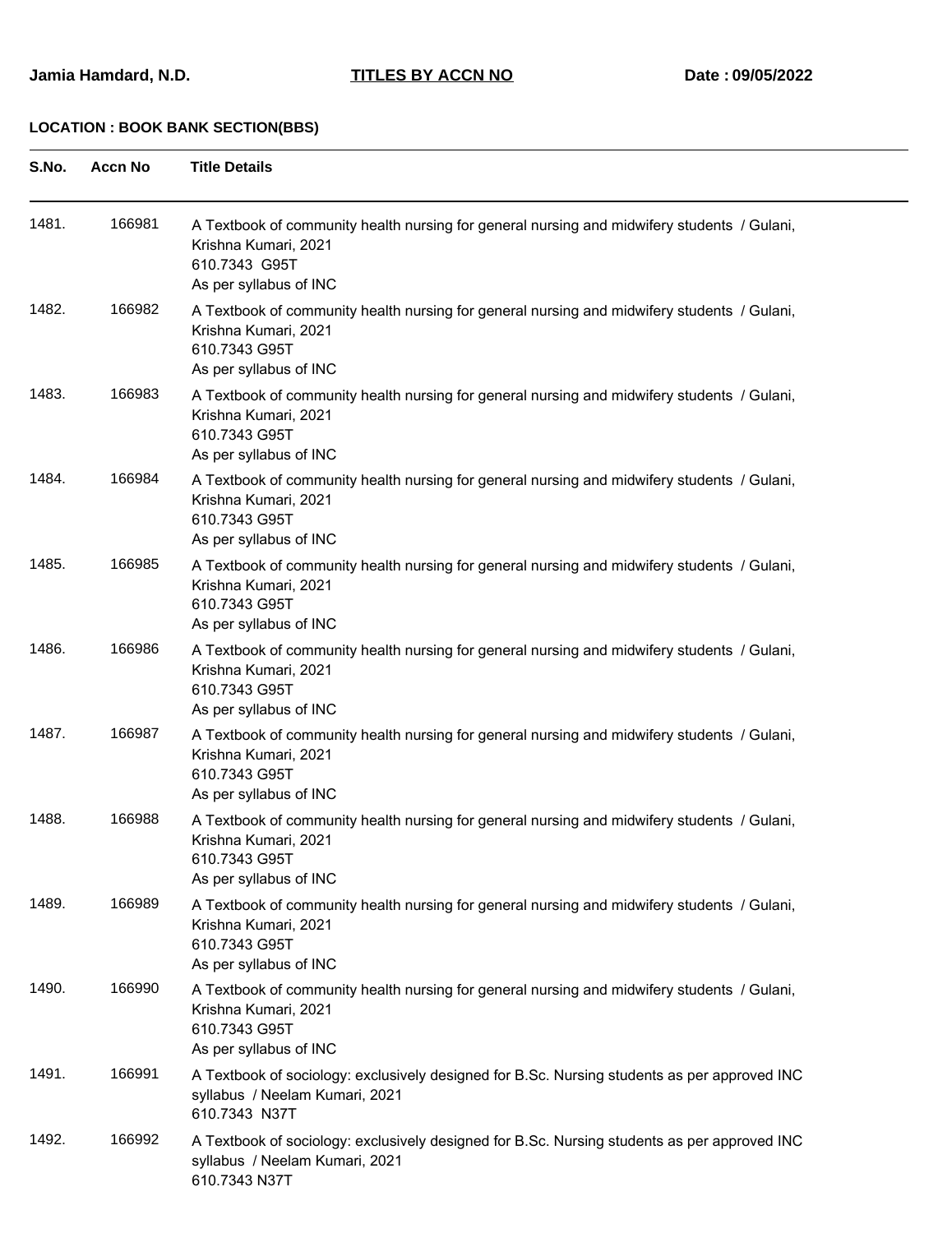| S.No. | <b>Accn No</b> | <b>Title Details</b>                                                                                                                            |
|-------|----------------|-------------------------------------------------------------------------------------------------------------------------------------------------|
| 1493. | 166993         | A Textbook of sociology: exclusively designed for B.Sc. Nursing students as per approved INC<br>syllabus / Neelam Kumari, 2021<br>610.7343 N37T |
| 1494. | 166994         | A Textbook of sociology: exclusively designed for B.Sc. Nursing students as per approved INC<br>syllabus / Neelam Kumari, 2021<br>610.7343 N37T |
| 1495. | 166995         | A Textbook of sociology: exclusively designed for B.Sc. Nursing students as per approved INC<br>syllabus / Neelam Kumari, 2021<br>610.7343 N37T |
| 1496. | 166996         | A Textbook of sociology: exclusively designed for B.Sc. Nursing students as per approved INC<br>syllabus / Neelam Kumari, 2021<br>610.7343 N37T |
| 1497. | 166997         | A Textbook of sociology: exclusively designed for B.Sc. Nursing students as per approved INC<br>syllabus / Neelam Kumari, 2021<br>610.7343 N37T |
| 1498. | 166998         | A Textbook of sociology: exclusively designed for B.Sc. Nursing students as per approved INC<br>syllabus / Neelam Kumari, 2021<br>610.7343 N37T |
| 1499. | 166999         | A Textbook of sociology: exclusively designed for B.Sc. Nursing students as per approved INC<br>syllabus / Neelam Kumari, 2021<br>610.7343 N37T |
| 1500. | 167000         | A Textbook of sociology: exclusively designed for B.Sc. Nursing students as per approved INC<br>syllabus / Neelam Kumari, 2021<br>610.7343 N37T |
| 1501. | 167001         | A Comprehensive manual of pediatric nursing procedures / Kavitha, K., 2015<br>610.7362 K13C                                                     |
| 1502. | 167002         | A Comprehensive manual of pediatric nursing procedures / Kavitha, K., 2015<br>610.7362 K13C                                                     |
| 1503. | 167003         | A Comprehensive manual of pediatric nursing procedures / Kavitha, K., 2015<br>610.7362 K13C                                                     |
| 1504. | 167004         | A Comprehensive manual of pediatric nursing procedures / Kavitha, K., 2015<br>610.7362 K13C                                                     |
| 1505. | 167005         | A Comprehensive manual of pediatric nursing procedures / Kavitha, K., 2015<br>610.7362 K13C                                                     |
| 1506. | 167006         | A Comprehensive manual of pediatric nursing procedures / Kavitha, K., 2015<br>610.7362 K13C                                                     |
| 1507. | 167007         | A Comprehensive manual of pediatric nursing procedures / Kavitha, K., 2015<br>610.7362 K13C                                                     |
| 1508. | 167008         | A Comprehensive manual of pediatric nursing procedures / Kavitha, K., 2015<br>610.7362 K13C                                                     |
| 1509. | 167009         | A Comprehensive manual of pediatric nursing procedures / Kavitha, K., 2015<br>610.7362 K13C                                                     |
| 1510. | 167010         | A Comprehensive manual of pediatric nursing procedures / Kavitha, K., 2015<br>610.7362 K13C                                                     |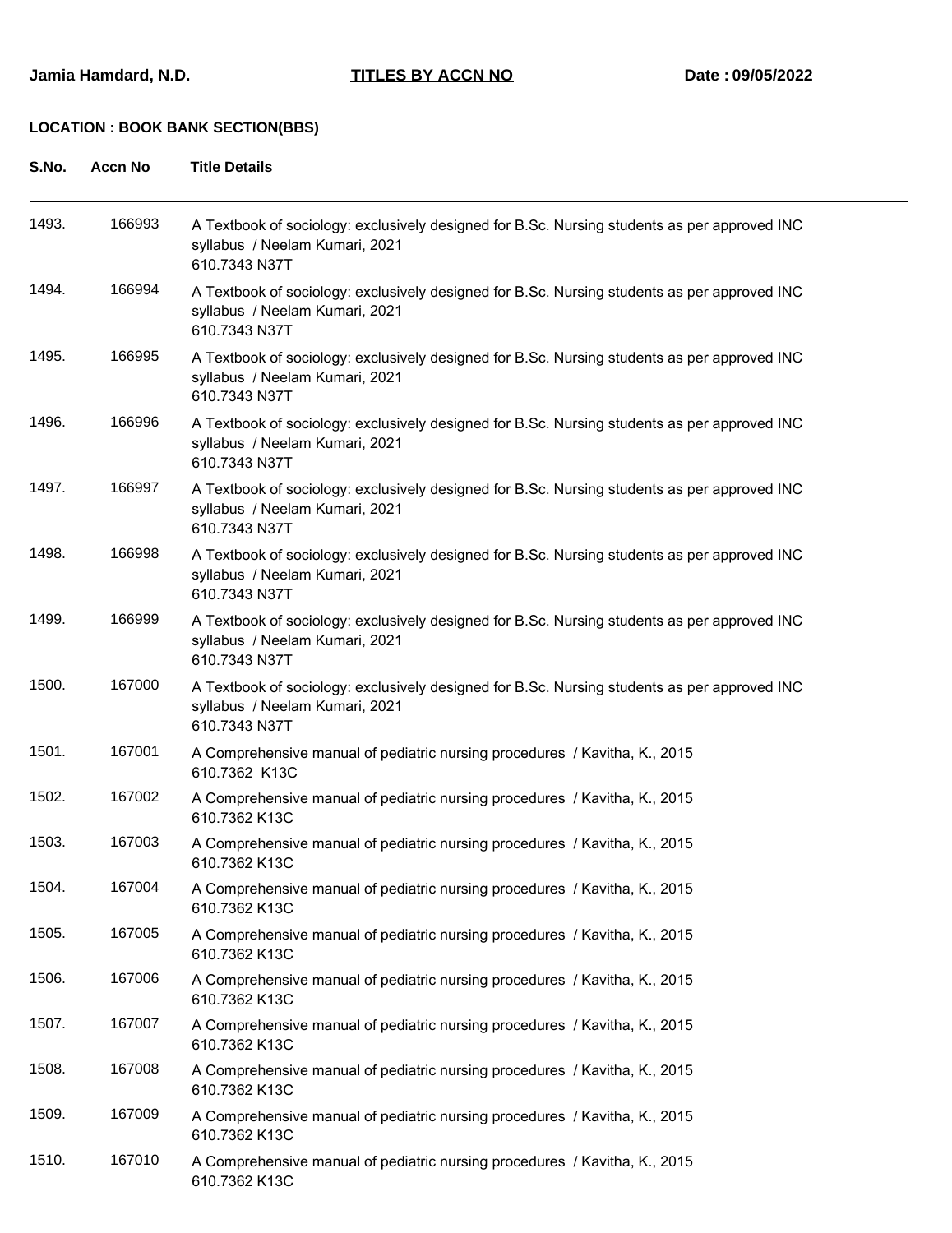| S.No. | <b>Accn No</b> | <b>Title Details</b>                                                                               |
|-------|----------------|----------------------------------------------------------------------------------------------------|
| 1511. | 167011         | Textbook of sociology for nurses / Indrani, T.K., 2018<br>301.02461073 I03T<br>As per INC syllabus |
| 1512. | 167012         | Textbook of sociology for nurses / Indrani, T.K., 2018<br>301.02461073 I03T<br>As per INC syllabus |
| 1513. | 167013         | Textbook of sociology for nurses / Indrani, T.K., 2018<br>301.02461073 I03T<br>As per INC syllabus |
| 1514. | 167014         | Textbook of sociology for nurses / Indrani, T.K., 2018<br>301.02461073 I03T<br>As per INC syllabus |
| 1515. | 167015         | Textbook of sociology for nurses / Indrani, T.K., 2018<br>301.02461073 I03T<br>As per INC syllabus |
| 1516. | 167016         | Textbook of sociology for nurses / Indrani, T.K., 2018<br>301.02461073 I03T<br>As per INC syllabus |
| 1517. | 167017         | Textbook of sociology for nurses / Indrani, T.K., 2018<br>301.02461073 I03T<br>As per INC syllabus |
| 1518. | 167018         | Textbook of sociology for nurses / Indrani, T.K., 2018<br>301.02461073 I03T<br>As per INC syllabus |
| 1519. | 167019         | Textbook of sociology for nurses / Indrani, T.K., 2018<br>301.02461073 I03T<br>As per INC syllabus |
| 1520. | 167020         | Textbook of sociology for nurses / Indrani, T.K., 2018<br>301.02461073 I03T<br>As per INC syllabus |
| 1521. | 167540         | Clinical biochemistry: an illustrated colour text / Murphy, Michael, 2019<br>616.0756 M90C         |
| 1522. | 167541         | Clinical biochemistry: an illustrated colour text / Murphy, Michael, 2019<br>616.0756 M90C         |
| 1523. | 167542         | Clinical biochemistry: an illustrated colour text / Murphy, Michael, 2019<br>616.0756 M90C         |
| 1524. | 167543         | Clinical biochemistry: an illustrated colour text / Murphy, Michael, 2019<br>616.0756 M90C         |
| 1525. | 167544         | Clinical biochemistry: an illustrated colour text / Murphy, Michael, 2019<br>616.0756 M90C         |
| 1526. | 167545         | Guyton and Hall textbook of medical physiology / Guyton, Arthur C., 2021<br>612 G97G               |
| 1527. | 167546         | Guyton and Hall textbook of medical physiology / Guyton, Arthur C., 2021<br>612 G97G               |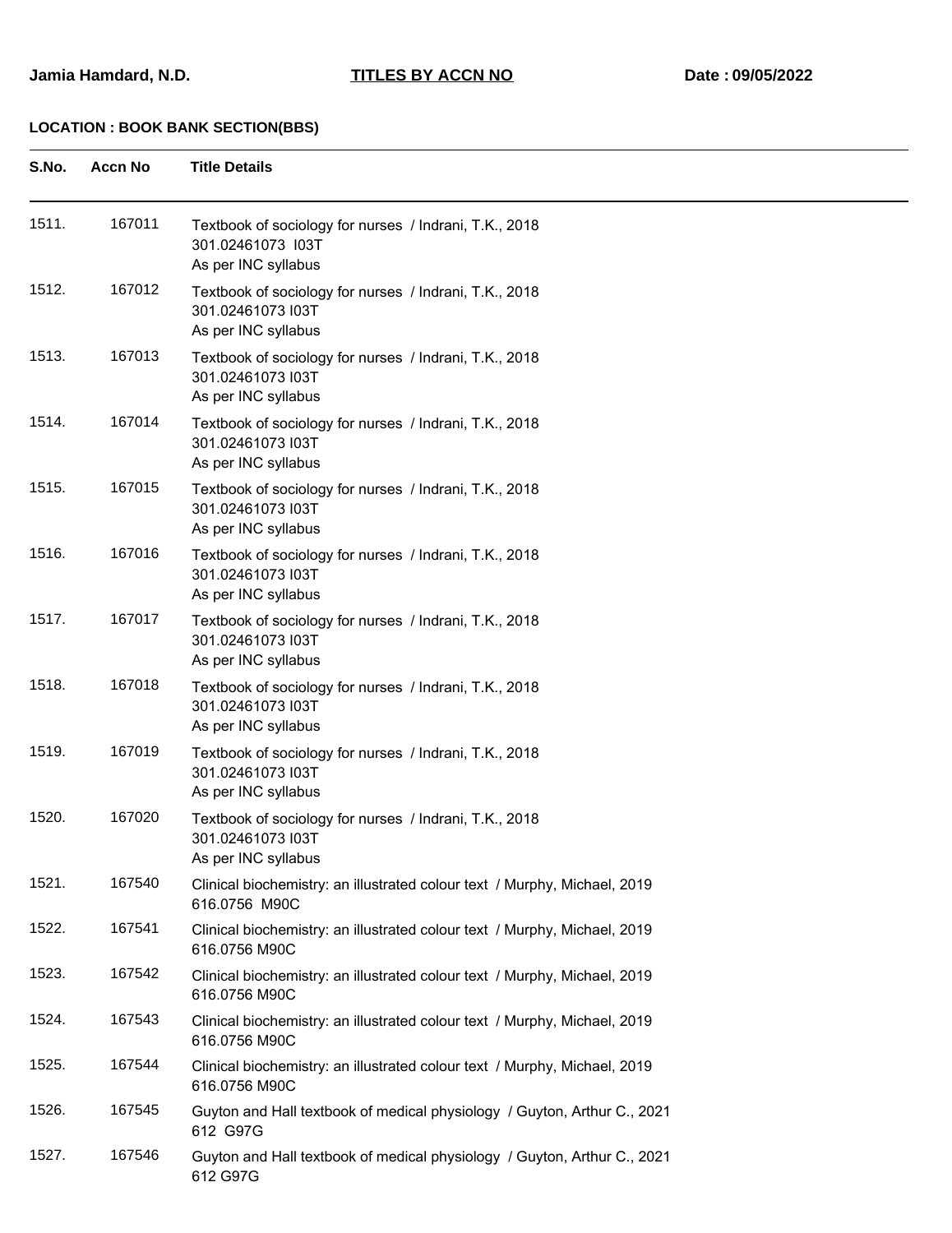| S.No. | <b>Accn No</b> | <b>Title Details</b>                                                                                     |
|-------|----------------|----------------------------------------------------------------------------------------------------------|
| 1528. | 167547         | Guyton and Hall textbook of medical physiology / Guyton, Arthur C., 2021<br>612 G97G                     |
| 1529. | 167548         | Guyton and Hall textbook of medical physiology / Guyton, Arthur C., 2021<br>612 G97G                     |
| 1530. | 167549         | Guyton and Hall textbook of medical physiology / Guyton, Arthur C., 2021<br>612 G97G                     |
| 1531. | 167550         | Guyton and Hall textbook of medical physiology / Guyton, Arthur C., 2021<br>612 G97G                     |
| 1532. | 167551         | Guyton and Hall textbook of medical physiology / Guyton, Arthur C., 2021<br>612 G97G                     |
| 1533. | 167552         | Guyton and Hall textbook of medical physiology / Guyton, Arthur C., 2021<br>612 G97G                     |
| 1534. | 167553         | Guyton and Hall textbook of medical physiology / Guyton, Arthur C., 2021<br>612 G97G                     |
| 1535. | 167554         | Guyton and Hall textbook of medical physiology / Guyton, Arthur C., 2021<br>612 G97G                     |
| 1536. | 167555         | Principles and techniques of biochemistry and molecular biology / Hofmann, Andreas, 2018<br>574.192 P82P |
| 1537. | 167556         | Principles and techniques of biochemistry and molecular biology / Hofmann, Andreas, 2018<br>574.192 P82P |
| 1538. | 167557         | Principles and techniques of biochemistry and molecular biology / Hofmann, Andreas, 2018<br>574.192 P82P |
| 1539. | 167558         | Principles and techniques of biochemistry and molecular biology / Hofmann, Andreas, 2018<br>574.192 P82P |
| 1540. | 167559         | Principles and techniques of biochemistry and molecular biology / Hofmann, Andreas, 2018<br>574.192 P82P |
| 1541. | 167560         | Principles and techniques of biochemistry and molecular biology / Hofmann, Andreas, 2018<br>574.192 P82P |
| 1542. | 167561         | Principles and techniques of biochemistry and molecular biology / Hofmann, Andreas, 2018<br>574.192 P82P |
| 1543. | 167562         | Principles and techniques of biochemistry and molecular biology / Hofmann, Andreas, 2018<br>574.192 P82P |
| 1544. | 167563         | Principles and techniques of biochemistry and molecular biology / Hofmann, Andreas, 2018<br>574.192 P82P |
| 1545. | 167564         | Principles and techniques of biochemistry and molecular biology / Hofmann, Andreas, 2018<br>574.192 P82P |
| 1546. | 167565         | Employee training and development / Noe, Raymond A., 2019<br>658.3124 N68E                               |
| 1547. | 167566         | Employee training and development / Noe, Raymond A., 2019<br>658.3124 N68E                               |
| 1548. | 167567         | Employee training and development / Noe, Raymond A., 2019<br>658.3124 N68E                               |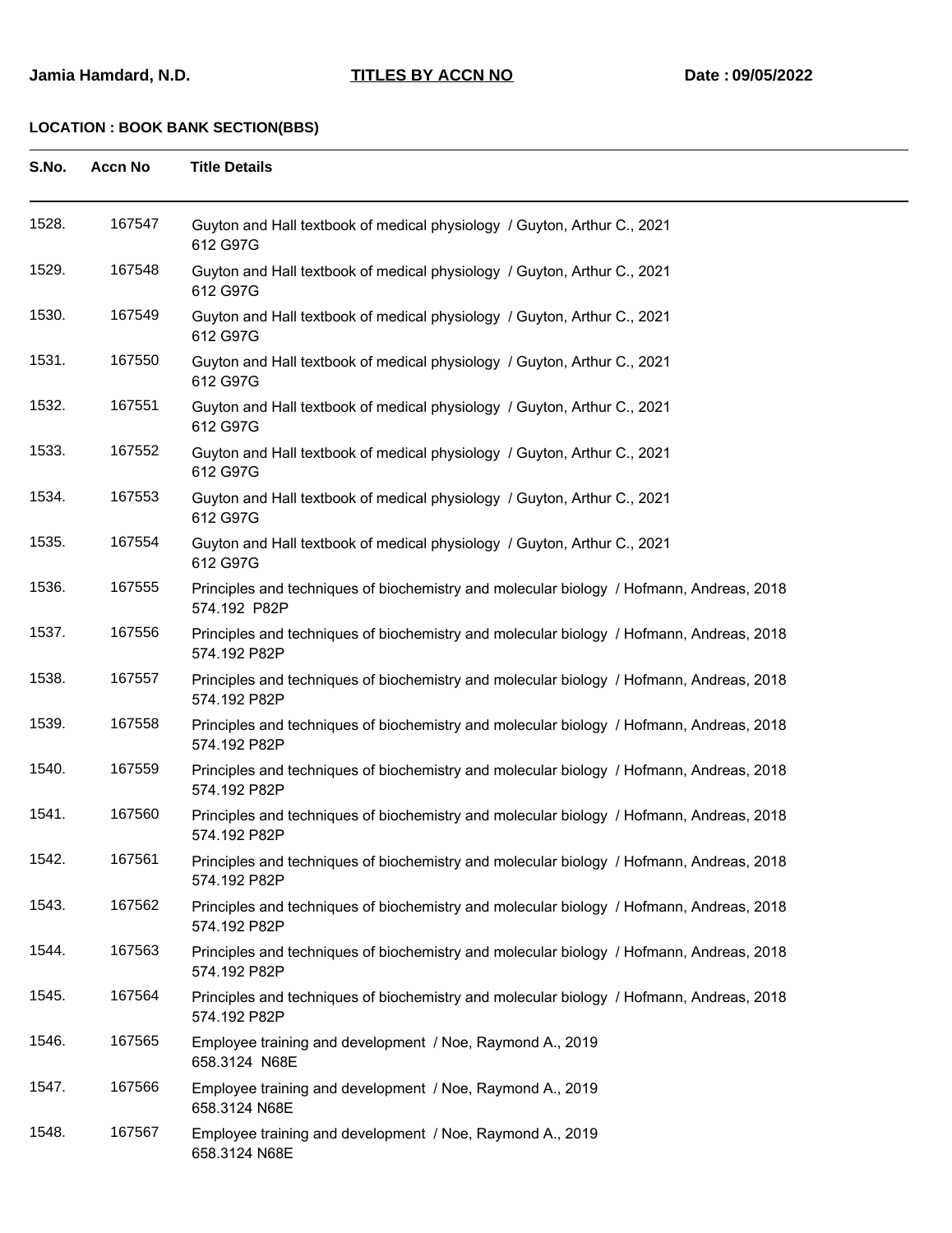| S.No. | <b>Accn No</b> | <b>Title Details</b>                                                                                                                                       |
|-------|----------------|------------------------------------------------------------------------------------------------------------------------------------------------------------|
| 1549. | 167568         | Employee training and development / Noe, Raymond A., 2019<br>658.3124 N68E                                                                                 |
| 1550. | 167569         | Employee training and development / Noe, Raymond A., 2019<br>658.3124 N68E                                                                                 |
| 1551. | 167570         | Employee training and development / Noe, Raymond A., 2019<br>658.3124 N68E                                                                                 |
| 1552. | 167571         | Employee training and development / Noe, Raymond A., 2019<br>658.3124 N68E                                                                                 |
| 1553. | 167572         | Employee training and development / Noe, Raymond A., 2019<br>658.3124 N68E                                                                                 |
| 1554. | 167573         | Employee training and development / Noe, Raymond A., 2019<br>658.3124 N68E                                                                                 |
| 1555. | 167574         | Employee training and development / Noe, Raymond A., 2019<br>658.3124 N68E                                                                                 |
| 1556. | 167575         | The Handbook of competency mapping: understanding, designing and implementing competency<br>models in organizations / Sanghi, Seema, 2016<br>658.4012 S15H |
| 1557. | 167576         | The Handbook of competency mapping: understanding, designing and implementing competency<br>models in organizations / Sanghi, Seema, 2016<br>658.4012 S15H |
| 1558. | 167577         | The Handbook of competency mapping: understanding, designing and implementing competency<br>models in organizations / Sanghi, Seema, 2016<br>658.4012 S15H |
| 1559. | 167578         | The Handbook of competency mapping: understanding, designing and implementing competency<br>models in organizations / Sanghi, Seema, 2016<br>658.4012 S15H |
| 1560. | 167579         | The Handbook of competency mapping: understanding, designing and implementing competency<br>models in organizations / Sanghi, Seema, 2016<br>658.4012 S15H |
| 1561. | 167580         | The Handbook of competency mapping: understanding, designing and implementing competency<br>models in organizations / Sanghi, Seema, 2016<br>658.4012 S15H |
| 1562. | 167581         | The Handbook of competency mapping: understanding, designing and implementing competency<br>models in organizations / Sanghi, Seema, 2016<br>658.4012 S15H |
| 1563. | 167582         | The Handbook of competency mapping: understanding, designing and implementing competency<br>models in organizations / Sanghi, Seema, 2016<br>658.4012 S15H |
| 1564. | 167583         | The Handbook of competency mapping: understanding, designing and implementing competency<br>models in organizations / Sanghi, Seema, 2016<br>658.4012 S15H |
| 1565. | 167584         | The Handbook of competency mapping: understanding, designing and implementing competency<br>models in organizations / Sanghi, Seema, 2016<br>658.4012 S15H |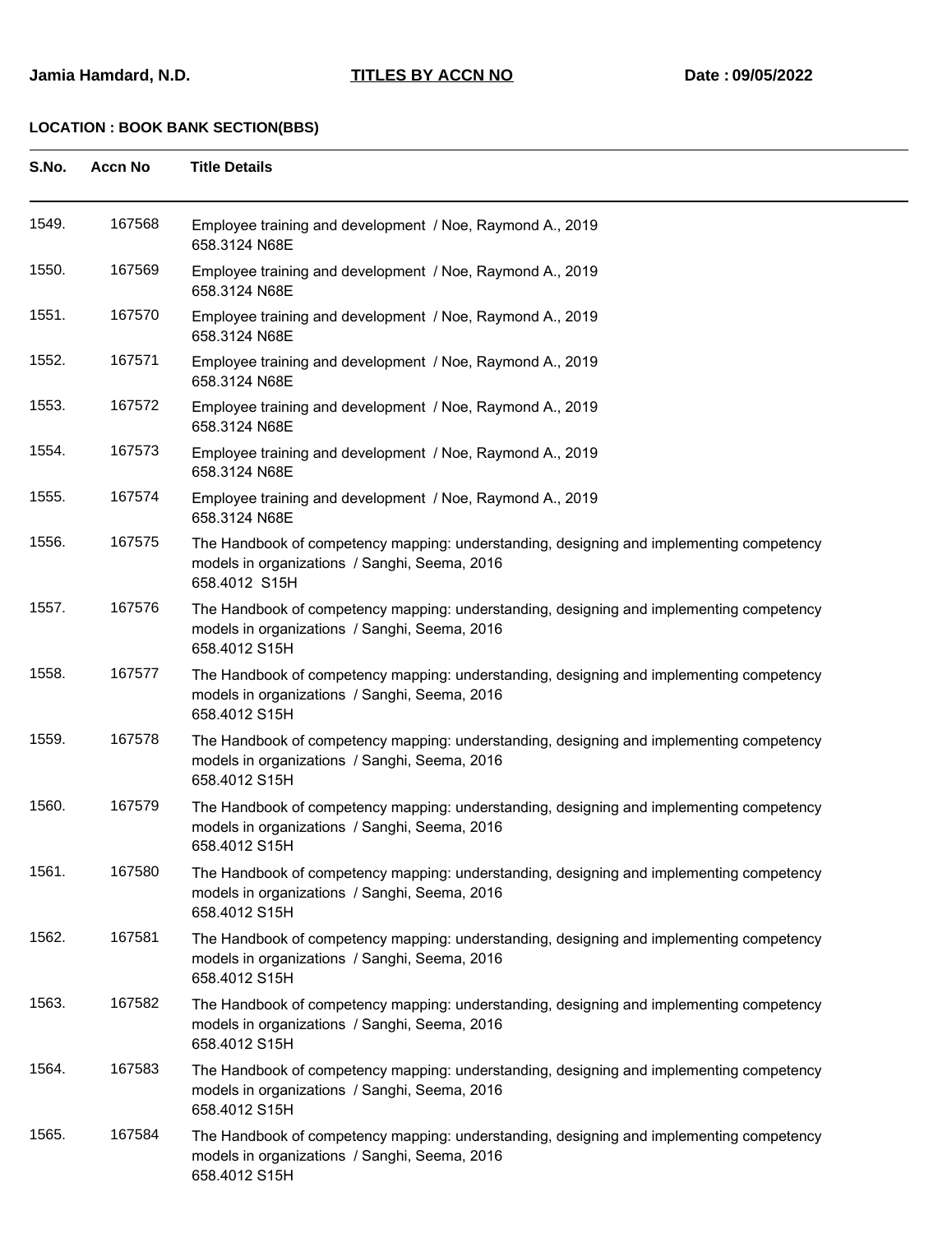| S.No. | <b>Accn No</b> | <b>Title Details</b>                                                                                 |
|-------|----------------|------------------------------------------------------------------------------------------------------|
| 1566. | 167585         | Management information system: managing the digital firm / Laudon, Kenneth C., 2020<br>658.4038 L28M |
| 1567. | 167586         | Management information system: managing the digital firm / Laudon, Kenneth C., 2020<br>658.4038 L28M |
| 1568. | 167587         | Management information system: managing the digital firm / Laudon, Kenneth C., 2020<br>658.4038 L28M |
| 1569. | 167588         | Management information system: managing the digital firm / Laudon, Kenneth C., 2020<br>658.4038 L28M |
| 1570. | 167589         | Management information system: managing the digital firm / Laudon, Kenneth C., 2020<br>658.4038 L28M |
| 1571. | 167590         | Management information system: managing the digital firm / Laudon, Kenneth C., 2020<br>658.4038 L28M |
| 1572. | 167591         | Management information system: managing the digital firm / Laudon, Kenneth C., 2020<br>658.4038 L28M |
| 1573. | 167592         | Management information system: managing the digital firm / Laudon, Kenneth C., 2020<br>658.4038 L28M |
| 1574. | 167593         | Management information system: managing the digital firm / Laudon, Kenneth C., 2020<br>658.4038 L28M |
| 1575. | 167594         | Management information system: managing the digital firm / Laudon, Kenneth C., 2020<br>658.4038 L28M |
| 1576. | 167595         | Organizational behavior / Robbins, Stephen P., 2020<br>658.3145 R61O                                 |
| 1577. | 167596         | Organizational behavior / Robbins, Stephen P., 2020<br>658.3145 R61O                                 |
| 1578. | 167597         | Organizational behavior / Robbins, Stephen P., 2020<br>658.3145 R61O                                 |
| 1579. | 167598         | Organizational behavior / Robbins, Stephen P., 2020<br>658.3145 R61O                                 |
| 1580. | 167599         | Organizational behavior / Robbins, Stephen P., 2020<br>658.3145 R61O                                 |
| 1581. | 167600         | Organizational behavior / Robbins, Stephen P., 2020<br>658.3145 R61O                                 |
| 1582. | 167601         | Organizational behavior / Robbins, Stephen P., 2020<br>658.3145 R61O                                 |
| 1583. | 167602         | Organizational behavior / Robbins, Stephen P., 2020<br>658.3145 R61O                                 |
| 1584. | 167603         | Service marketing: people, tehcnolgy, strategy / Wirtz, Jochen, 2018<br>658.8 W63S                   |
| 1585. | 167604         | Service marketing: people, tehcnolgy, strategy / Wirtz, Jochen, 2018<br>658.8 W63S                   |
| 1586. | 167605         | Service marketing: people, tehcnolgy, strategy / Wirtz, Jochen, 2018<br>658.8 W63S                   |